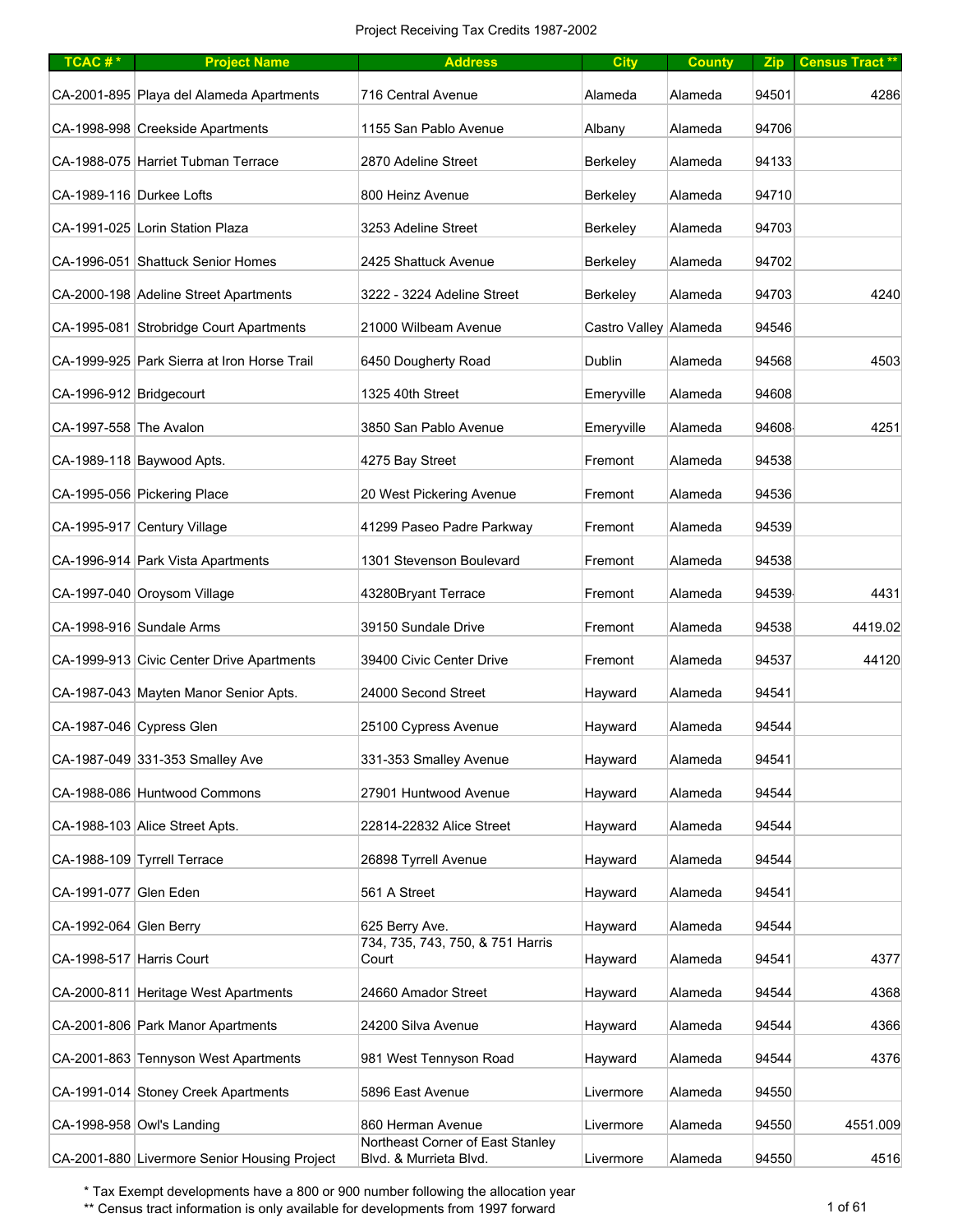| TCAC# $*$                | <b>Project Name</b>                        | <b>Address</b>                 | <b>City</b> | <b>County</b> |       | Zip Census Tract** |
|--------------------------|--------------------------------------------|--------------------------------|-------------|---------------|-------|--------------------|
|                          | CA-1988-002 Madrone Hotel                  | 477 8th Street                 | Oakland     | Alameda       | 94607 |                    |
|                          | CA-1988-031 23rd Avenue Project            | 2231 23rd Avenue               | Oakland     | Alameda       | 94610 |                    |
|                          | CA-1988-032 MacArthur Blvd. (04 & 05)      | 8300 & 8304 MacArthur Blvd.    | Oakland     | Alameda       | 94605 |                    |
|                          | CA-1988-033 296 Mather Street              | 296 Mather Street              | Oakland     | Alameda       | 94611 |                    |
|                          | CA-1988-038 2648 Parker Avenue             | 2648 Parker Avenue             | Oakland     | Alameda       | 94605 |                    |
|                          | CA-1988-039 5338 Belvedere Street          | 5338 Belvedere Street          | Oakland     | Alameda       | 94601 |                    |
|                          | CA-1988-074 10900 MacArthur Blvd.          | 10900 MacArthur Blvd.          | Oakland     | Alameda       | 94605 |                    |
|                          | CA-1988-087 1714-1716 Eleventh Street      | 1714-1716 Eleventh Street      | Oakland     | Alameda       | 94607 |                    |
|                          | CA-1988-096 3142 Coolidge Avenue           | 3142 Coolidge Avenue           | Oakland     | Alameda       | 94602 |                    |
| CA-1988-108 45th Street  |                                            | 975-979 45th Street            | Oakland     | Alameda       | 94608 |                    |
| CA-1988-126 3109 MLK     |                                            | 3109 Martin Luther King Jr. Wy | Oakland     | Alameda       | 94609 |                    |
| CA-1988-127 3311 MLK     |                                            | 3311 Martin Luther King Jr. Wy | Oakland     | Alameda       | 94609 |                    |
| CA-1988-129 1118 62nd    |                                            | 1118 62nd Avenue               | Oakland     | Alameda       | 94621 |                    |
|                          | CA-1988-130 9012 "B" Street                | 9012 "B" Street                | Oakland     | Alameda       | 94603 |                    |
|                          | CA-1988-132 820 Milton Avenue              | 820 Milton Avenue              | Oakland     | Alameda       | 94301 |                    |
| CA-1988-146 Peralta Apts |                                            | 9840 E Street                  | Oakland     | Alameda       | 94603 |                    |
|                          | CA-1988-147 2627 Inyo Ave.                 | 2627 Inyo Avenue               | Oakland     | Alameda       | 94607 |                    |
|                          | CA-1988-159 Foothill Plaza                 | 2701 64th Avenue               | Oakland     | Alameda       | 94605 |                    |
|                          | CA-1988-166 2276 MacArthur Blvd.           | 2276 MacArthur Blvd.           | Oakland     | Alameda       | 94602 |                    |
|                          | CA-1988-167 Single Family House            | 1440 65th Ave.                 | Oakland     | Alameda       | 94621 |                    |
| CA-1988-184 Tricon I     |                                            | 1729 East 15th Street          | Oakland     | Alameda       | 94606 |                    |
|                          | CA-1988-196 Bancroft Apts.                 | 9750 Bancroft                  | Oakland     | Alameda       | 94603 |                    |
| CA-1988-198 Duplex       |                                            | 1519 34th Street               | Oakland     | Alameda       | 94607 |                    |
|                          | CA-1988-200 1604 32nd Street               | 1604 32nd Street               | Oakland     | Alameda       | 94609 |                    |
|                          | CA-1989-080 California Hotel               | 3501 San Pablo Ave.            | Oakland     | Alameda       | 94608 |                    |
|                          | CA-1989-125 Slim Jenkins Court             | 700 Willow Street              | Oakland     | Alameda       | 94607 |                    |
|                          | CA-1989-126 San Antonio Terrace            | 1485 East 22nd Street          | Oakland     | Alameda       | 94606 |                    |
|                          | CA-1989-157 Frank G. Mar Community Housing | 283 13th Street                | Oakland     | Alameda       | 94612 |                    |
|                          | CA-1989-163 William Byron Rumford Plaza    | 3017 Stanton Street            | Oakland     | Alameda       | 94702 |                    |
|                          | CA-1990-107 Santana Apartments             | 2220 10th Avenue               | Oakland     | Alameda       | 94606 |                    |
|                          | CA-1990-108 James Lee Court                | 690 15th Street                | Oakland     | Alameda       | 94612 |                    |
|                          | CA-1990-132 Drasnin Manor                  | 2530 East 14th Street          | Oakland     | Alameda       | 94606 |                    |
|                          | CA-1990-136 Kenneth Henry Court            | 6475 Foothill Blvd.            | Oakland     | Alameda       | 94605 |                    |

\*\* Census tract information is only available for developments from 1997 forward 2 of 61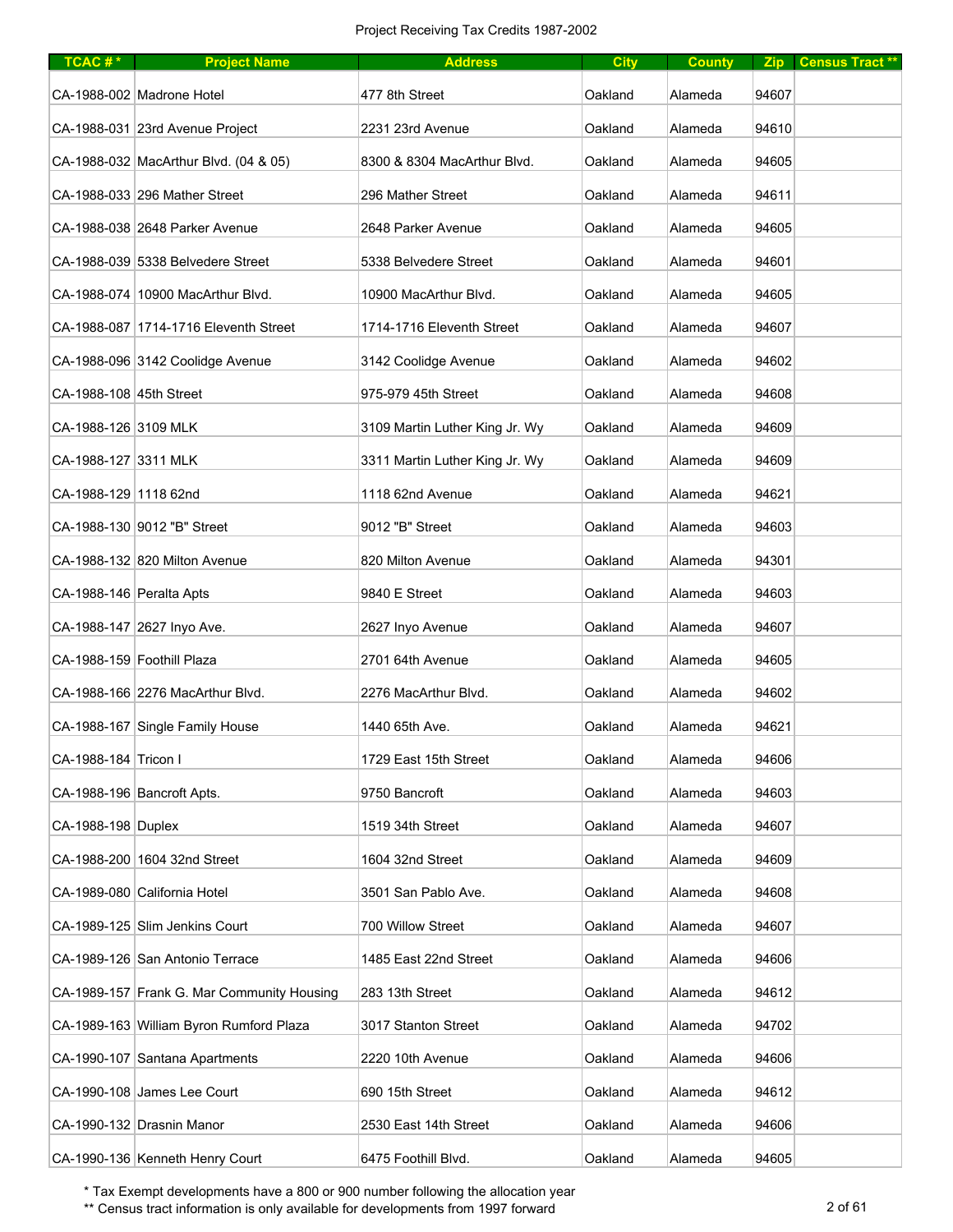| $TCAC#*$               | <b>Project Name</b>                                                        | <b>Address</b>                                       | <b>City</b> | <b>County</b> |               | Zip Census Tract** |
|------------------------|----------------------------------------------------------------------------|------------------------------------------------------|-------------|---------------|---------------|--------------------|
|                        | CA-1991-171 San Pablo Suites                                               | 2551 San Pablo Avenue                                | Oakland     | Alameda       | 94612         |                    |
|                        | CA-1992-057 San Pablo Hotel                                                | 1955 San Pablo Ave.                                  | Oakland     | Alameda       | 94612         |                    |
|                        | CA-1992-139 Hismen Hin-Nu Terrace                                          | 2555 East 14th Street                                | Oakland     | Alameda       | 94601         |                    |
|                        | CA-1992-166 Marcus Garvey Commons                                          | 721 Wood Street                                      | Oakland     | Alameda       | 94607         |                    |
|                        | CA-1993-101 The Claridge Hotel (Ridge Hotel)                               | 634 15th Street                                      | Oakland     | Alameda       | 94612         |                    |
|                        | CA-1993-140 Milton Commons                                                 | 2557 San Pablo Avenue                                | Oakland     | Alameda       | 94612         |                    |
|                        | CA-1993-142 C. L. Dellums Apts                                             | 644 14th Street                                      | Oakland     | Alameda       | 94612         |                    |
| CA-1993-169 Harp Plaza |                                                                            | 430 28th Street                                      | Oakland     | Alameda       | 94612         |                    |
|                        | CA-1994-026 Coit Apartments                                                | 1445 Harrison Street                                 | Oakland     | Alameda       | 94612         |                    |
| CA-1994-065 Center     | Mark Twain Senior Community                                                | 3525 Lyon Avenue                                     | Oakland     | Alameda       | 94601         |                    |
|                        | CA-1994-141 The Harrison                                                   | 1415 Harrison Street                                 | Oakland     | Alameda       | 94612         |                    |
|                        | CA-1995-093 Hamilton Apartments                                            | 510 21st Street                                      | Oakland     | Alameda       | 94612         |                    |
|                        | CA-1996-908 Piedmont Apartments                                            | 215 West MacArthur Boulevard                         | Oakland     | Alameda       | 94611         |                    |
|                        | CA-1997-513 Gatewood Commons                                               | 2700 Alvingroom Court                                | Oakland     | Alameda       | 94614         | 4098               |
|                        | CA-1999-121 Oak Center Apartments<br><b>International Boulevard Family</b> | 1601 Market Street<br>1406 Seminary Ave. and 6600    | Oakland     | Alameda       | 94607         | 4024               |
|                        | CA-1999-165 Housing Initative                                              | International Blvd.                                  | Oakland     | Alameda       | 94621         | 4087               |
|                        | CA-1999-927 Swan's Market Hall Apartments                                  | 918 Clay Street                                      | Oakland     | Alameda       | 94607         | 4031               |
|                        | CA-2000-032 Foothill Family Housing Project                                | NW & NE 69th Avenue and Foothill<br>Blvd.            | Oakland     | Alameda       | 94605         | 4086               |
|                        | CA-2000-045 Adeline Street Lofts                                           | 2320 Adeline Street                                  | Oakland     | Alameda       | 94607         | 4015               |
|                        | CA-2000-162 Oakland Point Limited Partnership                              | <b>Multiple Sites</b>                                | Oakland     | Alameda       | 94607         |                    |
|                        | CA-2000-214 MORH I Housing                                                 | 710 Filbert Street                                   | Oakland     | Alameda       | 94607         | 4025               |
|                        | CA-2001-043 Drachma: 19 Unit Rehabilitation                                | Scattered Sites - See Attached                       | Oakland     | Alameda       | 94607         |                    |
|                        | CA-2001-087 North Oakland Senior Housing                                   | 3255 San Pablo Avenue                                | Oakland     | Alameda       | 94608         | 4015               |
|                        | CA-2001-088 Downs Senior Housing                                           | 1027 - 60th Street                                   | Oakland     | Alameda       | 94608         | 4008               |
|                        | CA-2001-097 Chestnut Linden Court                                          | 1089 26th Street & 2240 Chestnut<br><b>Street</b>    | Oakland     | Alameda       | 94607         | 4016               |
| CA-2001-851 Phase II   | International Blvd. Family Housing,                                        | 6006 International Blvd., 1419 &<br>1423 61st Avenue | Oakland     | Alameda       | 94621         | 4087               |
|                        | CA-2002-071 Northgate Apartments                                           | 590-594 23rd Street                                  | Oakland     | Alameda       | 94612         | 4013               |
|                        | CA-1989-088 Ridgeview Commons                                              | 5120 Case Ave                                        | Pleasanton  | Alameda       | 94566         |                    |
|                        | CA-1990-173 Portola Meadows                                                | 1160 Portola Meadows Drive                           | Pleasanton  | Alameda       | 94588         |                    |
|                        | CA-1997-913 The Promanade-I                                                | 5300 Case Avenue                                     | Pleasanton  | Alameda       | 94566         |                    |
|                        | CA-1997-914 The Promanade-II                                               | 5300 Case Avenue                                     | Pleasanton  | Alameda       | 94566         |                    |
|                        | CA-2002-806 Valley Avenue Apartments                                       | Corner of Valley Ave. and Bernal<br>Ave.             | Pleasanton  | Alameda       | 94566<br>0802 | 4506.07            |

\*\* Census tract information is only available for developments from 1997 forward 3 of 61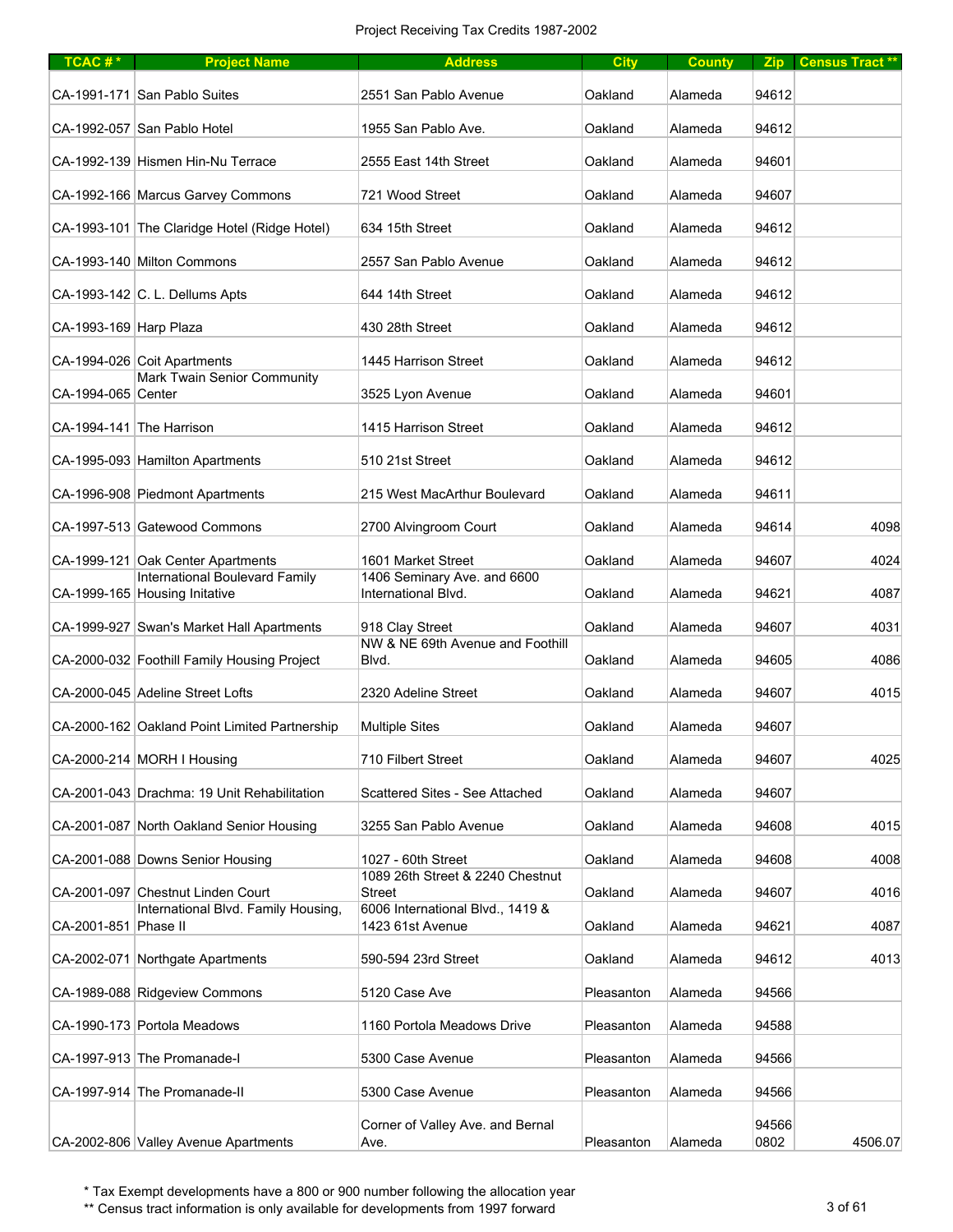| $TCAC #*$                | <b>Project Name</b>                           | <b>Address</b>                                       | <b>City</b>           | <b>County</b>      |               | Zip Census Tract** |
|--------------------------|-----------------------------------------------|------------------------------------------------------|-----------------------|--------------------|---------------|--------------------|
|                          |                                               |                                                      |                       |                    |               |                    |
|                          | CA-1988-089 Cherry Blossom                    | 348 West Juana Avenue                                | San Leandro Alameda   |                    | 94576<br>9457 |                    |
|                          | CA-1996-917 Bermuda Gardens                   | 1475 167th Ave                                       | San Leandro   Alameda |                    | 94578         |                    |
|                          | CA-2000-851 Las Palmas Apartments             | 15370-15375 Tropic Court                             | San Leandro   Alameda |                    | 94579         | 4336               |
|                          |                                               |                                                      |                       |                    |               |                    |
|                          | CA-1999-924 Vintage Court Sr Apartments       | 2499 Decoto Road                                     | <b>Union City</b>     | Alameda            | 94587<br>4466 | 4403.08            |
| CA-1987-017 Jose's Place |                                               | 154 North Arroyo Seco Sreet                          | lone                  | Amador             | 95640         |                    |
|                          |                                               |                                                      |                       |                    | 95973         |                    |
|                          | CA-1991-026 East of Eaton                     | 1577 East Lassen Avenue                              | Chico                 | <b>Butte</b>       | 0000          |                    |
|                          | CA-1992-175 Chico Commons                     | 2071 Amanda Way                                      | Chico                 | <b>Butte</b>       | 95926         |                    |
|                          | CA-1994-053 Campbell Commons                  | 600 Flume St                                         | Chico                 | <b>Butte</b>       | 95928         |                    |
|                          | CA-1994-066 Walker Commons                    | 678 Buttonwillow                                     | Chico                 | <b>Butte</b>       | 95926         |                    |
|                          | CA-2000-021 Little Chico Gardens Apartments   | 851 Ponoma Avenue                                    | Chico                 | <b>Butte</b>       | 95382         | 11                 |
|                          | CA-1989-021 Gridley Springs                   | 210 Ford Avenue                                      | Gridley               | <b>Butte</b>       | 95948         |                    |
|                          | CA-1991-177 Gridley Springs II                | 200 Ford Road                                        | Gridley               | <b>Butte</b>       | 95948         |                    |
| CA-1996-088 Hazel Hotel  |                                               | 880 Hazel Street                                     | Gridley               | <b>Butte</b>       | 95948         |                    |
|                          | CA-1999-182 The Hazel Hotel (96-088)          | 880 Hazel Street                                     | Gridley               | <b>Butte</b>       | 95948         | 35                 |
|                          | CA-1993-020 Boulder Creek Apts                | 675 Mitchell Avenue                                  | Oroville              | <b>Butte</b>       | 95965         |                    |
|                          | CA-2001-916 Solano Vista II Senior Apartments | Redwood Street/West of Sonoma<br>Blvd.               | Vallejo               | Ca                 | 94590         | 2518.02            |
|                          | CA-1988-007 Sierra Meadows Apts               | 66 Longman Lane                                      | Arnold                | Calaveras          | 95223         |                    |
|                          | CA-1994-092 Murphys Senior Apartments         | 350 Bret Harte Lane                                  | Murphys               | Calaveras          | 95247         |                    |
|                          | CA-1994-192 Creekview Apartments              | 1088 Almond Ave                                      | Arbuckle              | Colusa             | 95912         |                    |
|                          | CA-1991-175 Pinewood Manor Apartments         | 725 Pinewood Court                                   | Williams              | Colusa             | 95987         |                    |
|                          | CA-1988-208 Somerset Apts.                    | 3185 Contra Loma Boulevard                           | Antioch               | Contra Costa 94509 |               |                    |
|                          | CA-1993-174 Casa del Rio Senior Housing       | 615 West Seventh Street                              | Antioch               | Contra Costa 94509 |               |                    |
|                          | CA-1998-993 Cypress Meadows                   | NW corner of Line Tree Way and<br>Contra Costa Canal | Antioch               | Contra Costa 94509 |               | 3071.01            |
|                          | CA-1999-813 Sycamore Woods Apartments         | 2301 Sycamore Drive                                  | Antioch               | Contra Costa 94509 |               | 3072.02            |
|                          | CA-1999-814 Riviera Apartments                | 1000 & 1020 Claudia Court                            | Antioch               | Contra Costa 94509 |               | 3071.72            |
|                          | CA-1999-869 Delta View Apartments             | 3915 Delta Fair Boulevard                            | Antioch               | Contra Costa 94509 |               | 3072.01            |
|                          |                                               | 1945-1949 Cavallo Road                               | Antioch               | Contra Costa 94509 |               | 3050               |
|                          | CA-2000-873 Pinecrest Apartments              |                                                      |                       |                    |               |                    |
|                          | CA-2001-054 West Rivertown Apartments         | various 804 West 5th Street                          | Antioch               | Contra Costa 94509 |               | 3050               |
|                          | CA-1988-136 Hidden Cove Apartments            | 2901 Mary Ann Lane                                   | <b>Bay Point</b>      | Contra Costa 94565 |               |                    |
|                          | CA-1993-013 Elaine Null Court                 | 112 Alves Lane                                       | <b>Bay Point</b>      | Contra Costa 94565 |               |                    |
|                          | CA-1999-808 Mission Bay Apartments            | 1056 Weldon Lane                                     | Baypoint              | Contra Costa 6923  | 94565         | 3141.01            |

\*\* Census tract information is only available for developments from 1997 forward 4 of 61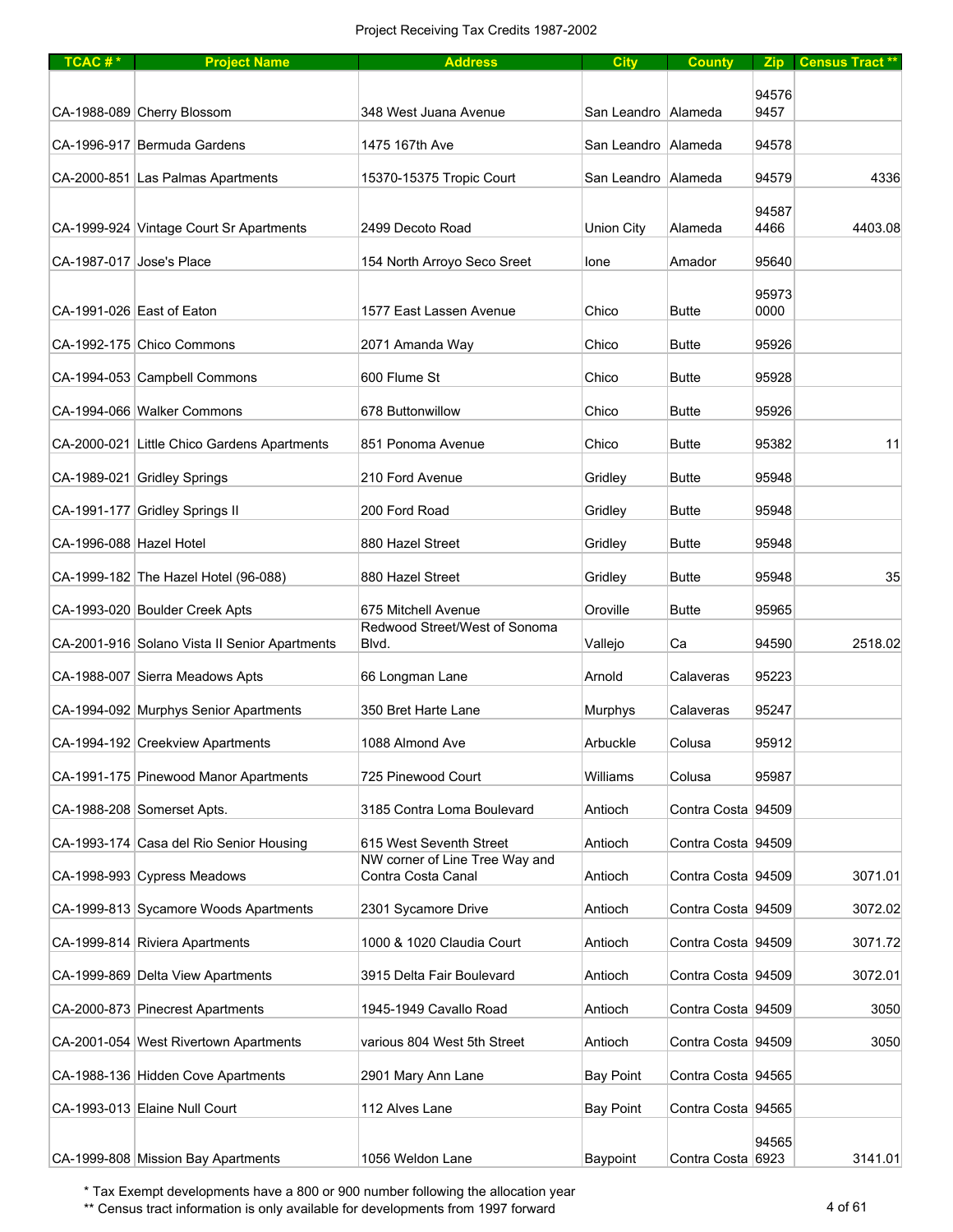| TCAC <sup>#*</sup>     | <b>Project Name</b>                                                      | <b>Address</b>                                  | <b>City</b>      | <b>County</b>      |       | Zip Census Tract** |
|------------------------|--------------------------------------------------------------------------|-------------------------------------------------|------------------|--------------------|-------|--------------------|
|                        | CA-1990-099 Green Valley Apartments                                      | 8510 Brentwood Blvd.                            | <b>Brentwood</b> | Contra Costa 94513 |       |                    |
|                        | CA-1995-066 Marsh Creek Apartments                                       | 7251 Brentwood Blvd.                            | <b>Brentwood</b> | Contra Costa 94513 |       |                    |
|                        | CA-1995-117 Brentwood Park Apartments                                    | 160 Sycamore Avenue                             | Brentwood        | Contra Costa 94513 |       |                    |
|                        | CA-1996-040 Brentwood Garden Apartments                                  | 180 Sycamore Avenue                             | <b>Brentwood</b> | Contra Costa 94513 |       |                    |
|                        | CA-2000-127 Diamond Terrace Apartments                                   | Center Street So Clayton East Marsh<br>Creek Rd | Clayton          | Contra Costa 94517 |       | 3553.04            |
|                        | CA-1998-807 Hidden Creek Apartments                                      | 1032 Mohr Lane                                  | Concord          | Contra Costa 94518 |       | 3381               |
|                        | CA-1999-208 Vintage Brook Senior Apartments                              | 4672 Melody Drive                               | Concord          | Contra Costa 94521 |       | 3340.02            |
|                        | CA-1999-815 Concord Greenbriar Apartments                                | 1265 & 1271 Monument Blvd.                      | Concord          | Contra Costa 94520 |       | 3362               |
|                        | CA-1999-837 Clayton Crossing Apartments                                  | 2751 Monument Blvd.                             | Concord          | Contra Costa 94520 |       | 3361               |
|                        | CA-1999-854 Maplewood-Golden Glen Apartments 1140 and 1121 Virginia Lane |                                                 | Concord          | Contra Costa 94520 |       | 3362               |
|                        | CA-2000-874 Camara Circle                                                | 2501-2566 Camara Circle                         | Concord          | Contra Costa 94520 |       | 3361               |
|                        | Clayton Crossing (formerly known as<br>CA-2000-893 Driftwood Apts        | 2751 Monument Blvd.                             | Concord          | Contra Costa 94520 |       | 3361               |
|                        | CA-2000-913 Virginia Lane Apartments                                     | 1121 and 1140 Virginia Lane                     | Concord          | Contra Costa 94520 |       | 3362               |
|                        | CA-2001-098 Danville Senior Housing                                      | Laurel Drive and Hartz Way                      | Danville         | Contra Costa 94526 |       | 3452.01            |
|                        | CA-1992-904 Del Norte Place                                              | 11720 San Pablo Ave.                            | El Cerrito       | Contra Costa 94530 |       |                    |
|                        | CA-1998-033 Idaho Apartments                                             | 10203 San Pablo Avenue                          | El Cerrito       | Contra Costa 94530 |       |                    |
| CA-1998-991 The Arbors |                                                                          | 100 Civic Drive                                 | <b>Hercules</b>  | Contra Costa 94547 |       | 3592.03            |
|                        |                                                                          |                                                 |                  |                    | 94549 |                    |
|                        | CA-2000-895 Town Center Apartments                                       | 983 South Thompson                              | Lafayette        | Contra Costa 3806  |       | 3480               |
|                        | CA-1992-195 Riverhouse Hotel                                             | 700 Alhambra Ave.                               | Martinez         | Contra Costa 94553 |       |                    |
|                        | CA-1994-035 Golden Oak Manor                                             | 5000 Kelsey Lane                                | Oakley           | Contra Costa 94561 |       |                    |
|                        | CA-1999-855 Avalon Court                                                 | <b>Empire Avenue</b>                            | Oakley           | Contra Costa 94561 |       | 3020.01            |
|                        | CA-2000-118 Oakley Senior Apartments                                     | 4950 Empire Avenue                              | Oakley           | Contra Costa 94561 |       | 3020.01            |
|                        | CA-1993-040 Pinole Grove Senior Housing                                  | 800 John Street                                 | Pinole           | Contra Costa 94564 |       |                    |
|                        | CA-1998-925 East Bluff Apartments                                        | 1813 Marlesta Court                             | Pinole           | Contra Costa 94564 |       | 35910.1            |
|                        | CA-1988-068 Woods Manor                                                  | 850 E. Leland Road                              | Pittsburg        | Contra Costa 94565 |       |                    |
|                        | CA-1991-189 Meadow Glen                                                  | 132 Davi Avenue                                 | Pittsburg        | Contra Costa 94565 |       |                    |
|                        | CA-1997-090 Pittsburg Park Apartments                                    | 2161 Crestview Drive                            | Pittsburg        | Contra Costa 94565 |       | 3132.01            |
|                        | CA-1998-941 Fox Creek Apartments                                         | 3225 Harbor Street                              | Pittsburg        | Contra Costa 94565 |       | 3131.01            |
|                        | CA-2002-825 Willowbrook Apartments                                       | 110 Bailey Road                                 | Pittsburgh       | Contra Costa 94565 |       | 3141.01            |
|                        | CA-1998-820 Hookston Sr Homes                                            | 80 West Hookston Road                           | Pleasant Hill    | Contra Costa 94523 |       | 3240               |
|                        | CA-2001-820 Grayson Creek Apartments                                     | 100 Chilancingo Parkway                         | Pleasant Hill    | Contra Costa 94523 |       | 3212               |
|                        | CA-1990-160 The Carquinez                                                | 400 Harbour Way                                 | Richmond         | Contra Costa 94801 |       |                    |

\*\* Census tract information is only available for developments from 1997 forward 5 of 61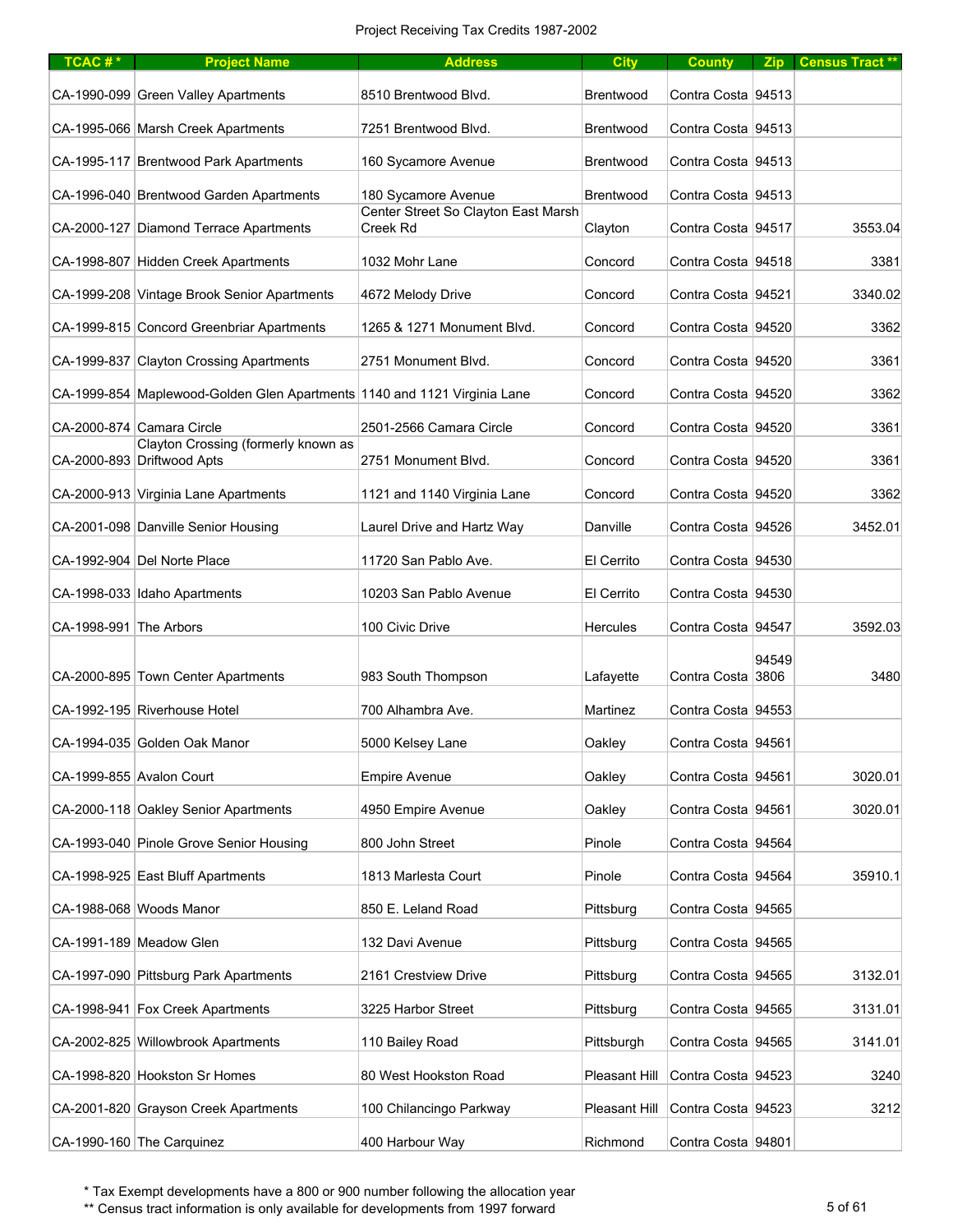| $TCAC #*$                 | <b>Project Name</b>                         | <b>Address</b>                                     | <b>City</b>             | <b>County</b>                   |       | Zip Census Tract** |
|---------------------------|---------------------------------------------|----------------------------------------------------|-------------------------|---------------------------------|-------|--------------------|
|                           | CA-1991-011 Richmond City Center Apartments | 1000 MacDonald Avenue                              | Richmond                | Contra Costa 94801              |       |                    |
|                           | CA-1998-964 Liberty Village                 | 298 West Chanslor Avenue                           | Richmond                | Contra Costa 94801              |       | 3770               |
|                           | CA-1999-100 Monterey Pines                  | 680 South 37th Street                              | Richmond                | Contra Costa 94804              |       | 3820               |
|                           | CA-2000-884 Heritage Park at Hilltop        | 3801-3815 Lakeside Drive                           | Richmond                | Contra Costa 94806              |       | 3650.01            |
|                           | CA-2001-168 Deliverance Temple I & II       | 4312 Potero Avenue, 4600 Potrero<br>Avenue         | Richmond                | Contra Costa 94804              |       | 3820               |
|                           | CA-1989-171 Casa Adobe (San Pablo Senior)   | 1924 Church Lane                                   | San Pablo               | Contra Costa 94806              |       |                    |
| CA-1994-080 Church Lane   |                                             | 2560 Church Lane                                   | San Pablo               | Contra Costa 94806              |       |                    |
| CA-1995-091 Rumrill Place |                                             | 1883 Rumrill Blvd.                                 | San Pablo               | Contra Costa 94806              |       |                    |
|                           | CA-2000-208 San Pablo Senior Apartments     | 13710-40 San Pablo Avenue                          | San Pablo               | Contra Costa 94806              |       | 3690               |
|                           | CA-2001-831 Hilltop Commons                 | 15690 Crestwood Drive                              | San Pablo               | Contra Costa 94806              |       | 3640.02            |
|                           | CA-1990-078 Villa San Ramon                 | 9199 Fircrest Lane                                 | San Ramon               | Contra Costa 94583              |       |                    |
|                           | CA-1998-817 Bollinger Crest Apartments      | SE corner of Bollinger Drive and<br>Deerwood Drive | San Ramon               | Contra Costa 94583              |       | 3452.02            |
|                           | CA-1993-004 The Oaks Apartments             | 3037 N. Main Street                                |                         | Walnut Creek Contra Costa 94596 |       |                    |
|                           | CA-1998-809 Coggins Square Apartments       | Las Juntas and Coggins Drive                       |                         | Walnut Creek Contra Costa 94596 |       | 3240               |
|                           | CA-2000-816 Coggins Square Apartments       | 1316 Las Juntas Way                                |                         | Walnut Creek Contra Costa 94596 |       | 3240               |
|                           |                                             |                                                    |                         |                                 |       |                    |
|                           | CA-2000-834   Ivy Hill Apartments           | N. side Botelho at Alma Avenue                     |                         | Walnut Creek Contra Costa 5049  | 94596 | 3390               |
|                           | CA-2001-814 Tice Oaks Apartments            | 2150 Tice Valley Blvd.                             |                         | Walnut Creek Contra Costa 94595 |       | 3420               |
|                           | CA-1994-035 Washington Villa                | 19 Washington Street                               | West<br>Pittsburg       | Contra Costa 94565              |       |                    |
|                           | CA-1990-059 Crescent City Senior Apartments | 1125 Oregon Street                                 | Crescent City Del Norte |                                 | 95531 |                    |
| CA-1996-246 The Surf      |                                             | 108 H Street                                       | Crescent City Del Norte |                                 | 95531 |                    |
|                           | CA-1993-096 Cameron Park Village            | 3433 Palmer Drive                                  | Cameron<br>Park         | El Dorado                       | 95682 |                    |
|                           | CA-1996-114 Glenview Apartments             | 2361 Bass Lake Road                                | Cameron<br>Park         | El Dorado                       | 95682 |                    |
|                           | CA-1997-082 Diamond Terrace Apartments      | 6035 Service Road                                  | Diamond<br>Springs      | El Dorado                       | 95619 | 315.02             |
|                           | CA-1987-055 Carson Ridge II Apts.           | 2848 Schnell School Road                           | Placerville             | El Dorado                       | 95667 |                    |
|                           | CA-1995-119 Placer Village Apartments       | 2789 Ray Lawyer Drive                              | Placerville             | El Dorado                       | 95667 |                    |
|                           | CA-1997-603 Cottonwood Park Apartments      | 3030 New Jersey Way                                | Placerville             | El Dorado                       | 95667 | 311                |
|                           | CA-1998-546 Cottonwood Senior Apartments    | 2801 Clay Street                                   | Placerville             | El Dorado                       | 95677 | 311                |
|                           | CA-1997-604 Shingle Terrace Apartments      | 3840 Market Court                                  | Shingle<br>Springs      | El Dorado                       | 95682 | 308.04             |
|                           | CA-1993-076 Tahoe Pines Apts.               | 3431 Spruce Ave                                    | South Lake<br>Tahoe     | El Dorado                       | 96150 |                    |
|                           | CA-2000-864 Bijou Woods Apartments          | 3421 Spruce Avenue                                 | South Lake<br>Tahoe     | El Dorado                       | 95705 | 301.02             |
|                           | CA-1987-059 Gatto Construction              | 224&242 W Locust/241 W Minaret                     | Clovis                  | Fresno                          | 93612 |                    |
| CA-1990-172 Sierra Ridge  |                                             | 100 Fowler                                         | Clovis                  | Fresno                          | 93612 |                    |

\*\* Census tract information is only available for developments from 1997 forward 6 of 61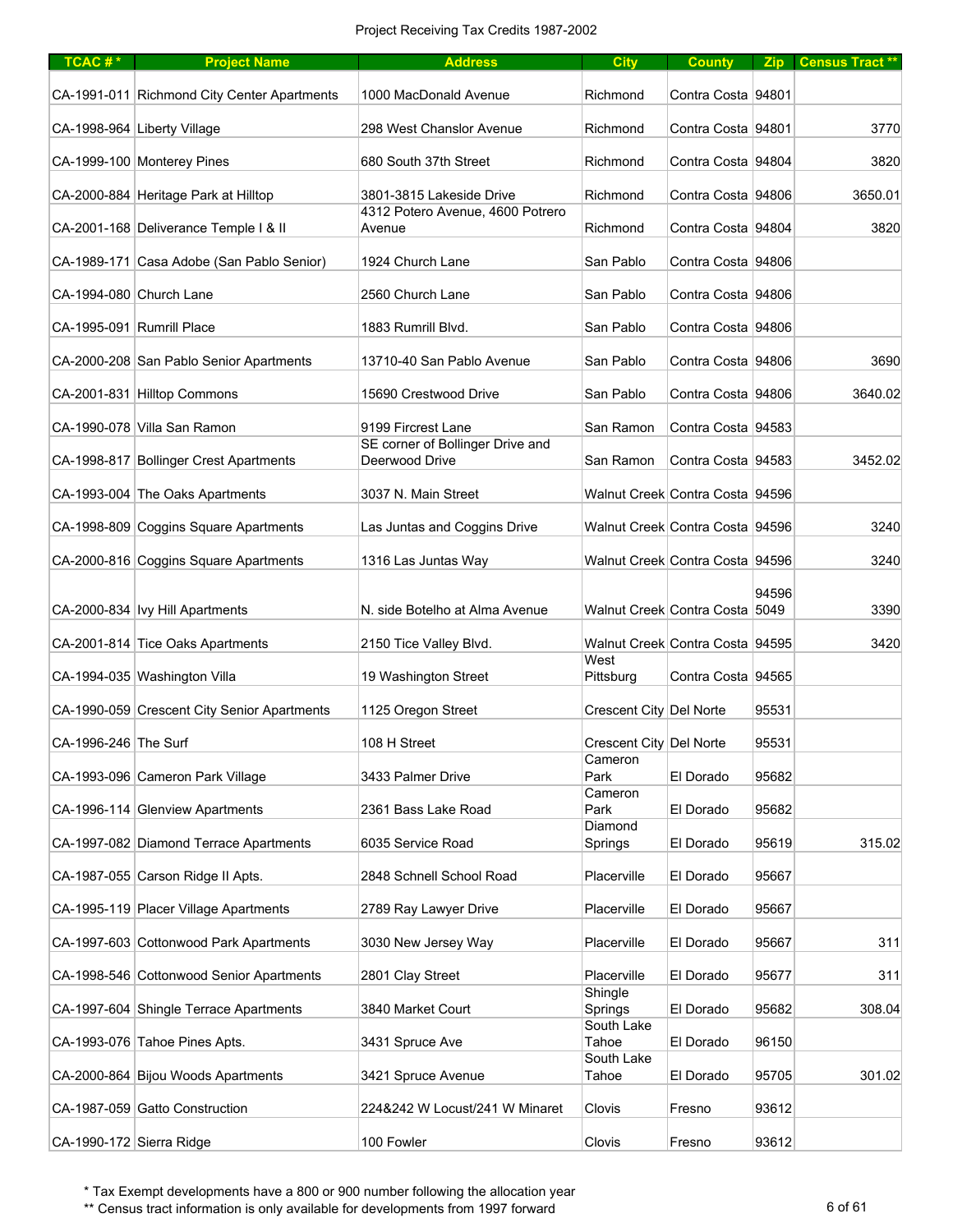| TCAC#*                | <b>Project Name</b>                                               | <b>Address</b>               | <b>City</b> | <b>County</b> |       | Zip Census Tract** |
|-----------------------|-------------------------------------------------------------------|------------------------------|-------------|---------------|-------|--------------------|
|                       |                                                                   |                              |             |               | 93611 |                    |
|                       | CA-1991-186 Cottonwood Grove                                      | 732 North Clovis Avenue      | Clovis      | Fresno        | 0000  |                    |
|                       | CA-1998-961 Bedford Square                                        | 1300 Minniwawa               | Clovis      | Fresno        | 93612 |                    |
|                       | CA-1998-997 Clovis Senior Apartments                              | 88 North DeWitt Avenue       | Clovis      | Fresno        | 93612 | 56.02              |
|                       | CA-1999-816 Park Creek Apartments                                 | 1108 Villa Avenue            | Clovis      | Fresno        | 93612 | 56.04              |
|                       | CA-1989-199 Hacienda Villa                                        | 2010 Clyde Fannon Road       | Firebaugh   | Fresno        | 93622 |                    |
|                       | CA-1994-122 Firebaugh Garden Apartments                           | 600 P Street                 | Firebaugh   | Fresno        | 93622 |                    |
|                       | CA-1999-160 San Joaquin Vista Apartments                          | 500 P Street                 | Firebaugh   | Fresno        | 93622 |                    |
|                       | CA-1987-060 Fresno Four-Plex                                      | 4833 E. Lane                 | Fresno      | Fresno        | 93727 |                    |
| CA-1988-104 3613 Clay |                                                                   | 3613 Clay                    | Fresno      | Fresno        | 93703 |                    |
|                       | CA-1988-168 Fresno Emerald Palms                                  | 4418 - 4458 West Avalon      | Fresno      | Fresno        | 93727 |                    |
|                       | CA-1988-171 Gatto Construction                                    | 4715 East Lane               | Fresno      | Fresno        | 93702 |                    |
|                       | CA-1988-174 3126 E. Illinois                                      | 3126 E. Illinois             | Fresno      | Fresno        | 93702 |                    |
|                       | CA-1988-175 4746 E. Hamilton                                      | 4746 E. Hamilton Ave.        | Fresno      | Fresno        | 93711 |                    |
|                       | CA-1988-176 2525 South Tenth                                      | 2525 South Tenth             | Fresno      | Fresno        | 93725 |                    |
|                       | CA-1988-177 4828 E. Hedges                                        | 4828 E. Hedges Avenue        | Fresno      | Fresno        | 93727 |                    |
|                       | CA-1988-182 925 North Palm                                        | 925 North Palm               | Fresno      | Fresno        | 93728 |                    |
| CA-1988-183 Eden      |                                                                   | 339 West Eden                | Fresno      | Fresno        | 93706 |                    |
|                       | CA-1989-001 King's View Manor/King's Estates                      | 2705-2775 Martin Luther King | Fresno      | Fresno        | 93796 |                    |
|                       | CA-1989-081 Fresno Emerald Palms                                  | 4293 - 4347 West Regency     | Fresno      | Fresno        | 93727 |                    |
|                       | CA-1989-082 Fresno Emerald Palms                                  | 4402-4464 West Avalon        | Fresno      | Fresno        | 93722 |                    |
|                       | CA-1990-171 Sierra Meadows                                        | 107 East Sierra Ave.         | Fresno      | Fresno        | 93710 |                    |
|                       | CA-1991-187 Sequoia Knolls                                        | 3207 West Shields Avenue     | Fresno      | Fresno        | 93722 |                    |
|                       | CA-1992-040 Ross Gardens Apartments                               | 2533 North Marks Ave.        | Fresno      | Fresno        | 93722 |                    |
|                       | CA-1993-150 Sunshine Financial Group II                           | 3460 North Brawley           | Fresno      | Fresno        | 93722 |                    |
|                       | CA-1993-176 Annadale Housing Project                              | 2715 Martin Luther King Blvd | Fresno      | Fresno        | 93706 |                    |
|                       | CA-1994-056 Casa Velasco Apartments                               | 4026 North Fruit Avenue      | Fresno      | Fresno        | 93705 |                    |
| CA-1994-058 Maplewood |                                                                   | 2060 East Spruce             | Fresno      | Fresno        | 93720 |                    |
|                       | CA-1996-181 Sunshine Financial Group II - Dakota 3780 West Dakota |                              | Fresno      | Fresno        | 93722 |                    |
|                       | CA-1996-925 The Winery Apartments                                 | 1275 South Winery Ave.       | Fresno      | Fresno        | 93727 |                    |
|                       | CA-1997-928 Plaza Mendoza Apartments                              | 1725 N. Marks Avenue         | Fresno      | Fresno        | 93722 |                    |
|                       | CA-1998-907 The Village at 9th Apartments                         | 5158 North Ninth Street      | Fresno      | Fresno        | 93710 | 54.03              |
|                       | CA-1998-908 The Village at Shaw Apartments                        | various                      | Fresno      | Fresno        | 93726 | 53.031             |

\*\* Census tract information is only available for developments from 1997 forward 7 of 61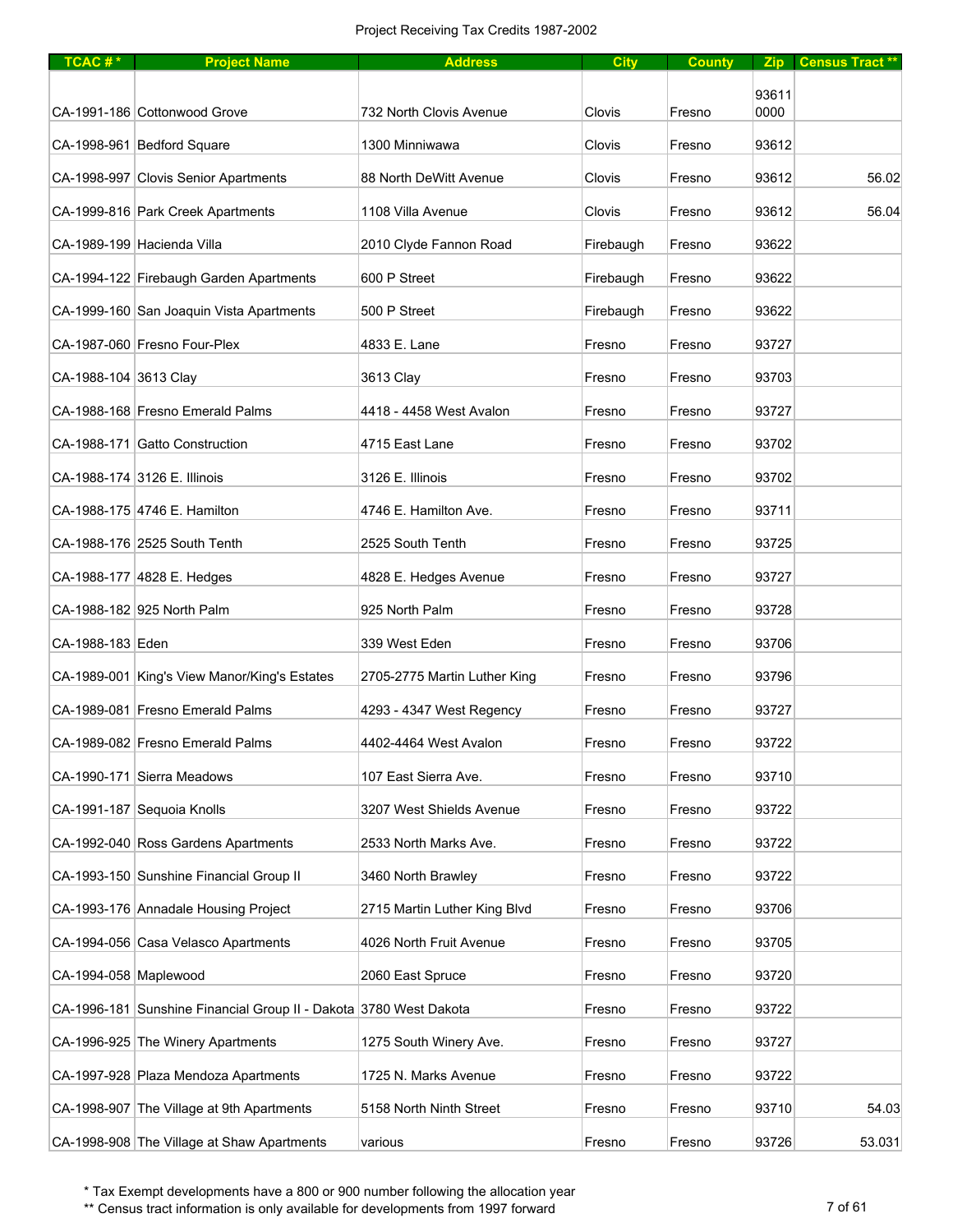| TCAC#*                    | <b>Project Name</b>                          | <b>Address</b>                          | <b>City</b>        | <b>County</b> |       | Zip Census Tract** |
|---------------------------|----------------------------------------------|-----------------------------------------|--------------------|---------------|-------|--------------------|
|                           | CA-1998-960 Whispering Woods                 | 5241 N. Fresno Street                   | Fresno             | Fresno        | 93710 | 54.04              |
|                           | CA-1998-973 Cedar Tree Apartments            | 1755 East Roberts                       | Fresno             | Fresno        | 93710 | 1990               |
|                           | CA-1999-812 Del Monte Pines                  | 4085 Fruit Avenue                       | Fresno             | Fresno        | 93705 |                    |
| CA-2000-136 Villa del Mar |                                              | 3950 N. Del Mar                         | fresno             | Fresno        | 93704 | 49                 |
|                           |                                              |                                         |                    |               | 93706 |                    |
|                           | CA-2001-058 Bigby Villa Apartments           | 1329 E. Florence Avenue                 | Fresno             | Fresno        | 4355  | 9                  |
|                           | CA-2001-137 Pleasant Village Apartments      | 3615 N. Pleasant Avenue                 | Fresno             | Fresno        | 93705 | 47.02              |
|                           | CA-2001-917 Park West Apartments             | 2825 West Alamos Avenue                 | Fresno             | Fresno        | 93705 | 47.01              |
|                           | CA-2001-920 The Californian                  | 851 Van Ness                            | Fresno             | Fresno        | 93721 | 1                  |
|                           | CA-2002-033 Westgate Gardens                 | 846 East Belgravia Avenue               | Fresno             | Fresno        | 93706 | $\overline{9}$     |
|                           | CA-1988-010 Conquistador Villa Apartments    | 16201 Palmer Avenue                     | Huron              | Fresno        | 93234 |                    |
|                           | CA-1991-046 Tierra Del Vista Apartments      | 16530 Palmer Avenue                     | Huron              | Fresno        | 93234 |                    |
|                           | CA-1992-079 Silver Birch Apts.               | 16800 Fifth Street                      | Huron              | Fresno        | 93234 |                    |
|                           | CA-1994-007 Huron Garden Apartments          | 16400 Palmer Ave                        | Huron              | Fresno        | 93234 |                    |
|                           | CA-1999-200 Porvenir Estates                 | South Lassen Avenue & Tornado<br>Avenue | Huron              | Fresno        | 93234 | 78                 |
|                           | CA-2000-125 Porvenir Estates II              | South Lassen Avenue & Tornado<br>Avenue | Huron              | Fresno        | 93234 | 78                 |
|                           |                                              | 14380 West California                   |                    |               | 93630 |                    |
| CA-1989-159 Vintage Apts  |                                              |                                         | Kerman             | Fresno        |       |                    |
|                           | CA-1987-013 Kingsburg Apts.                  | 801 Stroud Avenue                       | Kingsburg          | Fresno        | 93631 |                    |
|                           | CA-1987-021 Johanson Arms Apartments         | 901 Horold Street                       | Kingsburg          | Fresno        | 93631 |                    |
|                           | CA-1989-024 Country Way Apts.                | 1000 Second Street                      | Mendota            | Fresno        | 93640 |                    |
|                           | CA-1989-304 Midland Manor Apts.              | 550 Derrick Avenue                      | Mendota            | Fresno        | 93640 |                    |
|                           | CA-1992-003 Mendota Village Apts.            | 1100 Second Street                      | Mendota            | Fresno        | 93640 |                    |
|                           | CA-2001-075 Hacienda Gardens                 | <b>TBD Perez Avenue</b>                 | Mendota            | Fresno        | 93640 | 83                 |
|                           | CA-1993-043 Orchard Village Apartments       | 1555 E. South Avenue                    | Orange Cove Fresno |               | 93646 |                    |
|                           | CA-1993-082 Southcove Apts                   | 1355 South Ave                          | Orange Cove Fresno |               | 93221 |                    |
|                           | CA-1998-241 Pablo Rodriguez Plaza Apartments | 1550 South Avenue                       | Orange Cove Fresno |               | 93646 | 65                 |
|                           | CA-1993-075 Parlier Garden Apts.             | 1105 Tulare Street                      | Parlier            | Fresno        | 93648 |                    |
|                           | CA-1994-023 Salandini Villa                  | 13785 East Manning Avenue               | Parlier            | Fresno        | 93648 |                    |
| CA-1988-172 Minarets      |                                              | 262 West Minerets                       | Pinedale           | Fresno        | 93650 |                    |
| CA-1988-173 230 West Fir  |                                              | 230 West Fir                            | Pinedale           | Fresno        | 93650 |                    |
|                           | CA-1988-042 Riverland Apts.                  | 990 East Springfield Avenue             | Reedley            | Fresno        | 93654 |                    |
|                           | CA-1988-058 Reedley Elderly                  | 172 South East                          | Reedley            | Fresno        | 93654 |                    |
|                           | CA-1990-111 San Joaquin Senior Apartments    | 21900 California Avenue                 | San Joaquin Fresno |               | 93660 |                    |

\*\* Census tract information is only available for developments from 1997 forward 8 of 61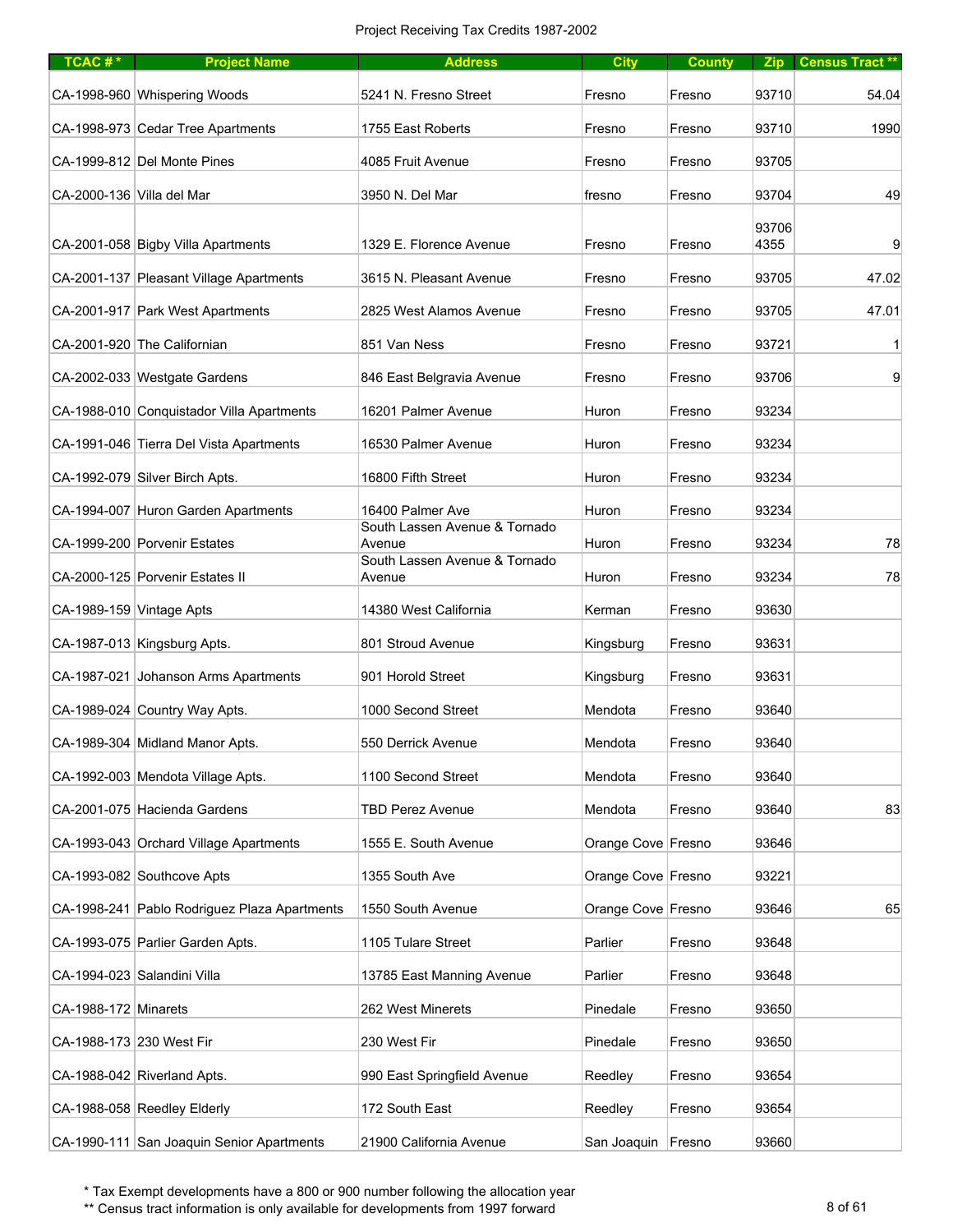| TCAC#*              | <b>Project Name</b>                          | <b>Address</b>                                              | <b>City</b>            | <b>County</b> | Zip           | Census Tract ** |
|---------------------|----------------------------------------------|-------------------------------------------------------------|------------------------|---------------|---------------|-----------------|
|                     | CA-1990-112 San Joaquin Apartments           | 22200 California Avenue                                     | San Joaquin            | Fresno        | 93660         |                 |
|                     | CA-1993-003 California Apts                  | 22150 California St                                         | San Joaquin            | Fresno        | 93660         |                 |
|                     | CA-1989-224 Van Dyck Estates                 | 893 Florence Avenue                                         | Sanger                 | Fresno        | 93667         |                 |
|                     | CA-1992-008 Sunshine Financial Group         | 2303-2311 Yerba/2304-2318 Park                              | Selma                  | Fresno        | 93662         |                 |
|                     | CA-1998-910 The Lakes at Selma               | 1675 Nelson Blvd.                                           | Selma                  | Fresno        | 93662         | 70.01           |
|                     | CA-1999-824 Shadowbrook Apartments           | 1839 and 1849 Nelson Blvd.                                  | Selma                  | Fresno        | 93662         | 70.01           |
|                     | CA-1990-002 Newport Village Apartments       | 1011 Newport Avenue                                         | Orland                 | Glenn         | 95963         |                 |
|                     | CA-1999-932 Bayview Courtyard                | 550 Union Street                                            | Arcata                 | Humboldt      | 95521         | 50346.013       |
|                     | CA-2002-117 The Courtyards at Arcata         | 1101 Guintoli Lane                                          | Arcata                 | Humboldt      | 95521         | 12              |
|                     | CA-1998-955 Eureka Senior Housing            | 9th & I Street; Washington & C<br>Street; Grant & E Streets | Eureka                 | Humboldt      | 95503<br>0000 |                 |
|                     | CA-1987-001 Redwood Court Apts.              | 2040 Jenny Lane                                             | Fortuna                | Humboldt      | 95540         |                 |
|                     | CA-1989-029 Murray Apartments                | 1423 Reasor Road                                            | McKinleyville Humboldt |               | 95521         |                 |
|                     | CA-1989-032 Redwood Creek Apts.              | 1740 Sutter Road                                            | McKinleyville Humboldt |               | 95521         |                 |
|                     | CA-2000-850 Misty Village Apartments         | 2313 - 2331 McKinleyville Avenue                            | McKinleyville Humboldt |               | 95519         | 104             |
|                     | CA-1989-127 Rio Dell Terrace Apts.           | 325 Center Street                                           | Rio Dell               | Humboldt      | 95562         |                 |
|                     | CA-2000-204 Seasons at the Grove             | Myrtle Avenue                                               | Unincorporat<br>ed     | Humboldt      | 95501         | 8               |
|                     | CA-1988-018 Citrus Pointe II Apartments      | 694 North Third Street                                      | <b>Brawley</b>         | Imperial      | 92227         |                 |
|                     | CA-1988-056 Salton II Village Apts.          | 1524 C Street                                               | <b>Brawley</b>         | Imperial      | 92227         |                 |
|                     | CA-1989-279 Tres Palmas Village (90-001)     | 1631 Malan                                                  | <b>Brawley</b>         | Imperial      | 92227         |                 |
|                     | CA-1990-001 Tres Palmas Village (89-279)     | 1631 Maylan                                                 | <b>Brawley</b>         | Imperial      | 92227         |                 |
|                     | CA-1992-156 Hatfield Homes                   | Multiple Addresses on Multiple<br>Streets                   | <b>Brawley</b>         | Imperial      | 92227         |                 |
|                     | CA-2001-101 Brawley Family Apartments        | SWC Best Road and "C" Street                                | Brawley                | Imperial      | 92227         | 103             |
|                     | CA-1989-027 Calexico Village Apts.           | 1020 Kloke Avenue                                           | Calexico               | Imperial      | 92231         |                 |
|                     | CA-1992-002 Calexico Senior Apts.            | 1630 Rockwood Avenue                                        | Calexico               | Imperial      | 92231         |                 |
|                     | CA-1993-149 Alejandro Rivera Senior          | 2151 Rockwood Ave                                           | Calexico               | Imperial      | 92331         |                 |
| CA-1994-198 Apts II | Alejandro Rivera Senior Citizens             | 2151 Rockwood Avenue                                        | Calexico               | Imperial      | 92231<br>0000 |                 |
|                     | CA-1996-217 De Anza Hotel                    | 233 East 4th Street                                         | Calexico               | Imperial      | 92231         |                 |
|                     | CA-1997-213   Imperial Gardens               | 1639 Rockwood Avenue                                        | Calexico               | Imperial      | 92231         | 121             |
|                     | CA-2000-172 Villa de las Flores Apartments   | Near Meadows & Avenida de las<br>Portales                   | Calexico               | Imperial      | 92231         | 119             |
|                     | CA-2000-180 Victoria Manor Senior Apartments | 1113 Ranco frontera Avenue                                  | Calexico               | Imperial      | 92231         | 6025.012        |
|                     | CA-2001-105 Calexico Family Apartments       | <b>NWC Meadows Road &amp; Meadows</b><br>Drive              | Calexico               | Imperial      | 92231         | 120             |
|                     | CA-1988-016 Cottonwood Creek Apts.           | 410 West Date Street                                        | Calipatria             | Imperial      | 92233         |                 |

\*\* Census tract information is only available for developments from 1997 forward 9 percent 1997 for the Senator Music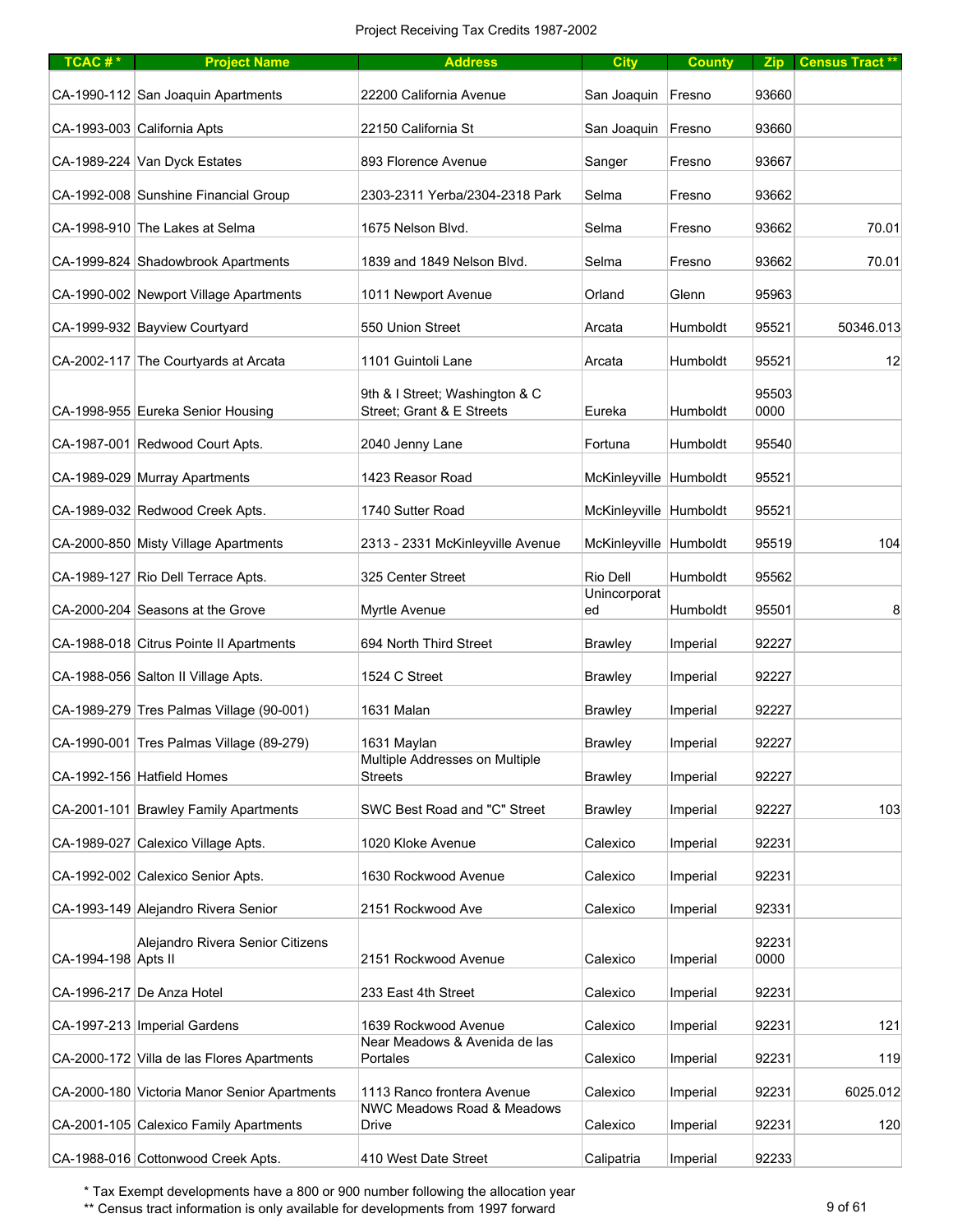| $TCAC #*$                | <b>Project Name</b>                          | <b>Address</b>                                         | <b>City</b>            | <b>County</b> |       | Zip Census Tract** |
|--------------------------|----------------------------------------------|--------------------------------------------------------|------------------------|---------------|-------|--------------------|
|                          | CA-1999-222 Calipatria Family Apartments     | North East Corner International Blvd.<br>& Bowels Road | Calipatria             | Imperial      | 92233 | 101                |
|                          | CA-1992-157 El Centro Family Housing         | 602 West Adams Avenue                                  | El Centro              | Imperial      | 92227 |                    |
|                          | CA-2000-186 El Centro Senior Villas          | 515 Park Avenue                                        | El Centro              | Imperial      | 92243 | 6025.011           |
|                          | CA-1989-026 Heber II Village Apts.           | 1140 Heber Avenue                                      | Heber                  | Imperial      | 92249 |                    |
|                          | CA-2001-104 Villa Lara Apartments            | 2385 Myrtle Road                                       | Imperial               | Imperial      | 92251 | 112.01             |
| CA-1989-048 Niland Apts. |                                              | 17 West Fourth Street                                  | Niland                 | Imperial      | 92257 |                    |
|                          | CA-1987-025 Seeley Valley Apartments         | 1713 El Centro Avenue                                  | Seeley                 | Imperial      | 92273 |                    |
|                          | CA-1999-215 Seeley Family Apartments         | 1703 El Centro Street                                  | Seeley                 | Imperial      | 92273 | 111                |
|                          | CA-1987-002 Redondo Apartments               | 201 North "G" Street                                   | Westmorland   Imperial |               | 92281 |                    |
|                          | CA-1989-067 Redondo Apartments II            | 301 G Street                                           | Westmorland   Imperial |               | 92281 |                    |
|                          | CA-1988-049 Bear Mountain Apts.              | 128 Monroe Street                                      | Arvin                  | Kern          | 93203 |                    |
|                          | CA-1998-524 Caliente Creek                   | 909 Meyer Street                                       | Arvin                  | Kern          | 93203 | 63                 |
|                          | CA-2001-106 Arvin Family Apartments          | Haven Drive & Santa Rosa Street                        | Arvin                  | Kern          | 93203 | 63                 |
| CA-1987-026 The Willows  |                                              | 1200 38th Street                                       | <b>Bakersfield</b>     | Kern          | 93301 |                    |
|                          | CA-1991-180 Bakersfield Arms                 | 3101 Coventry Place                                    | Bakersfield            | Kern          | 93304 |                    |
|                          | CA-1992-010 Kristine Apartments              | 2901 Virginia Ave.                                     | Bakersfield            | Kern          | 93307 |                    |
|                          | CA-1992-012 Tegeler Hotel                    | 1908 H Street                                          | Bakersfield            | Kern          | 93301 |                    |
| CA-1994-059 Pineview     |                                              | 4301 Fruitvale Ave                                     | Bakersfield            | Kern          | 93308 |                    |
|                          | CA-1994-067 Foothill Vista Apartments        | 600 Morning Drive                                      | Bakersfield            | Kern          | 93306 |                    |
|                          | CA-1994-165 Auburn Heights                   | 7000 Auburn Street                                     | Bakersfield            | Kern          | 93306 |                    |
|                          | CA-1994-205 Park Meadows                     | 840 Park Meadows Avenue                                | Bakersfield            | Kern          | 93308 |                    |
|                          | CA-1995-095 Summerhill Apartments            | 6200 Victor Street                                     | Bakersfield            | Kern          | 93308 |                    |
|                          | CA-1996-063 Madison Place                    | 1885 Madison Street                                    | Bakersfield            | Kern          | 93307 |                    |
|                          | CA-1996-138 Harmony Court                    | 5948 Victor Street                                     | Bakersfield            | Kern          | 93308 |                    |
|                          | CA-1997-931 The Village at East Hills        | 2701, 2721, 2731 Bernard Street                        | Bakersfield            | Kern          | 93306 | 3802               |
|                          | CA-1997-947 The Village at Lakeside          | 1718 Panama Lane                                       | Bakersfield            | Kern          | 93307 | 4117               |
|                          | CA-1998-072 Canyon Hills Senior Housing      | 6701 Auburn Street                                     | Bakersfield            | Kern          | 93306 |                    |
|                          |                                              |                                                        |                        |               |       |                    |
|                          | CA-1998-259 Bakersfield Family Apartments    | 380 Pacheco Road                                       | Bakersfield            | Kern          | 93307 | 3121               |
|                          | CA-1999-225 Park Place Apartments            | 2250 "R" Street                                        | Bakersfield            | Kern          | 93301 | 16                 |
|                          | CA-1999-906 The Willows Apartments           | 1201 40th Street                                       | Bakersfield            | Kern          | 93301 | 6                  |
| CA-1999-929 Springwood   |                                              | <b>Scattered Sites</b>                                 | <b>Bakersfield</b>     | Kern          | 93308 |                    |
|                          | CA-2002-023 California Avenue Senior Housing | 1119 California Avenue                                 | <b>Bakersfield</b>     | Kern          | 93301 | 20                 |
|                          | CA-2002-094 Bakersfield Family Apartments    | 710 Brundage Lane                                      | Bakersfield            | Kern          | 93304 | 20                 |

\*\* Census tract information is only available for developments from 1997 forward 10 pm 10 of 61 and 10 of 61 and 10 of 61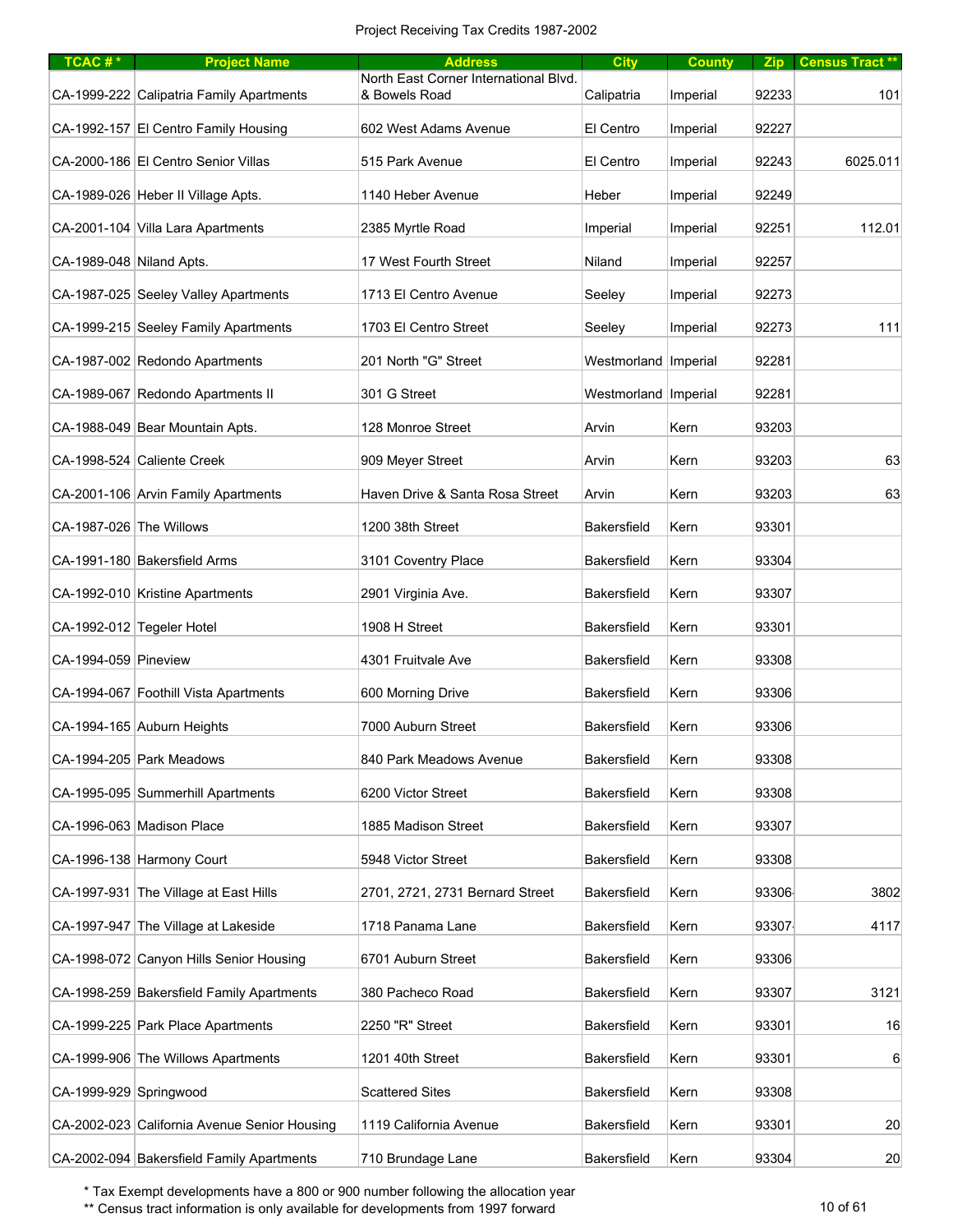| TCAC#*                    | <b>Project Name</b>                            | <b>Address</b>                           | <b>City</b>        | <b>County</b> |       | Zip Census Tract** |
|---------------------------|------------------------------------------------|------------------------------------------|--------------------|---------------|-------|--------------------|
|                           | CA-1988-041 California Terrace Apts.           | 21501 Lakeshore Drive                    | California<br>City | Kern          | 93505 |                    |
|                           | CA-1988-030 Quincy Street Apts.                | 1626 Quincy Street                       | Delano             | Kern          | 93215 |                    |
|                           | CA-1995-031 Jasmine Heights                    | 851 22nd Avenue                          | Delano             | Kern          | 93216 |                    |
|                           | CA-1996-206 Casa Hernandez Apartments          | 200 South Albany Street                  | Delano             | Kern          | 93216 |                    |
|                           | CA-2001-120 Villas Santa Fe                    | Belmont St. (near Graces Hwy)            | Delano             | Kern          | 93215 | 48                 |
|                           | CA-1990-109 Lake Isabella Senior Apartments    | 2701 Erskine Creek Road                  | Lake Isabella Kern |               | 93240 |                    |
|                           | CA-1994-093 Lake Isabella Senior II Apartments | 2701 Erskine Creek Road                  | Lake Isabella Kern |               | 93240 |                    |
|                           | CA-1993-066 Weedpatch Country Apts             | 12360 Main Street                        | Lamont             | Kern          | 93241 |                    |
|                           | CA-2000-149 Vineyard Apartments                | 10412 Stobaugh Street                    | Lamont             | Kern          | 93241 | 64                 |
|                           | CA-1998-985 Aldea Park Apartments              | 14681 Lost Hills Road                    | Lost Hills         | Kern          | 93249 | 45                 |
|                           | CA-1993-037 Solinas Village Apartments         | 711 5th St                               | McFarland          | Kern          | 93250 |                    |
|                           |                                                | East of Garzoli Avenue between           |                    |               |       |                    |
|                           | CA-2001-014 Milagro del Valle                  | Sherwood & Kern Avenues                  | McFarland          | Kern          | 93250 | 47                 |
|                           | CA-1987-056 Desert Oak Apts.                   | 2870 Oak Creek Road                      | Mojave             | Kern          | 93501 |                    |
|                           | CA-1992-205 The Meadows Apartments             | 2400 Goldenrod                           | Oildale            | Kern          | 93308 |                    |
|                           | CA-1989-033 Ridgecrest Village Apts. II        | 800, 801, 808, and 809 Capehart<br>Court | Ridgecrest         | Kern          | 93555 |                    |
|                           | CA-1999-183 The Ridge Apartments               | 238 North Gold Canyon Street             | Ridgecrest         | Kern          | 93555 | 0.53               |
|                           | CA-2002-059 The Ridge III                      | 238 N. Gold Canyon Road                  | Ridgecrest         | Kern          | 93555 | 53                 |
|                           | CA-1989-051 Hudson Park II Apts                | 431 East Ash Street                      | Shafter            | Kern          | 93263 |                    |
|                           | CA-1997-027 Westside Village                   | 503 Vera Cruz Way                        | Shafter            | Kern          | 93263 | 41                 |
|                           | CA-1996-032 Taft Senior Apartments             | 201 8th Street                           | Taft               | Kern          | 93268 |                    |
|                           | CA-1989-212 Tehachapi Senior Manor II          | 654 West E Street                        | Tehachapi          | Kern          | 93561 |                    |
|                           | CA-1988-005 Villa Rosa Apts.                   | 1385 Griffith                            | Wasco              | Kern          | 93280 |                    |
|                           | CA-1994-090 Rose Valley Apartments             | 1840 Poplar Ave                          | Wasco              | Kern          | 93280 |                    |
|                           | CA-1995-044 Almond Court                       | 801 Almond Court                         | Wasco              | Kern          | 93280 |                    |
|                           | CA-1998-060 Villa Hermosa                      | 1500 Poplar Avenue                       | Wasco              | Kern          | 93280 |                    |
| CA-2001-051 Sunrise Villa |                                                | 1600 Poplar                              | Wasco              | Kern          | 93280 | 43                 |
|                           |                                                | E. Whitney Ave. (southside of street,    |                    |               | 93204 |                    |
|                           | CA-2002-069 El Palmar Apartments               | 200 ft east of Corcoran Ave.)            | Avenal             | Kings         | 2029  | 6031.001           |
|                           | CA-1990-057 Cocoran Garden Apartments          | 1307 Bainum                              | Corcoran           | Kings         | 93212 |                    |
|                           | CA-1995-064 Heritage Park                      | 439 Centennial Drive                     | Hanford            | Kings         | 93231 |                    |
|                           | CA-1997-013 Casa Del Sol                       | 12184 Hanford Armona Road                | Hanford            | Kings         | 93230 | 10                 |
| CA-1998-948 Cedarbrook    |                                                | 1850 Rodgers Road                        | Hanford            | Kings         | 93230 | 8                  |
|                           | CA-1989-040 Country Club Apts.                 | 1040 Blake Street                        | Lemoore            | Kings         | 93245 |                    |

\*\* Census tract information is only available for developments from 1997 forward 11 of 61 and 11 of 61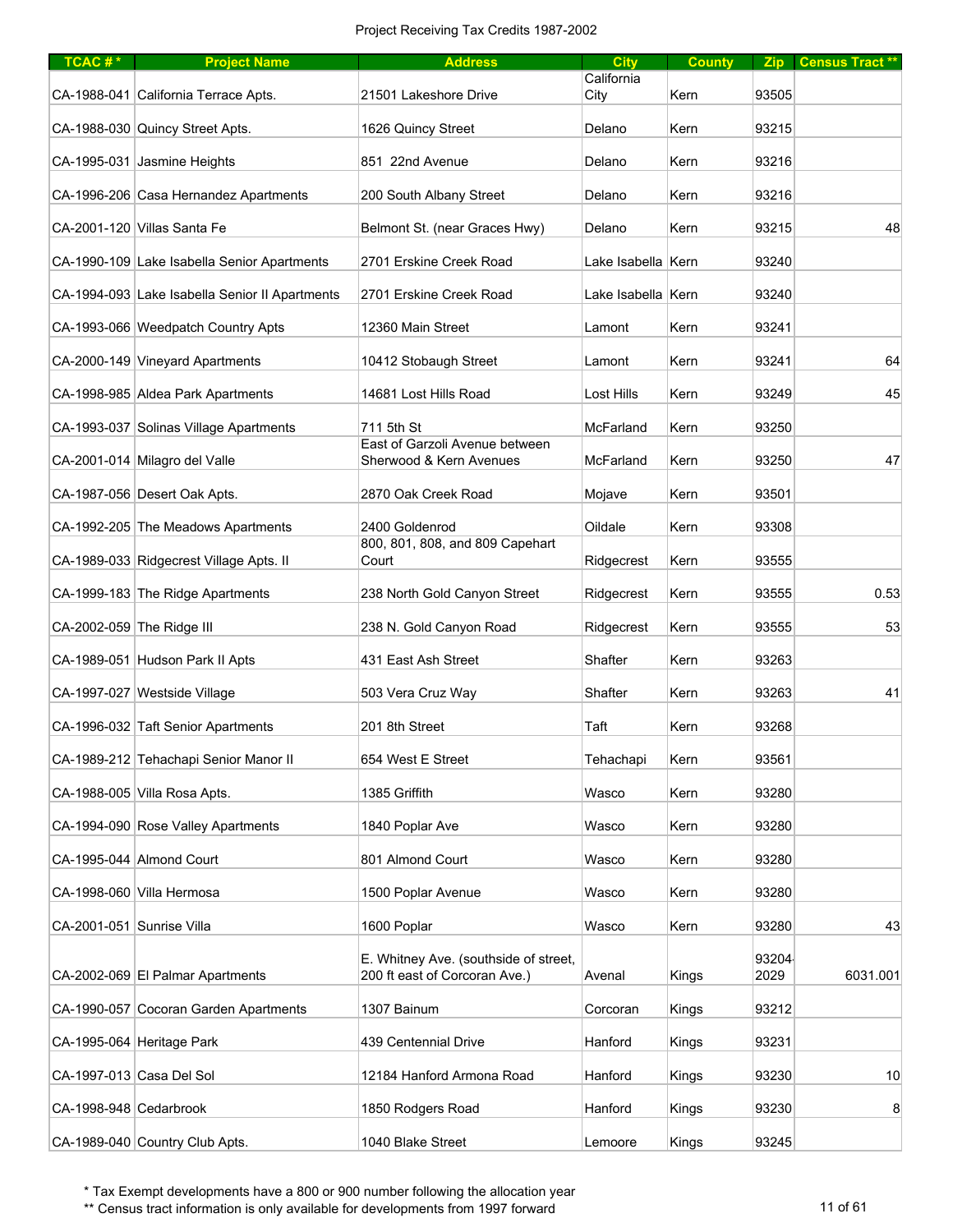| TCAC# $*$                  | <b>Project Name</b>                                                     | <b>Address</b>                | <b>City</b>               | <b>County</b> |               | Zip Census Tract ** |
|----------------------------|-------------------------------------------------------------------------|-------------------------------|---------------------------|---------------|---------------|---------------------|
| CA-1995-146 Alderwood      |                                                                         | 990 Fox Street                | Lemoore                   | Kings         | 93245         |                     |
|                            | CA-1997-524 Montclair Apartments                                        | 150 South 19th Avenue         | Lemoore                   | Kings         | 93245         | 4.01                |
|                            | CA-1997-901 Westberry Square Apartments                                 | 1195 E. Hanford Armona Road   | Lemoore                   | Kings         | 93245         |                     |
|                            | CA-1988-045 Olympic Villa Apts.                                         | 14580 Olympic Drive           | Clearlake                 | Lake          | 95422         |                     |
|                            | CA-1989-039 Clearlake Village                                           | 15160 Austin Drive            | Clearlake                 | Lake          | 95422         |                     |
|                            | CA-1989-083 Autumn Village                                              | 14930 Burns Valley Road       | Clearlake                 | Lake          | 95492         |                     |
|                            | CA-1992-190 Austin Manor Apartments                                     | 14900 Burns Valley Road       | Clearlake                 | Lake          | 95422         |                     |
|                            | CA-2001-126 Cache Creek Apartments Homes                                | 16080 Dam Road                | Clearlake                 | Lake          | 95422         | 7                   |
|                            | CA-1987-018 Orchard Garden Apts.                                        | 5025 Gaddy Court              | Kelseyville               | Lake          | 95451         |                     |
|                            | CA-1994-091 Middletown Garden Apartments                                | 15750 Knowles Lane            | Middletown                | Lake          | 95461         |                     |
|                            | CA-1988-044 Nice Village Apartments                                     | 6620 Collier Street           | <b>Upper Lake</b>         | Lake          | 95485         |                     |
|                            | CA-2001-913 Susanville Gardens Apartments                               | 1070 Paiute Lane              | Susanville                | Lassen        | 96130         | 403.01              |
|                            | CA-1988-006 Feather River Apts.                                         | 100 Delwood Street            | Westwood                  | Lassen        | 96317         |                     |
|                            | CA-1990-113 Westwood Senior Apartments                                  | 671-315 Finland Road          | Westwood                  | Lassen        | 96137         |                     |
|                            | CA-2000-858 Main Street Plaza                                           | 333 West Main Street          | Alhambrazus<br>aa         | Los Angeles   | 91801<br>7427 | 4803                |
|                            | CA-1992-901 Altadena Vistas Apartments                                  | 815 E. Calaveras Street       | Altadena                  | Los Angeles   | 91001         |                     |
|                            | CA-1990-147 Eucalyptus Garden Apartments                                | 34 Banning Street             | Avalon                    | Los Angeles   | 90704         |                     |
|                            | CA-1999-229 Cantamar Villas                                             | 309 Beacon Street / Bird Park | Avalon                    | Los Angeles   | 90704         | 5990                |
| CA-2001-804   Iris Gardens |                                                                         | 385 North Rockvale Avenue     | Azusa                     | Los Angeles   | 91702         | 6037.424            |
|                            | CA-1994-147 Villa Florentina                                            | 4576 Florence Avenue          | Bell                      | Los Angeles   | 90201         |                     |
|                            | CA-2002-826 Bell Senior Apartments                                      | 4224 Florence Avenue          | Bell                      | Los Angeles   | 90201         | 5336                |
|                            | CA-1987-072 Artesia Senior Center                                       | 10427 Artesia Blvd.           | <b>Bellflower</b>         | Los Angeles   | 90706         |                     |
|                            | CA-1988-099 Bellflower Senior Center                                    | 9919 Ramona Street            | <b>Bellflower</b>         | Los Angeles   | 90706         |                     |
|                            | CA-2001-925 Bellflower Terrace                                          | 9970 Flora Vista Street       | <b>Bellflower</b>         | Los Angeles   | 90706         | 5541                |
|                            | CA-1996-909 Media Village Senior Housing Project 325 North Third Street |                               | <b>Burbank</b>            | Los Angeles   | 91502         |                     |
|                            | CA-1995-045 Alabama Court                                               | 7440-7452 Alabama Avenue      | Canoga Park Los Angeles   |               | 91303         |                     |
|                            | CA-1995-070 Noble Pines Apartments                                      | 21611 Saticoy                 | Canoga Park Los Angeles   |               | 91340         |                     |
|                            | CA-1999-173 Casa de Canoga Apartments                                   | 20717-20727 S. Vanowen Street | Canoga park   Los Angeles |               | 91306         | 1349.02             |
|                            | CA-2000-266 Vintage Crossing Senior Apartments 6823-6833 Owensmouth     |                               | Canoga Park Los Angeles   |               | 91303<br>2669 | 1341.21             |
|                            | CA-1993-130 Avalon Courtyard                                            | 22121 S. Avalon Blvd.         | Carson                    | Los Angeles   | 90745         |                     |
|                            | CA-1999-904 Carson Terrace                                              | 632 East 219th Street         | Carson                    | Los Angeles   | 90745<br>0000 | 5438.02             |

\*\* Census tract information is only available for developments from 1997 forward 12 of 61 and 12 of 61 and 12 of 61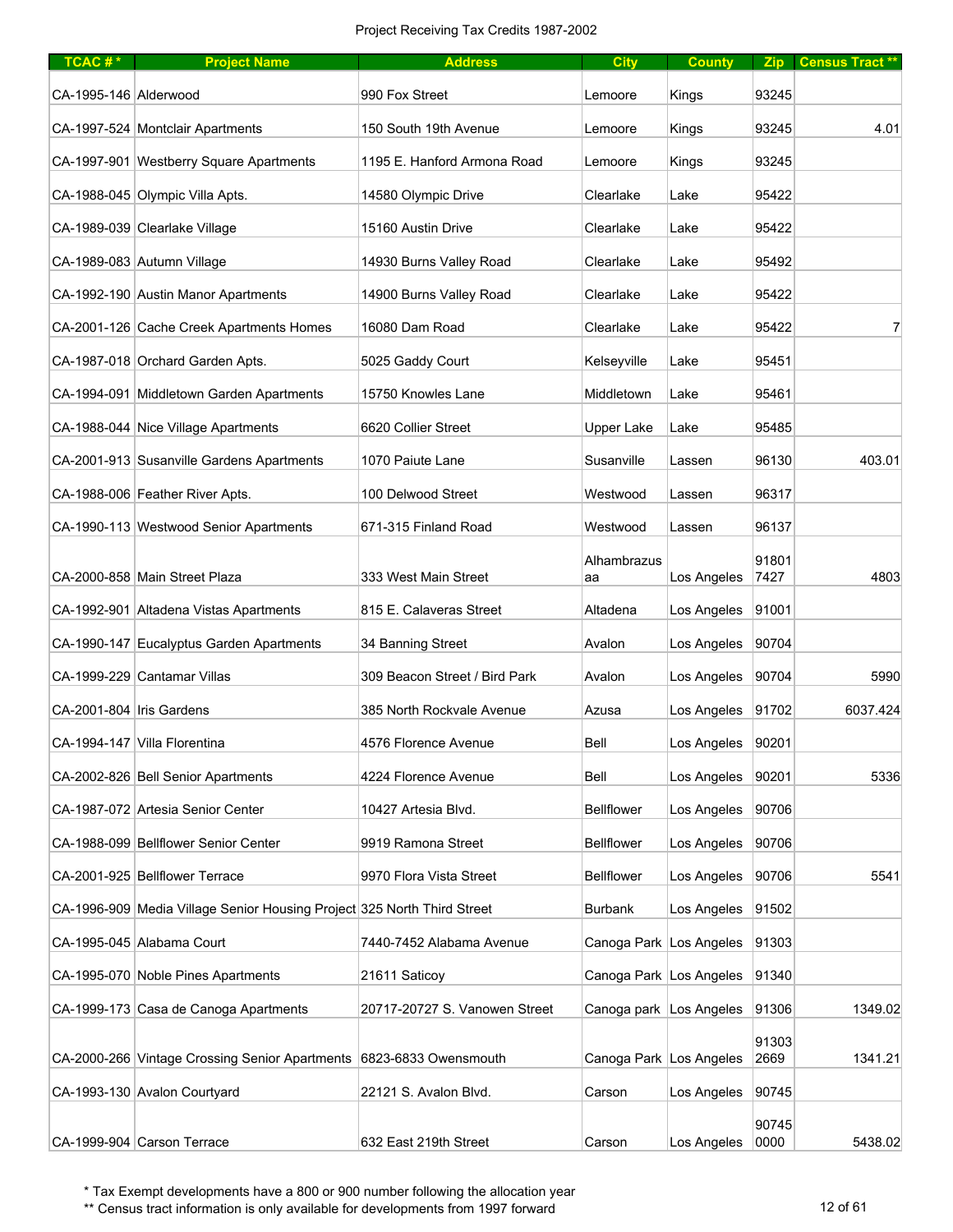| TCAC#*                  | <b>Project Name</b>                          | <b>Address</b>               | <b>City</b>             | <b>County</b> |       | Zip Census Tract** |
|-------------------------|----------------------------------------------|------------------------------|-------------------------|---------------|-------|--------------------|
|                         | CA-2000-808 Grace Avenue Housing             | 555 East Carson Street       | Carson                  | Los Angeles   | 90745 | 5438.02            |
|                         | CA-2000-809 The Villaggio II                 | 555 East Carson Street       | Carson                  | Los Angeles   | 90745 | 5438.02            |
|                         | CA-1998-929 Seasons at Chino                 | 13160 6th Street             | Chino                   | Los Angeles   | 91708 | 602                |
|                         | CA-1993-166 Claremont Villas Senior          | 100 S. Indian Hill Blvd.     | Claremont               | Los Angeles   | 91711 |                    |
|                         | CA-1995-901 Vista Valle Townhomes            | 670 West San Jose Avenue     | Claremont               | Los Angeles   | 91711 |                    |
|                         | CA-2000-901 Claremont Village Apartments     | 955 W. Arrow Highway         | Claremont               | Los Angeles   | 91711 | 4020               |
|                         | CA-1999-881 Hermitage III Senior Apartments  | 2230 S. Eastern Avenue       | Commerce                | Los Angeles   | 90040 | 5323.01            |
|                         | CA-1992-150 Curry Senior Apts.               | 1001 N Hickory Ave.          | Compton                 | Los Angeles   | 90220 |                    |
|                         | CA-1996-084 El Segundo Townhomes             | 2200 El Segundo Blvd         | Compton                 | Los Angeles   | 90222 |                    |
|                         | CA-1996-018 Elizabeth Court                  | 5225 & 5227 Elizabeth Street | Cudahy                  | Los Angeles   | 90201 |                    |
| CA-1997-514 Clara Court |                                              | 5159 Clara Street            | Cudahy                  | Los Angeles   | 90201 | 5344.01            |
|                         | CA-1998-920 Cudahy Gardens                   | 4343 Elizabeth Street        | Cudahy                  | Los Angeles   | 90201 |                    |
|                         | CA-1999-175 Live Oaks Garden                 | 5203 Live Oak Street         | Cudahy                  | Los Angeles   | 90201 | 5344.01            |
|                         | CA-1999-031 Heritage Court Apartments        | 8133 Third Street            | Downey                  | Los Angeles   | 90241 | 5509               |
|                         | CA-2001-859 Birchcrest Apartments            | 8525 Paramount Blvd.         | Downey                  | Los Angeles   | 90240 | 5506               |
|                         | CA-1997-955 Heritage Park Sr. Apartments     | 915 Highland Avenue          | Duarte                  | Los Angeles   | 91010 | 4301.01            |
|                         | CA-1988-083 Flamingo Garden Senior           | 3711 Cogswell Road           | El Monte                | Los Angeles   | 91732 |                    |
|                         | CA-1993-045 Palm Garden Apartments           | 10130 Valley Blvd.           | El Monte                | Los Angeles   | 91731 |                    |
|                         | CA-1996-184 Blessed Rock of El Monte         | 4111 Tyler Avenue            | El Monte                | Los Angeles   | 91731 |                    |
|                         | CA-2002-831 Singing Wood Senior Housing      | 10100 Valley Blvd.           | El Monte                | Los Angeles   | 91731 | 4328               |
|                         | CA-1997-924 Malabar Apartments               | 9777 Bixby Avenue            | Garden<br>Grove         | Los Angeles   | 92641 |                    |
|                         | CA-1990-123 Palmer House                     | 555 E Palmer Avenue          | Glendale                | Los Angeles   | 91205 |                    |
|                         | CA-1992-007 Monte Vista Apts.                | 714 E. Elk Street            | Glendale                | Los Angeles   | 91205 |                    |
|                         | CA-2000-835 Orange Grove Apartments          | 626-700 Orange Grove Avenue  | Glendale                | Los Angeles   | 91205 | 3022               |
|                         | CA-1997-045 Hacienda Sr Villas               | 1901 South Azusa Avenue      | Hacienda<br>Heights     | Los Angeles   | 91743 | 4086.22            |
|                         | CA-1996-145 Normont Terrace Phase I          | 981 Harbor Village Drive     | <b>Harbor City</b>      | Los Angeles   | 90710 |                    |
|                         | CA-1994-148 Avenida Terrace Apartments       | 245 South Avenue 54          | Highland<br>Park        | Los Angeles   | 90042 |                    |
|                         | CA-1993-048 Werner Illing House (Argle Arms) | 1924 N. Argyle Ave           | Hollywood               | Los Angeles   | 90068 |                    |
|                         |                                              |                              |                         |               | 90038 |                    |
|                         | CA-1998-085 Mirada Terrace Apartments        | 5657 La Mirada Avenue        | Hollywood               | Los Angeles   | 0000  |                    |
|                         | CA-2002-001 Hollywood Western Apartments     | 5450 Hollywood Blvd.         | Hollywood               | Los Angeles   | 90027 | 1905               |
|                         | CA-2002-002 Harold Way Apartments            | 5521 Harold Way              | Hollywood<br>Huntington | Los Angeles   | 90027 | 1905               |
| CA-1993-100 Casa Rita   |                                              | 6508 Rita Avenue             | Park                    | Los Angeles   | 90255 |                    |

\*\* Census tract information is only available for developments from 1997 forward 13 of 61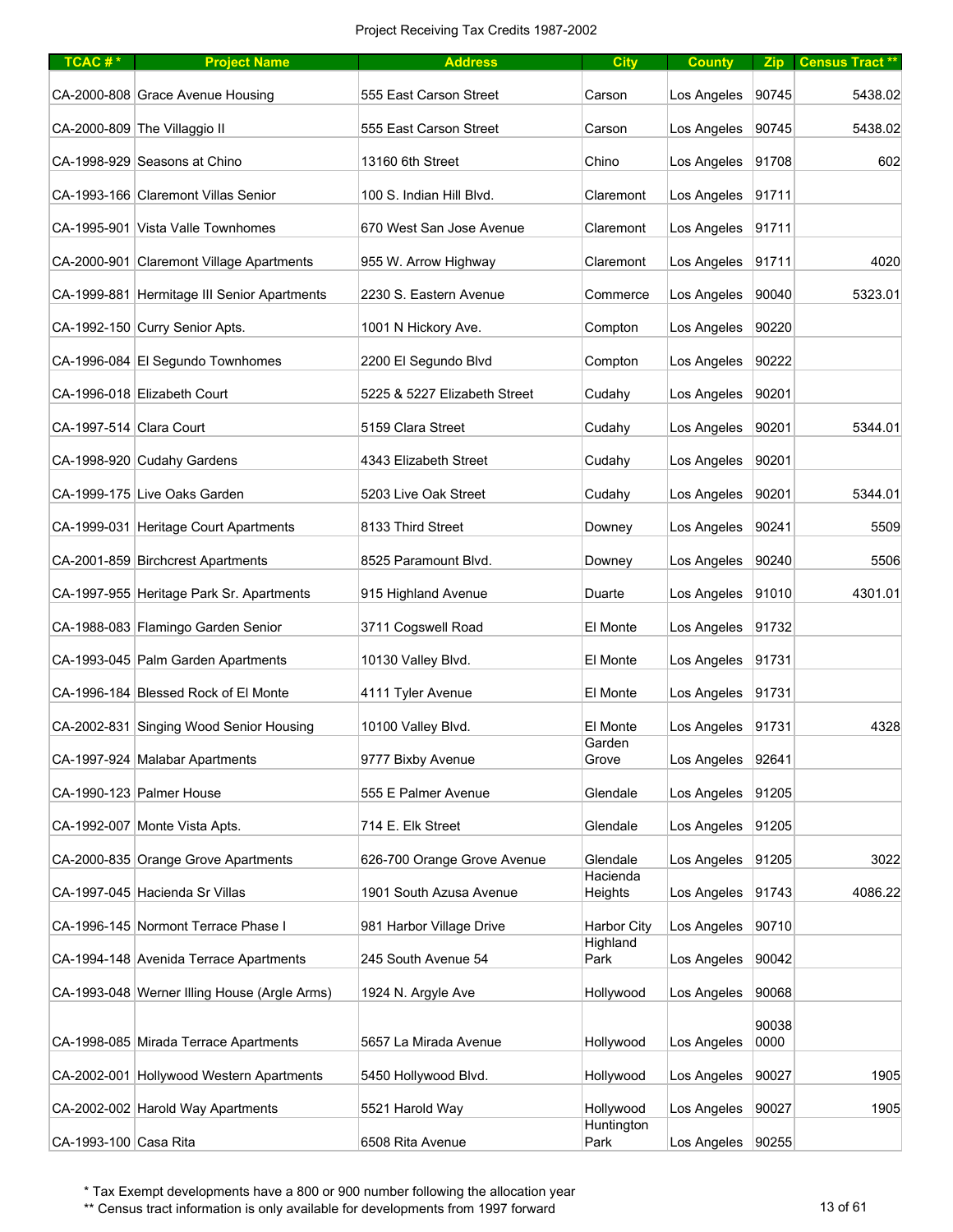| $TCAC #*$               | <b>Project Name</b>                           | <b>Address</b>                                                 | <b>City</b>        | <b>County</b>                 |               | Zip   Census Tract ** |
|-------------------------|-----------------------------------------------|----------------------------------------------------------------|--------------------|-------------------------------|---------------|-----------------------|
| CA-1993-110 Rugby Plaza |                                               | 3660 Rugby Avenue                                              | Huntington<br>Park | Los Angeles                   | 90255         |                       |
|                         | Concord-Huntington Park                       |                                                                | Huntington         |                               |               |                       |
| CA-1999-908 Apartments  |                                               | 6900 Seville Avenue                                            | Park               | Los Angeles                   | 90255         | 5331.02               |
|                         | CA-2001-846 Rigby Avenue Senior Apartments    | 6512-6532 Rugby Avenue                                         | Huntington<br>Park | Los Angeles                   | 90255         | 5326.01               |
|                         | CA-2000-148 Osage Senior Villas               | 924,930,946 S. Osage Avenue                                    | Inglewood          | Los Angeles                   | 90301         | 6011                  |
|                         | CA-1993-131 La Mirada Senior Apartments       | 15811 Alicante Road                                            | La Mirada          | Los Angeles                   | 90638         |                       |
|                         | CA-1998-901 Somerset Glen Apartments          | 13380 Hillsborough Drive                                       | La Mirada          | Los Angeles                   | 90638         |                       |
|                         | CA-1999-919 Breezewood Village Senior Housing | 12600-12725 Breezewood Drive                                   | La Mirada          | Los Angeles                   | 90638         | 5037.03               |
|                         | CA-2001-896 La Puente Park Apartments         | 14711 Nelson Avenue                                            | La Puente          | Los Angeles                   | 91744         | 4072                  |
|                         |                                               |                                                                |                    |                               | 91750         |                       |
|                         | CA-1998-174 Vintage Grove Senior Apartments   | 3625 Williams Avenue                                           | La Verne           | Los Angeles                   | 3113          | 4016.011              |
|                         | CA-1995-914 Lakewood Senior Apartments        | 21309 Bloomfield Ave.                                          | Lakewood           | Los Angeles                   | 90712         |                       |
|                         | CA-1988-206 Villa Mirage Apts.                | 43230 Gadsden Avenue                                           | Lancaster          | Los Angeles                   | 93536         |                       |
|                         | CA-1996-092 Regency Apartments                | 2317 West Avenue J-8                                           | Lancaster          | Los Angeles                   | 93534         |                       |
|                         | CA-1996-258 Sierra Retirement Village         | 43321 North Sierra Highway                                     | Lancaster          | Los Angeles                   | 93534         |                       |
|                         |                                               |                                                                |                    |                               | 93534         |                       |
|                         | CA-1998-266 Aurora Village                    | 15th Street West at West Avenue J-8 Lancaster                  |                    | Los Angeles                   | 2461          | 9007.02               |
|                         | CA-2000-250 Village Pointe Apartments         | 43650 Challenger Way                                           | Lancaster          | Los Angeles                   | 93535<br>0000 | 9007.024              |
|                         |                                               |                                                                |                    |                               |               |                       |
|                         | CA-2002-828 Beechwood Manor Apartments        | 44063 Beech Avenue                                             | Lancaster          | Los Angeles                   | 93534         | 9007.011              |
|                         | CA-1990-046 Osage Apartments                  | 11128 Osage Avenue                                             | Lennox             | Los Angeles                   | 90304         |                       |
|                         | CA-1993-177 Beechwood Terrace                 | 1117 Elm Street                                                | Long Beach         | Los Angeles                   | 90813         |                       |
|                         | CA-1993-178 Sea Gate Village                  | 1450 Locust Avenue                                             | Long Beach         | Los Angeles                   | 90813         |                       |
|                         | CA-1993-179 Cambridge Place                   | 421 W. 33rd Street                                             | Long Beach         | Los Angeles                   | 90806         |                       |
|                         | CA-1998-207 Century Village at Cabrillo       | 2001 River Avenue                                              | Long Beach         | Los Angeles                   | 90802         | 5728                  |
|                         | CA-1999-174 Village at Cabrillo               | 2001 River Road                                                | Long Beach         | Los Angeles                   | 90802         | 5728                  |
|                         | CA-1999-849 Springdale West Apartments        | 2095 West Spring Street                                        | Long Beach         | Los Angeles                   | 90810         | 5725                  |
| CA-2001-901 Parwood     |                                               | 5441 N. Paramount Blvd.                                        | Long Beach         | Los Angeles                   | 90805         | 5706.03               |
|                         | CA-1987-005 LA Pro II Apts                    | <b>Scattered Sites</b>                                         | Los Angeles        | Los Angeles                   | 90062         |                       |
|                         | CA-1987-008 HDR Fund I Apartments             | <b>Scattered Sites</b>                                         | Los Angeles        | Los Angeles                   | 90037         |                       |
|                         | CA-1987-009 HDR Fund II Apartments            | <b>Scattered Sites</b>                                         | Los Angeles        | Los Angeles                   | 90042         |                       |
|                         | CA-1987-039 108th Street Apts.                | 825/829/833 E. 108th Street                                    | Los Angeles        | Los Angeles                   | 90059         |                       |
|                         | CA-1987-041 Irolo Apartments                  | 932 S. Irolo Avenue                                            | Los Angeles        | Los Angeles                   | 90066         |                       |
| CA-1987-064 MidCities   |                                               | 835 S. Oxford Avenue                                           | Los Angeles        | Los Angeles                   | 90005         |                       |
|                         |                                               | 1030-1032 Beacon Ave, 1655-1659                                |                    |                               | 90015         |                       |
|                         | CA-1988-003 Nuevo Pico Union                  | W. 11th Place, 1335-1339 W. 17th<br>St., 1349 S. Westlake Ave. |                    | Los Angeles   Los Angeles   6 | /9000         |                       |

\*\* Census tract information is only available for developments from 1997 forward 14 of 61 and 14 of 61 and 14 of 61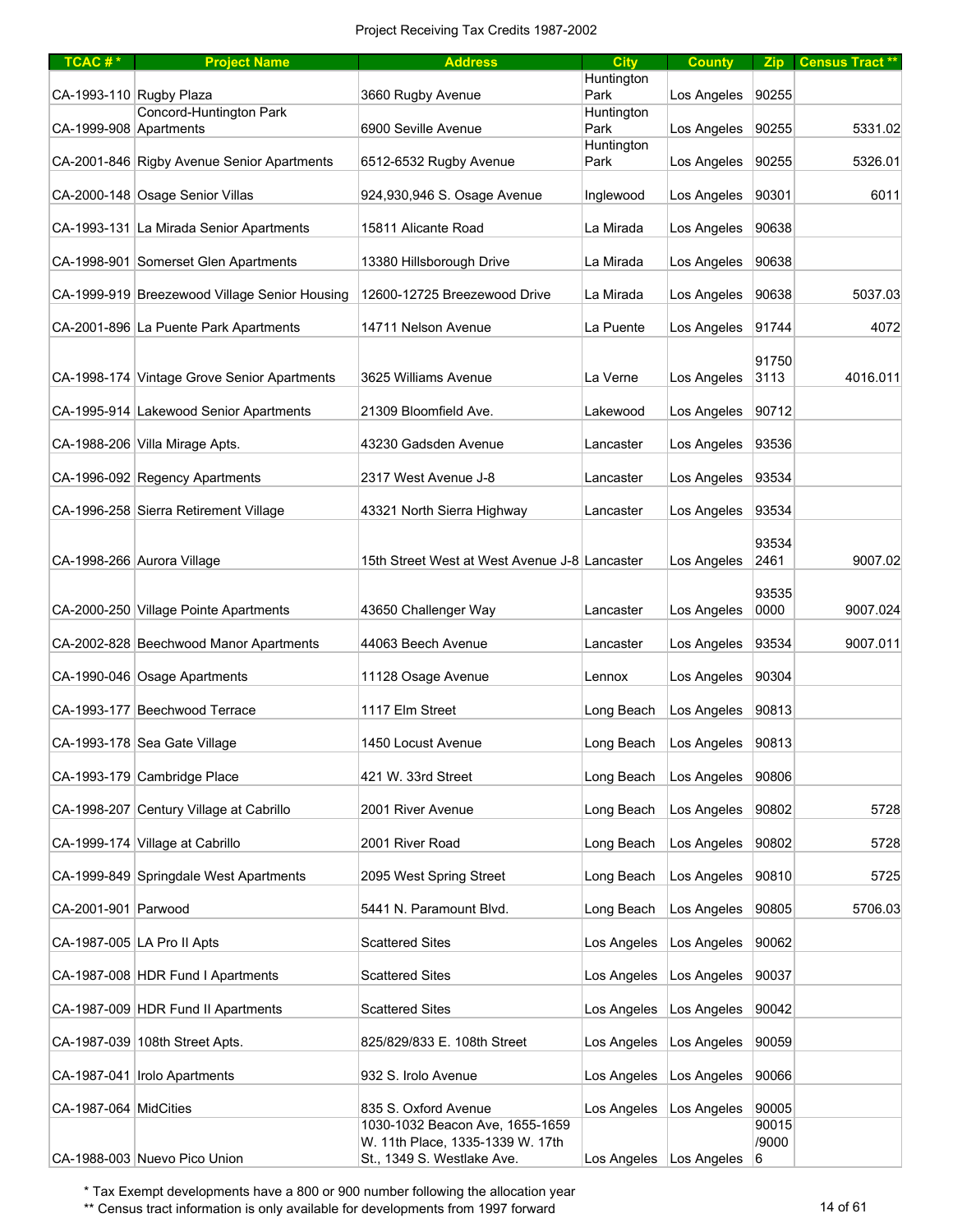| TCAC#*                  | <b>Project Name</b>                           | <b>Address</b>               | <b>City</b> | <b>County</b>                     |       | Zip Census Tract** |
|-------------------------|-----------------------------------------------|------------------------------|-------------|-----------------------------------|-------|--------------------|
|                         | CA-1988-047 Kingswood Apartments              | 5169 Hollywood Blvd.         | Los Angeles | Los Angeles                       | 90027 |                    |
|                         | CA-1988-066 Vendome Apt.                      | 975 N. Vendome St.           | Los Angeles | Los Angeles                       | 90038 |                    |
|                         | CA-1988-067 S. Norton Avenue                  | 1121 S. Norton Ave           | Los Angeles | Los Angeles                       | 90019 |                    |
|                         | CA-1988-069 Virginia Avenue                   | 5623 W. Virginia Ave.        | Los Angeles | Los Angeles                       | 90038 |                    |
|                         | CA-1988-073 Flores Apartments                 | 1507 W. Pico Blvd.           | Los Angeles | Los Angeles                       | 90027 |                    |
|                         | CA-1988-090 Grandview Apartments              | 428 S. Grand View Street     | Los Angeles | Los Angeles                       | 90057 |                    |
|                         | CA-1988-101 1513 W. Pico Blvd.                | 1513 W. Pico Blvd.           | Los Angeles | Los Angeles                       | 90027 |                    |
|                         | CA-1988-131 47th St. Apts                     | 1127-1135 1/2 E. 47th St.    | Los Angeles | Los Angeles                       | 90011 |                    |
|                         | CA-1988-140 Clark Terrace                     | 1156 So. Clark Drive         | Los Angeles | Los Angeles                       | 90035 |                    |
|                         | CA-1988-152 Picardy Apartments                | 109 S. Normandie             | Los Angeles | Los Angeles                       | 90004 |                    |
|                         | CA-1988-154 Rosetta Apartments                | 427 S. Mariposa              | Los Angeles | Los Angeles                       | 90020 |                    |
|                         | CA-1988-189 Wilshire Place Apartments         | 2892 W. Seventh Street       | Los Angeles | Los Angeles                       | 90005 |                    |
|                         | CA-1988-193 Camillia Apartments               | 826 S. Catalina Avenue       | Los Angeles | Los Angeles                       | 90005 |                    |
|                         | CA-1988-194 1723 W. 9th Street, LP            | 1723-1725 W. 9th Street      | Los Angeles | Los Angeles                       | 90015 |                    |
|                         | CA-1988-210 Dunbar Hotel                      | 4225 South Central Avenue    | Los Angeles | Los Angeles                       | 90011 |                    |
|                         | CA-1988-218 LA Pro I Apts.                    | <b>Scattered Sites</b>       | Los Angeles | Los Angeles                       | 90005 |                    |
|                         | CA-1989-000 MacArthur Park Towers             | 450 Grandview Street         | Los Angeles | Los Angeles                       | 90057 |                    |
|                         | CA-1989-005 Casa Guadalupe                    | 5127 Huntington Drive, North | Los Angeles | Los Angeles                       | 90032 |                    |
|                         | CA-1989-006 Pershing Hotel                    | 502 S. Main Street           | Los Angeles | Los Angeles                       | 90013 |                    |
|                         | CA-1989-010 Genesis Hotel                     | 456 1/2 South Main Street    | Los Angeles | Los Angeles                       | 90013 |                    |
|                         | CA-1989-043 Duane Heights                     | 2271 Duane Street            | Los Angeles | Los Angeles                       | 90039 |                    |
| CA-1989-060 Bixel House |                                               | 625 South Bixel              | Los Angeles | Los Angeles                       | 90017 |                    |
| CA-1989-073 Louise Apts |                                               | 2015 Second Avenue           | Los Angeles | Los Angeles                       | 90018 |                    |
|                         | CA-1989-074 Marengo Street Apts.              | 2649 Marengo Street          | Los Angeles | Los Angeles                       | 90033 |                    |
|                         | CA-1989-105 Otero Apartments                  | 3639 Whittier Blvd.          | Los Angeles | Los Angeles                       | 90039 |                    |
| CA-1989-108 Ward Villas |                                               | 1177 West Adams Blvd.        | Los Angeles | Los Angeles                       | 90007 |                    |
|                         | CA-1989-109 Gilbert Lindsay Manor             | 601 40th Place               | Los Angeles | Los Angeles                       | 90047 |                    |
|                         | CA-1989-133 Westminster Park Plaza Apartments | 9200-9400 Maie Avenue        | Los Angeles | Los Angeles                       | 90002 |                    |
|                         | CA-1989-140 Prentice Apartments               | 1014 East 7th Street         | Los Angeles | Los Angeles                       | 90013 |                    |
|                         | CA-1989-146 San Pedro Firm Building           | 112 Judge John Aiso Street   | Los Angeles | Los Angeles                       | 90012 |                    |
| CA-1989-167 Ellis Hotel |                                               | 800-804 East Sixth Street    | Los Angeles | Los Angeles                       | 90021 |                    |
|                         | CA-1989-200 Hillside Villa Apts.              | 636 North Hill Place         | Los Angeles | Los Angeles                       | 90012 |                    |
| CA-1989-243 Grand Plaza |                                               | 601 North Grand Avenue       |             | Los Angeles   Los Angeles   90031 |       |                    |

\*\* Census tract information is only available for developments from 1997 forward 15 of 61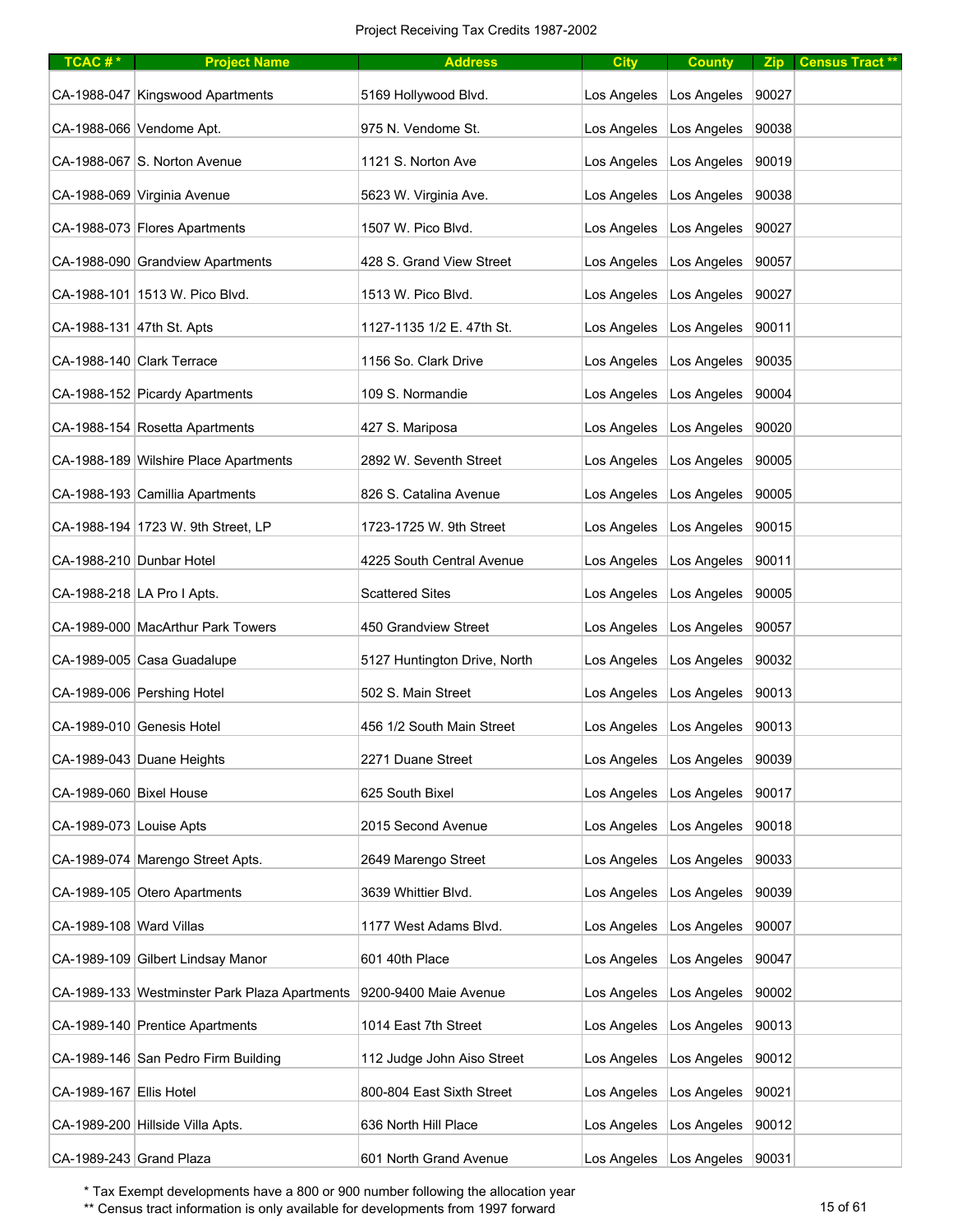| TCAC#*                  | <b>Project Name</b>                      | <b>Address</b>                | <b>City</b> | <b>County</b>                     | Zip           | <b>Census Tract **</b> |
|-------------------------|------------------------------------------|-------------------------------|-------------|-----------------------------------|---------------|------------------------|
|                         | CA-1989-250 Bartlett Hill Manor          | 625 N. Bunker Hill Avenue     | Los Angeles | Los Angeles                       | 90012         |                        |
| CA-1989-257 Ward Hotel  |                                          | 512 Wall Street               | Los Angeles | Los Angeles                       | 90013<br>1223 |                        |
|                         | CA-1989-258 Annex Hotel (Angelus Inn)    | 518 South San Julian Street   | Los Angeles | Los Angeles                       | 90013         |                        |
| CA-1989-259 Regal Hotel |                                          | 815 E. 6th Street             | Los Angeles | Los Angeles                       | 90021         |                        |
|                         | CA-1989-349 Poinsettia Apartments        | 1530 North Poinsettia Place   | Los Angeles | Los Angeles                       | 90046         |                        |
|                         | CA-1990-012 Casa Loma Apartments         | 379 South Loma Drive          | Los Angeles | Los Angeles                       | 90017         |                        |
|                         | CA-1990-019 Coronado Place               | 671 S. Coronado Street        | Los Angeles | Los Angeles                       | 90057         |                        |
|                         | CA-1990-034 Dunning Apartments           | 5552-54 Carlton Way           | Los Angeles | Los Angeles                       | 90028         |                        |
|                         | CA-1990-035 Casa Esperanza               | 206 East 23rd Street          | Los Angeles | Los Angeles                       | 90011         |                        |
|                         | CA-1990-036 The Las Americas Hotel       | 1205 East Sixth Street        | Los Angeles | Los Angeles                       | 90021         |                        |
|                         | CA-1990-037 Simone Hotel                 | 520 San Julian Street         | Los Angeles | Los Angeles                       | 90013         |                        |
|                         | CA-1990-038 Roberta Stevens Villas       | 1035/1113 East 27th Street    | Los Angeles | Los Angeles                       | 90011         |                        |
|                         | CA-1990-043 Crescent Hotel               | 617 East Fifth Street         | Los Angeles | Los Angeles                       | 90013         |                        |
|                         | CA-1990-045 St. Mark's Hotel             | 611 East Fifth Street         | Los Angeles | Los Angeles                       | 90014         |                        |
|                         | CA-1990-049 The Hart Hotel               | 508 East Fourth Street        | Los Angeles | Los Angeles                       | 90013         |                        |
|                         | CA-1990-050 Olympia Hotel                | 1201 East Seventh Street      | Los Angeles | Los Angeles                       | 90014         |                        |
|                         | CA-1990-054 Watson Terrace Apartments    | 6128 11th Avenue              | Los Angeles | Los Angeles                       | 90043         |                        |
|                         | CA-1990-094 Fourth Street Apartments     | 1562 West 4th Street          | Los Angeles | Los Angeles                       | 90017         |                        |
| CA-1990-125 133)        | Westminster Park Plaza, Ltd. (89-        | 9200/9250/9300/9350/9400 Maie | Los Angeles | Los Angeles                       | 90059         |                        |
|                         | CA-1990-127 Sunflower Norton Apartments  | 1242 South Norton Avenue      | Los Angeles | Los Angeles                       | 90019         |                        |
|                         | CA-1990-128 Central Avenue Villa         | 4051 S. Central Avenue        | Los Angeles | Los Angeles                       | 90011         |                        |
|                         | CA-1991-004 Shaheen/Shehab               | 8209-11 South Broadway        | Los Angeles | Los Angeles                       | 90003         |                        |
|                         | CA-1991-022 The Sanborn Hotel            | 526 South Main Street         | Los Angeles | Los Angeles                       | 90013         |                        |
|                         | CA-1991-024 Leonide Apartments           | 512-516 South Main Street     | Los Angeles | Los Angeles                       | 90012         |                        |
|                         | CA-1991-038 Eleventh Avenue Apartments   | 6726 Eleventh Avenue          | Los Angeles | Los Angeles                       | 90043         |                        |
| CA-1991-060 Casa Gloria |                                          | 1450 W Temple St              | Los Angeles | Los Angeles                       | 90026         |                        |
|                         | CA-1991-061 Henderson Homes              | 3804 Wisconsin Street         | Los Angeles | Los Angeles                       | 90037         |                        |
|                         | CA-1991-063 Robinson Villa               | 3845 Wisconsin Street         | Los Angeles | Los Angeles                       | 90037         |                        |
|                         | CA-1991-064 Greenview Village Apartments | 825 S Green Avenue            | Los Angeles | Los Angeles                       | 90017         |                        |
|                         | CA-1991-103 Arlington Rodeo Apartments   | 3804 South Arlington Avenue   | Los Angeles | Los Angeles                       | 90008         |                        |
|                         | CA-1991-104 Korean Youth Center Apts     | 3987 West Seventh Street      | Los Angeles | Los Angeles                       | 90005         |                        |
|                         | CA-1991-137 San Felipe Homes             | 690-730 N Herbert Ave         |             | Los Angeles   Los Angeles   90063 |               |                        |

\*\* Census tract information is only available for developments from 1997 forward 16 of 61 of 61 of 61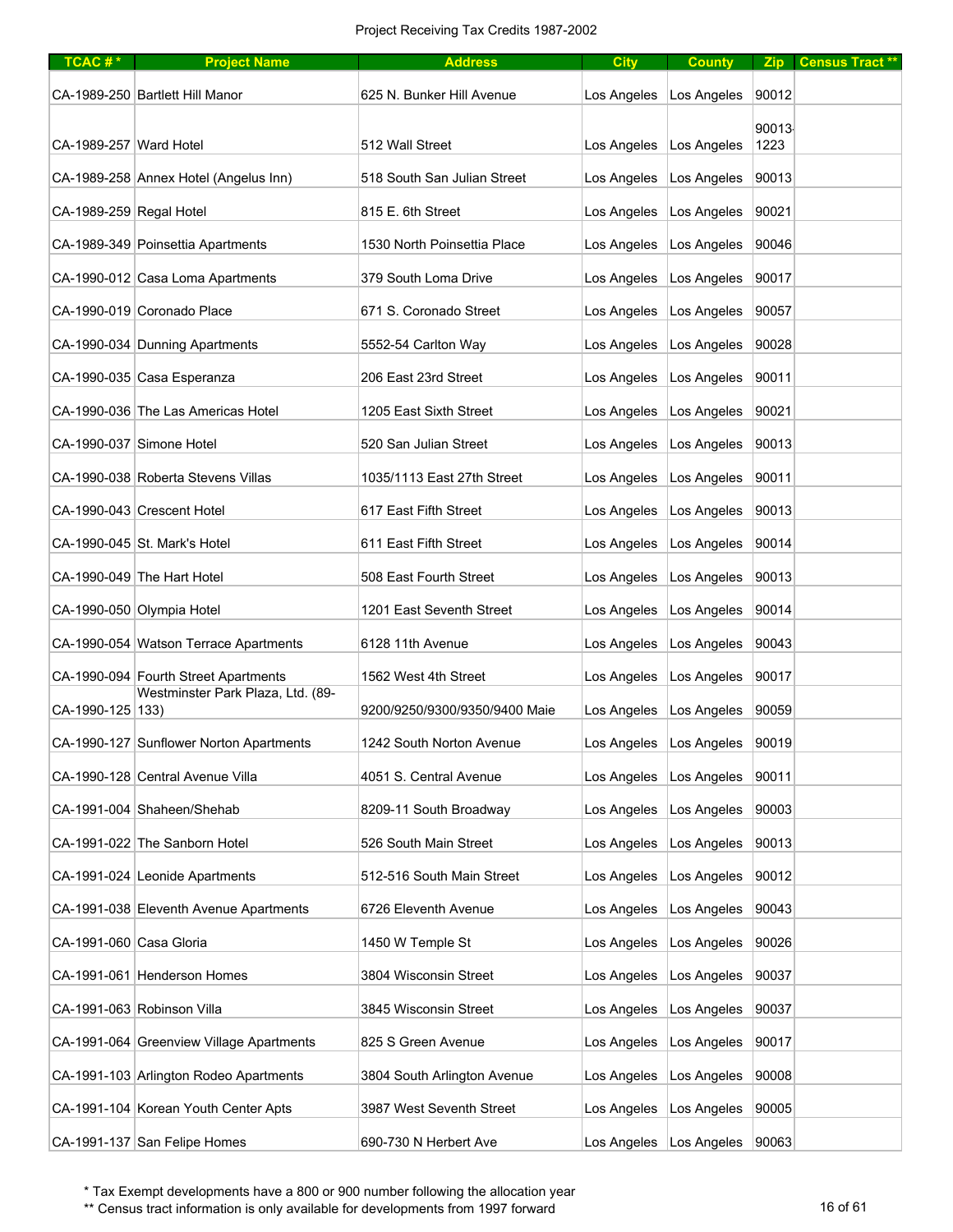| TCAC#*                   | <b>Project Name</b>                       | <b>Address</b>                 | <b>City</b> | <b>County</b>                     |       | Zip Census Tract ** |
|--------------------------|-------------------------------------------|--------------------------------|-------------|-----------------------------------|-------|---------------------|
|                          | CA-1992-001 Crescent Arms                 | 1709 W. 8th Street + B26       | Los Angeles | Los Angeles                       | 90017 |                     |
| CA-1992-005 Rohit Villas |                                           | 122 E. 120th Street            | Los Angeles | Los Angeles                       | 90061 |                     |
|                          | CA-1992-019 Produce Hotel                 | 676 South Central Avenue       | Los Angeles | Los Angeles                       | 90021 |                     |
|                          | CA-1992-020 Weldon Hotel                  | 507 South Maple St.            | Los Angeles | Los Angeles                       | 90013 |                     |
|                          | CA-1992-021 Senator Hotel                 | 729 South Main Street          | Los Angeles | Los Angeles                       | 90013 |                     |
|                          | CA-1992-022 Villa Esperanza               | 255 East 28th Street           | Los Angeles | Los Angeles                       | 90011 |                     |
| CA-1992-023 Marion Hotel |                                           | 642 S. Crocker St.             | Los Angeles | Los Angeles                       | 90021 |                     |
|                          | CA-1992-026 Hope West Apartments          | 1231 West Blvd.                | Los Angeles | Los Angeles                       | 90019 |                     |
|                          | CA-1992-027 The Carlton Apartments        | 5425 Carlton Way               | Los Angeles | Los Angeles                       | 90027 |                     |
|                          | CA-1992-028 Crescent Court                | 1412 W. 12th Street            | Los Angeles | Los Angeles                       | 90015 |                     |
|                          | CA-1992-037 Young Apartments              | 1621 S Grand Ave.              | Los Angeles | Los Angeles                       | 90015 |                     |
|                          | CA-1992-043 FAME Manor                    | 3210 West Adams Blvd.          | Los Angeles | Los Angeles                       | 90018 |                     |
|                          | CA-1992-044 FAME Gardens                  | 3730 West 20th Street          | Los Angeles | Los Angeles                       | 90018 |                     |
|                          | CA-1992-052 Courtland Hotel               | 520 South Wall Street          | Los Angeles | Los Angeles                       | 90014 |                     |
| CA-1992-056 Norbo Hotel  |                                           | 526 E. 6th Street              | Los Angeles | Los Angeles                       | 90021 |                     |
|                          | CA-1992-059 La Brea/Franklin Apartments   | 1801 N La Brea Ave.            | Los Angeles | Los Angeles                       | 90046 |                     |
| CA-1992-072 Marina Apts  |                                           | 722 South Coronado Street      | Los Angeles | Los Angeles                       | 90057 |                     |
|                          | CA-1992-073 Mercedes Apts                 | 727 South Carondelet St.       | Los Angeles | Los Angeles                       | 90057 |                     |
|                          | CA-1992-092 Central Avenue Village Square | 1060 East 53rd Street          | Los Angeles | Los Angeles                       | 90011 |                     |
|                          | CA-1992-093 One Wilkins Place             | 1071 East 48th Street          | Los Angeles | Los Angeles                       | 90011 |                     |
|                          | CA-1992-097 Colden Oaks                   | 225 E. Colden Avenue           | Los Angeles | Los Angeles                       | 90003 |                     |
|                          | CA-1992-107 Witmer City Lights            | 319 S Witmer Street            | Los Angeles | Los Angeles                       | 90017 |                     |
|                          | CA-1992-127 Beverly City Lights           | 107 S Carondelet St            | Los Angeles | Los Angeles                       | 90057 |                     |
| CA-1992-147 Parker Hotel |                                           | 725 Witmer Street              | Los Angeles | Los Angeles                       | 90017 |                     |
|                          | CA-1992-172 Rosamel Apartments            | 1240 South Elden Ave.          | Los Angeles | Los Angeles                       | 90006 |                     |
|                          | CA-1992-178 Parkview Apartments           | 622-628 South Alvarado Street  | Los Angeles | Los Angeles                       | 90057 |                     |
| CA-1992-186 Las Brisas   |                                           | 200 North Bixel Street         | Los Angeles | Los Angeles                       | 90026 |                     |
|                          | CA-1993-026 Somerville   & II             | 1068 East 42nd Place           | Los Angeles | Los Angeles                       | 90011 |                     |
|                          | CA-1993-027 La Villa Mariposa             | 345 S Columbia Ave             | Los Angeles | Los Angeles                       | 90017 |                     |
| CA-1993-028 La Posada    |                                           | 375 South Columbia Ave         | Los Angeles | Los Angeles                       | 90017 |                     |
|                          | CA-1993-030 Fumbah Manor                  | 832 South Lake Street          | Los Angeles | Los Angeles                       | 90006 |                     |
|                          | CA-1993-035 Temple/Edgeware Apts          | 418 E. Edgeware Road           | Los Angeles | Los Angeles                       | 90026 |                     |
|                          | CA-1993-047 St. Andrews Bungalow Court    | 1514-1544 N. St. Andrews Place |             | Los Angeles   Los Angeles   90028 |       |                     |

\*\* Census tract information is only available for developments from 1997 forward 17 of 61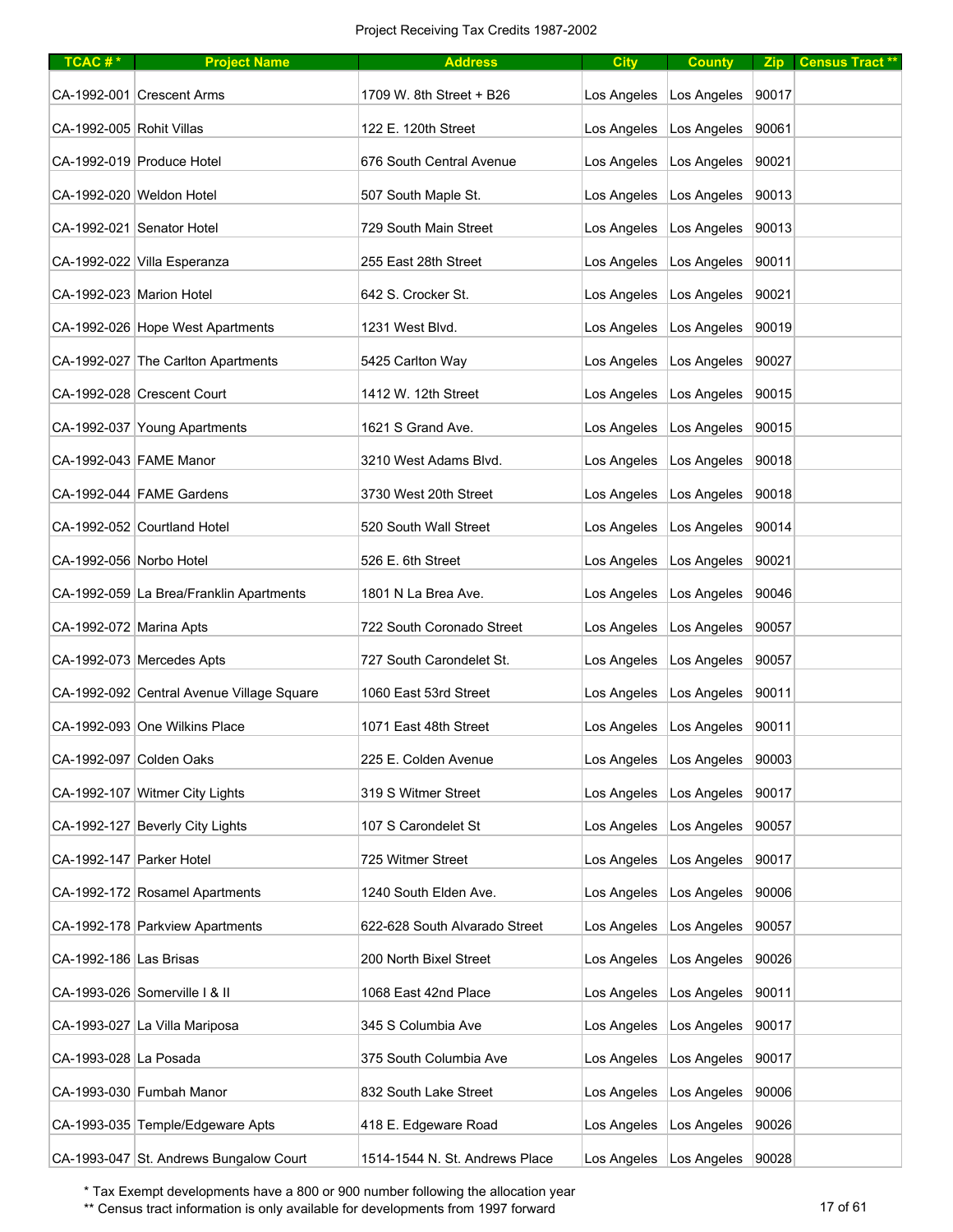| TCAC#*                 | <b>Project Name</b>                        | <b>Address</b>                                                 | <b>City</b> | <b>County</b>                     |       | Zip Census Tract ** |
|------------------------|--------------------------------------------|----------------------------------------------------------------|-------------|-----------------------------------|-------|---------------------|
|                        | CA-1993-050 The Boyd Hotel                 | 224 East Boyd Street                                           | Los Angeles | Los Angeles                       | 90013 |                     |
|                        | CA-1993-051 Mary Andrews Clark Residence   | 306 South Loma Drive                                           | Los Angeles | Los Angeles                       | 90017 |                     |
| CA-1993-058 Umoja      |                                            | 101 West 74th Street                                           | Los Angeles | Los Angeles                       | 90003 |                     |
|                        | CA-1993-059 Casa Carondelet                | 130 S. Carondelet                                              | Los Angeles | Los Angeles                       | 90010 |                     |
|                        | CA-1993-060 Canaan Gardens                 | 641-647 E. 27th Street                                         | Los Angeles | Los Angeles                       | 90011 |                     |
|                        | CA-1993-068 Plaza Vermont                  | 939 West Gage Avenue                                           | Los Angeles | Los Angeles                       | 90044 |                     |
|                        | CA-1993-071 Brynview Terrace               | 6603 Brynhurst                                                 | Los Angeles | Los Angeles                       | 90043 |                     |
|                        | CA-1993-084 Evergreen Village              | 420 North Evergreen Avenue                                     | Los Angeles | Los Angeles                       | 90063 |                     |
|                        | CA-1993-094 Manilla Terrace                | 2328 West Temple Street                                        | Los Angeles | Los Angeles                       | 90026 |                     |
|                        | CA-1993-107 Rio Vista Village              | 1310 Rio Vista Avenue                                          | Los Angeles | Los Angeles                       | 90023 |                     |
|                        | CA-1993-117 Crescent Village               | 731, 743 Beacon Avenue; 1721 W<br>8th St.; 746 Burlington Ave. | Los Angeles | Los Angeles                       | 90017 |                     |
|                        | CA-1993-124 Villa del Pueblo               | 1441 South Hope Street                                         | Los Angeles | Los Angeles                       | 90015 |                     |
|                        | CA-1993-127 Florence Avenue Villa          | 910 West Florence Avenue                                       | Los Angeles | Los Angeles                       | 90044 |                     |
|                        | CA-1993-129 Las Palomas Hotel              | 2201East 1st Street                                            | Los Angeles | Los Angeles                       | 90033 |                     |
|                        | CA-1993-143 Paradise Arms                  | 5200 South Broadway                                            | Los Angeles | Los Angeles                       | 90037 |                     |
|                        | CA-1993-144 $ P \& P$ Home for the Elderly | 1030-1058 West 85th Street                                     | Los Angeles | Los Angeles                       | 90044 |                     |
|                        | CA-1993-145 Martha Bryant Manor            | 8300-8327 South Hoover Street                                  | Los Angeles | Los Angeles                       | 90044 |                     |
|                        | CA-1993-154 Luisa Apartments               | 2209 Michigan Avenue                                           | Los Angeles | Los Angeles                       | 90033 |                     |
|                        | CA-1993-170 Casa Berendo                   | 1240 N. Berendo Street                                         | Los Angeles | Los Angeles                       | 90029 |                     |
|                        | CA-1994-032 Park Place Apartments          | 2500 West 4th Street                                           | Los Angeles | Los Angeles                       | 90057 |                     |
|                        | CA-1994-036 Hollywood El Centro Apartments | 6211 DeLongpre Avenue                                          | Los Angeles | Los Angeles                       | 90028 |                     |
|                        | CA-1994-042 Edward Hotel                   | 713 E. 5th Street                                              | Los Angeles | Los Angeles                       | 90013 |                     |
| CA-1994-048 Casa Heiwa |                                            | 231 East Third Street                                          | Los Angeles | Los Angeles                       | 90012 |                     |
|                        | CA-1994-060 Huntington Hacienda Apartments | 4648 and 4668 Huntington Drive<br>South                        | Los Angeles | Los Angeles                       | 90032 |                     |
|                        | CA-1994-068 Los Angeles City Lights        | 1315 W. 7th Street                                             | Los Angeles | Los Angeles                       | 90017 |                     |
|                        | CA-1994-131 Midtown Gardens                | 400 North Vermont Avenue                                       | Los Angeles | Los Angeles                       | 90004 |                     |
|                        | CA-1994-143 Tabor Courts                   | 345 Fourth Avenue                                              | Los Angeles | Los Angeles                       | 90291 |                     |
|                        | CA-1994-144 Gramercy Court                 | 3317 West Washington Blvd.                                     | Los Angeles | Los Angeles                       | 90018 |                     |
|                        | CA-1994-152 Hazeltine Apartments           | 7250 Hazeltine Avenue                                          | Los Angeles | Los Angeles                       | 91405 |                     |
|                        | CA-1994-162 White Oak-Lassen Apartments    | 9907 White Oak Avenue                                          | Los Angeles | Los Angeles                       | 91325 |                     |
|                        | CA-1994-196 Athens Glen Apartments         | 11515 Budlong Avenue                                           | Los Angeles | Los Angeles                       | 90044 |                     |
|                        | CA-1994-197 Morehouse Apartments           | 1750 Martin Luther King Avenue                                 | Los Angeles | Los Angeles                       | 90062 |                     |
|                        | CA-1994-203 Adams-Congress Apartments      | 1801 West Adams Blvd.                                          |             | Los Angeles   Los Angeles   90016 |       |                     |

\*\* Census tract information is only available for developments from 1997 forward 18 of 61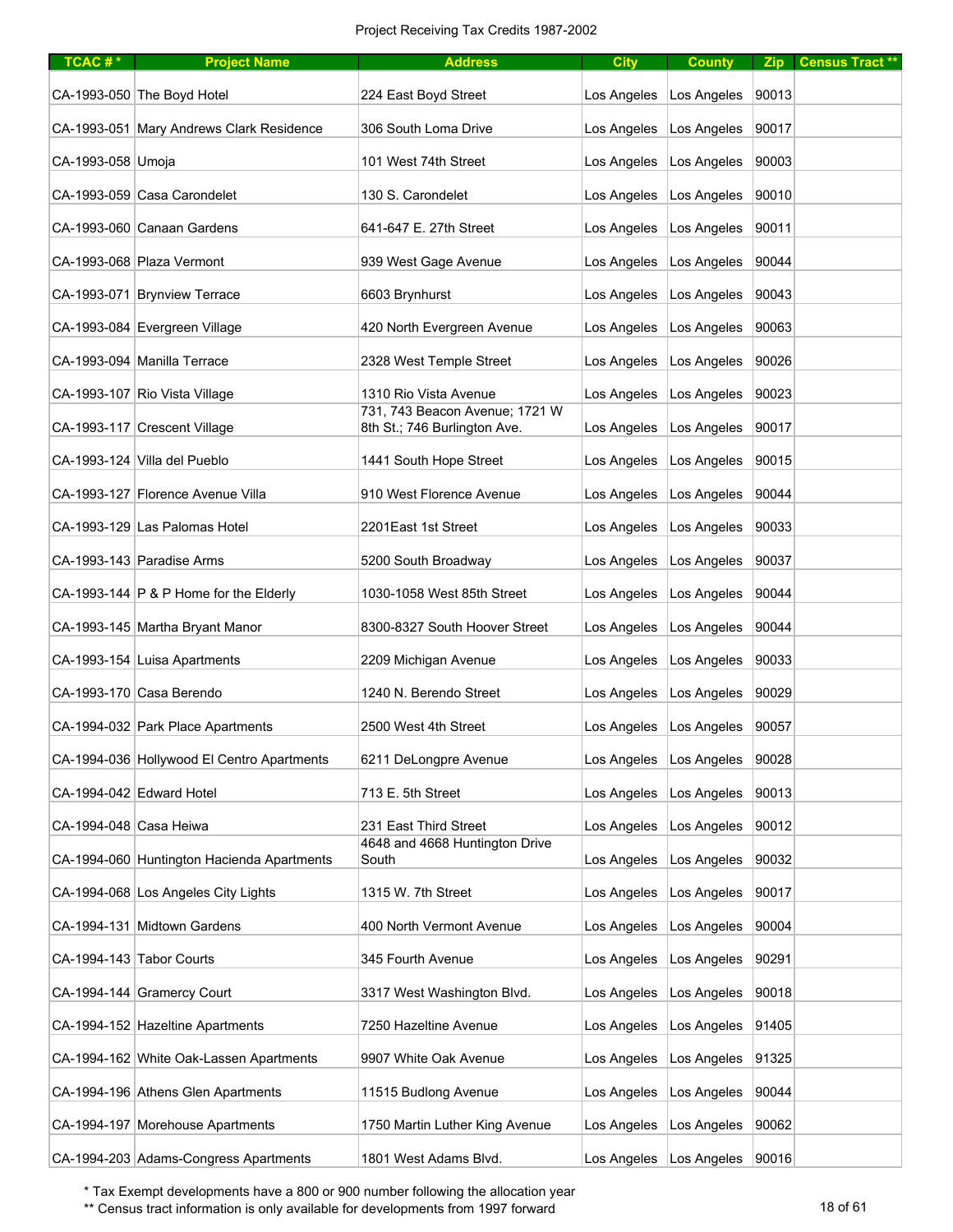| TCAC#*                   | <b>Project Name</b>                    | <b>Address</b>                | <b>City</b> | <b>County</b>                     | Zip           | Census Tract ** |
|--------------------------|----------------------------------------|-------------------------------|-------------|-----------------------------------|---------------|-----------------|
|                          | CA-1995-002 LA Townhomes               | 2557 South Bronson Avenue     | Los Angeles | Los Angeles                       | 90018         |                 |
|                          | CA-1995-008 Serrano Apartments         | 1536 North Serrrano Avenue    | Los Angeles | Los Angeles                       | 90027         |                 |
|                          | CA-1995-011 Budlong Avenue Apartments  | 2727 South Budlong Avenue     | Los Angeles | Los Angeles                       | 90007         |                 |
|                          | CA-1995-039 Hyde Park Place Apartments | 6323 Tenth Avenue             | Los Angeles | Los Angeles                       | 90043<br>4114 |                 |
|                          | CA-1995-043 Villa Metropolitano        | 1328 South Hope Street        | Los Angeles | Los Angeles                       | 90015         |                 |
|                          | CA-1995-049 Gower Street Apartments    | 1140 North Gower Street       | Los Angeles | Los Angeles                       | 90038         |                 |
| CA-1995-059 Oxnard Villa |                                        | 14045 Oxnard Street           | Los Angeles | Los Angeles                       | 91401         |                 |
|                          | CA-1995-060 Parthenia Court            | 14825 Parthenia Street        | Los Angeles | Los Angeles                       | 91402         |                 |
|                          | CA-1995-061 Reseda Village             | 7939 Reseda Boulevard         | Los Angeles | Los Angeles                       | 91335         |                 |
|                          | CA-1995-072 Washington Courts          | 12525 Washington Place        | Los Angeles | Los Angeles                       | 90066         |                 |
|                          | CA-1995-077 Parkside Apartments        | 900 South Grand Avenue        | Los Angeles | Los Angeles                       | 90015<br>0000 |                 |
|                          | CA-1995-082 Figueroa Senior Housing    | 5503 South Figueroa Street    | Los Angeles | Los Angeles                       | 90037         |                 |
|                          | CA-1995-083 Normandie Senior Housing   | 6301 South Normandie Avenue   | Los Angeles | Los Angeles                       | 90044         |                 |
|                          | CA-1995-143 University Park Apartments | 1221 West 29th Street         | Los Angeles | Los Angeles                       | 90007         |                 |
|                          | CA-1995-738 Normont Terrace (1996-145) | 1031 Harbor Heights Drive     | Los Angeles | Los Angeles                       | 90710         |                 |
|                          | CA-1996-009 Decro Nordhoff             | 15543 Nordhoff                | Los Angeles | Los Angeles                       | 91343         |                 |
|                          | CA-1996-029 Cambria Apartments         | 738 S. Union Avenue           | Los Angeles | Los Angeles                       | 90017         |                 |
|                          | CA-1996-045 TM Chambers Manors         | 2620, 2645, 2653 Menlo Avenue | Los Angeles | Los Angeles                       | 90007         |                 |
|                          | CA-1996-046 Sheraton Town House        | 2961 Wilshire Blvd.           | Los Angeles | Los Angeles                       | 90010         |                 |
|                          | CA-1996-047 Figueroa Oaks              | 10210 South Figueroa Street   | Los Angeles | Los Angeles                       | 90044         |                 |
|                          | CA-1996-048 Pico Gramercy Family Hsg   | 1303 South Garmercy Place     | Los Angeles | Los Angeles                       | 90019         |                 |
|                          | CA-1996-052 Wilcox Apartments          | 6501 Yucca Street             | Los Angeles | Los Angeles                       | 90028         |                 |
| CA-1996-055 credits)     | Tolton Court (see 99-094 addt'l        | 2806 - 2814 West Boulevard    | Los Angeles | Los Angeles                       | 90016<br>0000 |                 |
| CA-1996-061 Apts         | Stocker St./54th St./Victoria Manor    | Stocker St/W 54th/Victoria    | Los Angeles | Los Angeles                       | 90043         |                 |
|                          | CA-1996-065 Palmer House               | 538 South Wall Street         | Los Angeles | Los Angeles                       | 90013         |                 |
|                          | CA-1996-067 Astoria Place Townhomes    | 13230 Bromont Avenue          | Los Angeles | Los Angeles                       | 91342         |                 |
|                          | CA-1996-068 39 West Apartments         | 3885 South Western Avenue     | Los Angeles | Los Angeles                       | 90062         |                 |
| CA-1996-072 Tres Palmas  |                                        | 269 Loma Drive                | Los Angeles | Los Angeles                       | 90026         |                 |
|                          | CA-1996-077 Harmony Gardens            | 5239 Harmony Avenue           | Los Angeles | Los Angeles                       | 91605         |                 |
|                          | CA-1996-078 Vanowen Gardens            | 11754 Vanowen Street          | Los Angeles | Los Angeles                       | 91601         |                 |
|                          | CA-1996-080 Angelina Apartments        | 1300-1336 Angelina Street     |             | Los Angeles   Los Angeles   90026 |               |                 |

\*\* Census tract information is only available for developments from 1997 forward 19 of 61 of 61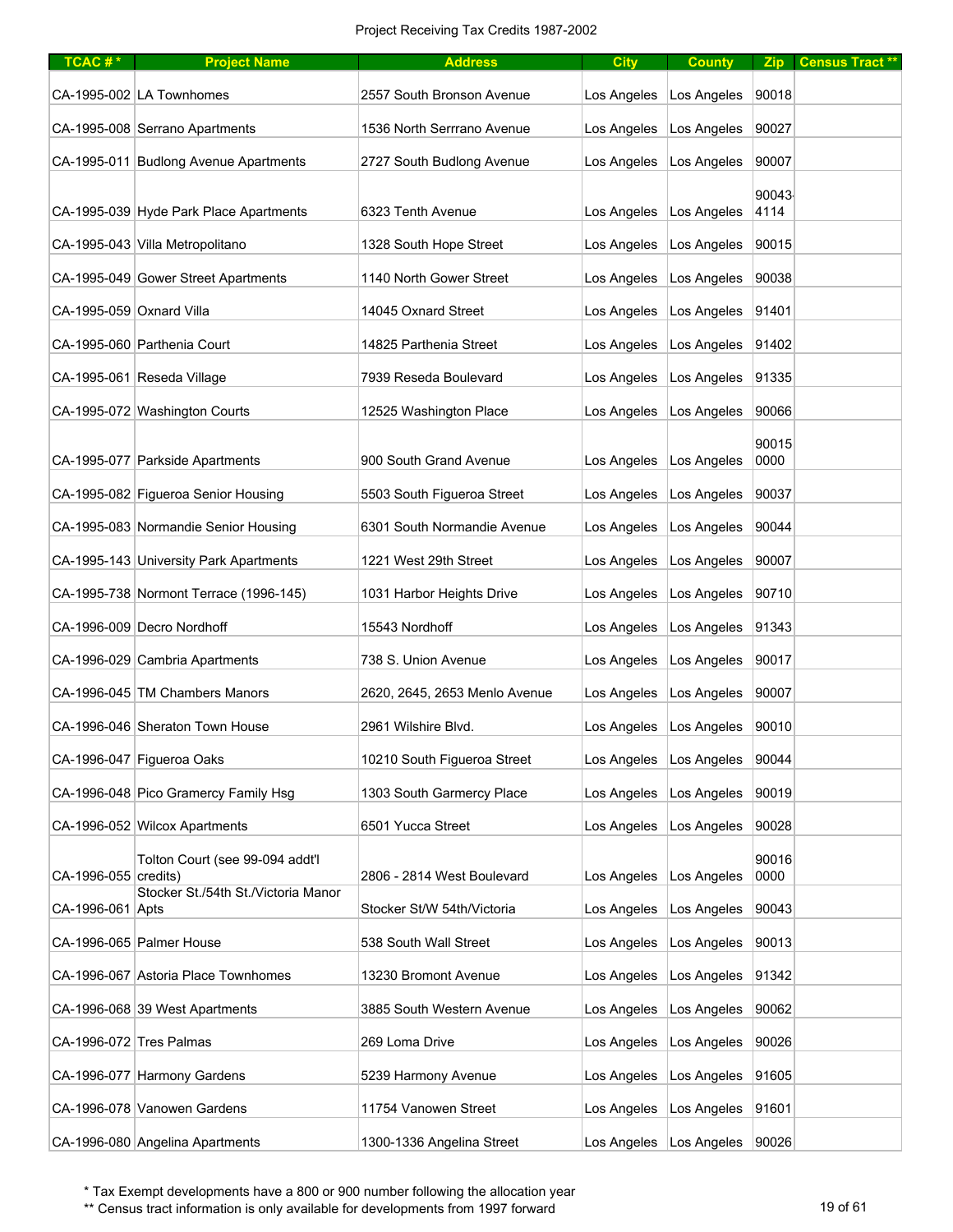| TCAC# $*$                | <b>Project Name</b>                                             | <b>Address</b>                                                         | <b>City</b> | <b>County</b>                     |       | Zip Census Tract ** |
|--------------------------|-----------------------------------------------------------------|------------------------------------------------------------------------|-------------|-----------------------------------|-------|---------------------|
|                          | CA-1996-083 235 South Berendo Apartments                        | 235 South Berendo Street                                               | Los Angeles | Los Angeles                       | 90004 |                     |
|                          | CA-1996-122 Halifax Apartments                                  | 6376 Yucca Street                                                      | Los Angeles | Los Angeles                       | 90028 |                     |
|                          | CA-1996-141 Empress Apartments                                  | 514 South Westlake Avenue                                              | Los Angeles | Los Angeles                       | 90057 |                     |
|                          | CA-1996-156 Cochran City Lights                                 | 1315 South Cochran Avenue                                              | Los Angeles | Los Angeles                       | 90019 |                     |
|                          | CA-1996-160 Garland City Lights                                 | 1209 West 8th Street                                                   | Los Angeles | Los Angeles                       | 90017 |                     |
|                          | CA-1996-161 Westlake City Lights                                | 507-511 South Westlake Avenue                                          | Los Angeles | Los Angeles                       | 90057 |                     |
| CA-1996-175 Palm Village |                                                                 | 1011 W. 91st Street                                                    | Los Angeles | Los Angeles                       | 90044 |                     |
|                          | CA-1996-180 Casanova Gardens                                    | 433 Casanova Street                                                    | Los Angeles | Los Angeles                       | 90012 |                     |
|                          | CA-1996-192 Normandie Village                                   | 1747 North Normandie Avenue                                            | Los Angeles | Los Angeles                       | 90027 |                     |
|                          | CA-1996-199 Rossmore Hotel                                      | 905 East 6th Street                                                    | Los Angeles | Los Angeles                       | 90021 |                     |
|                          | CA-1996-251 West "A" Homes                                      | 4056-4100 South Vermont Avenue                                         | Los Angeles | Los Angeles                       | 90016 |                     |
|                          | CA-1997-034 Fedora Apartments                                   | 836 Fedora Street                                                      | Los Angeles | Los Angeles                       | 90005 | 2133                |
|                          | CA-1997-048 Figueroa Court Apartments                           | 9130 S. Figueroa Street                                                | Los Angeles | Los Angeles                       | 90003 | 2402                |
|                          | CA-1997-059 Sycamore Park Apartments                            | 250 South Avenue 50 & 149 S. Ave<br>49                                 | Los Angeles | Los Angeles                       | 90042 | 1838                |
| CA-1997-064 Vista Nueva  |                                                                 | 130 South Lafayette Park Place                                         | Los Angeles | Los Angeles                       | 90057 | 2086                |
|                          |                                                                 |                                                                        |             |                                   | 90003 |                     |
|                          | CA-1997-080 Heavenly Vision Senior Housing                      | 94th and Broadway                                                      | Los Angeles | Los Angeles                       | 4014  | 2404                |
|                          | CA-1997-109 Rampart Apartments                                  | 401 and 512 Rampart Street                                             | Los Angeles | Los Angeles                       | 90057 | 2087                |
|                          | CA-1997-159 Chestnut Village                                    | 5675 & 5677 York Boulevard                                             | Los Angeles | Los Angeles                       | 90042 | 1836                |
|                          | CA-1997-168 Courtland City Lights                               | 1355 Court Street                                                      | Los Angeles | Los Angeles                       | 90012 | 2080                |
|                          | The Salvation Army Westwood<br>CA-1997-186 Transitional Village | 1341, 1351, 1361, 1371, 1381, 1391, 140<br>1 South Sepulveda Boulevard | Los Angeles | Los Angeles   90025               |       | 2655                |
|                          | CA-1997-237 West 28th Street Apartments                         | 4208-4216 W. 28th Street & 4200<br>Montclair Street                    | Los Angeles | Los Angeles                       | 90018 | 2189                |
|                          | CA-1997-240 Grandview City Lights                               | 831-837 South Grandview Street                                         | Los Angeles | Los Angeles                       | 90057 | 2094.01             |
|                          | CA-1997-508 Casa Verde Apartments                               | 1552 North Schrader Avenue                                             | Los Angeles | Los Angeles                       | 90028 | 1907                |
|                          | CA-1997-538 Gwen Bolden Manor                                   | 1302 East 41st Street                                                  | Los Angeles | Los Angeles                       | 90011 | 2282                |
|                          | CA-1997-586 New Harbor Vista                                    | 410-450 Wilmington Boulevard                                           | Los Angeles | Los Angeles                       | 90744 | 2948                |
|                          | CA-1997-588 Bryson Family Apartments                            | 2701 Wilshire Boulevard                                                | Los Angeles | Los Angeles                       | 90057 | 2087                |
|                          | CA-1997-933 Parc Ridge Apartments                               | 9565 Receda Blvd.                                                      | Los Angeles | Los Angeles                       | 91324 | 1152.01             |
|                          |                                                                 |                                                                        |             |                                   |       |                     |
|                          | CA-1997-962 Sycamore Village                                    | 523 S Rampart                                                          | Los Angeles | Los Angeles                       | 90042 | 2087                |
|                          | CA-1997-971 Barnsdall Court Apartments                          | 1632 North Normandie Avenue                                            | Los Angeles | Los Angeles                       | 90027 |                     |
|                          | CA-1998-002 Mayur Town Homes                                    | 5846 Carlton Way                                                       | Los Angeles | Los Angeles                       | 90028 | 1910.002            |
| CA-1998-042 Casa Madrid  |                                                                 | 8634 Columbus Avenue                                                   | Los Angeles | Los Angeles                       | 91303 |                     |
|                          | CA-1998-053 Wilshire Courtyard                                  | 2848 Sunset Place                                                      |             | Los Angeles   Los Angeles   90005 |       | 2122.01             |

\*\* Census tract information is only available for developments from 1997 forward 20 pm 20 of 61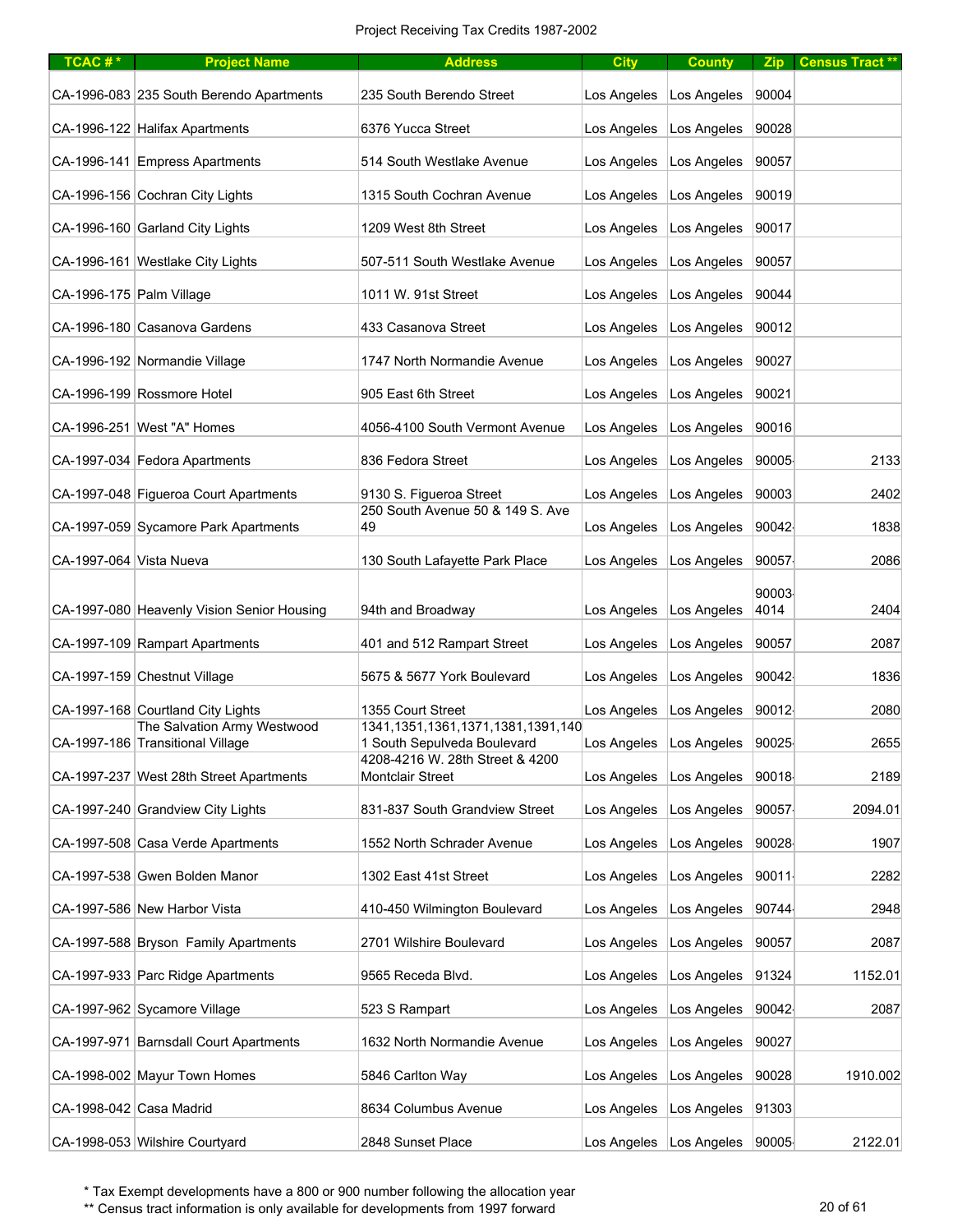| TCAC# $*$                | <b>Project Name</b>                      | <b>Address</b>                                                      | <b>City</b>               | <b>County</b>                     |               | Zip   Census Tract ** |
|--------------------------|------------------------------------------|---------------------------------------------------------------------|---------------------------|-----------------------------------|---------------|-----------------------|
|                          |                                          |                                                                     |                           |                                   |               |                       |
|                          | CA-1998-096 Sycamore Village             | 523 S. Rampart Blvd.                                                | Los Angeles               | Los Angeles                       | 90057<br>0000 | 2087                  |
|                          | CA-1998-144   Irolo Housing              | 3315-3329 West 8th Street and 760-<br>770 S. Irolo Street           | Los Angeles               | Los Angeles                       | 90005         | 1916                  |
| CA-1998-145   Center     | Mark Ridley-Thomas Hall of Fame          | 2208,2216,2226 S. Western Avenue                                    | Los Angeles               | Los Angeles                       | 90018         | 2215                  |
| CA-1998-154 Apartments   | Avalon-El Segundo Senior                 | 13232 S. Avalon Blvd.                                               | Los Angeles               | Los Angeles                       | 90059         | 5408                  |
|                          | CA-1998-179 Southern Hotel               | 412 E. Fifth Street                                                 | Los Angeles               | Los Angeles                       | 90013         | 2063                  |
|                          |                                          |                                                                     |                           |                                   |               |                       |
|                          | CA-1998-191 Kenmore Apartments           | 1726 North Kenmore Avenue                                           | Los Angeles               | Los Angeles                       | 90027         | 1892                  |
|                          | CA-1998-208 Fox Normandie Apartments     | 849 South Normandie Avenue                                          | Los Angeles               | Los Angeles                       | 90005         | 2123.02               |
|                          | CA-1998-800 Benton Green Apartments      | 528 N. Benton Way                                                   | Los Angeles               | Los Angeles                       | 90026         | 1958.02               |
|                          | CA-1998-819 Carlton Court Apartments     | 5443 Carlton Way                                                    | Los Angeles               | Los Angeles                       | 90028<br>0000 | 1905                  |
|                          | CA-1998-923 El Corazon Apartments        | 7006 Alabama Avenue                                                 | Los Angeles               | Los Angeles                       | 91303         | 1345                  |
|                          | CA-1999-029 Highland Village             | 245-73 South Avenue 50                                              | Los Angeles               | Los Angeles                       | 90042         | 1838                  |
|                          |                                          |                                                                     |                           |                                   |               |                       |
|                          | CA-1999-034 The Lincoln Hotel            | 549-551 Ceres Avenue                                                | Los Angeles               | Los Angeles                       | 90017         | 60372.063             |
|                          | CA-1999-041 Maryland Apartments          | 1340 Maryland Street                                                | Los Angeles               | Los Angeles                       | 90017         | 2092.003              |
| CA-1999-044 Senderos     |                                          | 2141 Estrella Avenue                                                | Los Angeles               | Los Angeles                       | 90007         | 60372.244             |
| CA-1999-045 Amistad      |                                          | 1953 Estrella Avenue<br>1755 W. Adams Blvd. & 1732 W.               | Los Angeles               | Los Angeles                       | 90007         | 60372.244             |
|                          | CA-1999-083 Adams Gardens Senior Housing | 24th Street                                                         | Los Angeles               | Los Angeles                       | 90018         | 22150                 |
|                          | CA-1999-090 Fox Normandie Apartments     | 849 S. Normandie Avenue                                             | Los Angeles               | Los Angeles                       | 90005         | 2123.02               |
|                          | CA-1999-093 Brandon Apartments           | 735 Hartford Avenue                                                 | Los Angeles               | Los Angeles                       | 90017         | 2093                  |
| CA-1999-094 Tolton Court |                                          | 2806-2816 West Boulevard                                            | Los Angeles               | Los Angeles                       | 90016         | 2200                  |
|                          | CA-1999-128 Noble Senior Housing         | 15100-15126 Moorpark Street                                         | Los Angeles   Los Angeles |                                   | 91403         | 1413.02               |
|                          | CA-1999-168 Towne Square Apartments      | 11650 Towne Avenue                                                  | Los Angeles               | Los Angeles                       | 90061         | 2410                  |
|                          | CA-1999-194 Courtland City Lights        | 1355 Court Street                                                   | Los Angeles               | Los Angeles                       | 90012         |                       |
|                          | CA-1999-246 Adams City Lights            | 4471 West Adams Blvd.                                               | Los Angeles               | Los Angeles                       | 90016         | 2187                  |
|                          | CA-1999-249 Willow Tree Villages         | 12000 Foothill Blvd.                                                | Los Angeles               | Los Angeles                       | 91342         | 1041.02               |
|                          |                                          |                                                                     |                           |                                   |               |                       |
| CA-1999-847 Watson II    | Baldwin Village Scattered Sites &        | 3939 Ursula, 4729 Tacana, 3919 &<br>4040 Nicolet, 6122 Eleventh Ave | Los Angeles               | Los Angeles                       | 90008<br>0000 | 2362.01               |
|                          | CA-1999-864 Preservation I               | 1156 W. Adams                                                       | Los Angeles               | Los Angeles                       | 90011         | 2218                  |
|                          | CA-1999-865 Preservation II              | 300 E. 51 Street/2647 Halldale/1758<br>W.49 Street                  | Los Angeles               | Los Angeles                       | 90011<br>0000 | 2293                  |
|                          |                                          | 6427 S. Hoover/1122 W.37th/ 1407<br>W.60th/2908 W. Vernon/1359      |                           |                                   |               |                       |
|                          | CA-1999-866 Preservation III             | <b>Burnside</b>                                                     | Los Angeles               | Los Angeles                       | 90044         | 2375                  |
|                          | CA-1999-867 Preservation IV              | 1045 W. 18th Street                                                 | Los Angeles               | Los Angeles                       | 90015         | 2242                  |
|                          | CA-1999-868 Preservation V               | 833 S. Carondelet                                                   |                           | Los Angeles   Los Angeles   90057 |               | 2085                  |

\*\* Census tract information is only available for developments from 1997 forward 21 of 61 21 of 61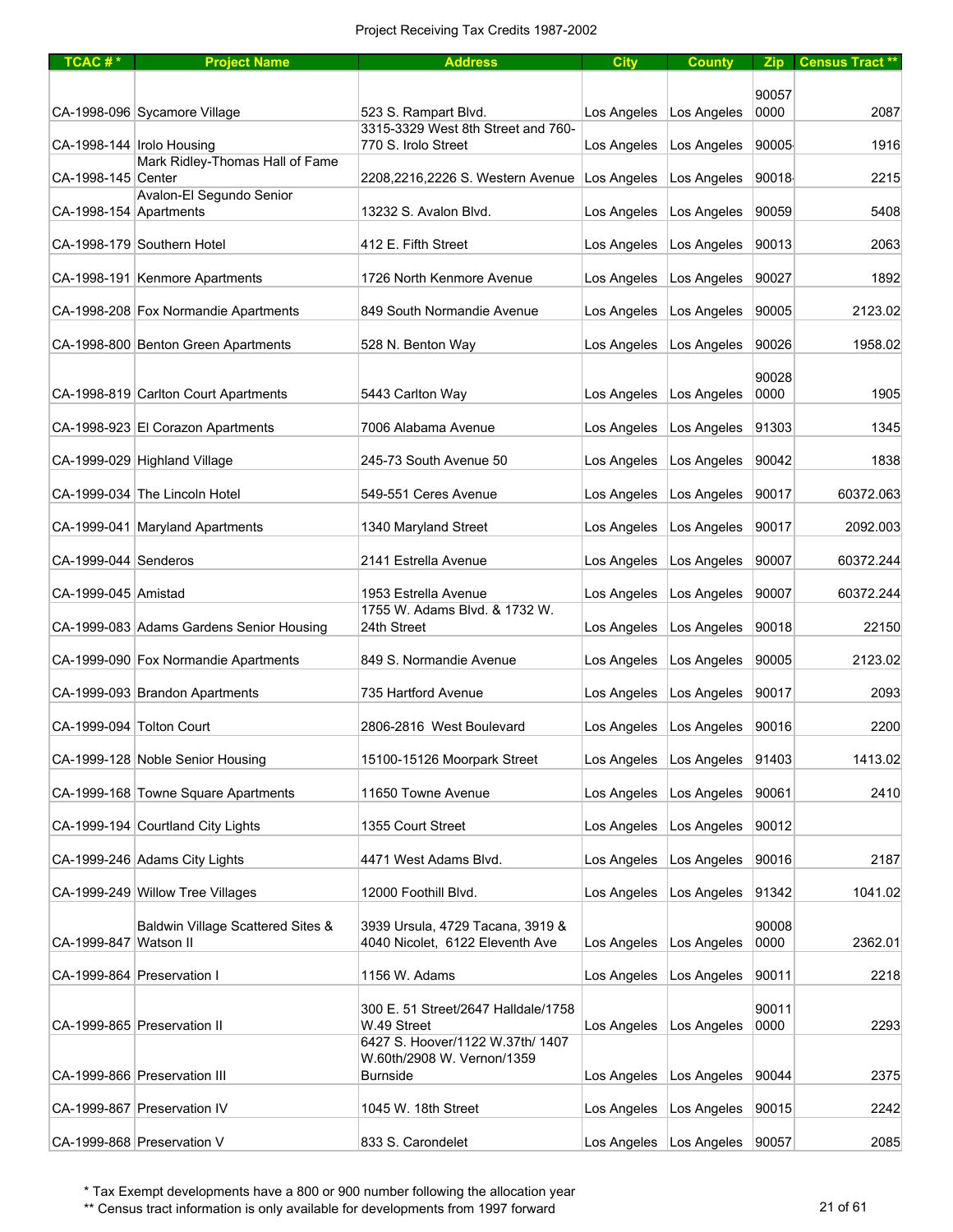| TCAC# $*$                | <b>Project Name</b>                                         | <b>Address</b>                                              | <b>City</b> | <b>County</b>                     |               | Zip   Census Tract ** |
|--------------------------|-------------------------------------------------------------|-------------------------------------------------------------|-------------|-----------------------------------|---------------|-----------------------|
|                          | CA-1999-877 Harbor City Lights                              | 523-537 West 127th Street                                   | Los Angeles | Los Angeles                       | 90044         | 2911                  |
|                          | CA-1999-878 Magnolia City Lights                            | 2885 Leeward Avenue                                         | Los Angeles | Los Angeles                       | 90005         | 2122.01               |
|                          | CA-1999-888 Amistad Plaza                                   | 6050-6130 South Western Avenue                              | Los Angeles | Los Angeles                       | 90047         | 2372                  |
|                          | CA-1999-889 Washington Court                                | 1717 E. 103rd Street                                        | Los Angeles | Los Angeles                       | 90002         | 2423.002              |
|                          | CA-1999-890 Grand View Nine Family Housing                  | 2300 W. 9th Street & 916 Park View<br><b>Street</b>         | Los Angeles | Los Angeles                       | 90006         | 2213.01               |
| CA-1999-892 Alegria      |                                                             | 2737 Sunset Blvd.                                           | Los Angeles | Los Angeles                       | 90026         | 1956                  |
| CA-1999-893 Hope Village |                                                             | 1031 South Hope Street                                      | Los Angeles | Los Angeles                       | 90015<br>0000 | 2079                  |
|                          | CA-1999-894 Central City Family Housing                     | 1315 West 9th Street                                        | Los Angeles | Los Angeles                       | 90015         | 2093                  |
|                          | CA-1999-926 Los Altos Apartments                            | 4121 Wilshire Blvd.                                         | Los Angeles | Los Angeles                       | 90005         | 2117.01               |
|                          | CA-1999-936 Watts/Athens Preservation XVII                  | 17 scattered sites                                          | Los Angeles | Los Angeles                       |               |                       |
| CA-2000-006 Dewey Hotel  |                                                             | 721 South Main Street                                       | Los Angeles | Los Angeles                       | 90013         | 2073                  |
|                          | CA-2000-011 Sonya Gardens                                   | 8621 South Denver Avenue                                    | Los Angeles | Los Angeles                       | 90044         | 2403                  |
|                          | CA-2000-013 Don Carlos Apartments                           | 5230 Hollywood Blvd.                                        | Los Angeles | Los Angeles                       | 90028         | 1905                  |
|                          |                                                             | 4508, 4600, 4630 Martin Luther King                         |             |                                   |               |                       |
|                          | CA-2000-025 Park Lane Family Housing                        | Jr. Blvd.                                                   | Los Angeles | Los Angeles                       | 90016         | 2362.01               |
|                          | CA-2000-027 Eugene Hotel                                    | 560 South Stanford Avenue<br>5547-61 Hollywood & 1702-16 N. | Los Angeles | Los Angeles                       | 90013         | 2063                  |
|                          | CA-2000-042 Hollyview Senior Apartments                     | <b>Western Avenue</b>                                       | Los Angeles | Los Angeles                       | 90028         | 1904                  |
|                          | CA-2000-053 Simpson Arbor Apartments                        | 7501 Simpson Avenue<br>4027-4033 Nicolet, 451 E. 120th      | Los Angeles | Los Angeles                       | 91605         | 1224                  |
|                          | CA-2000-088 Avalon Terrace Nicolet                          | <b>Street</b>                                               | Los Angeles | Los Angeles                       | 90006         | 2410                  |
|                          | CA-2000-120 Wilshire City Lights                            | 716-720 S. Carondelet Street                                | Los Angeles | Los Angeles                       | 90057         | 2094                  |
|                          | CA-2000-121 Angels City Lights                              | 13915 West Oxnard Street                                    | Los Angeles | Los Angeles                       | 91401         | 1286.001              |
|                          |                                                             | 523-529 1/2 West El Segundo Blvd &                          |             |                                   |               |                       |
|                          | CA-2000-122 Gateway City Lights                             | 522 W 127th Street                                          | Los Angeles | Los Angeles                       | 90044         | 5409.013              |
|                          | CA-2000-147 Richard N. Hogan Manor                          | 5500-5528 S. Figueroa Street                                | Los Angeles | Los Angeles                       | 90037         | 2327                  |
|                          | CA-2000-152 AMISTAD Apartments                              | 2037 Lincoln Park Avenue                                    | Los Angeles | Los Angeles                       | 90031         | 1991                  |
|                          | CA-2000-158 Victory Gardens<br>FAME West 25th Street Family | 13436 Victory Blvd.                                         | Los Angeles | Los Angeles                       | 91401         | 1236.02               |
| CA-2000-176 Housing      |                                                             | 1940 West 25th Street                                       | Los Angeles | Los Angeles                       | 90018         | 2215.02               |
|                          | CA-2000-185 Eastside Village                                | 2250 E. 111th Street                                        | Los Angeles | Los Angeles                       | 90059         | 2431                  |
|                          | CA-2000-251 Meera Town Homes                                | 740 - 744 Valencia Street                                   | Los Angeles | Los Angeles                       | 90017         | 2093                  |
|                          | CA-2000-256 Happy Valley City Lights                        | 2580 North Soto Street                                      | Los Angeles | Los Angeles                       | 90032         | 2014.01               |
|                          | CA-2000-257 Mission City Lights                             | 9121 Sepulveda Blvd.                                        | Los Angeles | Los Angeles                       | 91343         | 1172                  |
|                          | CA-2000-807 Mission Village Terrace                         | 4001 Mission Road                                           | Los Angeles | Los Angeles                       | 90032         | 1991                  |
|                          | CA-2000-836 Wisconsin III Apartments                        | NE corner of Wisconsin and 38th<br><b>Street</b>            | Los Angeles | Los Angeles                       | 90037         | 2312                  |
|                          | CA-2000-866 University Gardens Apartments                   | 1250 West Jefferson Blvd.                                   | Los Angeles | Los Angeles                       | 90007         | 22.26                 |
|                          | CA-2000-898 La Brea Gardens                                 | 3461 S. La Brea                                             |             | Los Angeles   Los Angeles   90016 |               | 2201                  |

\*\* Census tract information is only available for developments from 1997 forward 22 of 61 22 of 61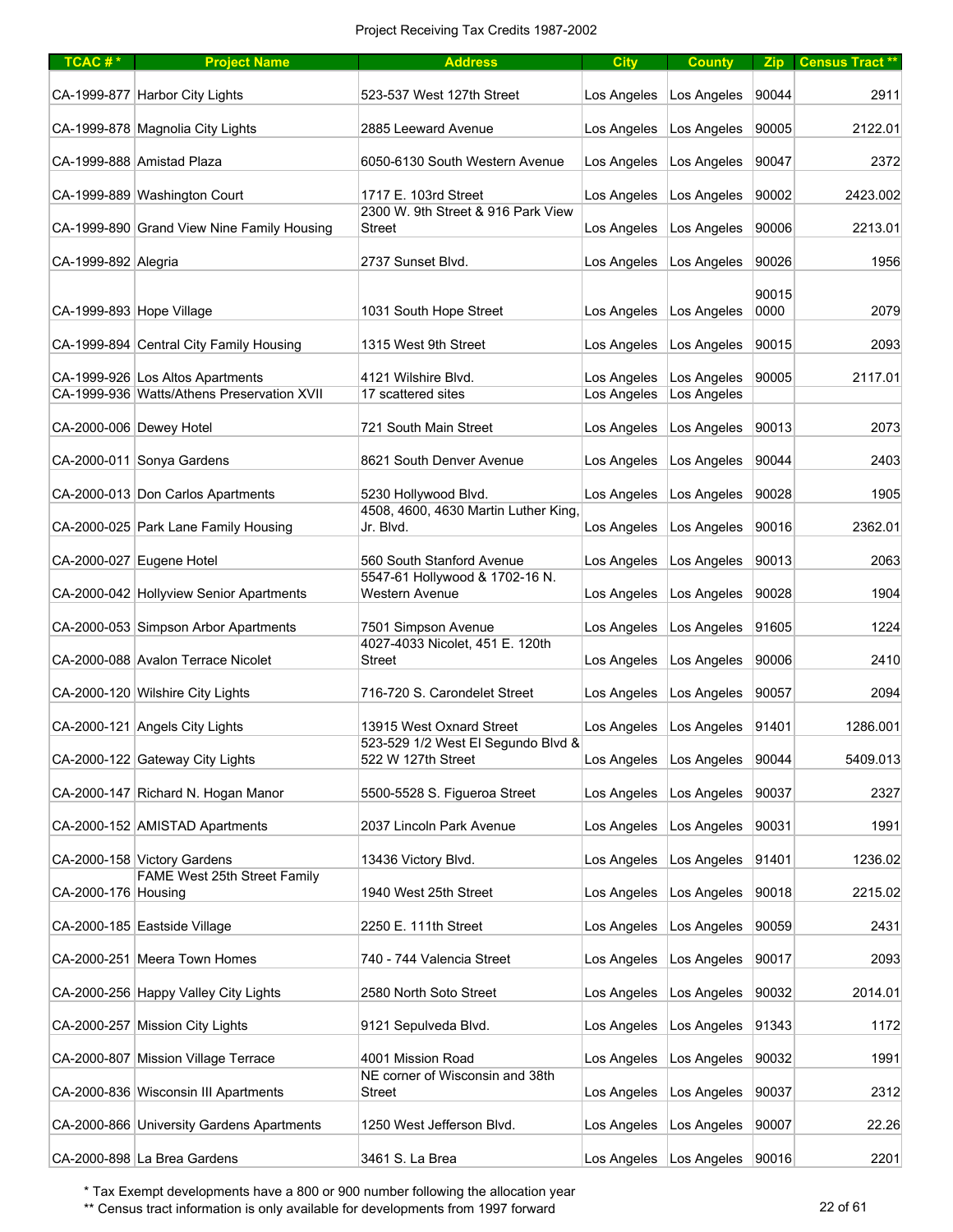| TCAC#*                   | <b>Project Name</b>                         | <b>Address</b>                                                      | <b>City</b> | <b>County</b>                     | <b>Zip</b>     | <b>Census Tract **</b> |
|--------------------------|---------------------------------------------|---------------------------------------------------------------------|-------------|-----------------------------------|----------------|------------------------|
|                          | CA-2000-903 Magnolia City Lights            | 2885 West Leeward Avenue                                            | Los Angeles | Los Angeles                       | 90005          | 2122.01                |
|                          | CA-2000-904 Harbor City Lights              | 523 - 537 West 127th Street                                         | Los Angeles | Los Angeles                       | 90044          | 2911                   |
|                          | CA-2001-012 Castellar Apartments            | 607 - 629 N. Hill Street                                            | Los Angeles | Los Angeles                       | 90012          | 2071                   |
| CA-2001-037 Rivers Hotel |                                             | 1226 East 7th Street                                                | Los Angeles | Los Angeles                       | 90021          | 2260                   |
|                          | CA-2001-055 Cornerstone Apartments          | 14128, 14138 & 14142 Calvert Street Los Angeles                     |             | Los Angeles                       | 91401          | 1282                   |
|                          | CA-2001-062 La Primavera Apartments         | 1330-1336 South Olive Street                                        | Los Angeles | Los Angeles                       | 90015          | 2240                   |
|                          | CA-2001-065 Innes Heights Apartments        | 1243-51 Innes Avenue                                                | Los Angeles | Los Angeles                       | 90026          | 1977                   |
|                          | CA-2001-095 Plaza de Leon Apartments        | 630 S. Alvarado Street                                              | Los Angeles | Los Angeles                       | 90057          | 2089.02                |
|                          | CA-2001-148 Bentley City Lights             | 420-426 South Winter Street                                         | Los Angeles | Los Angeles                       | 90017          | 2091.01                |
|                          | CA-2001-150 Miramar City Lights             | 1417 - 1421 W. 3rd Street & 1420 W.<br><b>Miramar Street</b>        | Los Angeles | Los Angeles                       | 90026          | 2083                   |
|                          | CA-2001-152 Burlington City Lights          | 456 - 462 S. Burlington Avenue                                      | Los Angeles | Los Angeles                       | 90057<br>3006  | 2089.01                |
|                          | CA-2001-156 Elysian City Lights             | 1364-1372 West Allison Avenue                                       | Los Angeles | Los Angeles                       | 90026          | 1976                   |
|                          | CA-2001-157 Ardmore City Lights             | 737, 743 & 749 South Ardmore<br>Avenue                              | Los Angeles | Los Angeles                       | 90005          | 2124                   |
|                          | CA-2001-808 Hale-Morris-Lewis Seniors Manor | 1307-riverbend1327 W. 105th Street Los Angeles                      |             | Los Angeles                       | 90044          | 6002.02                |
|                          | CA-2001-823 Lakeview Terrace Apartments     | 12500 Filmore Street                                                | Los Angeles | Los Angeles                       | 91331          | 1042.02                |
|                          | CA-2001-829 Cesar Chavez Gardens            | 555 Cesar Chavez Blvd.                                              | Los Angeles | Los Angeles                       | 90012          | 2071                   |
|                          |                                             |                                                                     |             |                                   |                |                        |
|                          | CA-2001-857 San Lucas Senior Housing        | 1221 W. 7th Street                                                  | Los Angeles | Los Angeles                       | 90017<br>90000 | 2905                   |
|                          | CA-2001-865 Baldwin Hills Apartments        | 4063 Nicolet & 4070 Ursula<br>1213-1215 -39th St.831-833 -41st      | Los Angeles | Los Angeles                       | 8              | 2362.02                |
|                          | CA-2001-879 Curtis Johnson Apartments       | St,866-870 -42nd PI,897-903 -W<br>Vernon, 727-733 - 47th St.        | Los Angeles | Los Angeles                       | 90037          | 23122.317              |
|                          | CA-2001-881 Tri-City Housing                | 511-517 S. Mariposa/10803 Avalon<br>Pl./1139-1145 E. Colorado B;vd/ | Los Angeles | Los Angeles                       | 90020          |                        |
|                          | CA-2001-911 Broadway Plaza Apartments       | 901 South Broadway                                                  | Los Angeles | Los Angeles                       | 90015          | 2079                   |
|                          | CA-2001-912 The Chancellor                  | 3191 West 7th Street                                                | Los Angeles | Los Angeles                       | 90005          | 2123.01                |
|                          | CA-2002-003 Aliso Village Apartments        | 1401 East 1st Street                                                | Los Angeles | Los Angeles                       | 90033          | 2034                   |
|                          | CA-2002-004 Santa Cruz Terrace              | 201 N. Beacon Street                                                | Los Angeles | Los Angeles                       | 90731          | 2962                   |
|                          | CA-2002-006 ML Shepard Manor Senior Houisng | 2330 Santa Ana Blvd.                                                | Los Angeles | Los Angeles                       | 90059          | 2431                   |
|                          | CA-2002-008 St. George Hotel                | 115 E. 3rd Street                                                   | Los Angeles | Los Angeles                       | 90013          | 2073                   |
|                          | CA-2002-028 Brownstone Hotel                | 425 East 5th Street                                                 | Los Angeles | Los Angeles                       | 90013          | 2062                   |
|                          | CA-2002-041 Aliso Village II Apartments     | 1300 Via Las Vegas                                                  | Los Angeles | Los Angeles                       | 90033          | 2034                   |
|                          | CA-2002-045 Casa Figueroa                   | 7800-7812 & 7814 South Figueroa<br><b>Street</b>                    | Los Angeles | Los Angeles                       | 90012          | 2377                   |
|                          | CA-2002-048 The EADS Apartments             | 421 S. Bixel Street                                                 | Los Angeles | Los Angeles                       | 90017          | 2092                   |
|                          | CA-2002-051 Los Girasoles                   | 952 South Record Avenue                                             | Los Angeles | Los Angeles                       | 90023          | 5313.01                |
| CA-2002-078 The Tides    |                                             | 623 South Rampart Blvd.                                             |             | Los Angeles   Los Angeles   90057 |                | 2089.02                |

\*\* Census tract information is only available for developments from 1997 forward 23 of 61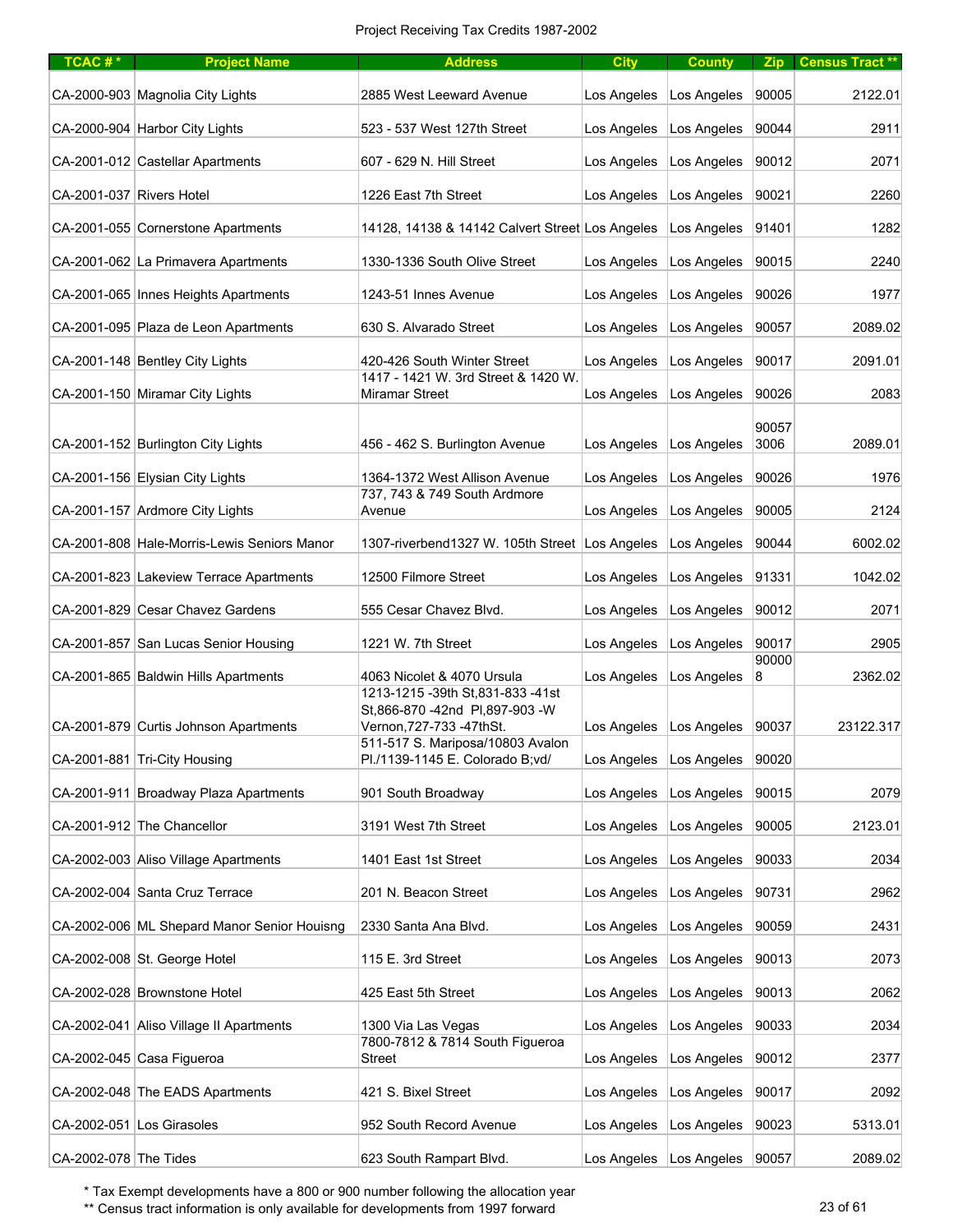| TCAC#* | <b>Project Name</b>                                              | <b>Address</b>                                              | <b>City</b>               | <b>County</b>       | Zip           | Census Tract ** |
|--------|------------------------------------------------------------------|-------------------------------------------------------------|---------------------------|---------------------|---------------|-----------------|
|        | CA-2002-123 Maryland Heights                                     | 1337 West 5th Street                                        | Los Angeles               | Los Angeles         | 90017         | 2092            |
|        | CA-2002-124 Sunset City Lights                                   | 2014 West Sunset Blvd.                                      | Los Angeles               | Los Angeles         | 90026         | 1957            |
|        | CA-2002-129 Temple City Lights                                   | 1800-1812 West Temple Street &<br>306 North Alvarado Street | Los Angeles               | Los Angeles         | 90026         | 2084            |
|        | CA-2002-132 Emerald Park                                         | 212 South Lucas Avenue                                      | Los Angeles               | Los Angeles         | 90026         | 2083            |
|        | CA-2002-800 Harvard Glenmary (2 scattered sites) Figueroa Street | 8711 S. Harvard Blvd./4733 N.                               | Los Angeles               | Los Angeles         | 90047         | 2384            |
|        | CA-2002-807 Far East Building                                    | 347 - 353 E. 1st Street                                     | Los Angeles               | Los Angeles         | 90012         | 2062            |
|        | CA-2002-819 Walnut Tree Village                                  | 1560 - 1600 N. Western Avenue &<br>5446 Carlston Way        | Los Angeles               | Los Angeles         | 90027         | 1905.1          |
|        |                                                                  |                                                             |                           |                     |               |                 |
|        | CA-2002-820 Coronel Village                                      | 917 S. Boyle Avenue                                         | Los Angeles               | Los Angeles         | 90023         | 2060.5          |
|        | CA-2002-821 The Chancellor II                                    | 689 S. Berendo Street                                       | Los Angeles               | Los Angeles         | 90005<br>1721 | 2123.01         |
|        | CA-2002-843 West Angeles Villas                                  | 6030 Crenshaw Boulevard                                     | Los Angeles               | Los Angeles         | 90043         | 2349            |
|        |                                                                  | 948 E. 43rd Place & 971 E. 43rd                             |                           |                     |               |                 |
|        | CA-2002-846 Wright Manor                                         | <b>Street</b>                                               | Los Angeles               | Los Angeles         | 90011         | 2286            |
|        | CA-2002-847 Amistad Plaza Apartments                             | 6050-6130 South Western Avenue                              | Los Angeles               | Los Angeles         | 90047         | 2372            |
|        | CA-1993-901 Marina Pointe Apartments                             | 13603 Marina Pointe Drive                                   | Marina Del<br>Rey         | Los Angeles         | 90292         |                 |
|        | CA-1993-902 Regency Court                                        | 720 Fifth Avenue                                            | Monrovia                  | Los Angeles         | 91016         |                 |
|        | CA-2000-867 Heritage Park at Monrovia                            | 630 West Duarte Road                                        | Monrovia                  | Los Angeles         | 91016         | 4309            |
|        | CA-1998-968 Abajo Del Sol Senior Apartments                      | 1590-1608 West Garvey Avenue                                | Monterey<br>Park          | Los Angeles         | 91754         |                 |
|        | CA-2000-183 Monterey Park Senior Village                         | 1935 South Potrero Grande Road                              | Monterey<br>Park          | Los Angeles         | 90255         | 4825.21         |
|        | CA-1997-154 Orozco Villas                                        | 8920 Orion Avenue                                           | <b>North Hills</b>        | Los Angeles         | 91343         | 1174.01         |
|        | CA-1997-966 Balboa Place Apartments                              | 16915 Napa Street                                           | North Hills               | Los Angeles         | 91325         |                 |
|        | CA-1999-875 Apple Tree Village                                   | 9229 N. Sepulveda Blvd.                                     | North Hills               | Los Angeles   91343 |               | 6037.117        |
|        | CA-2002-005 Apple Tree Village                                   | 9229 N. Sepulveda Blvd.                                     | <b>North Hills</b>        | Los Angeles         | 91343<br>3922 | 1172            |
|        | CA-2002-818 Las Trojas Apartments                                | 9001 Burnet Avenue                                          | <b>North Hills</b>        | Los Angeles         | 91343<br>2318 | 1175.1          |
|        | CA-1989-111 Magnolia Villas South                                | 5220 Harmony Avenue                                         | <b>North</b><br>Hollywood | Los Angeles         | 91601         |                 |
|        | CA-1990-149 Harmony Gate                                         | 5220 Harmony Avenue                                         | <b>North</b><br>Hollywood | Los Angeles         | 91601         |                 |
|        | CA-1991-194 Academy Village                                      | 5225 Blakeslee Avenue                                       | North<br>Hollywood        | Los Angeles         | 91601         |                 |
|        | CA-1997-976 Woodbridge Park Apartments                           | 11220 Moorpark Street                                       | North<br>Hollywood        | Los Angeles         | 91602         |                 |
|        | CA-1999-022 Park Plaza Senior Apartments                         | 6755 Rhodes Avenue                                          | North<br>Hollywood        | Los Angeles         | 91605         | 1233.02         |
|        |                                                                  |                                                             | North                     |                     |               |                 |
|        | CA-2001-850 Park Plaza West Senior Apartments                    | 12450 Vanowen Street                                        | Hollywood                 | Los Angeles         | 91605         | 1233.02         |
|        | CA-1995-071 Ashwood Court Apartments                             | 19201 Nordhoff Street                                       | Northridge                | Los Angeles         | 91324         |                 |
|        | CA-1997-975 Sophia Ridge Apartments                              | 9601 Reseda Blvd.                                           | Northridge                | Los Angeles         | 91324         |                 |
|        |                                                                  |                                                             |                           |                     | 90650         |                 |
|        | CA-1998-567 San Antonio Garden                                   | 13708 San Antonio Drive                                     | Norwalk                   | Los Angeles         | 0000          | 5521            |

\*\* Census tract information is only available for developments from 1997 forward 24 of 61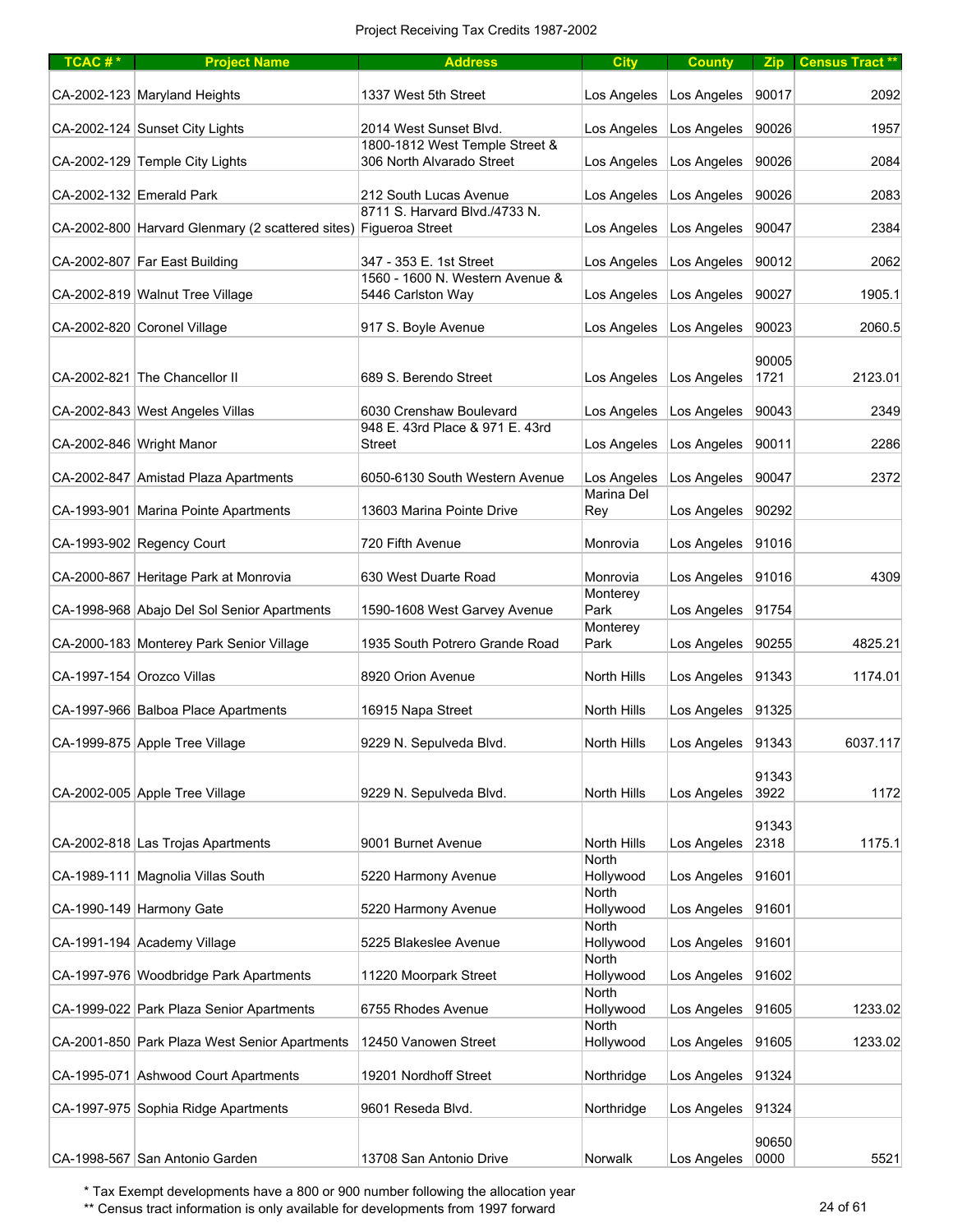| $TCAC #*$                | <b>Project Name</b>                         | <b>Address</b>                  | <b>City</b>           | <b>County</b>       |       | Zip Census Tract** |
|--------------------------|---------------------------------------------|---------------------------------|-----------------------|---------------------|-------|--------------------|
|                          | CA-1999-937 Norwalk Senior Apartments       | 14100 & 14040 San Antonio Drive | Norwalk               | Los Angeles         | 91331 | 5521               |
|                          | CA-1993-036 Hillview Village                | 12408 Van Nuys Blvd.            | Pacoima               | Los Angeles         | 91331 |                    |
|                          | CA-1999-820 Van Nuys Pierce Park Apartments | 12700 Van Nuys Blvd.            | Pacoima               | Los Angeles         | 91331 | 1047.01            |
|                          | CA-1993-024 Summit Ridge Apts               | 36523 25th Street East          | Palmdale              | Los Angeles         | 93550 |                    |
|                          | CA-1998-069 Sierra View Gardens             | 20th Street East at Avenue R-4  | Palmdale              | Los Angeles         | 93550 | 9106               |
|                          | CA-1998-570 Casablanca Apartments           | 4160 East Avenue R              | Palmdale              | Los Angeles         | 93550 |                    |
| CA-1992-054 Regency 50   |                                             | 14540 Blythe Street             | Panorama<br>City      | Los Angeles         | 91402 |                    |
|                          | CA-1995-145 Memory Park Apartments          | 8750 Memory Park Avenue         | Panorama<br>City      | Los Angeles         | 91343 |                    |
|                          | CA-1998-594 Blythe Street Apartments        | 14607-14617 Blythe Street       | Panorama<br>City      | Los Angeles         | 91402 | 1200               |
|                          | CA-2001-802 Heritage Park on Woodman        | 7840 Woodman Avenue             | Panorama<br>City      | Los Angeles         | 91402 | 1204               |
|                          | CA-1990-176 Century Place Apartments        | 13801 Paramount Blvd            | Paramount             | Los Angeles         | 90723 |                    |
|                          |                                             |                                 |                       |                     |       |                    |
|                          | CA-1989-019 Villa Parke Homes               | 422 & 488 North Raymond Ave.    | Pasadena              | Los Angeles         | 91103 |                    |
|                          | CA-1989-064 Centennial Place                | 235 East Holly Street           | Pasadena              | Los Angeles         | 91101 |                    |
|                          | CA-1990-011 Villa Los Robles                | 473 North Los Robles Avenue     | Pasadena              | Los Angeles         | 91109 |                    |
|                          | CA-1992-025 Parke Los Robles                | 626 N. Los Robles Ave.          | Pasadena              | Los Angeles         | 91101 |                    |
|                          | CA-1992-910 Holly Street Village            | 151 East Holly Street           | Pasadena              | Los Angeles         | 91103 |                    |
|                          | CA-1993-123 Washington Villa Apartments     | 264 East Washington Blvd.       | Pasadena              | Los Angeles         | 91104 |                    |
| CA-1995-057 Euclid Villa |                                             | 154-160 Euclid Avenue           | Pasadena              | Los Angeles         | 91101 |                    |
|                          | CA-2000-837 Kings Villages                  | 1141 N. Fair Oaks               | Pasadena              | Los Angeles         | 91103 | 4616               |
|                          | CA-2002-850 Community Arms Apartments       | 169 East Orange Blvd.           | Pasadena              | Los Angeles         | 91103 | 4627.005           |
|                          | CA-2001-805 Pavilion Apartments             | 8731 & 8405 Telegraph Road      | Pico Rivera           | Los Angeles         | 90660 | 5025.002           |
|                          | CA-1997-200 Park Grand Apartments           | 850 Grand                       | Pomona                | Los Angeles         |       | 4029.01            |
|                          | CA-1999-067 Park William Apartments         | 853-867 William Street          | Pomona                | Los Angeles         | 91768 | 4023.02            |
|                          | CA-2000-888 Mission Suites                  | 1379 Mission Blvd.              | Pomona                | Los Angeles         | 95409 | 4025.01            |
|                          | CA-2001-862 Serenity Villas                 | 150 E. Bonita Avenue            | Pomona                | Los Angeles         | 91767 | 4017.02            |
|                          | CA-1995-910 Coral Wood Court Apartments     | 8025 Reseda Boulevard           | Reseda                | Los Angeles         | 91335 |                    |
|                          | CA-1996-915 Kittridge Park Villa            | 18303 Kittridge Street          | Reseda                | Los Angeles         | 91335 |                    |
|                          | CA-1998-938 Palms Apartments                | 1920 Batson Avenue              | Rowland<br>Heights    | Los Angeles         | 92673 | 4087.21            |
|                          | CA-2001-866 Rowland Heights Apartments      | 1915 Batson Avenue              | Rowland<br>Heights    | Los Angeles         | 91748 | 4087.21            |
|                          | CA-1999-895 Lakeview Manor                  | 11681 Foothill Blvd.            | San<br>Fernando       | Los Angeles         | 91342 | 10410.2            |
|                          | CA-1988-000 Harbor Tower                    | 340 South Mesa Avenue           | San Pedro             | Los Angeles         | 90731 |                    |
|                          | San Pedro New Hope Courtyard                |                                 |                       |                     |       |                    |
| CA-1996-005 Apartments   |                                             | 1124 South Palos Verdes Avenue  | SAN PEDRO Los Angeles |                     | 90731 |                    |
|                          | CA-1996-190 California Hotel                | 1134-1146 South Pacific Avenue  | San Pedro             | Los Angeles   90731 |       |                    |

\*\* Census tract information is only available for developments from 1997 forward 25 of 61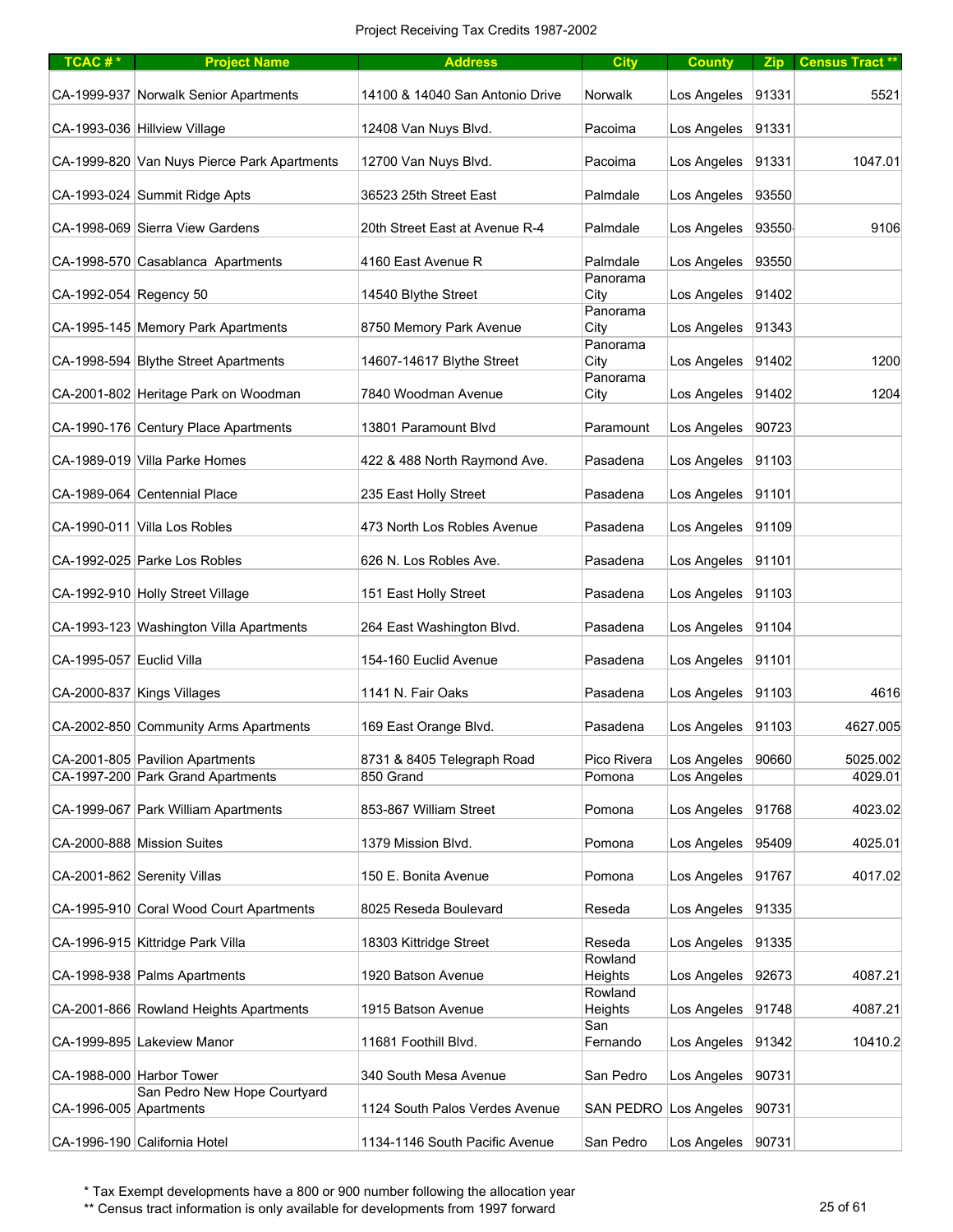| TCAC# $*$               | <b>Project Name</b>                          | <b>Address</b>                                       | <b>City</b>                 | <b>County</b>       |               | Zip Census Tract** |
|-------------------------|----------------------------------------------|------------------------------------------------------|-----------------------------|---------------------|---------------|--------------------|
|                         | CA-2001-904 Verdes del Oriente               | 360 West 3rd Street                                  | San Pedro                   | Los Angeles         | 90731         | 2962               |
|                         | CA-1998-966 Bouquet Canyon Senior Living     | 26705 Bouquet Canyon Road                            | Santa Clarita   Los Angeles |                     | 91350<br>0000 | 9201.01            |
|                         | CA-2002-842 Canyon Country Senior Apartments | 27200 Sierra Highway                                 | Santa Clarita   Los Angeles |                     | 91350         |                    |
|                         |                                              |                                                      | Santa Fe                    |                     | 90670         |                    |
|                         | CA-2000-900 Pioneer Garden Apartments        | 9039 Pioneer Blvd.<br>NE Corner of Lakeland Road and | Springs<br>Santa Fe         | Los Angeles         | 2383<br>90670 | 5027               |
|                         | CA-2002-840 Fulton Wells Senior Apartments   | <b>Fulton Wells Avenue</b>                           | Springs                     | Los Angeles         |               | 5028               |
|                         | CA-1989-078 2020-30 Cloverfield Boulevard    | 2020-30 Cloverfield Blvd.                            | Santa Monica Los Angeles    |                     | 90404         |                    |
|                         | CA-1990-068 Greenwood-17th Street            | 1828 17th Street                                     | Santa Monica Los Angeles    |                     | 90401         |                    |
|                         | CA-1990-079 Greenwood/Berkeley               | 1544 Berkeley Avenue                                 | Santa Monica Los Angeles    |                     | 90401         |                    |
|                         | CA-1990-096 Greenwood/15th Street            | 1747 15th Street                                     | Santa Monica Los Angeles    |                     | 90401         |                    |
|                         | CA-1990-097 Garcia Apartments                | 1968 19th Street                                     | Santa Monica Los Angeles    |                     | 90401         |                    |
|                         | CA-1991-107 Virginia Village                 | 2425 Virginia Avenue                                 | Santa Monica Los Angeles    |                     | 90401         |                    |
|                         | CA-1992-024 Second Street Center             | 1423 2nd Street                                      | Santa Monica Los Angeles    |                     | 90401         |                    |
|                         | CA-1992-176 Step Up On Second Street         | 1328 Second Street                                   | Santa Monica Los Angeles    |                     | 90401         |                    |
| CA-1993-128 815 Ashland |                                              | 815 Ashland Avenue                                   | Santa Monica Los Angeles    |                     | 90405         |                    |
|                         | CA-1996-002 5th and Wilshire Apartments      | 1144 5th Street                                      | Santa Monica Los Angeles    |                     | 90403         |                    |
|                         | CA-1998-902 16th Street Apartments           | 1438 16th Street                                     | Santa Monica Los Angeles    |                     | 90404         | 7017.002           |
|                         | CA-1999-060 Wavecrest Apartments             | 708 Pico Blvd.                                       | Santa Monica Los Angeles    |                     | 90405         | 7020               |
|                         | CA-1997-907 4573 Willis Apartments           | 4573 Willis Avenue                                   | Sherman<br>Oaks             | Los Angeles         | 91403         |                    |
|                         | CA-1997-908 14955 Dickens Apartments         | 14955 Dickens Street                                 | Sherman<br>Oaks             | Los Angeles         | 91403         |                    |
|                         | CA-1997-909 4701 Natick Apartments           | 4701 Natick Avenue                                   | Sherman<br>Oaks             | Los Angeles         | 91403         |                    |
|                         | CA-1997-912 4334-4346 Matilija Apartments    | 4346 Matilija Avenue                                 | Sherman<br>Oaks             | Los Angeles         | 91403         |                    |
|                         |                                              |                                                      | Sherman                     |                     |               |                    |
|                         | CA-1997-964 The New Yorker Apartments        | 13951 Moorpark Street                                | Oaks<br>Sherman             | Los Angeles         | 91423         |                    |
|                         | CA-1997-967 Vista Del Monte Apartments       | 4621 Vista Del Monte                                 | Oaks<br>Sherman             | Los Angeles         | 91403         |                    |
|                         | CA-1997-968 4553 Willis Apartments           | 4553 Willis Avenue                                   | Oaks<br>Sherman             | Los Angeles         | 91403         |                    |
|                         | CA-1998-826 Sherman Oaks Gardens & Villas    | 5415 & 5425 Sepulveda Blvd.                          | Oaks                        | Los Angeles         | 91411         | 1228.004           |
|                         | CA-1998-996 Orangewood Court Apartments      | 5050 Sepulveda Blvd.                                 | Sherman<br>Oaks             | Los Angeles         | 91403         | 1289               |
|                         | CA-1996-070 Sunshine Terrace                 | 10800 Laurel Avenue                                  | South<br>Whittier           | Los Angeles         | 90605         |                    |
|                         | CA-2002-841 Spring Valley Apartments         | 8885 Orville Street                                  | Spring Valley Los Angeles   |                     | 91977         | 139.08             |
| CA-1988-063 Sun Terrace |                                              | 11971 Allegheny                                      | Sun Valley                  | Los Angeles         | 91352         |                    |
|                         | CA-1988-071 Arminta North and South          | 11038-11051 Arminta Street                           | Sun Valley                  | Los Angeles         | 91352         |                    |
|                         | CA-1989-154 Strathern Park                   | 11111 Strathern Street                               | Sun Valley                  | Los Angeles         | 91352         |                    |
| CA-1989-155 Lorne Park  |                                              | 11040 Lorne Street                                   | Sun Valley                  | Los Angeles   91352 |               |                    |

\*\* Census tract information is only available for developments from 1997 forward 26 of 61 28 of 61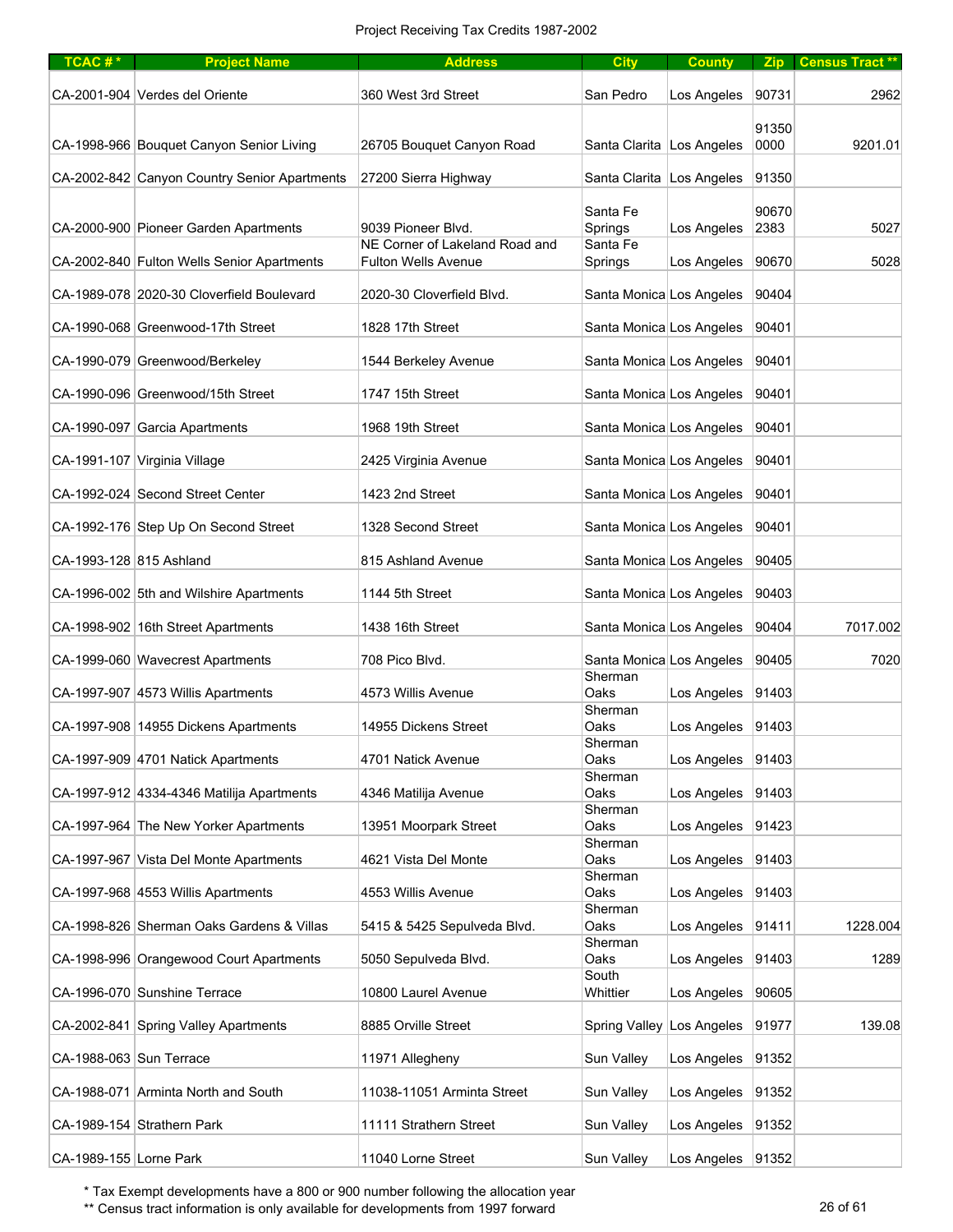| TCAC# $*$              | <b>Project Name</b>                                               | <b>Address</b>               | <b>City</b>                | <b>County</b> | <b>Zip</b>    | <b>Census Tract **</b> |
|------------------------|-------------------------------------------------------------------|------------------------------|----------------------------|---------------|---------------|------------------------|
|                        | CA-1993-126 Vineland Place                                        | 7843 Vineland Avenue         | Sun Vallev                 | Los Angeles   | 91352         |                        |
|                        | CA-1998-136 Harbour Community                                     | 12157 San Fernando Road      | Sylmar                     | Los Angeles   | 91342         | 1070                   |
|                        |                                                                   |                              |                            |               |               |                        |
|                        | CA-1998-963 Mountain View Manor Apartments                        | 12960 Dronfield Avenue       | Sylmar                     | Los Angeles   | 91342<br>4311 | 1064.01                |
|                        | CA-1988-117 Coleman Court                                         | 1421 Cravens Avenue          | Torrance                   | Los Angeles   | 90501         |                        |
|                        | CA-1995-915 Harmony Court                                         | 4502 186th Street            | Torrance                   | Los Angeles   | 90278         |                        |
|                        |                                                                   |                              | Unicorporate               |               |               |                        |
|                        | CA-2001-845 Compton Garden                                        | 4243 E. Alondra Blvd.        | d                          | Los Angeles   | 90221         | 5421.02                |
|                        | CA-1993-132 Valley Village Apartments                             | 5401 Laurel Canyon Blvd      | Valley Village Los Angeles |               | 91607         |                        |
|                        | CA-1994-153 Wyandotte Apartments                                  | 14630-14638 Wyandotte Street | Van Nuys                   | Los Angeles   | 91405         |                        |
| CA-1997-158 Paz Villas |                                                                   | 14643 Blythe Street          | Van Nuys                   | Los Angeles   | 91342         | 1200                   |
|                        | CA-1998-102 Oak Tree Village                                      | 15231 Sherman Way            | Van Nuys                   | Los Angeles   | 91405         | 1272                   |
|                        | CA-2000-907 Park Place Apartments                                 | 7970 Woodman Apartments      | Van Nuys                   | Los Angeles   | 91402         | 1204                   |
|                        | CA-1992-039 Navy Blue Apartments                                  | 102 Navy Street              | Venice                     | Los Angeles   | 90291         |                        |
|                        | CA-1997-934 Lark Ellen Village                                    | 1350 E. San Bernardino Road  | West Covina                | Los Angeles   | 91791         | 4056                   |
|                        | CA-1998-931 The Promenade                                         | 1333 West Garvey North       | West Covina   Los Angeles  |               | 91790         | 4055                   |
|                        | CA-2000-806 Brookhollow Apartments                                | 2600 South Azusa Avenue      | West Covina   Los Angeles  |               | 91792         | 4081.31                |
|                        | CA-2001-844 Vintage Gardens Senior Apartments                     | 1950 E. Badillo Street       | West Covina                | Los Angeles   | 91791         | 4062                   |
|                        | CA-2002-848 Cameron Park Apartments                               | 929 West Cameron Avenue      | West Covina   Los Angeles  |               | 91790         | 4067                   |
|                        | CA-1988-015 7292 Fountain Avenue                                  | 7292 Fountain Avenue         | West<br>Hollywood          | Los Angeles   | 90046         |                        |
|                        | CA-1989-053 Harper Avenue Partners                                | 1276-1280 N. Harper Avenue   | West<br>Hollywood          | Los Angeles   | 90046         |                        |
|                        |                                                                   |                              | West                       |               |               |                        |
|                        | CA-1989-141 Gardner Senior Apts.                                  | 908-916 Gardner Avenue       | Hollywood<br>West          | Los Angeles   | 90046         |                        |
|                        | CA-1990-039 Harper Community Apartments                           | 1260 N. Harper Avenue        | Hollywood                  | Los Angeles   | 90046         |                        |
|                        | Laurel/Norton Inter-generational<br>CA-1992-018 Community Apartme | 1217 North Laurel Avenue     | West<br>Hollywood          | Los Angeles   | 90046         |                        |
|                        |                                                                   |                              | West                       |               |               |                        |
|                        | CA-1996-203 Palm View Apartments                                  | 980 Palm Avenue              | Hollywood<br>West          | Los Angeles   | 90069         |                        |
|                        | CA-1999-036 Detroit Street Senior Housing                         | 1212 Detroit Street          | Hollywood                  | Los Angeles   | 90046         | 7001                   |
|                        | CA-2002-823 Detroit Street Family Housing                         | 1151-1155 Detroit Street     | West<br>Hollywood          | Los Angeles   | 90046         | 7001                   |
|                        |                                                                   |                              |                            |               |               |                        |
|                        | CA-1999-105 The Hoover Hotel                                      | 7035 Greenleaf Avenue        | Whittier                   | Los Angeles   | 90602         | 5015.02                |
|                        | CA-1999-251 Orange Tree Village Apartments                        | 2418-2432 El Segundo Blvd.   | Willowbrook                | Los Angeles   | 90222         | 5415                   |
| CA-1998-090 The Don    |                                                                   | 105 East I Street            | Wilmington                 | Los Angeles   | 90744         | 2947                   |
|                        | CA-1995-009 20234 Roscoe Blvd.                                    | 20234 Roscoe Blvd.           | Winnetka                   | Los Angeles   | 91306         |                        |
|                        | CA-1989-129 Chowchilla Terrace Apts.                              | 201 Washington Road          | Chowchilla                 | Madera        | 93610         |                        |
| CA-1990-114   129)     | Chowchilla Terrace Apartments (89-                                | 201 Washington Road          | Chowchilla                 | Madera        | 93610         |                        |
|                        |                                                                   |                              |                            |               |               |                        |
|                        | CA-1994-123 Chowchilla Garden Apartments                          | 300 Myer Drive               | Chowchilla                 | Madera        | 93610         |                        |

\*\* Census tract information is only available for developments from 1997 forward 27 of 61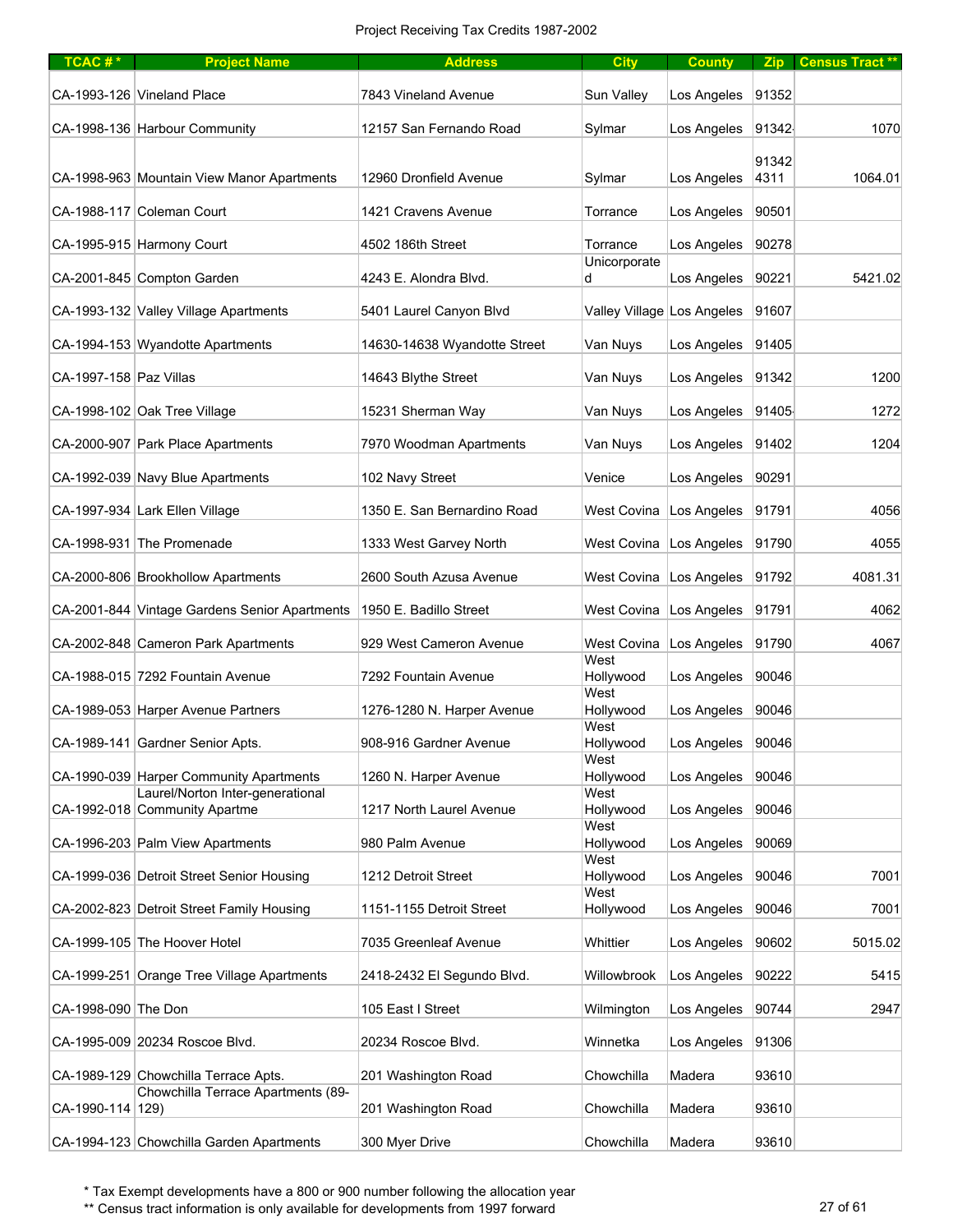| $TCAC #*$ | <b>Project Name</b>                                     | <b>Address</b>                          | <b>City</b>     | <b>County</b> | Zip           | Census Tract ** |
|-----------|---------------------------------------------------------|-----------------------------------------|-----------------|---------------|---------------|-----------------|
|           | CA-1999-037 Washington Square                           | TBD Washington Road West of<br>Roberson | Chowchilla      | Madera        | 93610         | 502             |
|           | CA-1988-178 Clinton Avenue Apts.                        | 815 Clinton Avenue                      | Madera          | Madera        | 93637         |                 |
|           | CA-1992-912 Madera Villa Apts                           | 2160 North Schnoor Avenue               | Madera          | Madera        | 93637         |                 |
|           | CA-1993-074 Sunrise Terrace                             | 601 Sunrise Avenue                      | Madera          | Madera        | 93638         |                 |
|           | CA-1993-165 Lakewood Terrace Apts                       | 1995 North Lake St.                     | Madera          | Madera        | 93638         |                 |
|           | CA-1994-176 Valle de Las Brisas                         | 101 East Adell Street                   | Madera          | Madera        | 93637         |                 |
|           | CA-1997-145 Valley Vista Apartments                     | 1832 Merced Street                      | Madera          | Madera        | 93637         | 6.01            |
|           | CA-1997-545 Madera Family Apartments                    | 501 Monterey Street                     | Madera          | Madera        | 93637         | 5.02            |
|           | CA-1998-531 Creekside Apartments                        | 1601 Creekside                          | Madera          | Madera        | 93638<br>0000 | 6.01            |
|           | CA-2000-156 Cottonwood Creek                            | 2236 Tozer                              | Madera          | Madera        | 93638<br>0000 | 9               |
|           | CA-1989-059 Oak Terrace II Apts                         | 48176 Lindsay Lane                      | Oakhurst        | Madera        | 93644         |                 |
|           | CA-1989-170 Larkspur Creekside                          | 26 Edgewater Place                      | Larkspur        | Marin         | 94939         |                 |
|           | CA-1994-041 Doreatha Mitchell Apartments                | 52-56 Terrace Way                       | Marin City      | Marin         | 94965         |                 |
|           | CA-2001-898 Villas at Hamilton Senior Apartments Avenue | South Palm Drive and Hangar             | Novato          | Marin         | 94949         | 1050            |
|           | CA-2002-075 Hamilton Transitional Housing               | Bolling & Randolph Drives               | Novato          | Marin         | 94949         | 1050            |
|           | CA-1990-151 Centertown Apartments                       | 855 C Street                            | San Rafael      | Marin         | 94901         |                 |
|           | CA-1996-096 Rotary Valley Senior Village                | 10 Jeanette Prandi Way                  | San Rafael      | Marin         | 94903         |                 |
|           | CA-1998-117 Sommerhill Townhomes                        | 30 Novato Street                        | San Rafael      | Marin         | 94901         | 1122            |
|           | CA-2000-885 Belvedere Place Apartments                  | 162-172 Belvedere Street                | San Rafael      | Marin         | 94901         | 1122            |
|           | CA-2001-903 San Rafael Commons                          | 302 Fourth Street                       | San Rafael      | marin         | 94901         | 1101            |
|           | CA-1995-109 Cecilia Place                               | 321 Cecilia Way                         | Tiburon         | Marin         | 94920         |                 |
|           | CA-1989-071 Mariposa Terrace II                         | 5072 St. Andrew Road                    | Mariposa        | Mariposa      | 95338         |                 |
|           | CA-1989-089 Mariposa Terrace Apts.                      | 5020 Coakley Circle                     | Mariposa        | Mariposa      | 95338         |                 |
|           | CA-1994-128 Mariposa Apartments                         | 5075 St. Andrews Road                   | Mariposa        | Mariposa      | 95338         |                 |
|           | CA-1989-245 Whispering Pines Apts.                      | 6979 Highway 140                        | <b>Midpines</b> | Mariposa      | 95345         |                 |
|           | CA-1989-158 Moura Senior Housing                        | 400 South Street                        | Ft. Bragg       | Mendocino     | 95437         |                 |
|           | CA-1989-025 Point Arena Village Apts.                   | 100 Port Street                         | Point Arena     | Mendocino     | 95468         |                 |
|           | CA-1989-183 Ukiah Terrace                               | 1164 Mulberry Lane                      | Ukiah           | Mendocino     | 95482         |                 |
|           | CA-1990-124 Ukiah Terrace (89-183)                      | Mulberry Street                         | Ukiah           | Mendocino     | 95482         |                 |
|           | CA-2002-121 Summercreek Village                         | 735 Porzio Lane                         | Ukiah           | Mendocino     | 95482         | 116             |
|           | CA-1990-140 Almond Garden Family                        | 16240 W. Delhi Ave.                     | Delhi           | Merced        | 95380         |                 |
|           | CA-1993-079 Almond Garden Elderly Apts                  | 16196 West Delhi Avenue                 | Delhi           | Merced        | 95315         |                 |

\*\* Census tract information is only available for developments from 1997 forward 28 of 61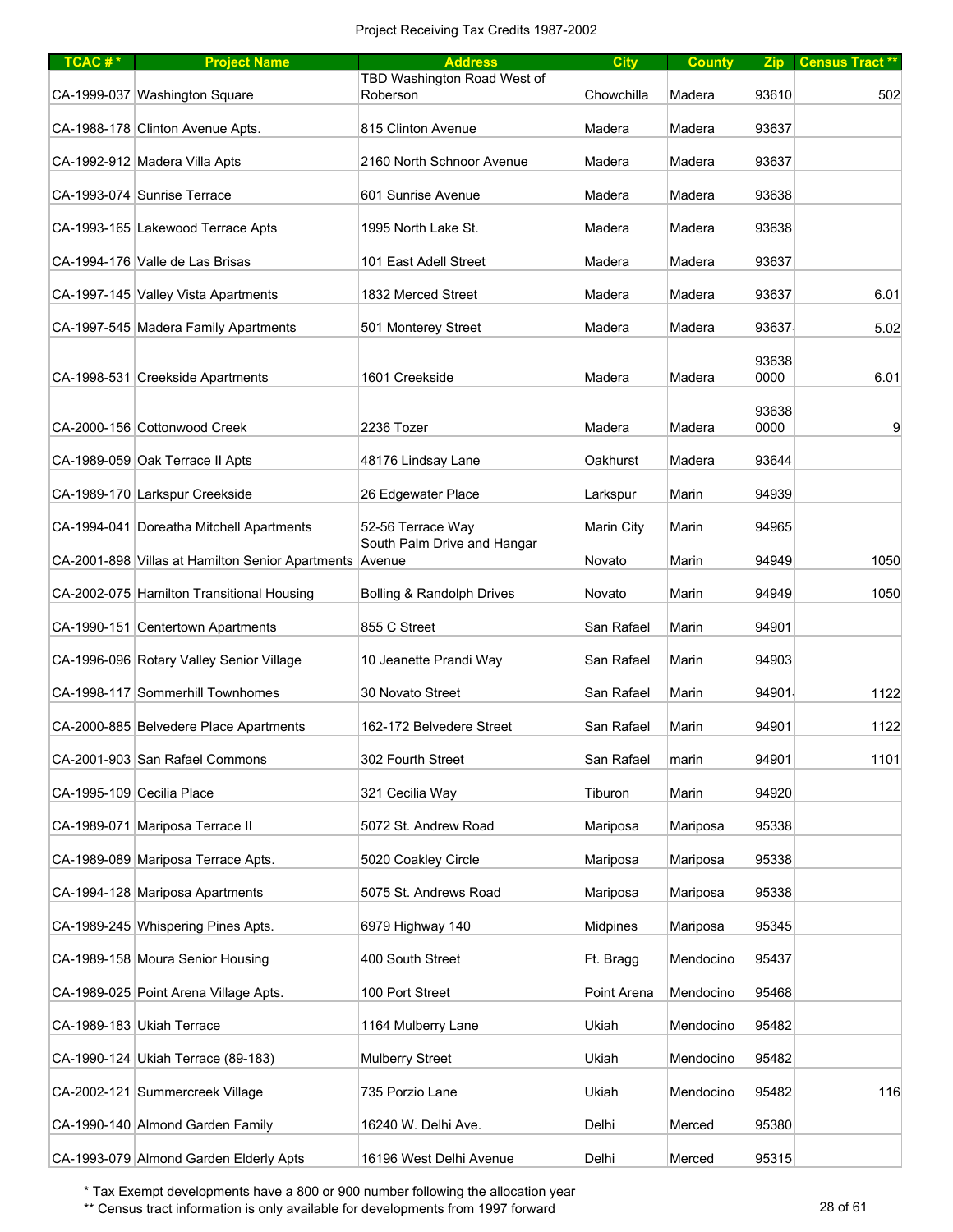| TCAC# $*$               | <b>Project Name</b>                      | <b>Address</b>                                                          | <b>City</b>        | <b>County</b> |               | Zip Census Tract** |
|-------------------------|------------------------------------------|-------------------------------------------------------------------------|--------------------|---------------|---------------|--------------------|
|                         | CA-1987-011 Dos Palos Apts.              | 21100 South Highway 33                                                  | Dos Palos          | Merced        | 93640         |                    |
|                         | CA-1988-001 Meredith Manor               | 385 Meredith Avenue                                                     | Gustine            | Merced        | 95322         |                    |
|                         | CA-1992-101 Le Grand Apartments          | 13171 East Brice Street                                                 | Le Grand           | Merced        | 95333         |                    |
|                         | CA-1990-061 Vintage West Apartments      | 1000 Front Street                                                       | Livingston         | Merced        | 95334         |                    |
|                         | CA-2000-004 Casitas del Sol              | 1001 B Street                                                           | Livingston         | Merced        | 95334         | 3.02               |
|                         | CA-1988-021 Central Valley II Apartments | 1130 D Street                                                           | Los Banos          | Merced        | 93635         |                    |
|                         | CA-1998-959 Carrington Pointe            | 1985 San Luis Street                                                    | Los Banos          | Merced        | 93635         | 23.02              |
| CA-1987-061 SCA Homes   |                                          | 504 thru 674 Seville                                                    | Merced             | Merced        | 95340         |                    |
| CA-1988-048 SCA Homes   |                                          | 505 - 686 Cartmell & 125 M St.                                          | Merced             | Merced        | 95340         |                    |
|                         | CA-1988-094 Glenhaven Park               | 24-66 Swallow Street, 3-7 Sterling<br>Court                             | Merced             | Merced        | 95340         |                    |
|                         | CA-1988-165 Glen Haven Park              | 44 Swallow Court                                                        | Merced             | Merced        | 95344         |                    |
|                         | CA-1989-090 Haven Park Partners IV       | 9-63 Cone Avenue<br>24 and 36 E. Sugarbird Court                        | Merced             | Merced        | 95340         |                    |
|                         | CA-1989-091 Haven Park Partners III      | 2 Skylark St, 11, 25 and 37 E.<br>Sugarbird Ct<br>16-61 W. Sugarbird Ct | Merced             | Merced        | 95344         |                    |
|                         | CA-1989-185 Haven Park Partners II       | 11,22,23,26,34,35,46,47,50, Skylark<br>Ct.                              | Merced             | Merced        | 95344<br>0000 |                    |
|                         | CA-1991-185 Willowbrook Apartments       | 1756 Willowbrook Drive                                                  | Merced             | Merced        | 95348         |                    |
|                         | CA-1991-191 Childs Avenue Apartments     | 1296 West First Street                                                  | Merced             | Merced        | 95340         |                    |
|                         | CA-1994-106 Alamar Apartments            | 218 South Canal St.                                                     | Merced             | Merced        | 95340         |                    |
|                         | CA-1994-125 Alamar Apartments II         | 286 South Canal Street                                                  | Merced             | Merced        | 95340         |                    |
|                         | CA-1994-129 Morgan Court                 | 595-696 Morgan Court                                                    | Merced             | Merced        | 95340         |                    |
|                         | CA-1994-902 Willowbrook Apartments II    | 1756 Willowbrook Drive                                                  | Merced             | Merced        | 95348         |                    |
|                         | CA-1997-941 Sierra Meadows Apartments    | 700 West 15th Street                                                    | Merced             | Merced        | 95340         | 13                 |
| CA-2000-840 Laurel Glen |                                          | 777 Lougborough                                                         | Merced             | Merced        | 95348         | 10.01              |
|                         | CA-1998-219 Casa del Sol                 | 9362 - 9378 East Bigler Drive                                           | Planada            | Merced        | 95365         | 19.98              |
|                         | CA-1995-128 Palos Verde Apartments       | 21797 South Reynolds Avenue                                             | South Dos<br>Palos | Merced        | 93665         |                    |
|                         | CA-1995-111 Bristlecone Apartments       | 3072 Chateau Road                                                       | Mammoth<br>Lakes   | Mono          | 93546         |                    |
|                         | CA-1989-223 Pacific Meadows              | 5315 Carmel Valley Road                                                 | Carmel             | Monterey      | 93923         |                    |
|                         | CA-1994-010 Grey Goose Townhomes         | 5499 Grey Goose Gulch Drive                                             | Carmel<br>Valley   | Monterey      | 93924         |                    |
|                         | CA-1999-055 Moro Lindo Townhomes         | 8700-8776 Sabino Drive                                                  | Castroville        | Monterey      | 95012         | 103.01             |
|                         | CA-1999-059 El Cerrito Townhomes         | 8811-8852 Vista De Tierra Circle                                        | Castroville        | Monterey      | 95012         | 103.01             |
|                         | CA-1990-157 Villa Santa Clara            | 225 Third Street                                                        | Greenfield         | Monterey      | 93927         |                    |
|                         | CA-1994-134 Tyler Park Townhomes III     | 1120 Heidi Dr                                                           | Greenfield         | Monterey      | 93927         |                    |
|                         | CA-1994-135 Tyler Park Townhomes         | 1120 Heidi Drive                                                        | Greenfield         | Monterey      | 93927         |                    |

\*\* Census tract information is only available for developments from 1997 forward 29 of 61 29 of 61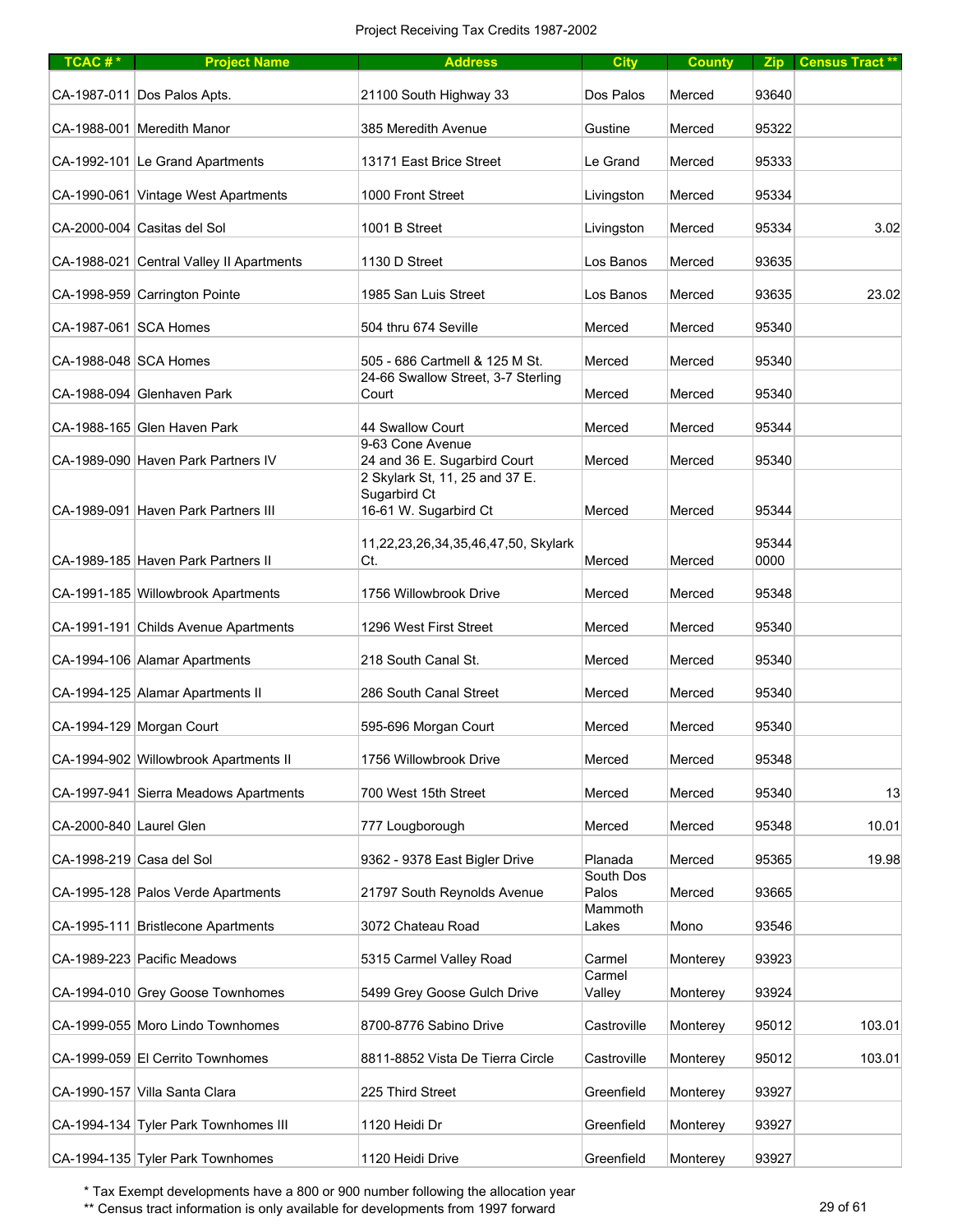| TCAC# $*$               | <b>Project Name</b>                           | <b>Address</b>                                 | <b>City</b> | <b>County</b> | Zip           | <b>Census Tract **</b> |
|-------------------------|-----------------------------------------------|------------------------------------------------|-------------|---------------|---------------|------------------------|
|                         | CA-1994-139 La Casa Grande                    | 353 Ventana Avenue                             | Greenfield  | Monterey      | 93926         |                        |
|                         | CA-1994-140 Tyler Park Townhomes II           | 1120 Heidi Drive                               | Greenfield  | Monterey      | 93927         |                        |
|                         | CA-1989-248 Leo Meyer Sr.                     | 425 Queen Street                               | King City   | Monterey      | 93930         |                        |
|                         | CA-1994-006 Villa San Miguel                  | 1201 Amherst Dr                                | King City   | Monterey      | 93930         |                        |
|                         | CA-1993-162 Marina Manor                      | 3082 Sunset Avenue                             | Marina      | Monterey      | 93933         |                        |
|                         | CA-1994-081 Casa de Los Robles                | 504 West Franklin Street                       | Monterey    | Monterey      | 93940         |                        |
| CA-1992-191 Plaza Hotel |                                               | 30 East Market Street                          | Salinas     | Monterey      | 93901         |                        |
|                         | CA-1994-138 Gabilan Hills Townhomes           | 1051 Paseo Grande                              | Salinas     | Monterey      | 93905         |                        |
|                         | CA-1995-014 Roosevelt Townhomes               | 522 Roosevelt Street                           | Salinas     | Monterey      | 93905         |                        |
|                         | CA-1995-024 Harden Ranch Apartments           | 1923-1995 Dartmouth Way                        | Salinas     | Monterey      | 93906         |                        |
|                         | CA-1997-938 Regency Court Sr.                 | 472 Regency Circle                             | Salinas     | Monterey      | 93901         |                        |
|                         | CA-1997-970 Plaza Club Apartments             | 100 Harden Parkway                             | Salinas     | Monterey      | 93906         |                        |
|                         | CA-1998-120 Roosevelt Street Townhomes II     | 504-520 & 532-534 Roosevelt Street Salinas     |             | Monterey      | 93907<br>0000 | 5                      |
|                         | CA-1998-810 Salinas Bay Apartments            | 920 Larkin Street                              | Salinas     | Monterey      | 93901         | 18                     |
|                         | CA-1999-054 Addington Way Homes               | 288 Addington Way & 1136 Forbes<br>Lane        | Salinas     | Monterey      | 93907         | 105.02                 |
|                         | CA-1999-873 Nantucket Bay                     | South of Nantucket and East of<br>Salem Circle | Salinas     | Monterey      | 93906         | 77050.543              |
|                         | CA-2000-075 Mountain View Townhomes           | 1580 - 1594 Falcon Drive                       | Salinas     | Monterey      | 93905         | 106.01                 |
|                         | CA-2000-822 Steinbeck Commons Apartments      | 10 Lincoln Avenue                              | Salinas     | Monterey      | 93901         |                        |
|                         | CA-2001-918 Salinas Senior Apartments         | 1590 Mesquite Drive                            | Salinas     | Monterey      | 93905         | 105.01                 |
|                         | CA-2002-110 Plaza Grande                      | 34-40 East Market Street                       | Salinas     | Monterey      | 93901         | 13                     |
|                         | CA-1993-019 Soledad Senior Apts               | 530 Andalucia Drive                            | Soledad     | Monterey      | 93960         |                        |
|                         | CA-1995-020 San Vicente Townhomes             | 250 San Vicente Road                           | Soledad     | Monterey      | 93960         |                        |
|                         | CA-1996-186 Las Jicamas Housing Project       | 110 Martinez Place                             | Soledad     | Monterey      | 93960         |                        |
| CA-1992-112 La Pradera  |                                               | 38 Brannan Street                              | Calistoga   | Napa          | 94515         |                        |
|                         | CA-1990-103 Rohlff's Manor                    | 2400 Fair Drive                                | Napa        | Napa          | 94558         |                        |
|                         | CA-1994-108 Mayacamas Village Apts            | 70 Calaveras Court                             | Napa        | Napa          | 94559         |                        |
|                         | CA-1997-939 Schoolhouse Court                 | 2175 Shurtleff Avenue                          | Napa        | Napa          | 94558         | 2003                   |
| CA-1997-940 Pecan Court |                                               | 2020 Clay Street                               | Napa        | Napa          | 94559         | 2002                   |
|                         | CA-1999-842 The Apartments at Silverado Creek | 3550 Villa Lane                                | Napa        | Napa          | 94558         | 2006                   |
|                         | CA-2001-812 The Reserve at Napa               | 710-714 Trancas Street                         | Napa        | Napa          | 94558         | 2006.003               |
|                         | CA-2001-834 Charter Oaks Apartments           | 3025 Browns Valley Road                        | Napa        | Napa          | 94558         | 4286                   |
|                         | CA-2001-871 The Vintage at Napa               | 2380 Redwood Road                              | Napa        | Napa          | 94558         | 2007                   |

\*\* Census tract information is only available for developments from 1997 forward 30 of 61 30 of 61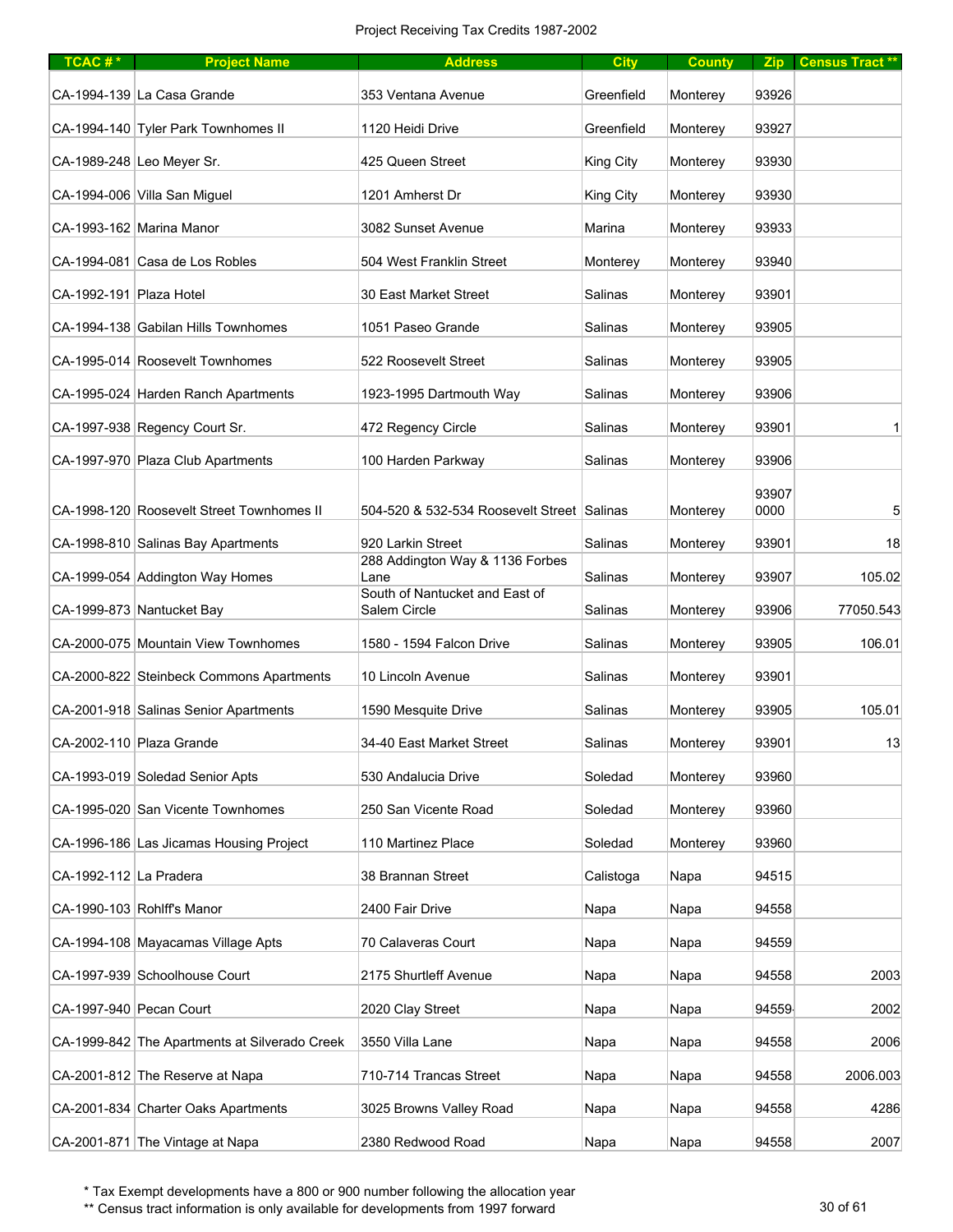| TCAC#*                   | <b>Project Name</b>                                      | <b>Address</b>                                                       | <b>City</b>           | <b>County</b> |               | Zip   Census Tract ** |
|--------------------------|----------------------------------------------------------|----------------------------------------------------------------------|-----------------------|---------------|---------------|-----------------------|
|                          | CA-1990-159 Hunt's Grove Apartments                      | 548 Hunt Avenue                                                      | St. Helena            | Napa          | 94574         |                       |
| CA-1991-090 Stonebridge  |                                                          | 990 College Avenue                                                   | St. Helena            | Napa          | 94574         |                       |
|                          | CA-1989-018 Grass Valley Senior Center Apts.             | 321 Dorsey Drive                                                     | Grass Valley Nevada   |               | 95945         |                       |
|                          | CA-1989-287 Grass Valley Apts.                           | 340 Pleasant Street                                                  | Grass Valley Nevada   |               | 95945         |                       |
|                          | CA-1992-060 Nevada Woods                                 | 11360 Sutton Way                                                     | Grass Valley   Nevada |               | 95945         |                       |
|                          | CA-1996-004 Oak Ridge Apartments                         | 228 Sutton Way                                                       | Grass Valley Nevada   |               | 95945         |                       |
|                          | CA-1996-026 Nevada Commons                               | 11775 Old Tunnel Road                                                | Grass Valley Nevada   |               | 95945         |                       |
|                          | CA-2000-825 Eastridge Apartments                         | 46 Rockwood Drive                                                    | Grass Valley Nevada   |               | 95945         | 5.01                  |
|                          | CA-1990-060 Nevada City Senior Apartments                | 11841 Old Tunnel Road                                                | Nevada City           | Nevada        | 95945         |                       |
|                          | CA-1992-061 Nevada Meadows                               | 11825 Old Tunnell Rd.                                                | Nevada City           | Nevada        | 95945         |                       |
|                          | CA-2001-914 Courtyards at Penn Valley                    | 10533 Broken Oak Court                                               | Penn Valley           | Nevada        | 95376         | 4.02                  |
|                          | CA-2000-856 Tahoe Valley Townhomes                       | 1055 Tata Lane                                                       | South Lake<br>Tahoe   | Nevada        | 95150         | 304.02                |
|                          | CA-1994-002 Truckee Pines Apartments                     | 10100 Estates Dr                                                     | Truckee               | Nevada        | 96161         |                       |
| CA-1998-006 Community    | Truckee-Donner Senior Citizen                            | 10040 Estates Drive                                                  | Truckee               | Nevada        | 96161         | 12.01                 |
|                          | CA-1999-256 Truckee Riverview Homes                      | 10065 Riverview Drive                                                | Truckee               | Nevada        | 96161         | 12.01                 |
|                          | CA-2000-117 Sierra Village Apartment Homes               | 10081 Martis Valley Road                                             | Truckee               | Nevada        | 96161         | 5700.12               |
|                          | CA-1993-009 Woodpark Apartments                          | 22702 Pacific Park Dr                                                | Aliso Viejo           | Orange        | 92656         |                       |
|                          | CA-1988-072 Magnolia Acres                               | 640 S. Magnolia Avenue                                               | Anaheim               | Orange        | 92807         |                       |
|                          | CA-1992-906 Villa Anaheim                                | 3305 W. Lincoln Avenue                                               | Anaheim               | Orange        | 92626         |                       |
|                          | CA-1996-062 South of Romneya                             | 1115 N. Citron Street                                                | Anaheim               | Orange        | 92801         |                       |
|                          | CA-1997-958 Palm West Village                            | 644 South Knott Avenue                                               | Anaheim               | Orange        | 92804         | 869.01                |
|                          | CA-1997-959 Renaissaance Park                            | 3434 West Del Monte Drive                                            | Anaheim               | Orange        | 92804         | 869.01                |
|                          | CA-1997-960 Pebble Cove Apartments                       | 2555 West Winston Road                                               | Anaheim               | Orange        | 95242         | 878.06                |
|                          | Jeffrey-Lynne Neighborhood                               | S. Walnut Dr., S. Jeffrey Dr., S.<br>Michelle Dr., W. Lynne Ave., S. |                       |               |               |                       |
|                          | CA-1999-073 Revitalization<br>Jeffrey-Lynne Neighborhood | Hampstead St.                                                        | Anaheim               | Orange        | 92802         | 875.013               |
|                          | CA-2000-008 Revitalization, Phasell                      | Jeffrey and Lynne Streets<br>1924 Glenoaks & 1925 Greenleaf          | Anaheim               | Orange        | 92802         | 875.013               |
|                          | CA-2000-842 Sea Wind Apartments                          | avenue                                                               | Anaheim               | Orange        | 92801         | 86702                 |
|                          | CA-2000-843 Cobblestone Apartments                       | 870 South Beach Blvd.                                                | Anaheim               | Orange        | 92804         | 869.03                |
|                          | CA-2000-844 Park Vista Apartments                        | 1200 Robin Street                                                    | Anaheim               | Orange        | 92801<br>2212 | 866.01                |
|                          | CA-2001-018 California Villas                            | 935 S. Gilbert Street                                                | Anaheim               | Orange        | 92804         | 870.022               |
|                          | CA-2001-028 Anaheim Senior Apartments                    | 2240 W. Lincoln Avenue                                               | Anaheim               | Orange        | 92801         | 11040.2               |
| CA-2001-899 Solara Court |                                                          | 3335-3351 West Lincoln Avenue                                        | Anaheim               | Orange        | 92801         | 1102.01               |
|                          | CA-1996-119 Walnut Village Apartments                    | 620 Walnut Ave                                                       | Brea                  | Orange        | 92821         |                       |

\*\* Census tract information is only available for developments from 1997 forward 31 of 61 31 of 61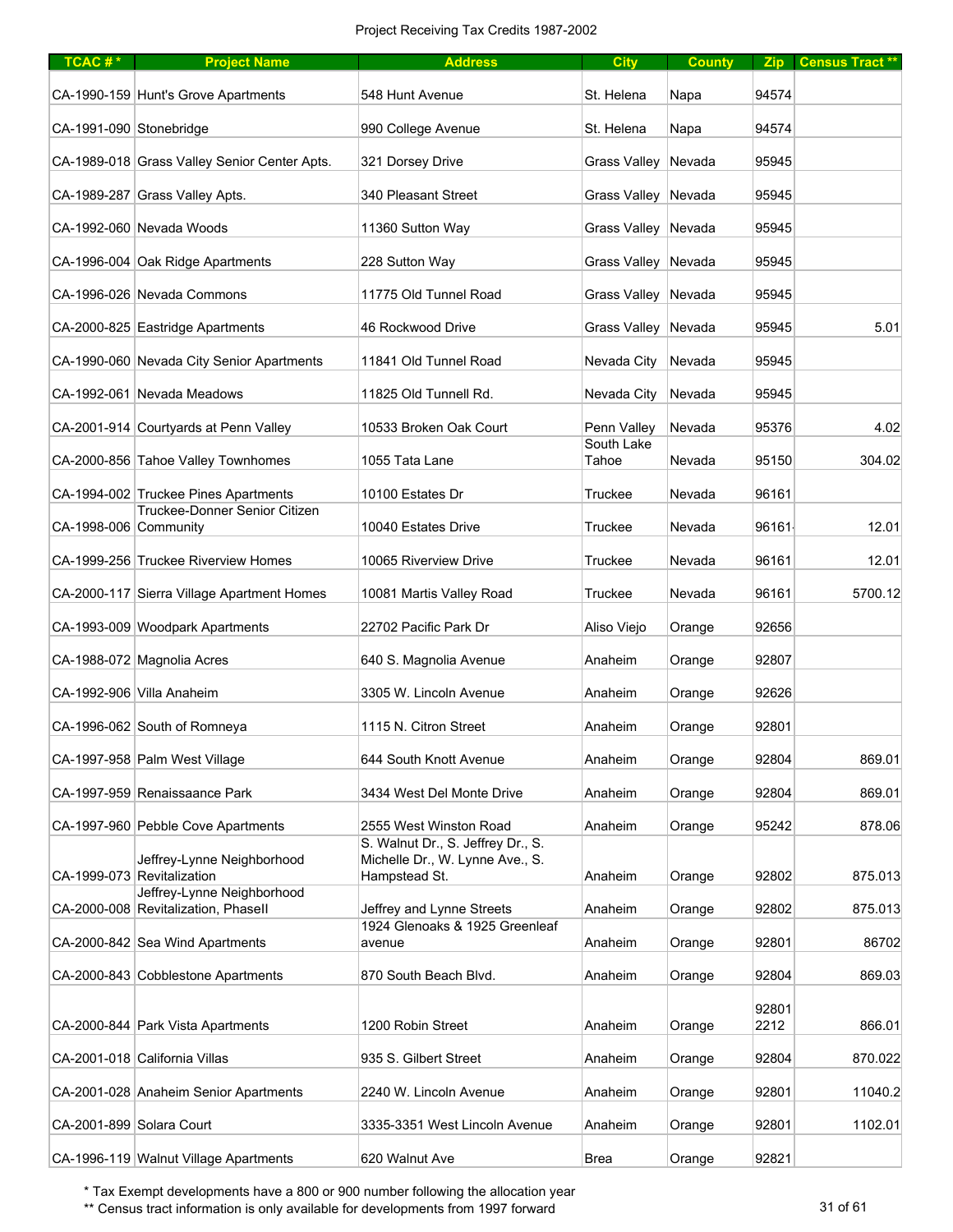| TCAC <sup>#*</sup>       | <b>Project Name</b>                           | <b>Address</b>                                 | <b>City</b>          | <b>County</b> |               | Zip Census Tract ** |
|--------------------------|-----------------------------------------------|------------------------------------------------|----------------------|---------------|---------------|---------------------|
|                          |                                               |                                                |                      |               |               |                     |
|                          | CA-1997-246 Vintage Creek Sr. Apartments      | 855 North Brea Blvd.                           | <b>Brea</b>          | Orange        | 92821<br>2625 | 15.02               |
|                          | CA-1996-137 Harmony Park Apartments           | 7252 Melrose Street                            | <b>Buena Park</b>    | Orange        | 90622         |                     |
|                          | CA-2000-813 Flowertree Apartments             | 6570-6680 Knott Avenue                         | <b>Buena Park</b>    | Orange        | 90621         | 1105                |
|                          | CA-2000-841 Emerald Gardens                   | 8720-8732 Valley View Street                   | <b>Buena Park</b>    | Orange        | 90620         | 1102.01             |
|                          |                                               |                                                | Foothill             |               |               |                     |
|                          | CA-1991-195 Paloma Summit Apartments          | 26371 Paloma                                   | Ranch<br>Fountain    | Orange        | 92610         |                     |
|                          | CA-2002-037 Fountain Valley Senior Apartments | 17911 Bushard Street                           | Valley               | Orange        | 92708         | 992.34              |
|                          | CA-1993-031 Klimpel Manor                     | 229 E Amerige Ave                              | Fullerton            | Orange        | 92832<br>0000 |                     |
|                          | CA-1994-047 Courtyard Apartments              | 4127 West Valencia                             | Fullerton            | Orange        | 92633         |                     |
|                          | CA-1994-071 East Fullerton Villas             | 2140-2190 East Chapman Avenue                  | Fullerton            | Orange        | 92821         |                     |
|                          | CA-1996-120 Garnet Lane Apartments            | 3125 Garnet Lane                               | Fullerton            | Orange        | 92632         |                     |
|                          | CA-1998-962 Palm Garden Apartments            | 400 West Orangethorpe Avenue                   | Fullerton            | Orange        | 92832         | 116.01              |
|                          | CA-1999-242 Fullerton Residential Hotel       | 224 E. Commonwealth Avenue                     | Fullerton            | Orange        | 92632         | 3303.208            |
|                          |                                               |                                                |                      |               |               |                     |
|                          | CA-1999-811 North Hills Apartments            | 570 East Imperial Highway                      | Fullerton            | Orange        | 92835<br>1118 | 16.01               |
|                          |                                               |                                                | Garden               |               |               |                     |
|                          | CA-1989-022 Grove Park Housing                | 12631 Sunswept Avenue #1                       | Grove                | Orange        | 92643         |                     |
|                          |                                               |                                                | Garden               |               | 92843         |                     |
| CA-1989-345 Tudor Grove  |                                               | 12631 Sunswept Avenue #1                       | Grove                | Orange        | 0000          |                     |
|                          |                                               |                                                | Garden               |               | 92843         |                     |
| CA-1990-178 Tudor Grove  |                                               | 12631 Sunswept Avenue                          | Grove                | Orange        | 0000          |                     |
| CA-2000-868 Apts.        | Stuart Drive Apts. & Rose Garden              | Various sites                                  | Garden<br>Grove      | Orange        | 92643         | 885.01              |
|                          |                                               | 12811, 12821 and 12831 Garden                  | Garden               |               |               |                     |
|                          | CA-2001-134 Sungrove Senior Apartments        | Grove Blvd.                                    | Grove                | Orange        | 92843         | 885.02              |
|                          | CA-2001-047 Bowen Court                       | 1968, 1972, 1976, 1978 and 1982<br>Lake Street | Huntington<br>Beach  | Orange        | 92648         | 993.02              |
|                          |                                               |                                                | Huntington           |               |               |                     |
|                          | CA-2001-828 Quo Vadis Apartments              | 18992 Florida Street                           | Beach                | Orange        | 92648         | 994.13              |
|                          | CA-1992-909 San Paulo Apartments              | 100 Duranzo Street                             | Irvine               | Orange        | 92714         |                     |
|                          | CA-1993-167 The Inn At Woodbridge             | 3 Osborne                                      | Irvine               | Orange        | 92714         |                     |
| CA-1994-051   Irvine Inn |                                               | 2810 Warner Avenue                             | Irvine               | Orange        | 92710         |                     |
| CA-1995-079 Santa Alicia |                                               | 100 Santorini                                  | Irvine               | Orange        | 92606         |                     |
|                          | CA-2000-852 Cypress Villa                     | 900 North Cypress Street                       | La Habra             | Orange        | 90631         | 14.01               |
|                          | CA-1998-812 Camden Place Apartments           | 4500 Montecito Drive                           | La Palma             | Orange        | 90623         | 1101.16             |
|                          | CA-1998-932 Casa La Palma Apartments          | 7777-7779 Valley View Street                   | La Palma             | Orange        | 90623         | 1101.16             |
|                          | CA-2001-068 Jackson Aisle Apartments          | 15432 Jackson Street                           | Midway City          | Orange        | 92655         | 997.02              |
|                          | CA-1993-160 Arroyo Vista Apartments           | 26196 Crown Valley Parkway                     | Mission Viejo Orange |               | 92692         |                     |
|                          | CA-2000-912 Heritage Villas Senior Housing    | 26836 Oso Parkway                              | Mission Viejo Orange |               | 92691         | 320.13              |

\*\* Census tract information is only available for developments from 1997 forward 32 of 61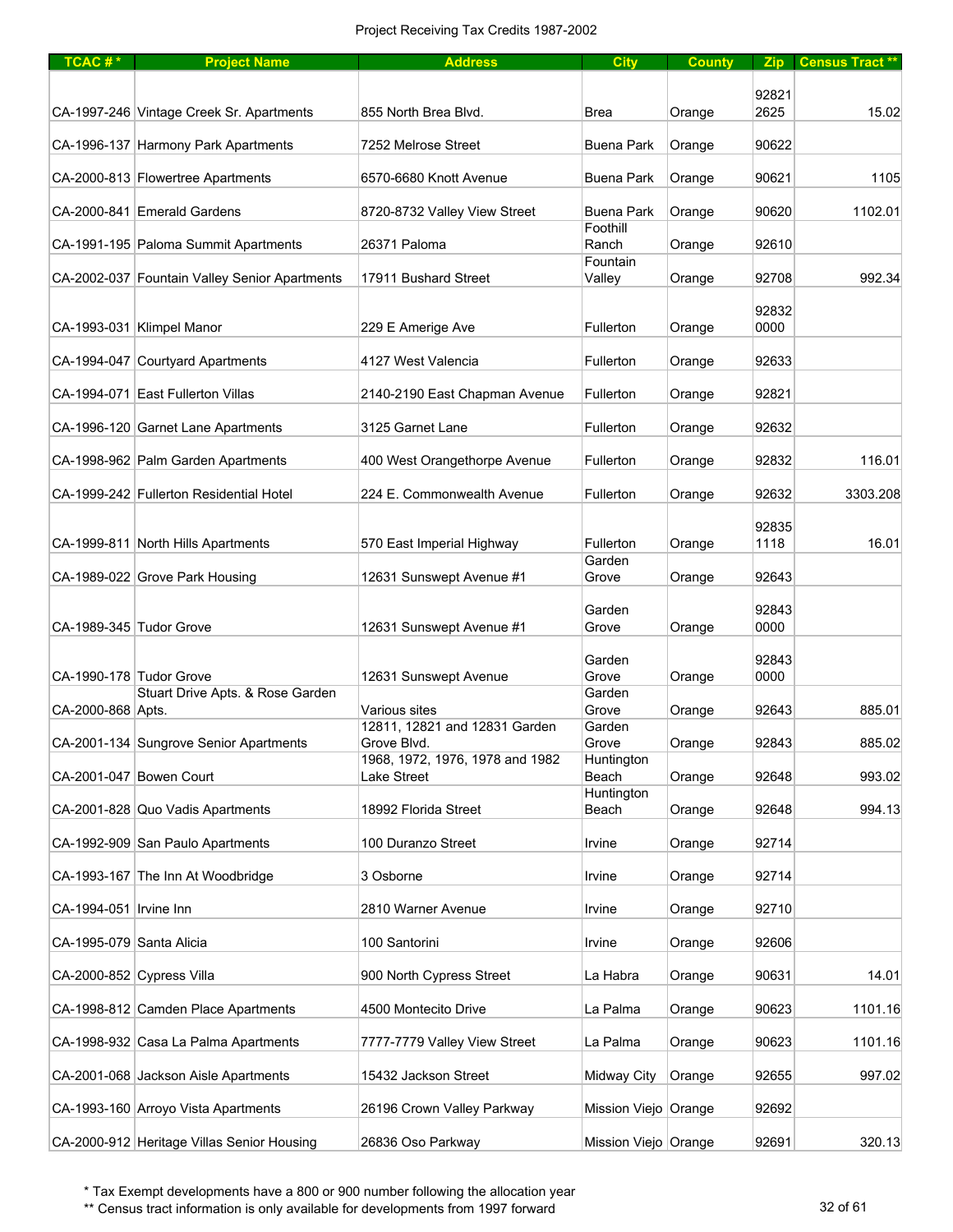| TCAC <sup>#*</sup>         | <b>Project Name</b>                                                          | <b>Address</b>                           | <b>City</b>            | <b>County</b> | <b>Zip</b>    | <b>Census Tract **</b> |
|----------------------------|------------------------------------------------------------------------------|------------------------------------------|------------------------|---------------|---------------|------------------------|
|                            |                                                                              |                                          |                        |               |               |                        |
|                            | CA-1992-077 Walnut-Pixley                                                    | 1519 E Walnut and 537 W Almond<br>Ave    | Orange                 | Orange        | 92867<br>9286 |                        |
|                            |                                                                              |                                          |                        |               |               |                        |
|                            | CA-1993-147 Chestnut Place                                                   | 1745 E Fairway Drive                     | Orange                 | Orange        | 92866         |                        |
|                            |                                                                              |                                          |                        |               |               |                        |
|                            | CA-1995-912 The Knolls Apartments                                            | 206 Prospect Avenue                      | Orange                 | Orange        | 92669         |                        |
|                            | CA-1996-133 Harmony Creek Apartments                                         | 1616 East Rock Creek Drive               | Orange                 | Orange        | 92866         |                        |
|                            |                                                                              |                                          |                        |               |               |                        |
|                            | CA-1998-949 Orangevale Apartments                                            | 1300 North Shaffer Avenue                | Orange                 | Orange        | 92867         |                        |
|                            | CA-1999-902 Casa Ramon Apartments                                            | 840 West Walnut Avenue                   | Orange                 | Orange        | 92668         | 759.01                 |
|                            |                                                                              |                                          |                        |               |               |                        |
|                            | CA-2001-085 Stonegate Senior Apartments                                      | 170 N. Prospect Avenue                   | Orange                 | Orange        | 92869         | 758.04                 |
|                            | CA-2001-877 Community Garden Towers                                          | 3919 & 4001 S=West Garden Grove<br>Blvd. | Orange                 | Orange        | 92868         | 761.02                 |
|                            |                                                                              |                                          |                        |               |               |                        |
|                            | CA-1999-809 Highland Orchard Apartments                                      | 140 South Highland Avenue                | Placentia              | Orange        | 92870         | 218.11                 |
| CA-2000-263 Villa La Jolla |                                                                              | 734 W. La Jolla Blvd.                    | Placentia              | Orange        | 92870         | 117.2                  |
|                            |                                                                              |                                          | San                    |               |               |                        |
|                            | CA-2001-811 Vintage Shores Senior Apartments                                 | 366 Camino de Estrella                   | Clemente               | Orange        | 92673         | 422.04                 |
|                            |                                                                              |                                          | San                    |               |               |                        |
|                            | CA-2001-897 Talega Jamboree Apartments I<br>Talega Jamboree Apartments Phase | 123 Calle Amistad                        | Clemente<br>San        | Orange        | 92673         | 320.23                 |
| CA-2002-839   II           |                                                                              | 125 Calle Amistad                        | Clemente               | Orange        | 92673         | 320.23                 |
|                            | San Juan Capistrano Senior                                                   |                                          | San Juan               |               |               |                        |
| CA-1995-913 Apartments     |                                                                              | 31641 Rancho Viejo Road                  | Capistrano<br>San Juan | Orange        | 92675         |                        |
| CA-2000-192 Villa Paloma   |                                                                              | 27191 Paseo Espada                       | Capistrano             | Orange        | 92675         | 27.04                  |
|                            |                                                                              |                                          |                        |               |               |                        |
|                            | CA-1991-032 La Gema Del Barrio                                               | 638-642 East Adams                       | Santa Ana              | Orange        | 92707         |                        |
|                            | CA-1991-134 Raitt Street Apartments                                          | 201, 271 North Raitt Street              | Santa Ana              | Orange        | 92703         |                        |
|                            |                                                                              |                                          |                        |               |               |                        |
|                            | CA-1995-907 Warwick Square Apartments                                        | 780 South Lyon Street                    | Santa Ana              | Orange        | 92705         |                        |
|                            | CA-1996-926 City Gardens Apartments                                          | 2901 N Bristol St                        | Santa Ana              | Orange        | 92706         |                        |
|                            |                                                                              |                                          |                        |               |               |                        |
|                            | CA-2000-857 Santa Ana Towers                                                 | 401 W. First Street                      | Santa Ana              | Orange        | 92701         | 750.02                 |
|                            |                                                                              |                                          |                        |               |               |                        |
|                            | CA-2001-832 Heninger Village Apartments                                      | 200 S. Sycamore Street                   | Santa Ana              | Orange        | 92701         | 750.02                 |
|                            | CA-2001-864 Cornerstone Village                                              | 805-904 Minnie Street                    | Santa Ana              | Orange        | 92701         | 745.01                 |
|                            |                                                                              |                                          | Santa Ana              |               |               |                        |
|                            | CA-1998-906 Lange Drive Family                                               | 1621 Mesa Drive                          | Heights                | Orange        | 92707         | 631.01                 |
|                            | CA-1993-093 Park Stanton Seniors Apts                                        | 7622 Katella Avenue                      | Stanton                | Orange        | 90680         |                        |
|                            |                                                                              |                                          |                        |               |               |                        |
| CA-1996-082 Plaza Court    |                                                                              | 11380-11480 Court Street                 | Stanton                | Orange        | 90680         |                        |
|                            | CA-1997-944 Continental Gardens Apartments                                   | 8101 Cerritos Avenue                     | Stanton                | Orange        | 90680         | 878.03                 |
|                            |                                                                              |                                          |                        |               |               |                        |
|                            | CA-1996-918 Hampton Square Apartments                                        | 16331 McFadden Ave                       | Tustin                 | Orange        | 92780         |                        |
|                            | CA-1998-943 Westchester Park                                                 | 1602 Nisson Road                         | Tustin                 | Orange        | 92608         | 755.08                 |
|                            |                                                                              |                                          |                        |               |               |                        |
|                            | CA-2001-910 Heritage Place at Tustin                                         | 1101 Sycamore Avenue                     | Tustin                 | Orange        | 92780         | 755.09                 |
|                            | CA-1994-905 The Rose Gardens                                                 | 8190 13th Street                         | Westminster            | Orange        | 92683         |                        |
|                            |                                                                              |                                          |                        |               |               |                        |
|                            |                                                                              |                                          |                        |               | 92683         |                        |
|                            | CA-2001-080 Westminster Senior Apartments                                    | 7521 Wyoming Street                      | Westminster            | Orange        | 3922          | 998.02                 |
|                            | CA-1997-972 Victoria Woods Yorba Linda                                       | 5303-5365 Stonehaven Drive               | Yorba Linda            | Orange        | 92887         |                        |

\*\* Census tract information is only available for developments from 1997 forward 33 of 61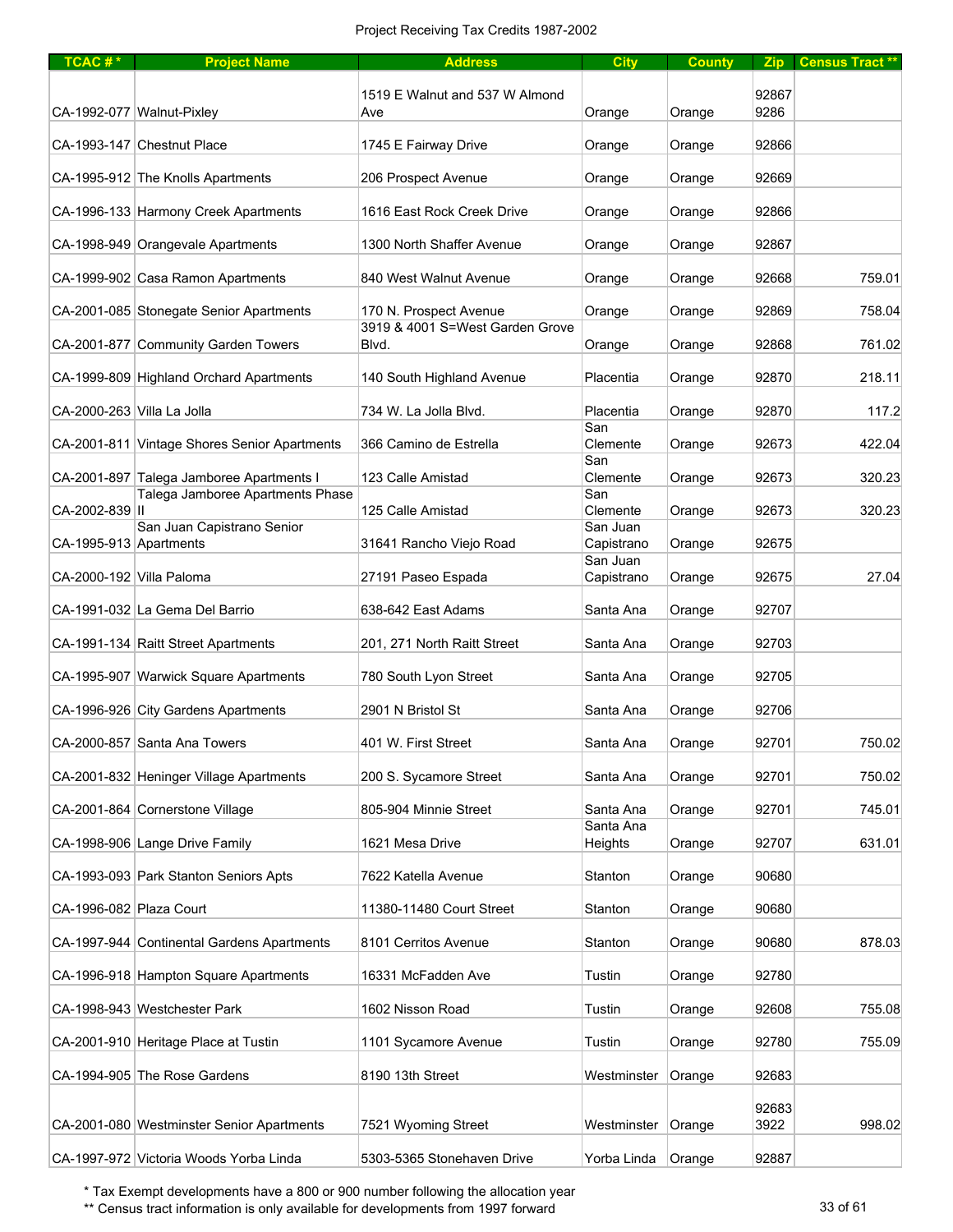## Project Receiving Tax Credits 1987-2002

| TCAC#*                 | <b>Project Name</b>                            | <b>Address</b>                                                               | <b>City</b>     | <b>County</b> | <b>Zip</b>    | <b>Census Tract **</b> |
|------------------------|------------------------------------------------|------------------------------------------------------------------------------|-----------------|---------------|---------------|------------------------|
|                        |                                                |                                                                              |                 |               |               |                        |
|                        | CA-1992-099 Terracina Oaks at Auburn           | 12200 Gateway Court                                                          | Auburn          | Placer        | 95603<br>2560 |                        |
|                        | CA-1993-081 Colonial Village Auburn            | 2205 Colonial Village                                                        | Auburn          | Placer        | 95603         |                        |
|                        | CA-1998-005 Brookside Senior Apartments        | 738 Mikkelsen Drive                                                          | Auburn          | Placer        | 95603         | 203                    |
|                        | CA-1998-023 Auburn Court Apartments            | 12199 Gateway Court                                                          | Auburn          | Placer        | 95603         |                        |
|                        | CA-2001-838 Palm Terrace Apartments            | 11801 Mount Vernon Road                                                      | Auburn          | Placer        | 95603         | 215.01                 |
|                        | CA-1994-210 The Oaks at Joiner Ranch           | 1685 First Street                                                            | Lincoln         | Placer        | 95648         |                        |
|                        | CA-1997-922 Oak Creek II Apartments            | 1685 First Street                                                            | Lincoln         | Placer        | 95648         |                        |
|                        | CA-1998-008 Lincoln Senior Citizens Apartments | 1655 Third Street                                                            | Lincoln         | Placer        | 95648         | 214                    |
|                        | CA-2002-812 Parkway Village Apartments         | 455 Joiner Parkway                                                           | Lincoln         | Placer        | 95648         | 214                    |
|                        | CA-1999-879 The Sunset Apartments at Rocklin   | Blue Oaks Blvd and Sunset Blvd.                                              | Rocklin         | Placer        | 95677         | 211.02                 |
| CA-2001-839 Apartments | Stanford Arms/Villa Serena II                  | Park Drive and villa Serena Way                                              | Rocklin         | Placer        | 95677         | 211.02                 |
|                        | CA-2002-810 Villa Serena at Stanford Ranch     | 101 Villa Serena Circle                                                      | Rocklin         | Placer        | 95677         | 211.02                 |
|                        | CA-1989-174 Maidu Village                      | 1750 Eureka Road                                                             | Roseville       | Placer        | 95661         |                        |
|                        | CA-1992-153 Heritage Park Apartments           | 1098 Woodcreek Oaks Blvd.                                                    | Roseville       | Placer        | 95747         |                        |
|                        | CA-1993-077 Colonial Village Roseville         | 3881 Eureka Rd                                                               | Roseville       | Placer        | 95661         |                        |
|                        | CA-1998-975 Woodcreek Terrace Sr.              | 1295 Hemingway Drive                                                         | Roseville       | Placer        | 95747         | 210.01                 |
|                        |                                                |                                                                              |                 |               |               |                        |
|                        | CA-1998-986 Maidu Village Phase II             | 101 Sterling Court                                                           | Roseville       | Placer        | 95661<br>0000 | 207.01                 |
|                        | CA-1999-838 Sutter Terrace                     | 6725 Fiddyment Road                                                          | Roseville       | Placer        | 95747         | 210.01                 |
|                        | CA-2000-847 Silver Ridge Apartments            | 1101 Stone Canyon Way                                                        | Roseville       | Placer        | 95661         | 207.01                 |
|                        | CA-2001-840 Highland Creek Apartments          | Gibson Drive and Roseville Parkway                                           | Roseville       | Placer        | 95678         | 208                    |
|                        | CA-2001-842 Crocker Oaks Apartments            | 8000 Painted Desert Drive                                                    | Roseville       | Placer        | 95747         | 210.01                 |
|                        | CA-2002-811 Woodcreek Apartments               | Pleasant Grove Boulevard                                                     | Roseville       | Placer        | 95678         | 210.01                 |
|                        | CA-1989-052 Pine Ridge Apts.                   | 349 West Loyalton Avenue                                                     | Portola         | Plumas        | 96122         |                        |
|                        | CA-1998-007 Portola Senior Citizen Community   | 700 Third Street                                                             | Portola         | Plumas        | 96122         | 3                      |
|                        | CA-2002-063 Peppertree Apartments              | E. Nicolet Street, south side of street,<br>400 feet East of Alessandro Road | Banning         | Riverside     | 92220<br>5643 | 442                    |
|                        | CA-2002-091 Banning Family Apartments          | NW Corner Hathaway & George<br><b>Street</b>                                 | Banning         | Riverside     | 92220         | 442                    |
|                        | CA-1988-017 Noble Creek Apts                   | 775 Xenia                                                                    | <b>Beaumont</b> | Riverside     | 92223         |                        |
|                        | CA-1988-207 Orchard Park Apts.                 | 423 Cougar Way                                                               | <b>Beaumont</b> | Riverside     | 92223         |                        |
|                        |                                                |                                                                              |                 |               |               |                        |
|                        | CA-1987-003 Sunset West Apartments             | 200 N. Lovekin Blvd.                                                         | <b>Blythe</b>   | Riverside     | 92225         |                        |
|                        | CA-1989-036 Blythe Duplex #1                   | 350 and 352 Stewart Street                                                   | <b>Blythe</b>   | Riverside     | 92225         |                        |
|                        | $CA-1989-037$ Blythe Duplex #2                 | 340-342 Stewart Street                                                       | <b>Blythe</b>   | Riverside     | 92225         |                        |

\* Tax Exempt developments have a 800 or 900 number following the allocation year

\*\* Census tract information is only available for developments from 1997 forward 34 of 61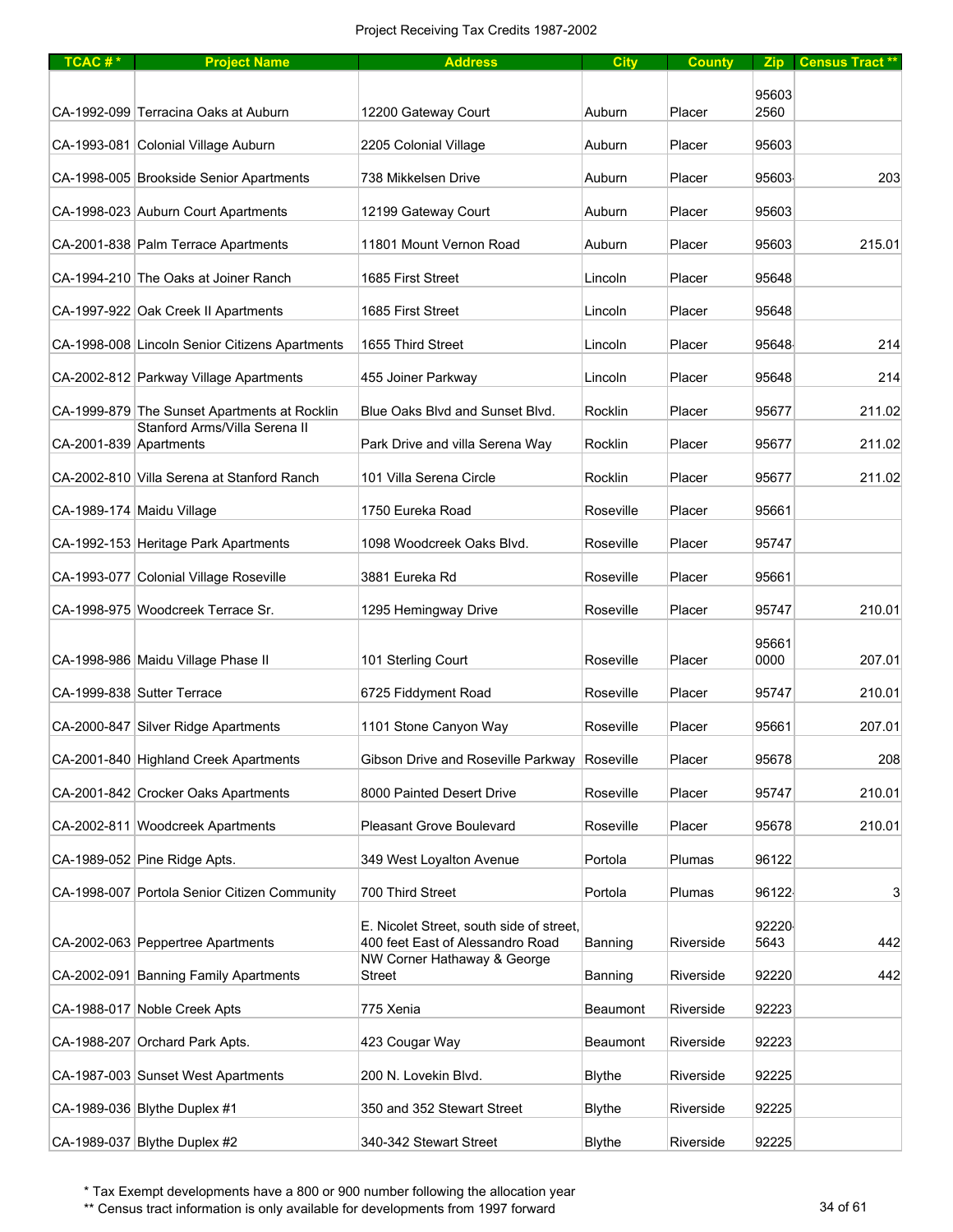| $TCAC #*$           | <b>Project Name</b>                                                          | <b>Address</b>                                                    | <b>City</b>           | <b>County</b> |               | Zip Census Tract ** |
|---------------------|------------------------------------------------------------------------------|-------------------------------------------------------------------|-----------------------|---------------|---------------|---------------------|
|                     | CA-1989-038 Blythe Duplex #3                                                 | 330-332 Stewart Street                                            | <b>Blythe</b>         | Riverside     | 92225         |                     |
|                     | CA-1989-068 Blythe Duplexes                                                  | 310, 312, 320 and 322 E. Stewart<br>Street                        | <b>Blythe</b>         | Riverside     | 92225         |                     |
|                     | CA-1990-142 Rhyolite Apartments                                              | 200 North Palm                                                    | <b>Blythe</b>         | Riverside     | 92225         |                     |
|                     | CA-1993-005 Squaw Valley Apts                                                | 12730 Birch Street                                                | <b>Blythe</b>         | Riverside     | 92225         |                     |
|                     | CA-1993-108 Baldwin Apartments                                               | 9555 Barnard Street                                               | <b>Blythe</b>         | Riverside     | 92225         |                     |
|                     | CA-1996-269 Quail Place Apartments                                           | 14th Avenue & 2nd Street                                          | <b>Blythe</b>         | Riverside     | 92225         |                     |
|                     | CA-1997-016 Casa Encinas at River Heights                                    | 2400 East Riviera Drive                                           | <b>Blythe</b>         | Riverside     | 92225         | 460                 |
|                     | CA-2002-104 Villa Monterey Apartments                                        | E. 14th Ave. (northside of street, 300<br>feet west of Canal St.) | <b>Blythe</b>         | Riverside     | 92205<br>2404 | 462                 |
| CA-1994-103 City    | Terracina Apartments at Cathedral                                            | 69-175 Converse Road                                              | Cathedral<br>City     | Riverside     | 92235<br>7094 |                     |
|                     |                                                                              |                                                                   | Cathedral             |               |               |                     |
|                     | CA-1997-058 Casas San Miquel de Allende                                      | 37-055 Melrose Drive                                              | City<br>Cathedral     | Riverside     | 92234         | 450                 |
|                     | CA-1999-870 Park David Senior Apartments                                     | 27-700 Landau Blvd.                                               | City<br>Cathedral     | Riverside     | 92234         | 449.01              |
|                     | CA-2001-894 Creekside Apartments                                             | 33rd Avenue and Shifting Sands Trail City                         | Cathedral             | Riverside     | 92234         | 449.01              |
|                     | CA-2002-808 Northwoods-Cathedral City                                        | 68620 - 33rd Avenue                                               | City                  | Riverside     | 92334         | 449.01              |
|                     | CA-1990-102 Las Casas III Apartments                                         | 51550 Tyler Street                                                | Coachella             | Riverside     | 92236         |                     |
|                     | CA-1992-089 Coachella Community Homes                                        | 84-720 Avenue 52                                                  | Coachella             | Riverside     | 92236         |                     |
|                     | CA-1992-090 Tlaquepaque                                                      | 51-354 Tyler St                                                   | Coachella             | Riverside     | 92236         |                     |
|                     | CA-1998-068 Las Palmas Apartments                                            | 51075 Frederick Street                                            | Coachella             | Riverside     | 92236         | 457.01              |
|                     | CA-1998-535 Orchard Villas                                                   | 84-500 Avenue 52                                                  | Coachella             | Riverside     | 92236         | 457.01              |
|                     | CA-1999-002 Las Palmeras                                                     | 51-374 Tyler Street                                               | Coachella             | Riverside     | 92236         | 457.01              |
|                     | CA-2000-016 Harrison Street Farmworker Housing Harrison Street and Avenue 53 | SE corner of 51st Avenue and Mecca                                | Coachella             | Riverside     | 92236         | 457.01              |
|                     | CA-2000-058 Coachella Family Apartments                                      | <b>Street</b>                                                     | Coachella             | Riverside     | 92236         | 45701               |
|                     | CA-2000-882 Cedar Springs Apartments                                         | Harrison Street North of 54th Street                              | Coachella             | Riverside     | 92236         | 457.01              |
|                     | CA-2001-001 Orchard Villas II                                                | 84-500 Avenue 52                                                  | Coachella             | Riverside     | 92236         | 457.01              |
|                     | CA-2001-006 Casa Grande                                                      | Frederick's Street, between Ave 51 &<br>52                        | Coachella             | Riverside     | 92236         | 457.01              |
|                     | CA-2001-170 Las Flores Family Apartments                                     | Southwest Corner of Avenue 51 and<br><b>Harrison Street</b>       | Coachella             | Riverside     | 92236         | 457.01              |
|                     | CA-1997-565 Vintage Terrace Sr. Apartments                                   | 1910 Fullerton Avenue                                             | Corona                | Riverside     | 92881         | 418.01              |
|                     | CA-2000-005 Corona de Oro Apartments                                         | 266 S. Cota Avenue                                                | Corona                | Riverside     | 91720         | 417.01              |
|                     |                                                                              |                                                                   |                       |               |               |                     |
|                     | CA-1989-160 Terracina Apartments                                             | 13355 Verbina Drive                                               | Desert Hot<br>Springs | Riverside     | 92240<br>7514 |                     |
| CA-1991-009 Springs | Terracina Apartments Desert Hot                                              | 66950 Ironwood Drive                                              | Desert Hot<br>Springs | Riverside     | 92240         |                     |
|                     | CA-1996-007 Waldorf Manor                                                    | 11190 Mesquite                                                    | Desert Hot<br>Springs | Riverside     | 92240         |                     |
|                     | CA-1996-245 Linda Vista Residences                                           | 67-200 Hacienda Boulevard                                         | Desert Hot<br>Springs | Riverside     | 92240         |                     |

\*\* Census tract information is only available for developments from 1997 forward 35 of 61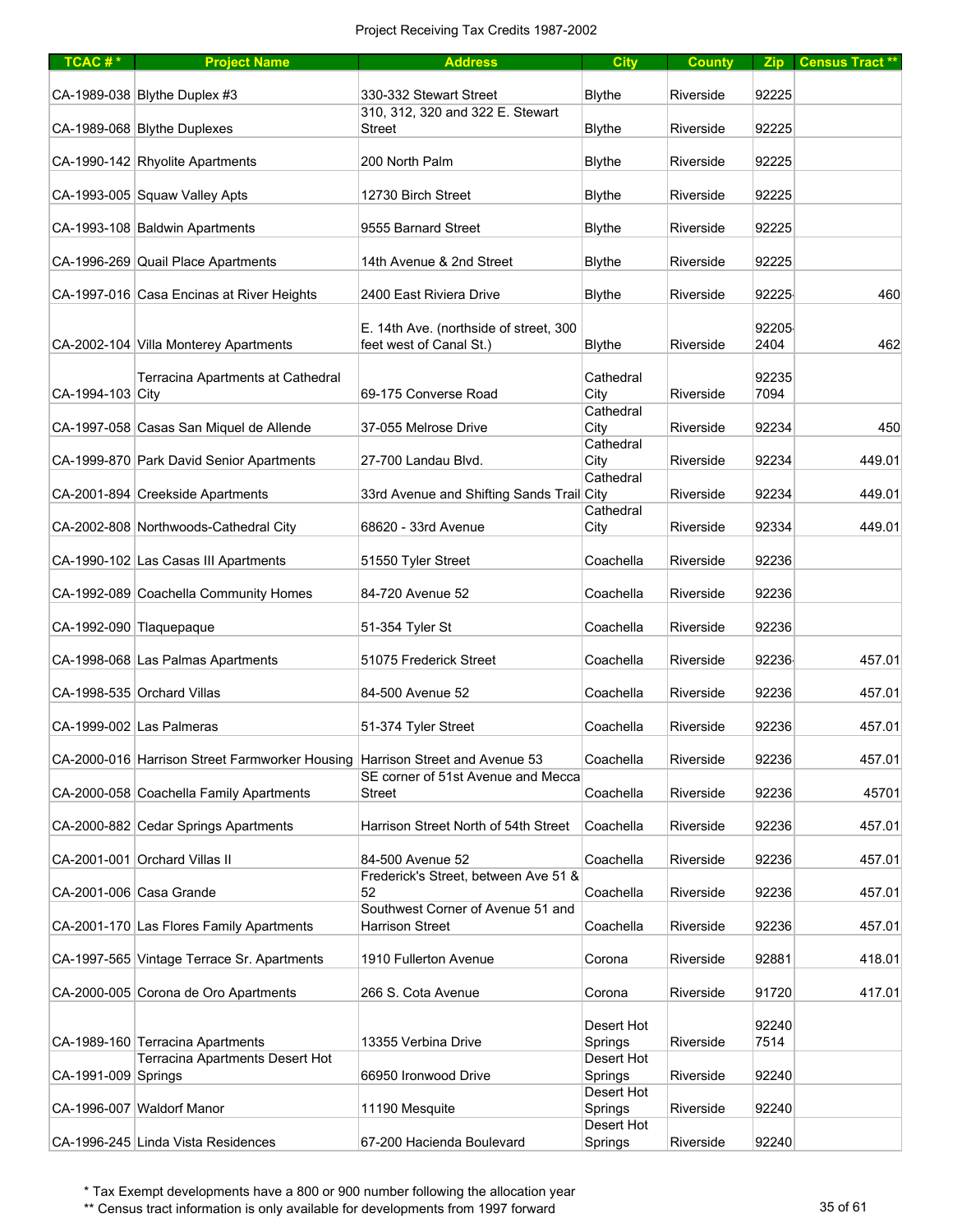| TCAC#*                  | <b>Project Name</b>                      | <b>Address</b>                                               | <b>City</b>             | <b>County</b> |       | Zip Census Tract ** |
|-------------------------|------------------------------------------|--------------------------------------------------------------|-------------------------|---------------|-------|---------------------|
|                         | CA-1996-058 Hemet Vistas Apartments      | 225 W. Fruitvale Avenue                                      | Hemet                   | Riverside     | 92543 |                     |
|                         | CA-1999-005 Hemet Vistas II              | 225 W. Fruitvale                                             | Hemet                   | Riverside     | 92543 | 435.01              |
|                         | CA-1993-061 Indio Desert Palms           | 46-575 Clinton Street                                        | Indio                   | Riverside     | 92201 |                     |
|                         | CA-1994-181 La Hacienda Apartments       | 82-495 Miles Ave                                             | Indio                   | Riverside     | 92201 |                     |
|                         | CA-1996-910 Olive Court Apartment        | 44-056 Arabia Street                                         | Indio                   | Riverside     | 92201 |                     |
|                         | CA-1998-027 Bermuda Park Apartments      | 40-600 Washington Street                                     | Indio                   | Riverside     | 92201 |                     |
|                         | CA-1999-024 Martha's Village             | SWC Date and Cypress                                         | Indio                   | Riverside     | 92201 | 454                 |
|                         | CA-2000-824 Shadow Palms Apartments      | 81901 Shadow Palm Avenue                                     | Indio                   | Riverside     | 92201 | 452.02              |
|                         | CA-2001-822 Cielo Vista Apartments       | 81820 Shadow Palm Avenue                                     | Indio                   | Riverside     | 92201 | 452.02              |
|                         | CA-2001-887 Summer Field Apartments      | 83385 Gemoni Street                                          | Indio                   | Riverside     | 92201 | 454                 |
|                         | CA-1994-186 Seasons at la Quinta         | 50-915 Rainbow Court                                         | La Quinta               | Riverside     | 92253 |                     |
|                         |                                          |                                                              |                         |               | 92253 |                     |
|                         | CA-1995-133 Villa Cortina Apartments     | 50-701 Washington Street                                     | La Quinta               | Riverside     | 2483  |                     |
|                         | CA-2001-921 Miraflores Senior Apartments | 47-725 Gertrude Street                                       | La Quinta               | Riverside     | 92253 | 4510.4              |
|                         | CA-1995-132 Villa Siena Apartments       | 31300 Casino Drive                                           | Lake Elsinore Riverside |               | 92530 |                     |
| CA-1989-049 Mecca Apts. |                                          | 91-770 Avenue 66                                             | Mecca                   | Riverside     | 92254 |                     |
|                         | CA-1993-046 Nueva Vista Apts             | 65-100 Date Palm St                                          | Mecca                   | Riverside     | 92254 |                     |
|                         | CA-1994-113 Mecca Apartments II          | 91-800 Ave 66                                                | Mecca                   | Riverside     | 92254 |                     |
|                         | CA-1996-198 Paseo de los Poetas          | 21 Singel Family Home at Calle Sor<br>Juana and Pablo Neruda | Mecca                   | Riverside     | 92254 |                     |
|                         | CA-2000-159 Mecca Family Housing         | Lincoln Street & Avenue 63                                   | Mecca                   | Riverside     | 92254 | 456.02              |
|                         | CA-1996-060 Cottonwood Place             | 24115 Cottonwood Avenue                                      | Moreno<br>Valley        | Riverside     | 92553 |                     |
|                         | CA-1995-908 Amanda Park                  | 24425 Skyview Ridge Rd.                                      | Murrieta                | Riverside     | 92562 |                     |
|                         | CA-2001-103 Hovley Gardens               | Avenue 42 West of Corporate Way                              | Palm Desert             | Riverside     | 92261 | 449.03              |
|                         | CA-1990-174 Palm Springs View Apartments | 500 West San Rafael Road                                     | Palm Springs Riverside  |               | 92262 |                     |
|                         | CA-1991-027 Coyote Run Apartments        | 3601 N. Sunrise Way                                          | Palm Springs Riverside  |               | 92262 |                     |
|                         | CA-2000-804 Pacific Palms Apartments     | 423 South Calle EL Segundo                                   | Palm Springs Riverside  |               | 92262 | 447                 |
|                         | CA-1998-050 Perris Park Apartments       | 1450 South Perris Blvd.                                      | Perris                  | Riverside     | 92570 | 428                 |
|                         |                                          |                                                              |                         |               | 92570 |                     |
|                         | CA-1998-084 Vintage Woods Apartments     | 87 Jarvis Street                                             | Perris                  | Riverside     | 0000  | 428                 |
|                         | CA-1989-236 J.E. Wall Victoria Manor     | 4660 Victoria Avenue                                         | Riverside               | Riverside     | 92507 |                     |
|                         | CA-1996-076 Canyon Shadows               | 8405-8505 Arlington Street                                   | Riverside               | Riverside     | 92503 |                     |
|                         | CA-1996-905 Brandon Place Sr. Apts       | 3941 Polk Street                                             | Riverside               | Riverside     | 92505 |                     |
|                         | CA-1998-922 Riverside Gardens            | 1245 Linden Street                                           | Riverside               | Riverside     | 92507 |                     |
|                         | CA-1999-851 Ridgecrest Apartments        | 3250 Panorama Road                                           | Riverside               | Riverside     | 92506 | 307                 |

\*\* Census tract information is only available for developments from 1997 forward 36 of 61 36 of 61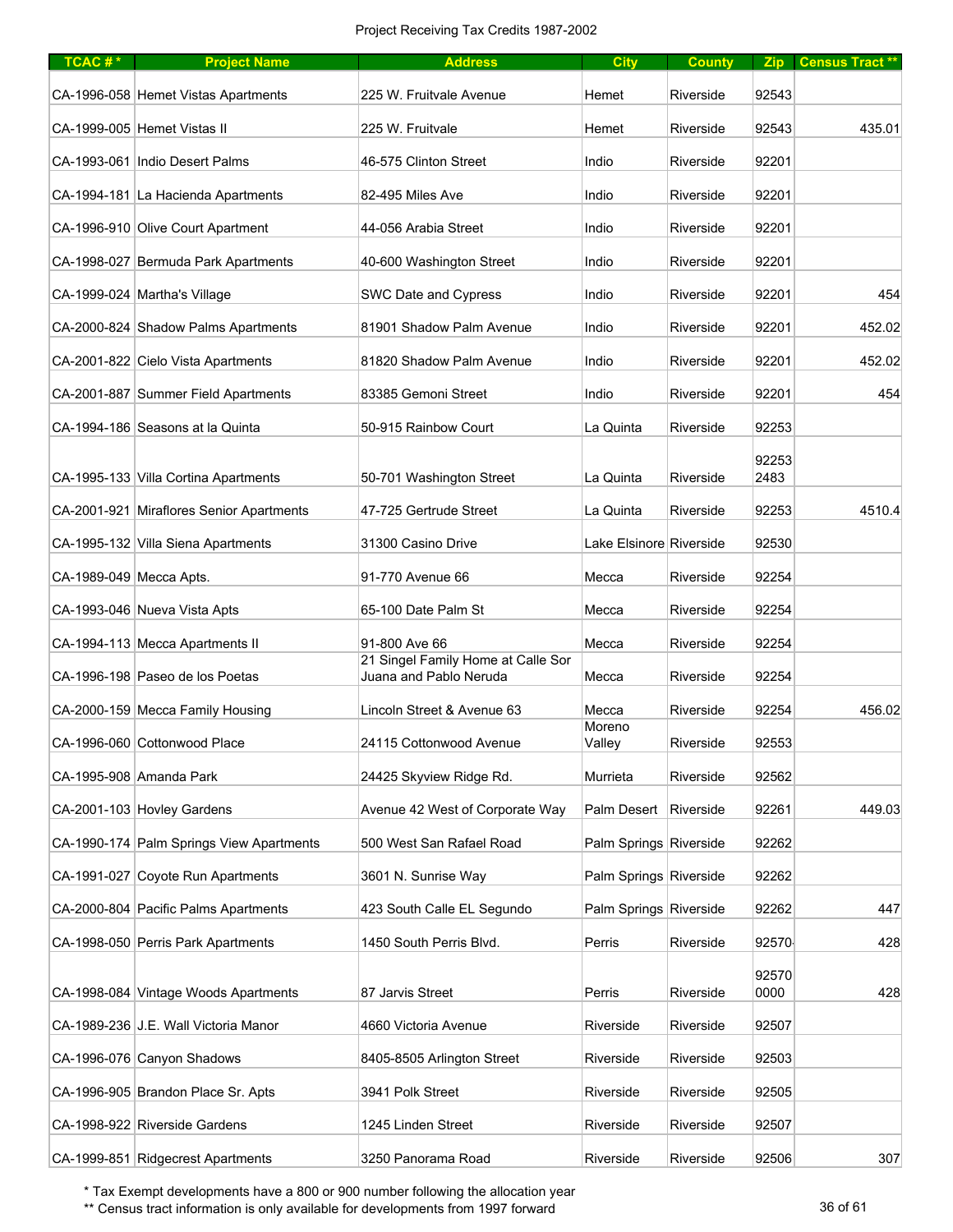| $TCAC #*$               | <b>Project Name</b>                                                        | <b>Address</b>                   | <b>City</b>          | <b>County</b>    |       | Zip Census Tract** |
|-------------------------|----------------------------------------------------------------------------|----------------------------------|----------------------|------------------|-------|--------------------|
|                         | David and June Goldware Senior                                             |                                  |                      |                  |       |                    |
| CA-2000-139 Apartments  |                                                                            | 5271 Sierra Street               | Riverside            | Riverside        | 92522 | 310                |
|                         |                                                                            |                                  |                      |                  |       |                    |
|                         | CA-2001-841 Lincoln Apartments                                             | 7650 Lincoln Avenue              | Riverside            | Riverside        | 92504 | 317                |
|                         | CA-2002-010 Mission Palms                                                  | Mission Boulevard East of La Rue |                      |                  |       |                    |
|                         |                                                                            | Street                           | Rubidoux             | Riverside        | 92509 | 403.03             |
|                         | CA-1989-094 San Jacinto Village Apts.                                      | 700 Idywild Drive                | San Jacinto          | Riverside        | 92383 |                    |
|                         |                                                                            |                                  |                      |                  |       |                    |
|                         | CA-1990-062 San Jacinto Senior Apartments                                  | 633 East Main Street             | San Jacinto          | Riverside        | 92383 |                    |
|                         |                                                                            |                                  |                      |                  |       |                    |
|                         |                                                                            |                                  |                      |                  | 92583 |                    |
|                         | CA-1991-010 Terracina Apartments at San Jacinto 1825 South Santa Fe Avenue |                                  | San Jacinto          | Riverside        | 5034  |                    |
|                         |                                                                            |                                  |                      |                  |       |                    |
| CA-1988-052 Hillside I  |                                                                            | 28410 Encanto Drive              | Sun City             | Riverside        | 92586 |                    |
|                         |                                                                            |                                  |                      |                  |       |                    |
| CA-1988-053 Hillside II |                                                                            | 28410 Encanto Drive              | Sun City             | Riverside        | 92586 |                    |
|                         |                                                                            |                                  |                      |                  |       |                    |
|                         | CA-1987-022 Creekside Apt.                                                 | 28955 Pujol                      | Temecula             | Riverside        | 92590 |                    |
|                         |                                                                            |                                  |                      | Riverside        | 92589 | 432.04             |
|                         | CA-1998-969 Mission Village Apartments                                     | 28497 Pujol Street               | Temecula<br>Thousand |                  |       |                    |
|                         | CA-1987-031 30270 Calle Jessica                                            | 30270 Calle Jessica              | Palms                | Riverside        | 92276 |                    |
|                         |                                                                            |                                  | Thousand             |                  |       |                    |
|                         | CA-1988-212 Thousand Palms Phase II                                        | 30570 Calle Jessica              | Palms                | Riverside        | 92276 |                    |
|                         |                                                                            |                                  | Thousand             |                  |       |                    |
|                         | CA-1988-213 73-050 Callita Bonnie                                          | 73-050 Callita Bonnie            | Palms                | Riverside        | 92276 |                    |
|                         |                                                                            |                                  | Thousand             |                  |       |                    |
|                         | CA-1988-216 30-130 Los Flores                                              | 30-130 Los Flores                | Palms                | Riverside        | 92276 |                    |
|                         |                                                                            |                                  | Thousand             |                  |       |                    |
|                         | CA-1989-276 Thousand Palms Phase II                                        | 30645 Sierra Del Sol             | Palms                | Riverside        | 92276 |                    |
|                         |                                                                            |                                  | Thousand             |                  |       |                    |
|                         | CA-1989-328 Thousand Palms Phase III Lot 33                                | 31425 Arbol Real                 | Palms                | Riverside        | 92276 |                    |
|                         |                                                                            |                                  | Thousand             |                  |       |                    |
|                         | CA-1989-330 Shangi La Palms 61                                             | 31308 Las Flores Way             | Palms                | Riverside        | 92276 |                    |
|                         | CA-1989-331 Thousand Palms Phase 3 Lot 98                                  | 31185 Los Flores Way             | Thousand<br>Palms    | Riverside        | 92276 |                    |
|                         |                                                                            |                                  | Thousand             |                  |       |                    |
|                         | CA-1989-333 Thousand Palms Phase 3 # 197                                   | 30525 Las Flores Way             | Palms                | Riverside        | 92276 |                    |
|                         |                                                                            |                                  | Thousand             |                  |       |                    |
|                         | CA-1989-335 Thousand Palms Phase 3 Lot 242                                 | 30313 Calle Jessica              | Palms                | Riverside        | 92276 |                    |
|                         |                                                                            |                                  | Thousand             |                  |       |                    |
|                         | CA-1991-006 Shangri La Palms, Phase IV                                     | 14 Scattered Sites               | Palms                | Riverside        | 92276 |                    |
|                         |                                                                            |                                  |                      |                  |       |                    |
|                         | CA-1999-834 Wildomar Senior Leisure Living                                 | 32325 South Pasadena Street      | Wildomar             | Riverside        | 92595 | 432.05             |
|                         |                                                                            |                                  |                      |                  |       |                    |
|                         | CA-2001-885 Arlington Creek Apartments                                     | 8131 Walerga Road                | Antelope             | Sacramento       | 95843 | 74.1               |
|                         |                                                                            |                                  | Citrus               |                  |       |                    |
|                         | CA-1992-161 Vintage Oaks Senior Apartments                                 | 7340 Stock Ranch Rd              | Heights              | Sacramento       | 95621 |                    |
|                         | CA-1998-942 Greenback Manor Apartments                                     | 7500 Greenback Lane              | Citrus<br>Heights    | Sacramento       | 95601 | 1.13               |
|                         |                                                                            |                                  | <b>Citrus</b>        |                  |       |                    |
|                         | CA-2000-829 Normandy Park Senior                                           | 7575 & 7585 Madison Avenue       | Heights              | Sacramento       | 95610 | 81.23              |
|                         |                                                                            |                                  | Citrus               |                  |       |                    |
|                         | CA-2000-905 Normandy Park Senior Apartments                                | 7575 Madison Avenue              | Heights              | Sacramento       | 95610 | 81.23              |
|                         |                                                                            |                                  |                      |                  |       |                    |
|                         |                                                                            |                                  |                      |                  | 95758 |                    |
|                         | CA-1991-139 Terracina Apartments at Elk Grove                              | 9440 West Stockton Blvd.         | <b>Elk Grove</b>     | Sacramento       | 8001  |                    |
|                         |                                                                            |                                  |                      |                  |       |                    |
|                         | CA-1997-921 Renwick Square                                                 | 3227 Renwick Avenue              | <b>Elk Grove</b>     | Sacramento       | 95758 |                    |
|                         |                                                                            |                                  |                      |                  |       |                    |
|                         |                                                                            |                                  |                      |                  | 95758 |                    |
|                         | CA-1999-116 Village Crossing Apartments                                    | 9241 Bruceville Road             | <b>Elk Grove</b>     | Sacramento       | 0000  | 96031              |
|                         | CA-2000-826 Vintage Woods Senior Apartments                                | 8780 Madison Avenue              | Fair Oaks            | Sacramento 95825 |       | 80065              |

\*\* Census tract information is only available for developments from 1997 forward 37 of 61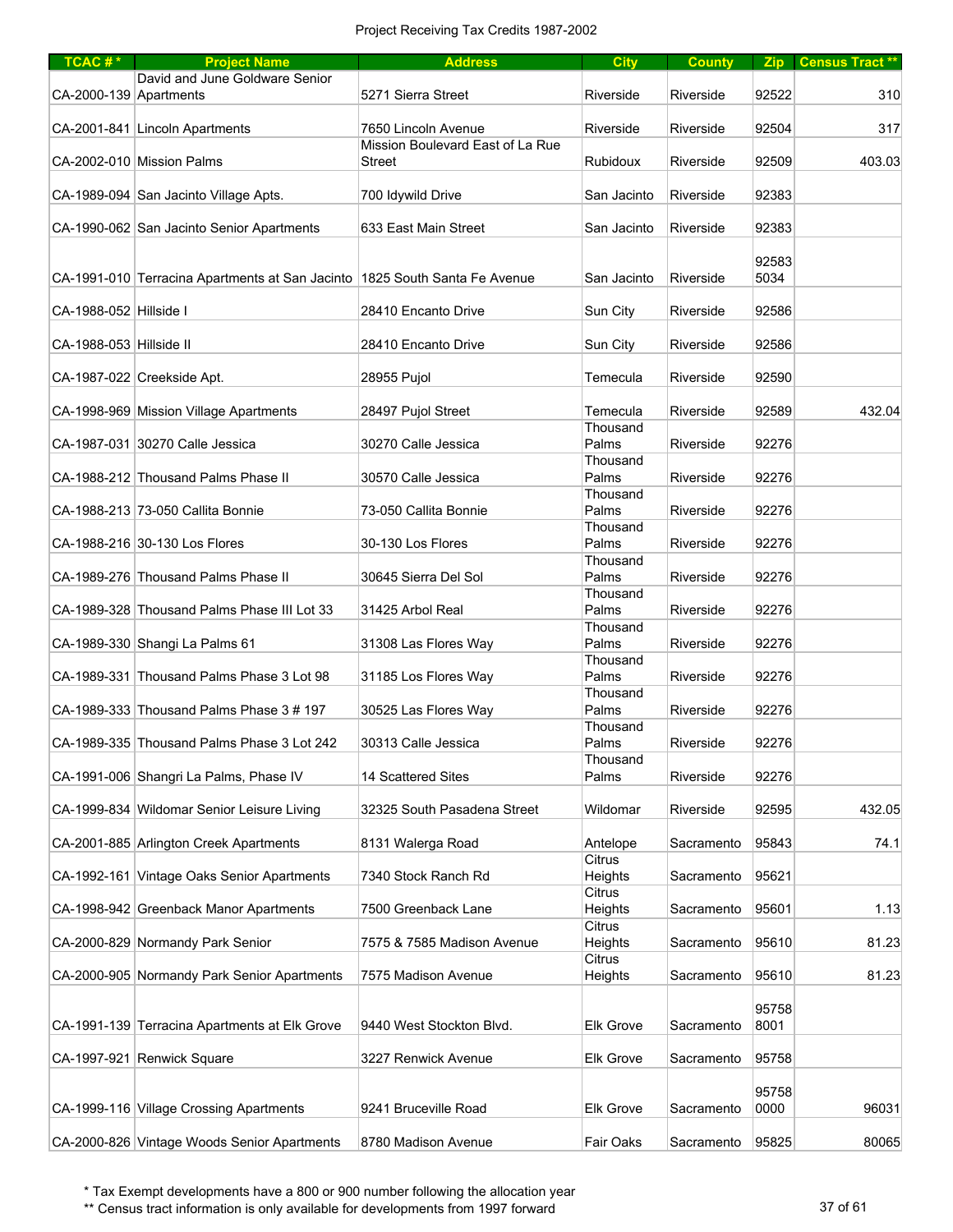| $TCAC #*$                | <b>Project Name</b>                      | <b>Address</b>                                                      | <b>City</b>               | <b>County</b> |               | Zip Census Tract** |
|--------------------------|------------------------------------------|---------------------------------------------------------------------|---------------------------|---------------|---------------|--------------------|
|                          | CA-1999-938 Mercy Village Folsom         | 1100 Duchow Way                                                     | Folsom                    | Sacramento    | 95630         | 84.01              |
| CA-2002-845 Apartments   | Vintage Willow Creek Senior              | No. Side of Creekside Drive/Parcel<br>10&11 of Willow Creek Estates | Folsom                    | Sacramento    | 95630         | 85.02              |
|                          | CA-1993-137 New Hope Senior Village      | 890 Village Run Drive                                               | Galt                      | Sacramento    | 95632         |                    |
|                          | CA-1999-197 Hudson Bay Apartments        | 1003 Lake Park Avemue                                               | Galt                      | Sacramento    | 95632         | 94.02              |
|                          | CA-2000-235 Comfrey Senior Living        | 975 Lake Park Avenue                                                | Galt                      | Sacramento    | 95632         | 94.02              |
|                          | CA-1998-915 Larchmont Gardens Apartments | 7330 Watt Avenue                                                    | <b>North</b><br>Highlands | Sacramento    | 95660         | 74.06              |
|                          | CA-1998-994 Larchmont Arms Apartments    | 7415 Larchmont Drive                                                | North<br>Highlands        | Sacramento    | 95660         | 74.06              |
|                          | CA-1996-247 Cordova Meadows Apartments   | 2329 Sierra Madre Court                                             | Rancho<br>Cordova         | Sacramento    | 95670         |                    |
|                          | CA-2001-882 Rancho Cordova Apartments    | 10685 Coloma Road                                                   | Rancho<br>Cordova         | Sacramento    | 95670         | 89.04              |
|                          | CA-1988-028 Ridgeway Hotel               | 912-914 12th Street                                                 | Sacramento                | Sacramento    | 95814         |                    |
|                          |                                          |                                                                     |                           |               | 95814         |                    |
|                          | CA-1988-088 Riverview Plaza              | 600   Street                                                        | Sacramento                | Sacramento    | 0000          |                    |
|                          | CA-1988-162 Midtown Apartments           | 700 12th Street                                                     | Sacramento                | Sacramento    | 95814         |                    |
|                          | CA-1988-209 Hastings Park                | 4635 Antelope Road                                                  | Sacramento                | Sacramento    | 95843         |                    |
|                          | CA-1990-104 Woodhaven Senior Residences  | 3731 Rio Linda Blvd.                                                | Sacramento                | Sacramento    | 95838         |                    |
| CA-1991-051 Village Park |                                          | 3651 Norwood Avenue                                                 | Sacramento                | Sacramento    | 95838         |                    |
|                          | CA-1991-173 Norwood Estates              | 3351 Norwood Avenue                                                 | Sacramento                | Sacramento    | 95825         |                    |
|                          | CA-1992-070 St. Francis Terrace          | 2525 L Street                                                       | Sacramento                | Sacramento    | 95816         |                    |
|                          | CA-1992-100 The Terraces at Capitol Park | 1615 'O' Street                                                     | Sacramento                | Sacramento    | 95814         |                    |
|                          | CA-1992-149 Norwood Avenue Family Hsg.   | 3257 Norwood Avenue                                                 | Sacramento                | Sacramento    | 95835         |                    |
|                          | CA-1992-194 The Shasta Hotel             | 1017-1021 Tenth Street                                              | Sacramento                | Sacramento    | 95814         |                    |
|                          | CA-1993-057 Terracina Apts at Vineyard   | 8861 Vintage Park Dr                                                | Sacramento                | Sacramento    | 95828         |                    |
|                          | CA-1993-105 Crossroad Gardens            | 7322 Florinwood Drive                                               | Sacramento                | Sacramento    | 95823         |                    |
|                          | CA-1993-106 Taylor Terrace               | 4058 Taylor Street                                                  | Sacramento                | Sacramento    | 95838         |                    |
| CA-1994-079 Pensione K   |                                          | 1100 17th Street                                                    | Sacramento                | Sacramento    | 95814         |                    |
|                          | CA-1994-190 Danbury Park                 | 7840 Walerga Rd                                                     | Sacramento                | Sacramento    | 95843<br>0000 |                    |
|                          | CA-1994-220 Tarmigan Terrace             | 3930 Tarrigan Drive                                                 | Sacramento                | Sacramento    | 95843         |                    |
|                          | CA-1995-101 Sky Parkway Estates          | 5500 Sky Parkway                                                    | Sacramento                | Sacramento    | 95823         |                    |
|                          | CA-1995-102 Greenway Village             | 6311 Sampson Avenue                                                 | Sacramento                | Sacramento    | 95824         |                    |
|                          | CA-1995-105 Land Park Woods              | 2814 - 5th Street                                                   | Sacramento                | Sacramento    | 95818         |                    |
| CA-1995-131 Creek        | Terracina Apartments at Laguna           | 9274 Franklin Blvd.                                                 | Sacramento                | Sacramento    | 95758         |                    |
|                          | CA-1995-141 Quinn Cottages               | 1500 North A Street                                                 | Sacramento                | Sacramento    | 95814         |                    |

\*\* Census tract information is only available for developments from 1997 forward 38 of 61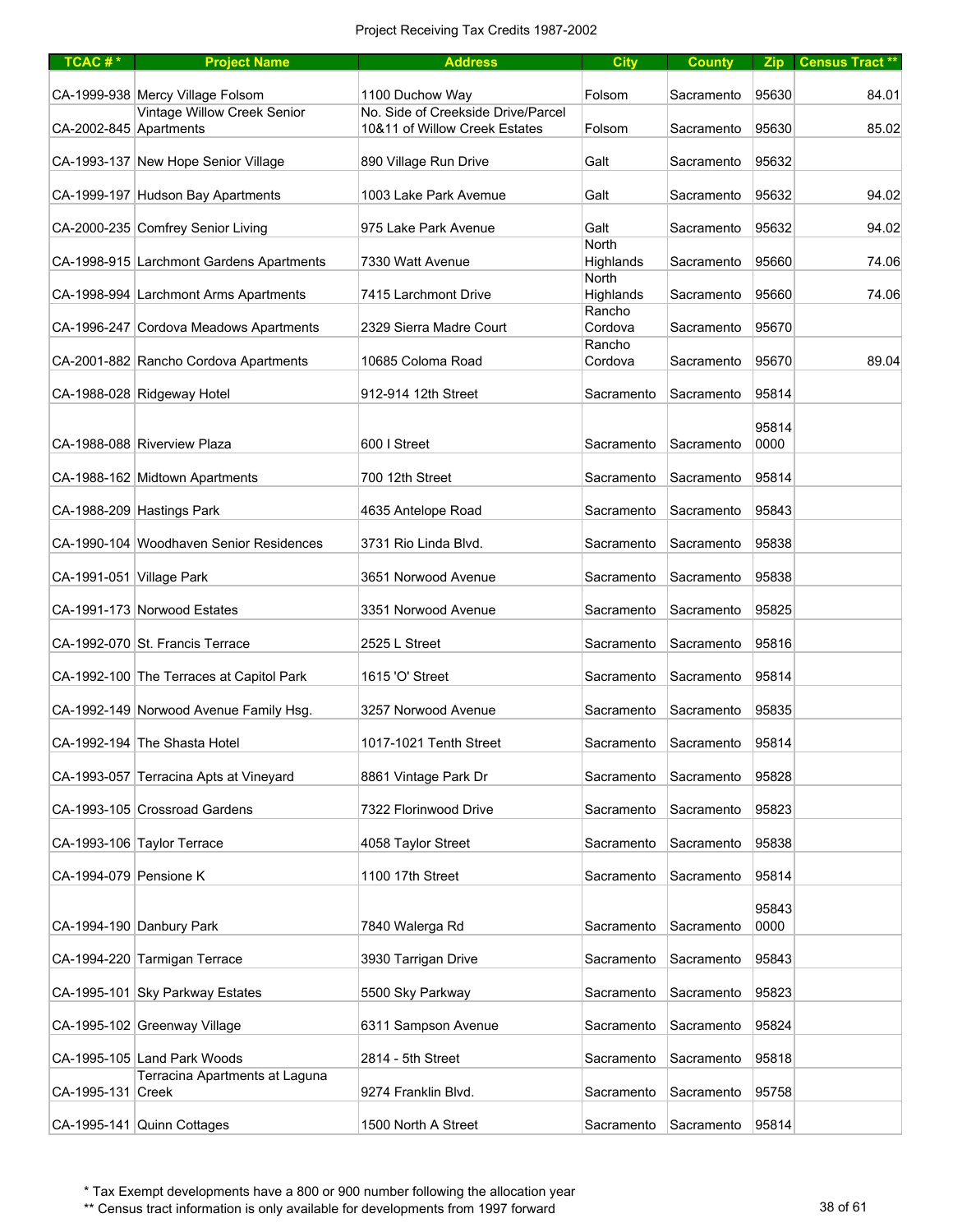| TCAC# $*$ | <b>Project Name</b>                          | <b>Address</b>                                  | <b>City</b>                | <b>County</b> |               | Zip Census Tract ** |
|-----------|----------------------------------------------|-------------------------------------------------|----------------------------|---------------|---------------|---------------------|
|           |                                              |                                                 |                            |               |               |                     |
|           | CA-1996-148 Vintage Glen Senior Apartments   | 6000 South Land Park Drive                      | Sacramento                 | Sacramento    | 95822<br>3358 |                     |
|           | CA-1996-264 Olive Wood Apartments            | 2811 La Quinta Drive                            | Sacramento                 | Sacramento    | 95826         |                     |
|           | CA-1996-267 Auburn Square Apartments         | 2060 Auburn Boulevard                           | Sacramento                 | Sacramento    | 95821         |                     |
|           | CA-1997-078 Auberry Park                     | 8120 Power Inn Road                             | Sacramento                 | Sacramento    | 95828         | 93.03               |
|           | CA-1997-176 River Garden Estates             | 2201 Northview Drive                            | Sacramento                 | Sacramento    | 95818         | 70.07               |
|           | CA-1997-943 Sun Garden Plaza                 | 6248 Lemon Hill Avenue                          | Sacramento                 | Sacramento    | 95824         | 32.02               |
|           | CA-1998-001 Kennedy Estates                  | 6501 Elder Creek Road                           | Sacramento                 | Sacramento    | 95824         | 32.01               |
|           | CA-1998-233 Meadowview Apartments            | 2451 Meadowview Road                            | Sacramento                 | Sacramento    | 95832         | 42.03               |
|           | CA-1998-537 Vintage Knolls Senior Apartments | 2340 Bell Street                                | Sacramento                 | Sacramento    | 95825         | 73                  |
|           | CA-1998-914 Kohler Gardens Apartments        | 5450 Kohler Avenue                              | Sacramento                 | Sacramento    | 95841         | 75.01               |
|           | CA-1998-944 Sienna Vista (Shady Tree)        | 4901 Little Oak Lane                            | Sacramento                 | Sacramento    | 95841         | 75.02               |
|           | CA-1999-845 Watercrest Apartments            | 4400 Elkhorn Blvd.                              | Sacramento                 | Sacramento    | 95842         | 7411                |
|           | CA-1999-863 Willow Pointe Apartments         | 6601 & 6701 Sunnyslope Drive                    | Sacramento                 | Sacramento    | 95828         |                     |
|           | CA-2000-044 Norwood Annex                    | 3301 Norwood Avenue                             | Sacramento                 | Sacramento    | 95825         | 67.02               |
|           | CA-2000-119 Whispering Pines Apartments      | 7610 Amherst Street                             | Sacramento                 | Sacramento    | 95822         | 43                  |
|           |                                              | SWC Del Paso & Gateway Park                     |                            |               |               |                     |
|           | CA-2000-259 Terracina Gold, Village 1 & 3    | Blvd.                                           | Sacramento                 | Sacramento    | 95834         | 70.03               |
|           | CA-2000-827 Cottage Estates                  | 2900 Channel Court                              | Sacramento                 | Sacramento    | 95825<br>1850 | 56.012              |
|           | CA-2000-839 Southwind Court Apartments       | 7371-7401 Power Inn Road                        | Sacramento                 | Sacramento    | 95825         | 51.01               |
|           |                                              |                                                 |                            |               |               |                     |
|           | CA-2000-899 Greenfair Apartments             | 701 Fairgrounds                                 | Sacramento                 | Sacramento    | 95817         | 17                  |
|           | CA-2000-906 Countrywood Village Apartments   | 5500-5700 Mack Road                             | Sacramento                 | Sacramento    | 95823         | 96.02               |
|           | CA-2000-908 The Verandas Senior Community    | Power Inn Road & Auberry Road                   | Sacramento                 | Sacramento    |               | 93.03               |
|           | CA-2001-048 Cascade Apartments               | 7600 Fruitridge Road                            | Sacramento                 | Sacramento    | 95820         | 32.01               |
|           | CA-2001-107 Terracina Meadows                | near SEC El Centrao and Del Paso<br>Road        | Sacramento                 | Sacramento    | 95834         | 70.03               |
|           | CA-2001-121 Dixieanne Townhomes              | 2401, 2451 Lexington Street & 1048<br>Dixieanne | Sacramento                 | Sacramento    | 95815         | 69                  |
|           | CA-2001-125 Ladan Apartments II              | 2300 Auburn Blvd.                               | Sacramento                 | Sacramento    | 95821         | 62.01               |
|           | CA-2001-800 River Court Apartments           | 1671 W. El Camino                               | Sacramento                 | Sacramento    | 95833         | 70.05               |
|           |                                              | SWC Del Paso Road and Gateway                   |                            |               |               |                     |
|           | CA-2001-869 Terracina Gold, Village 2        | Park Blvd.                                      | Sacramento                 | Sacramento    | 95834         | 70.03               |
|           | CA-2001-884 Florin Meadows                   | 7301 - 29th Street                              | Sacramento<br>Unincorporat | Sacramento    | 95822         | 42.03               |
|           | CA-2002-076 Churchill Downs Apartments       | 8155 Waterman Road                              | ed                         | Sacramento    | 95829         | 93.06               |
|           | CA-2002-834 Natomas Park Apartments          | 1851 Club Center Drive                          | Sacramento                 | Sactamento    | 95835         | 71                  |
|           | CA-1988-093 Prospect Villa Apts.             | 998 Prospect Avenue                             | Hollister                  | San Benito    | 95023         |                     |
|           | CA-1990-116 Prospect Villa II Apartments     | 970 Prospect Avenue                             | Hollister                  | San Benito    | 95023         |                     |

\*\* Census tract information is only available for developments from 1997 forward 39 of 61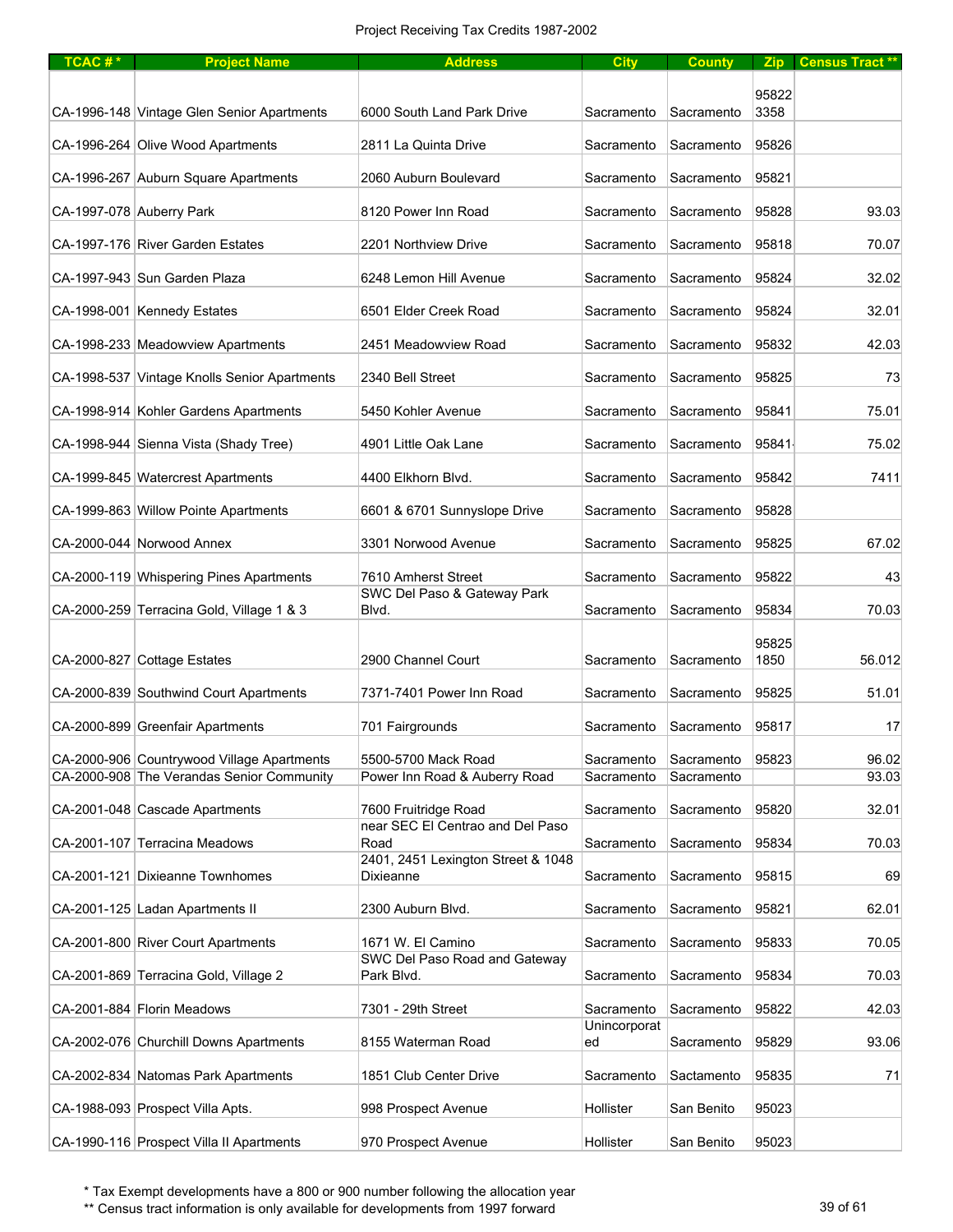| $TCAC #*$                  | <b>Project Name</b>                                                        | <b>Address</b>                                           | <b>City</b>         | <b>County</b>     |               | Zip Census Tract ** |
|----------------------------|----------------------------------------------------------------------------|----------------------------------------------------------|---------------------|-------------------|---------------|---------------------|
|                            | CA-1991-078 Rancho Park                                                    | 1200 Rancho Drive                                        | Hollister           | San Benito        | 95023         |                     |
|                            | CA-1993-016 Rustic Gardens                                                 | 190 Sierra Court                                         | Hollister           | San Benito        | 95023         |                     |
|                            | CA-1994-095 Prospect Villa III Apartments                                  | 960 Prospect Ave                                         | Hollister           | San Benito        | 95023         |                     |
|                            | CA-1989-341 Rimrock Village                                                | 1801 E. Rimrock Road                                     | <b>Barstow</b>      | San<br>Bernardino | 92311         |                     |
|                            |                                                                            |                                                          |                     | San               | 92311         |                     |
|                            | CA-2002-096 Suncrest Apartments                                            | Yucca Avenue                                             | <b>Barstow</b>      | Bernardino<br>San | 2408          | 94                  |
|                            | CA-1999-920 Nova Pointe 1 Apartments (Phase I)                             | 800 East Washington Street                               | Colton              | Bernardino<br>San | 92324         | 71.01               |
|                            | CA-1999-921 Nova Pointe 1 Apartments (Phase II) 800 East Washington Street | 8684 Sierra Avenue & 16858 Orange                        | Colton              | Bernardino<br>San | 92324         | 71.01               |
|                            | CA-2001-013 Fontana Senior Apartments                                      | Way                                                      | Fontana             | Bernardino<br>San | 92335         | 30                  |
|                            | CA-1997-551 Santa Fe Apartments                                            | 16576 Sutana Street                                      | Hesperia            | Bernardino        | 92345         | 100.053             |
|                            | CA-1998-067 Three Palms Apartments                                         | 9800 7th Avenue                                          | Hesperia            | San<br>Bernardino | 92345         |                     |
|                            | CA-1998-913 Jeffrey Court Seniors                                          | 7367 Central Avenue                                      | Highland            | San<br>Bernardino | 92346         | 76.02               |
|                            | CA-1990-137 Yucca Warren Vista Apartments                                  | 61451 Verbena Road                                       | Joshua Tree         | San<br>Bernardino | 92252         |                     |
|                            | CA-2000-060 Needles Family Apartments                                      | NW Corner of Feliz Drive and Clary<br>Drive              | <b>Needles</b>      | San<br>Bernardino | 92363         | 107                 |
|                            | CA-1996-907 Seasons at Ontario Gateway Plaza                               | 955 North Palmetto Street                                | Ontario             | San<br>Bernardino | 91762         |                     |
|                            |                                                                            |                                                          |                     | San               | 91672         |                     |
|                            | CA-2001-135 Woolverton Senior Apartments                                   | 511 North Palmetto Avenue                                | Ontario             | Bernardino        | 2541          | 11                  |
|                            | CA-1994-037 Villa Del Norte                                                | 9997 Feron Blvd.                                         | Rancho<br>Cucamonga | San<br>Bernardino | 91730         |                     |
| CA-1997-920 Villa Pacifica |                                                                            | 9609 Base Line Road                                      | Rancho<br>Cucamonga | San<br>Bernardino | 91730         |                     |
|                            | Malvern Senior Apartments (aka<br>CA-2001-818 Heritage Pointe)             | 8590 Malvern                                             | Rancho<br>Cucamonga | San<br>Bernardino | 91730         | 21                  |
|                            | CA-1988-220 Orange Village Apartments                                      | 106 West Pennsylvania Avenue                             | Redlands            | San<br>Bernardino | 92374         |                     |
|                            | CA-1999-057 The Crossings Apartments                                       | 177 West South Street Drive                              | Rialto              | San<br>Bernardino | 92376         | 37.02               |
|                            |                                                                            |                                                          |                     | San               |               |                     |
|                            | CA-2001-803 Greentree Senior Apartments                                    | 245 East First Street                                    | Rialto<br>San       | Bernardino<br>San | 92376         | 37                  |
|                            | CA-1994-906 Victoria Woods-San Bernardino                                  | 1095 Kendall Drive                                       | Bernardino<br>San   | Bernardino<br>San | 92407         |                     |
|                            | CA-1995-904 Ramona Sr. Complex                                             | 1519 West 8th Street                                     | Bernardino          | Bernardino        | 92411         |                     |
|                            |                                                                            |                                                          | San                 | San               | 92408         |                     |
|                            | CA-1999-907 The Waterman Apartments                                        | 2634 Copper Lane                                         | Bernardino<br>San   | Bernardino<br>San | 0000          | 73                  |
|                            | CA-1999-922 Village Green Apartments                                       | 2212 West Chestnut Avenue                                | Bernardino<br>San   | Bernardino<br>San | 92410         | 44                  |
|                            | CA-2000-890 Pioneer Park Plaza Apartments                                  | 560 North F Street                                       | Bernardino          | Bernardino        | 92410         | 57                  |
|                            | CA-2001-889 Autumnwood Apartments                                          | 2020 N. Guthrie St. and 2005 - 2195<br>N. Guthrie Street | San<br>Bernardino   | San<br>Bernardino | 92404<br>5942 | 74.05               |
|                            | CA-1991-128 Sage Wood Manor                                                | 6215 Ocotillo                                            | Twentynine<br>Palms | San<br>Bernardino | 92277         |                     |
|                            | CA-1996-079 Coy D Estes Senior Housing                                     | 260 North Third Avenue                                   | Upland              | San<br>Bernardino | 91786         |                     |
|                            | CA-1999-810 Alpine Woods Apartments                                        | 410 West Alpine Street                                   | Upland              | San<br>Bernardino | 91786         | 8.1                 |
|                            | CA-1997-011 Village Oak Apartments                                         | 14449 Begonia Road                                       | Victorville         | San<br>Bernardino | 92392         | 99.01               |

\*\* Census tract information is only available for developments from 1997 forward 40 pm  $\sim$  40 of 61  $\sim$  40 of 61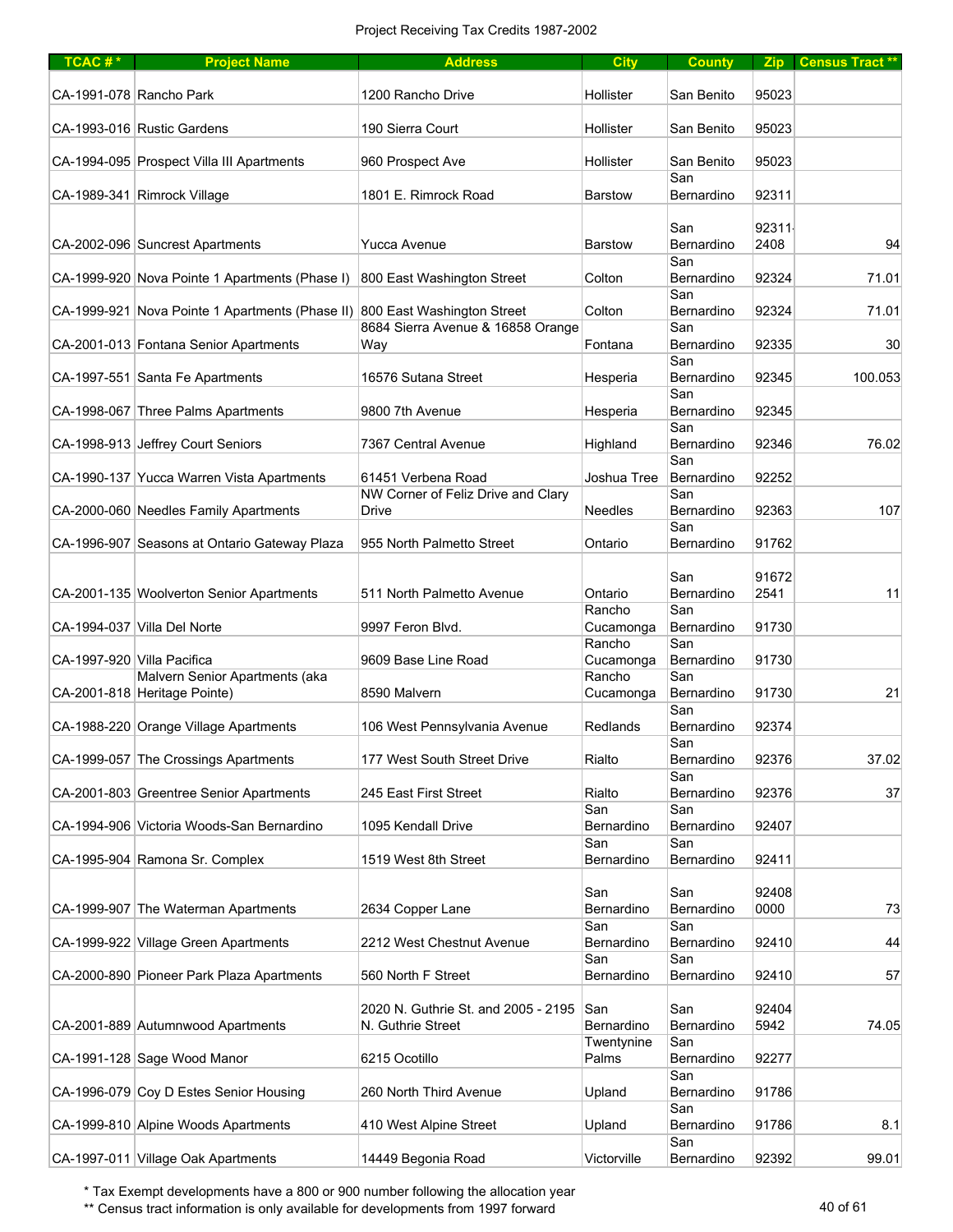| TCAC#*                 | <b>Project Name</b>                                                     | <b>Address</b>                                            | <b>City</b> | <b>County</b>     | Zip <sub>1</sub> | <b>Census Tract **</b> |
|------------------------|-------------------------------------------------------------------------|-----------------------------------------------------------|-------------|-------------------|------------------|------------------------|
|                        | CA-1998-198 Northside Commons                                           | Off of Chalon Road, West of<br>Hesperia Road              | Victorville | San<br>Bernardino | 92392            | 99.03                  |
|                        | CA-2000-191 Kimberly Park Apartments                                    | Kimberly and Arlette Drive                                | Victorville | San<br>Bernardino | 92394            | 99.01                  |
|                        | CA-2002-077   Impressions at Valley Center                              | South of Mojave, East of Armagosa,<br>North of Roy Rogers | Victorville | San<br>Bernardino | 92392            | 99.01                  |
|                        | CA-1990-018 Yucaipa Terrace                                             | 12435 Sixth Street                                        | Yucaipa     | San<br>Bernardino | 92399            |                        |
|                        | CA-1988-181 Laguna Terrace                                              | 1014 Laguna Drive                                         | Carlsbad    | San Diego         | 92008            |                        |
|                        | CA-1994-040 Villa Loma Apartments                                       | 6421 Tobria Terrace                                       | Carlsbad    | San Diego         | 92009            |                        |
|                        | CA-1997-608 Laurel Tree Apartments                                      | 1307 Laurel Tree Lane                                     | Carlsbad    | San Diego         | 92009            | 178.07                 |
|                        | CA-2000-828 Rancho Carrillo Apartments                                  | 6053 Paseo Acampo                                         | Carlsbad    | San Diego         | 92009            | 198.02                 |
|                        | CA-2001-815 Vista Las Flores                                            | 6404 - 6420 Halyard Place                                 | Carlsbad    | San Diego         | 92009            | 178.07                 |
|                        | CA-2001-891 Poinsettia Station Apartments                               | 6811 Embarcadero Lane                                     | Carlsbad    | San Diego         | 92009            | 178.05                 |
|                        | CA-1991-133 Park Village Apartments                                     | 1246, 1256 Third Avenue                                   | Chula Vista | San Diego         | 91911            |                        |
|                        | CA-1997-613 Trolley Terrace                                             | 750 Ada Street                                            | Chula Vista | San Diego         | 91911            | 132.01                 |
|                        | CA-1997-929 Cordova Village                                             | 1280 East 'J' Street                                      | Chula Vista | San Diego         | 91910            |                        |
|                        | CA-1998-816 Teresina at Lomas Verdes                                    | 1250 Santa Cora Avenue                                    | Chula Vista | San Diego         | 91913<br>0000    | 6073.013               |
|                        | CA-1999-860 Villa Serena Apartments                                     | 1201, 1231 & 1261 Medical Center<br>Drive                 | chula Vista | San Diego         | 91910<br>0000    | 133.05                 |
|                        | CA-2000-832 St. Regis Park                                              | 1025 Broadway                                             | Chula Vista | San Diego         | 91911            | 1310.01                |
| CA-2001-867 Main Plaza |                                                                         | Northeast corner of Broadway and<br>Main Street           | Chula Vista | San Diego         | 91911            | 132.01                 |
|                        | CA-2001-906 South Bay Community Villas                                  | 1350 Santa Rita                                           | Chula Vista | San Diego         | 91913            | 6073.013               |
|                        | CA-1997-949 Pinewood Apartments                                         | 241-273 Wisconsin Avenue                                  | El Cajon    | San Diego         | 92020            | 158                    |
|                        | CA-1998-234 Royal Heights Apartments                                    | 12135 Royal Road                                          | El Cajon    | San Diego         | 92021            | 168.06                 |
|                        | CA-1998-921 Bella Vista Apartments                                      | 545 North Mollison Avenue                                 | El Cajon    | San Diego         | 92021            | 163                    |
|                        | CA-1999-825 Laurel Village Apartments                                   | 909 Leslie Road                                           | El Cajon    | San Diego         | 92020            | 153.01                 |
|                        | CA-1992-169 Esperanza Garden Apts.                                      | 920 Regal Road                                            | Encinitas   | San Diego         | 92024            |                        |
|                        | CA-1991-102 Daybreak Grove/Sunrise Place                                | 1245 Grand Avenue/1252<br>Washington Avenue               | Escondido   | San Diego         | 92027            |                        |
|                        | CA-1994-121 Terraces Apartments                                         | 1301 Morningview Drive                                    | Escondido   | San Diego         | 92026            |                        |
|                        | CA-1995-006 1500 Orange Place                                           | 1500 South Orange Place                                   | Escondido   | San Diego         | 92025            |                        |
|                        | CA-1997-108 Emerald Gardens                                             | 425 West 11th Avenue                                      | Escondido   | San Diego         | 92025            | 206.01                 |
|                        | CA-1997-953 Sonoma Court Apartments                                     | 508 East Mission Avenue                                   | Escondido   | San Diego         | 92025            | 202.98                 |
|                        | CA-1999-001 Eucalyptus View Co-operative                                | 1805 - 1825 South Escondido Blvd.                         | Escondido   | San Diego         | 92025            | 207.01                 |
|                        | CA-1999-213 Vista Seniors Apartments                                    | 511 East Grand Avenue                                     | Escondido   | San Diego         | 92025            | 206.98                 |
|                        | CA-1999-840 Southwest Summit Rose - Rosewood 460 East Washington Avenue |                                                           | Escondido   | San Diego         | 92026<br>0000    | 202.98                 |

\*\* Census tract information is only available for developments from 1997 forward 41 of 61 Australian 41 of 61  $\mu$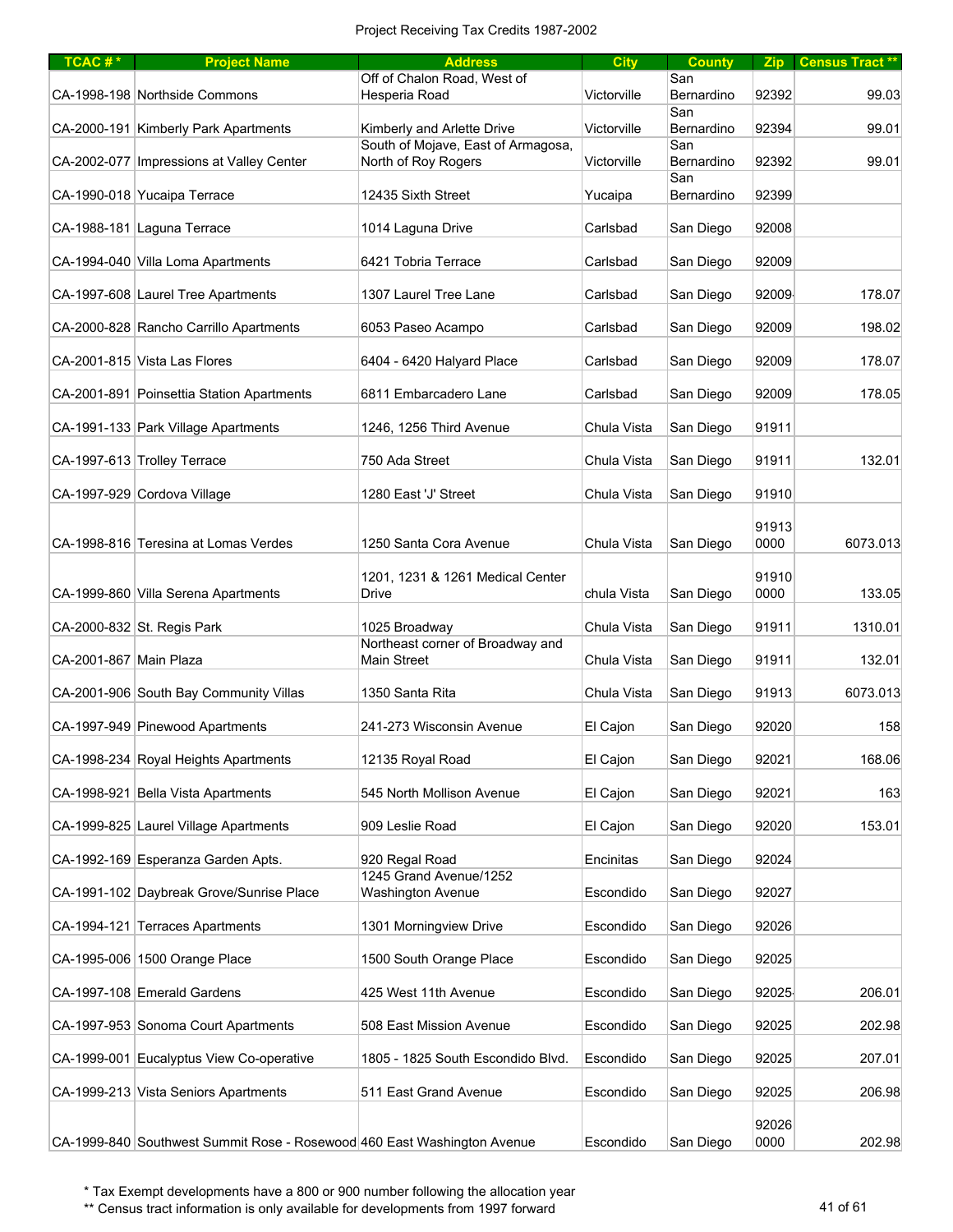| TCAC#*                   | <b>Project Name</b>                          | <b>Address</b>                                        | <b>City</b>             | <b>County</b> |               | Zip Census Tract ** |
|--------------------------|----------------------------------------------|-------------------------------------------------------|-------------------------|---------------|---------------|---------------------|
|                          | CA-2001-817 Washington Plaza Apartments      | 360 E. Washington Avenue                              | Escondido               | San Diego     | 92025         | 2029.8              |
|                          | CA-2001-890 Cypress Cove Apartments          | 260 N. Midway Drive                                   | Escondido               | San Diego     | 92027         | 202.05              |
|                          | CA-1996-919 Kalmia Courtyards                | 234 West Kalmia Street                                | Fallbrook               | San Diego     | 92028         |                     |
|                          | CA-2002-049 Fallbrook View Apartments        | 901 Alturas Road                                      | Fallbrook               | San Diego     | 92028         | 189.05              |
|                          | CA-1993-095 Campina Court Apartments         | 9000 Campina Drive                                    | La Mesa                 | San Diego     | 91942         |                     |
|                          | CA-2000-800 Maplewood Apartments             | 12715 Mapleview Street                                | Lakeside                | San Diego     | 92040         | 16804               |
|                          | CA-1989-075 Terrace Gardens Seniors Apts.    | 3891 College Place                                    | Lemon Grove San Diego   |               | 92041         |                     |
|                          | CA-1997-930 Park Villas Apartments           | 817 Eta Street                                        | National City San Diego |               | 91950         |                     |
|                          | CA-1999-826 Paseo del Sol                    | 1545 Q Avenue                                         | National City San Diego |               | 91790<br>0000 | 120                 |
| CA-2001-873 Plaza Manor  |                                              | 2721 Plaza Boulevard                                  | National City           | San Diego     | 91950         | 101.06              |
|                          | CA-1996-050 Tremont Street Apartments        | 1115-1127 S. Tremont                                  | Oceanside               | San Diego     | 92054         |                     |
|                          | CA-1996-142 Vintage Pointe Senior Apartments | 1701 Bush Street                                      | Oceanside               | San Diego     | 92054         |                     |
|                          | CA-2001-825 Old Grove Apartments             | 4391 Mission Avenue/Old Grove<br>Road                 | Oceanside               | San Diego     | 92057         | 185.08              |
|                          | CA-1997-121 Park View Terrace                | 13250 Civic Center Drive                              | Poway                   | San Diego     | 92064         | 170.01              |
|                          | CA-1999-004 Brookview Senior Housing         | Robinson and Pomerado                                 | Poway                   | San Diego     | 92064         | 170.98              |
|                          | CA-2001-005 Hillside Village Apartments      | Community Road at the terminus of<br>Poway Creek Road | Poway                   | San Diego     | 92064         | 170.11              |
|                          | CA-2002-829 Los Arcos Apartments             | 12751 Gateway Park                                    | Poway                   | San Diego     | 92064<br>2072 | 170.07              |
|                          | CA-1987-036 Chamoune Ave Duplex Apts.        | 2930 and 2932 Chamoune Ave                            | San Diego               | San Diego     | 92105<br>0000 |                     |
| CA-1987-047 LIHP 44      |                                              | 211-221 South 47th Street                             | San Diego               | San Diego     | 92113         |                     |
|                          | CA-1987-048 Euclid/Logan Apts.               | 5021 Logan Avenue                                     | San Diego               | San Diego     | 92113         |                     |
|                          | CA-1988-057 Redwood Villas                   | 3060 53rd Street                                      | San Diego               | San Diego     | 92120         |                     |
|                          | CA-1988-082 26th Street Apts.                | 801-811 26th St.                                      | San Diego               | San Diego     | 92102         |                     |
|                          | CA-1988-100 49th Street Apts.                | 340 - 342 49th Street                                 | San Diego               | San Diego     | 92113         |                     |
|                          | CA-1989-008 Sanford Hotel                    | 1301-1323 Fifth Avenue                                | San Diego               | San Diego     | 92101         |                     |
|                          | CA-1989-020 New Palace Hotel                 | 1814 Fifth Avenue                                     | San Diego               | San Diego     | 92101         |                     |
|                          | CA-1989-047 Grant Square                     | 2675 Market Street                                    | San Diego               | San Diego     | 92102         |                     |
| CA-1989-093 Vista de Oro |                                              | 2787 E Street                                         | San Diego               | San Diego     | 92102         |                     |
| CA-1989-137 Metro Hotel  |                                              | 435 15th Street                                       | San Diego               | San Diego     | 92101         |                     |
|                          | CA-1989-138 Metro Hotel II                   | 434 15th Street                                       | San Diego               | San Diego     | 92101         |                     |
|                          | CA-1992-058 Hacienda Townhomes               | 350 17th Street                                       | San Diego               | San Diego     | 92101         |                     |
|                          | CA-1992-132 Mercado Apartments               | 2001 Newton Avenue                                    | San Diego               | San Diego     | 92113         |                     |

\*\* Census tract information is only available for developments from 1997 forward 42 of 61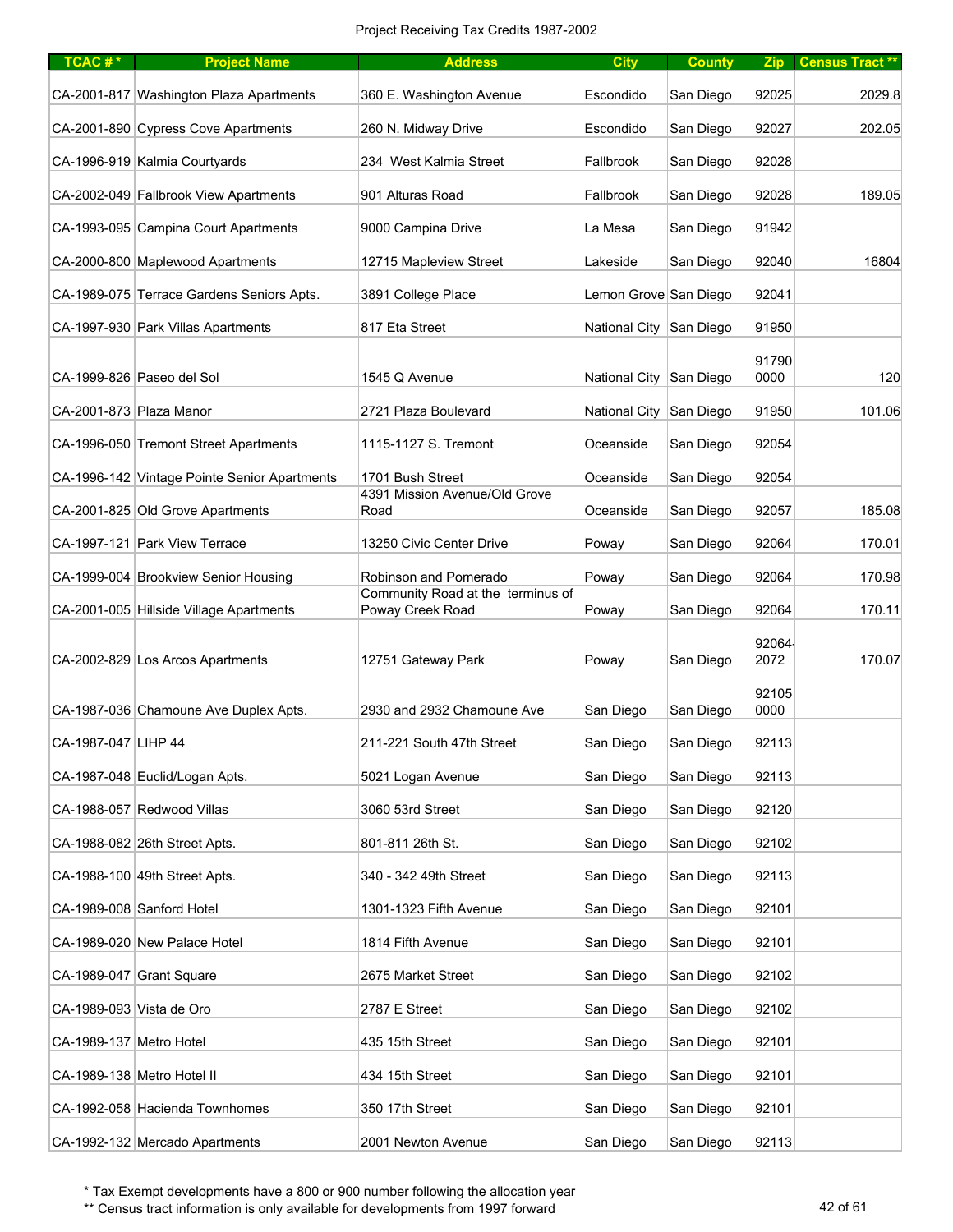| TCAC#* | <b>Project Name</b>                        | <b>Address</b>                                         | <b>City</b> | <b>County</b> | Zip           | <b>Census Tract **</b> |
|--------|--------------------------------------------|--------------------------------------------------------|-------------|---------------|---------------|------------------------|
|        | CA-1993-119 Mission Terrace Apartments     | 10210 San Diego Mission Rd                             | San Diego   | San Diego     | 92108         |                        |
|        | CA-1994-078 Paul Mirabile Center           | 16 15th Street                                         | San Diego   | San Diego     | 92101         |                        |
|        | CA-1994-207 Knox Glen Apartments           | 4720-4770 Logan Avenue                                 | San Diego   | San Diego     | 92114         |                        |
|        | CA-1996-099 Golden Villa Apartments        | 3355 - 3395 Elm Street                                 | San Diego   | San Diego     | 92102         |                        |
|        | CA-1996-107 Lincoln Hotel                  | 536 Fifth Avenue                                       | San Diego   | San Diego     | 92101         |                        |
|        | CA-1997-221 Vista Verde Apartments         | 351 South 33rd Street                                  | San Diego   | San Diego     | 92113         | 39                     |
|        | CA-1997-925 Village Place Apartments       | 34 - 17th Street                                       | San Diego   | San Diego     | 92101         |                        |
|        | CA-1997-974 Little Italy Family Housing    | 1528 India Street                                      | San Diego   | San Diego     | 92101         |                        |
|        | CA-1998-528 Toussaint Teen Center          | 1400 Fifth Avenue                                      | San Diego   | San Diego     | 92101         | 53                     |
|        | CA-1998-802 Bridgeport Properties I        | <b>Scattered Sites</b>                                 | San Diego   | San Diego     | 92105<br>0000 | 24                     |
|        | CA-1998-803 Bridgeport Properties II       | <b>Scattered Sites</b><br>4702-4092, 4015-4070 Messina | San Diego   | San Diego     | 92105<br>0000 | 90                     |
|        | CA-1998-956 Mountain View Estates          | Drive & Vista Horizon Street                           | San Diego   | San Diego     | 92113         | 33                     |
|        | CA-1998-989 President John Adams Manor     | 5471 Bayview Heights Place                             | San Diego   | San Diego     | 92105         | 27.06                  |
|        | CA-1999-023 Winona Gardens Apartments      | 3810 Winona Avenue                                     | San Diego   | San Diego     | 92105         | 27.04                  |
|        | CA-1999-817 Lancaster Manor Apartments     | 1551 Saturn Boulevard<br>12757 - 12781 Seabreeze Farms | San Diego   | San Diego     | 92154         | 101.08                 |
|        | CA-2000-101 Seabreeze Apartments           | Drive                                                  | San Diego   | San Diego     | 92130         | 83.263                 |
|        | CA-2000-801 CCBA Senior Garden             | 438 Third Avenue                                       | San Diego   | San Diego     | 92101         | 54                     |
|        | CA-2000-814 Mt. Aguilar Apartments         | 5765 Mount Aifan Drive                                 | San Diego   | San Diego     | 92111         | 85.1                   |
|        | CA-2000-815 Penasquitos Gardens Apartments | 10931 Gerana Street                                    | San Diego   | San Diego     | 92129         | 170.27                 |
|        | CA-2000-818 Vista La Rosa                  | 2002 Rimbey Avenue                                     | San Diego   | San Diego     | 92154         | 101.08                 |
|        | CA-2000-831 Regency Centre                 | 4765 Home Avenue                                       | San Diego   | San Diego     | 92105         | 34.11                  |
|        | CA-2000-853 Island Gardens                 | 3525-83 Island Avenue/3536-84 J<br><b>Street</b>       | San Diego   | San Diego     | 92102         | 35                     |
|        | CA-2001-026 Grant Heights park Apartments  | 2651, 2655, 2659 & 2661 "J" Street                     | San Diego   | San Diego     | 92102         | 48                     |
|        | CA-2001-029 Otay Mesa Family Villas        | 2065 Avenida Del Mexico                                | San Diego   | San Diego     | 92154         | 101.08                 |
|        | CA-2001-063 Nestor Affordable Housing Dev. | 2484 Grove Avenue                                      | San Diego   | San Diego     | 92154         | 101.08                 |
|        | CA-2001-100 Market Square Manor            | 525 - 14th Street                                      | San Diego   | San Diego     | 92101<br>5514 | 51                     |
|        | CA-2001-102 Harvey Mandel Villa            | 72 - 17th Street                                       | San Diego   | San Diego     | 92101         | 51                     |
|        | CA-2001-809 Pacific Cove Apartments        | 4019-4027 Oakcrest Drive                               | San Diego   | San Diego     | 92105         | 27.01                  |
|        | CA-2001-819 Torrey Del Mar Apartments      | 13875 Carmel Valley Road                               | San Diego   | San Diego     | 92129         | 83.25                  |
|        | CA-2001-830 Torrey Highlands Apartments    | not yet assigned                                       | San Diego   | San Diego     | 92129         | 83.25                  |
|        | CA-2001-849 Coronado Terrace               | 1183 25th Street                                       | San Diego   | San Diego     | 92154         | 101.06                 |

\*\* Census tract information is only available for developments from 1997 forward 43 of 61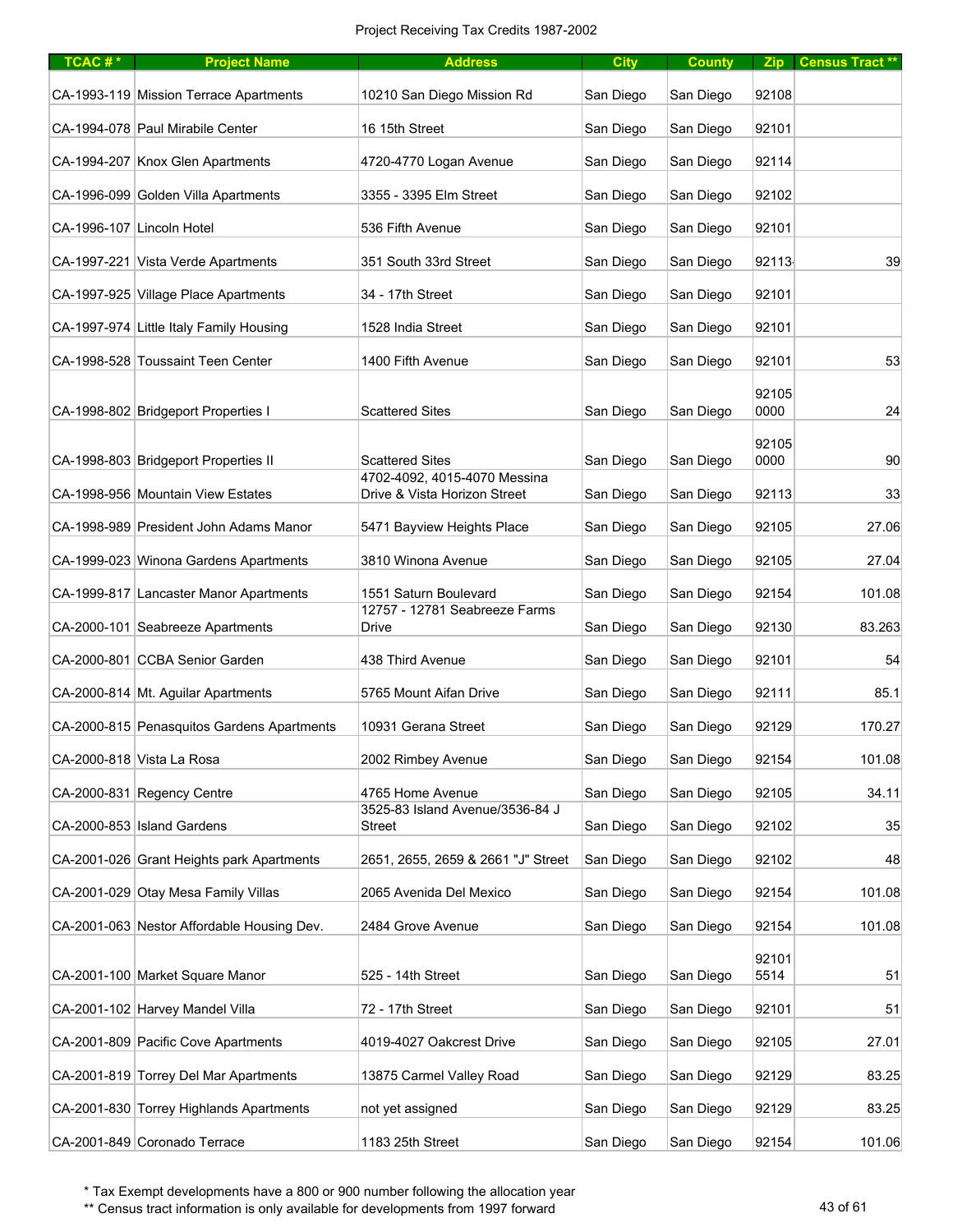| $TCAC #*$                | <b>Project Name</b>                                                             | <b>Address</b>                                                                                                                  | <b>City</b>             | <b>County</b>    | <b>Zip</b>    | <b>Census Tract **</b> |
|--------------------------|---------------------------------------------------------------------------------|---------------------------------------------------------------------------------------------------------------------------------|-------------------------|------------------|---------------|------------------------|
|                          | CA-2001-852 Vista Terrace Hills                                                 | 1606 Del Sur Blvd.                                                                                                              | San Diego               | San Diego        | 92173         | 100.05                 |
|                          | CA-2001-854 Hollywood Palms Apartments                                          | 4366 Home Avenue                                                                                                                | San Diego               | San Diego        | 92105         | 25.02                  |
|                          | CA-2001-858   Island Village Apartments                                         | South Side Market Street between<br>12th ave & 13th Street                                                                      | San Diego               | San Diego        | 94101         | 51                     |
|                          | CA-2001-870 Park Haven Court Apartments                                         | 4010-4050 Park Haven Court                                                                                                      | San Diego               | San Diego        | 92113         | 33                     |
|                          | CA-2001-908 Harbor View Villas                                                  | 404 - 47th Avenue                                                                                                               | San Diego               | San Diego        | 92102         | 34.02                  |
|                          | CA-2001-909 Logan Square                                                        | 4742 Solola Avenue                                                                                                              | San Diego               | San Diego        | 92113         |                        |
|                          | CA-2002-111 Casa Puleta Apartments                                              | 1443-1453 South 45th Street                                                                                                     | San Diego               | San Diego        | 92113         | 33                     |
|                          | CA-2002-832 Villa Glen Apartments                                               | Project fronts Torrey Santa Fe Rd<br>(address not assigned until water<br>meters are set)<br>Projects fronts on Rancho Sante Fe | San Diego               | San Diego        | 92129         | 83.38                  |
|                          | CA-2002-833 Villa Andalucia Apartments                                          | Farms Road (address not assigned<br>until water meters are set)                                                                 | San Diego               | San Diego        | 92130         | 83.34                  |
|                          | CA-2002-844 Windwood Village                                                    | 12851 Carmel Valley Road                                                                                                        | San Diego               | San Diego        | 92130         | 83.25                  |
| CA-1996-013 The Knolls   |                                                                                 | 688 Vineyard Road                                                                                                               | San Marcos              | San Diego        | 92069         |                        |
|                          | CA-1997-056 Terra Cotta Apartments                                              | 523 Rush Drive                                                                                                                  | San Marcos              | San Diego        | 92069<br>2949 | 200.1                  |
|                          | CA-1997-954 Mariposa Apartments                                                 | 604 Richmar                                                                                                                     | San Marcos              | San Diego        | 92069         | 200.06                 |
|                          | CA-1998-936 Villa Serena Apartments                                             | 339-340 Marcos Street                                                                                                           | San Marcos              | San Diego        | 92069         | 200.06                 |
|                          | CA-2000-037 Ventaliso Apartments<br><b>West Mission Corridor Revitalization</b> | 609 Richmar Avenue<br>Corner of Mission Road & Marcos                                                                           | San Marcos              | San Diego        | 92069         |                        |
| CA-2000-190 Project      |                                                                                 | <b>Street</b>                                                                                                                   | San Marcos              | San Diego        | 92069         | 200.09                 |
|                          | CA-2000-812 Autumn Ridge Apartments                                             | 435 Autumn Drive                                                                                                                | San Marcos              | San Diego        | 92069         | 200.09                 |
|                          | CA-1987-074 Park Haven Three                                                    | 241-265 Willow Road                                                                                                             | San Ysidro              | San Diego        | 92173         |                        |
|                          | CA-1998-934 Rio Vista Apartments                                                | 1120-1260 San Ysidro Blvd.                                                                                                      | San Ysidro              | San Diego        | 92173         | 101.06                 |
| CA-1999-852 North Park   |                                                                                 | 4238 54th Place & 4501 Logan<br>Avenue                                                                                          | SanDiego                | San Diego        | 92113<br>0000 | 27.08                  |
|                          | CA-1999-887 Laurel Park Apartments                                              | <b>Buena Vista Avenue</b>                                                                                                       | Santee                  | San Diego        | 92071         | 66.02                  |
|                          | CA-2001-816 Woodside Apartments                                                 | 11017-11117 Woodside Avenue,<br>11030-11112 Taffy Lane                                                                          | Santee                  | San Diego        | 92071         | 167.01                 |
|                          | CA-1998-010 San Martin de Porres Apartments                                     | 1000 Kempton Street                                                                                                             | Spring Valley San Diego |                  | 91977         |                        |
|                          | CA-1999-017 San Martin De Porres Apartments                                     | 1000 Kempton                                                                                                                    | Spring Valley San Diego |                  | 91977         | 139.04                 |
|                          | CA-2000-095 Jamacha Glen Apartments                                             | Jamacha Road                                                                                                                    | Spring Valley San Diego |                  | 91977         | 139.01                 |
|                          | CA-1994-180 Cedar Road Apts                                                     | 245 Cedar Road                                                                                                                  | Vista                   | San Diego        | 92084         |                        |
|                          | CA-1997-039 Casa Nettleton Apartments                                           | 160 Nettleton Road                                                                                                              | Vista                   | San Diego        | 92084         | 185.98                 |
|                          | CA-1988-105 Peter Claver Community                                              | 1340 Golden Gate Ave.                                                                                                           | San<br>Francisco        | San<br>Francisco | 94115         |                        |
| CA-1989-045 Maria Alicia |                                                                                 | 3090 16th Street                                                                                                                | San<br>Francisco        | San<br>Francisco | 94103         |                        |
|                          | CA-1989-065 Mercy Family Plaza                                                  | 1509 Hayes Street                                                                                                               | San<br>Francisco        | San<br>Francisco | 94117         |                        |
|                          | CA-1989-077 Mission Capp Apartments                                             | 2155 Mission Street                                                                                                             | San<br>Francisco        | San<br>Francisco | 94110         |                        |

\*\* Census tract information is only available for developments from 1997 forward 44 of 61 and 44 of 61 and 44 of 61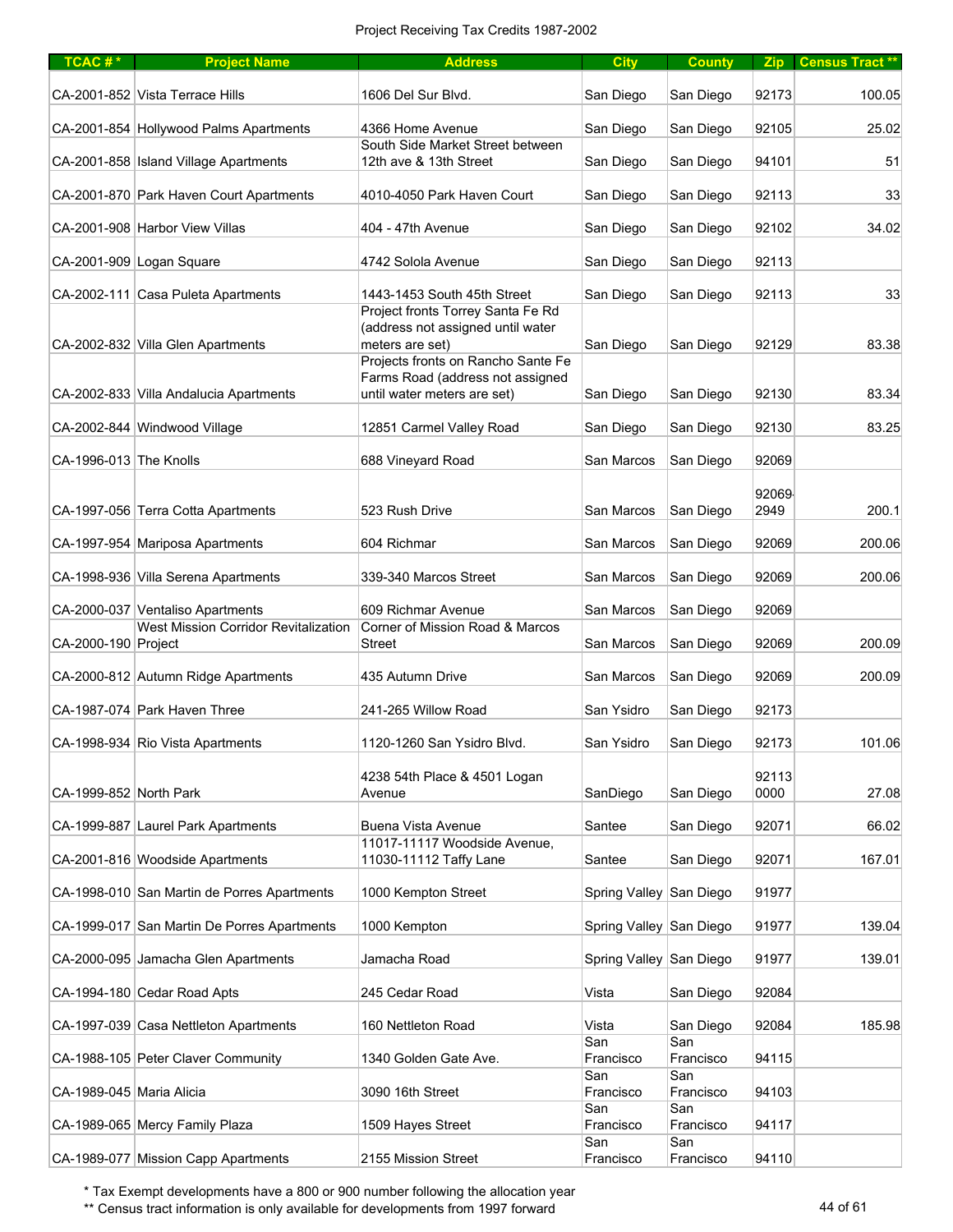| TCAC #*                   | <b>Project Name</b>                            | <b>Address</b>                | <b>City</b>      | <b>County</b> |       | Zip Census Tract** |
|---------------------------|------------------------------------------------|-------------------------------|------------------|---------------|-------|--------------------|
|                           |                                                |                               | San              | San           |       |                    |
|                           | CA-1989-153 Coleridge Park Homes               | 190 Coleridge Street          | Francisco        | Francisco     | 94105 |                    |
|                           |                                                |                               | San              | San           |       |                    |
|                           | CA-1989-228 Cambridge Hotel                    | 473 Ellis Street              | Francisco        | Francisco     | 94102 |                    |
|                           |                                                |                               | San              | San           |       |                    |
|                           | CA-1990-101 Embarcadero Triangle               | 600 Embarcadero               | Francisco        | Francisco     | 94107 |                    |
|                           |                                                |                               | San              | San           |       |                    |
|                           | CA-1990-153 Connecticut Street Court           | 1206-1228 Connecticut Street  | Francisco        | Francisco     | 94107 |                    |
|                           |                                                |                               | San              | San           |       |                    |
|                           | CA-1990-154 Steamboat Point Apartments         | 800 The Embarcadero           | Francisco        | Francisco     | 94107 |                    |
|                           |                                                |                               | San              | San           |       |                    |
|                           | CA-1990-156 Padre Palou Apartments             | 3400 16th Street              | Francisco        | Francisco     | 94114 |                    |
|                           |                                                |                               | San              | San           |       |                    |
|                           | CA-1991-028 Del Carlo Court                    | 3330 Army Street              | Francisco        | Francisco     | 94110 |                    |
|                           |                                                |                               | San              | San           |       |                    |
|                           | CA-1991-029 Turk Street Apartments             | 201 Turk Street               | Francisco        | Francisco     | 94102 |                    |
|                           |                                                |                               | San              | San           |       |                    |
|                           | CA-1991-031 111 Jones Street Apartments        | 111 Jones Street              | Francisco        | Francisco     | 94102 |                    |
|                           |                                                |                               | San              | San           |       |                    |
|                           | CA-1992-075 Minna Street Apartments            | 518 Minna Street              | Francisco        | Francisco     | 94103 |                    |
|                           |                                                |                               | San              | San           |       |                    |
|                           | CA-1992-103 Canon Kip Community House          | 705 Natoma Street             | Francisco        | Francisco     | 94103 |                    |
|                           |                                                |                               | San              | San           |       |                    |
|                           | CA-1992-111 Fell Street Apartments             | 333 Fell Street               | Francisco        | Francisco     | 94102 |                    |
|                           |                                                |                               | San              | San           |       |                    |
|                           | CA-1992-140 Larkin Pine Senior Housing         | 1303 Larkin St                | Francisco        | Francisco     | 94109 |                    |
|                           |                                                |                               | San              | San           |       |                    |
|                           | CA-1992-141 1028 Howard Street Apartments      | 1028 Howard Street            | Francisco        | Francisco     | 94103 |                    |
|                           |                                                |                               | San              | San           |       |                    |
|                           | CA-1992-163 The Knox SRO                       | 241 6th Street                | Francisco        | Francisco     | 94103 |                    |
|                           |                                                |                               | San              | San           |       |                    |
| CA-1992-198 Plaza del Sol |                                                | 440 Valencia Street           | Francisco        | Francisco     | 94103 |                    |
|                           |                                                |                               | San              | San           |       |                    |
|                           | CA-1993-148 Fillmore Marketplace               | 1223 Webster Street           | Francisco        | Francisco     | 94115 |                    |
|                           |                                                | 1000 Thompkins Street/211-291 | San              | San           |       |                    |
|                           | CA-1993-168 Market Heights Apartments          | Putnam St.                    | Francisco        | Francisco     | 94110 |                    |
|                           |                                                |                               | San              | San           |       |                    |
|                           | CA-1994-020 Gabreila Apartments                | 587 Natoma Street             | Francisco        | Francisco     | 94103 |                    |
|                           |                                                |                               | San              | San           |       |                    |
|                           | CA-1994-082 555 Ellis Street Family Apartments | 555 Ellis Street              | Francisco        | Francisco     | 94109 |                    |
|                           |                                                |                               | San              | San           |       |                    |
|                           | CA-1994-159 205 Jones Street Apartments        | 205 Jones Street              | Francisco        | Francisco     | 94102 |                    |
|                           |                                                |                               | San              | San           |       |                    |
|                           | CA-1994-160 Columbia Park                      | 21 Columbia Square            | Francisco        | Francisco     | 94103 |                    |
|                           |                                                |                               | San              | San           |       |                    |
|                           | CA-1994-161 1101 Howard Street                 | 1101 Howard Street            | Francisco        | Francisco     | 94110 |                    |
|                           |                                                |                               | San              | San           |       |                    |
|                           | CA-1994-167 The Altamont Hotel                 | 3048 16th Street              | Francisco        | Francisco     | 94103 |                    |
|                           |                                                |                               | San              | San           |       |                    |
|                           | CA-1995-047 Good Samaritan Apartments          | 1290 Potrero Avenue           | Francisco        | Francisco     | 94110 |                    |
|                           |                                                |                               | San              | San           |       |                    |
|                           | CA-1995-051 Juan Pifarre Plaza                 | 1010 South Van Ness Avenue    | Francisco        | Francisco     | 94110 |                    |
|                           |                                                |                               | San              | San           |       |                    |
|                           | CA-1995-069 Hayes Valley Phase I & II          | 749-A Hayes Street            | Francisco        | Francisco     | 94102 |                    |
|                           |                                                |                               | San              | San           |       |                    |
| CA-1995-074 Lyric Hotel   |                                                | 140 Jones Street              | Francisco        | Francisco     | 94102 |                    |
|                           |                                                |                               | San              | San           |       |                    |
|                           | CA-1995-075 Plaza-Ramona Apartments            | 250-260 McAllister Street     | Francisco        | Francisco     | 94102 |                    |
|                           |                                                |                               | San              | San           |       |                    |
|                           | CA-1995-086 Yerba Buena Commons                | 88 Perry Street               | Francisco        | Francisco     | 94107 |                    |
|                           |                                                |                               | San              | San           | 94103 |                    |
|                           | CA-1995-097 479 Natoma Street                  | 479 Natoma Street             | Francisco        | Francisco     |       |                    |
|                           |                                                |                               | San              | San           | 94109 |                    |
|                           | CA-1995-098 2300 Van Ness Ave. Apartments      | 2300 Van Ness Avenue          | Francisco<br>San | Francisco     |       |                    |
| CA-1995-114 Rose Hotel    |                                                | 125 Sixth Street              |                  | San           | 94103 |                    |
|                           |                                                |                               | Francisco        | Francisco     |       |                    |

\*\* Census tract information is only available for developments from 1997 forward 45 of 61 and 45 of 61 and 45 of 61 and 45 of 61 and 45 of 61 and 45 of 61 and 45 of 61 and 45 of 61 and 45 of 61 and 45 of 61 and 45 of 61 an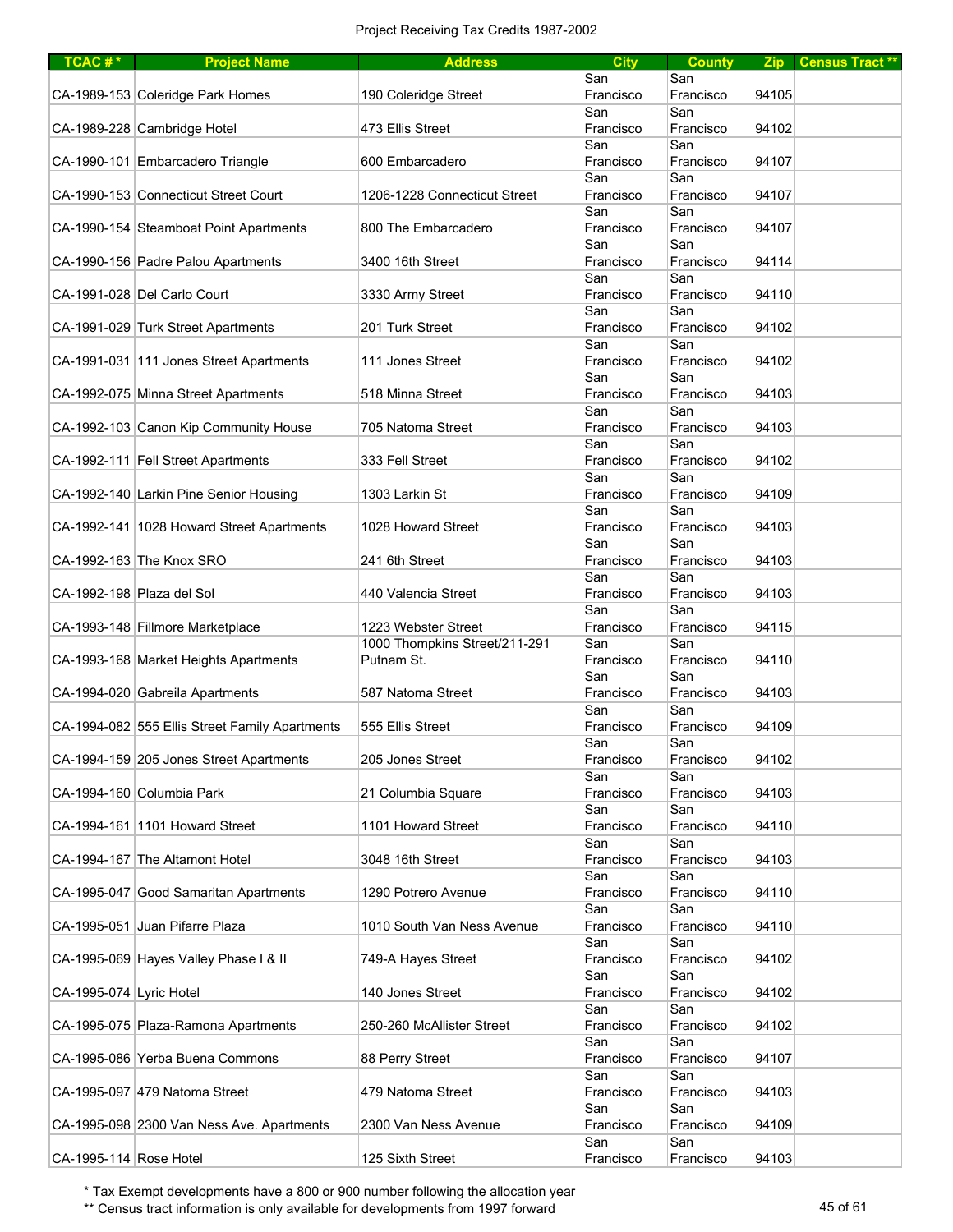| $TCAC #*$                | <b>Project Name</b>                        | <b>Address</b>                          | <b>City</b>      | <b>County</b>    |       | Zip Census Tract** |
|--------------------------|--------------------------------------------|-----------------------------------------|------------------|------------------|-------|--------------------|
|                          |                                            |                                         | San              | San              |       |                    |
| CA-1996-037 Apollo Hotel |                                            | 418 Valencia Street                     | Francisco        | Francisco        | 94103 |                    |
|                          |                                            |                                         | San              | San              |       |                    |
|                          | CA-1996-916 Coventry Park                  | 1550 Sutter Street                      | Francisco        | Francisco        | 94105 |                    |
|                          |                                            |                                         | San              | San              |       |                    |
|                          | CA-1997-017 Hotel Grand Southern           | 1095 Mission Street                     | Francisco        | Francisco        | 94103 | 176.98             |
|                          | The Cecil Williams Glide Community         |                                         | San              | San              |       |                    |
| CA-1997-050 House        |                                            | 333 Taylor Street                       | Francisco        | Francisco        | 94102 | 123                |
|                          |                                            |                                         | San              | San              |       |                    |
|                          | CA-1997-189 Minna Park Family Apartments   | 529-539 Minna Street                    | Francisco        | Francisco        | 94103 | 176.68             |
|                          | CA-1998-087 Heritage Homes                 | 243 Rey Street                          | San<br>Francisco | San<br>Francisco | 94134 | 264                |
|                          |                                            |                                         | San              | San              |       |                    |
|                          | CA-1998-188 Bernal Gateway                 | 3101 Mission Street                     | Francisco        | Francisco        | 94110 | 252                |
|                          |                                            |                                         | San              | San              |       |                    |
|                          | CA-1998-804 Laurel Gardens Apartments      | 1555 Turk Street                        | Francisco        | Francisco        | 94115 | 158                |
|                          |                                            |                                         | San              | San              |       |                    |
|                          | CA-1998-821 The Arc Apartments             | 416 Bay Street                          | Francisco        | Francisco        | 94103 | 101                |
|                          |                                            |                                         | San              | San              |       |                    |
|                          | CA-1998-919 Britton Courts                 | 1250 Sunnydale Avenue                   | Francisco        | Francisco        | 94134 | 264                |
|                          |                                            |                                         | San              | San              |       |                    |
|                          | CA-1999-016 Ellis Street Apartments        | 864 Ellis Street                        | Francisco        | Francisco        | 94102 | 122                |
|                          |                                            |                                         | San              | San              |       |                    |
|                          | CA-1999-065 165 Eighth Street              | 165 Eighth Street                       | Francisco        | Francisco        | 94103 | 176.98             |
|                          | CA-1999-130 Plaza East Apartments          |                                         | San              | San              | 94115 | 161                |
|                          |                                            | Webster & laguna                        | Francisco<br>San | Francisco<br>San |       |                    |
|                          | CA-1999-903 Golden Gate Apartments         | 1820 Post Street                        | Francisco        | Francisco        | 94115 | 161.03             |
|                          | Bernal Dwellings Apartments (99-           | Harrison St., Ceasar Chavez, Folsom San |                  | San              |       |                    |
| CA-1999-934 850)         |                                            | & 26th St.                              | Francisco        | Francisco        | 94110 | 229                |
|                          |                                            |                                         | San              | San              |       |                    |
|                          | CA-2000-078 Ambassador Hotel               | 55 Mason Street                         | Francisco        | Francisco        | 94102 | 125                |
|                          |                                            |                                         | San              | San              |       |                    |
|                          | CA-2000-099 4445 Third Street              | 4445 Third Street                       | Francisco        | Francisco        | 94124 | 231                |
|                          |                                            |                                         | San              | San              |       |                    |
| CA-2000-155 Delta Hotel  |                                            | 88 Sixth Street                         | Francisco        | Francisco        | 94103 | 176.98             |
|                          |                                            |                                         | San              | San              |       |                    |
|                          | CA-2000-213 SOMA Studios                   | 1166-1188 Howard Street                 | Francisco        | Francisco<br>San | 94103 | 176.98             |
|                          | CA-2000-848 Church Street Apartments       | One Church Street                       | San<br>Francisco | Francisco        | 94114 | 1689.8             |
|                          |                                            |                                         | San              | San              |       |                    |
|                          | CA-2000-855 Lassen Apartments              | 441 Ellis Street                        | Francisco        | Francisco        | 94102 | 125                |
|                          |                                            |                                         | San              | San              |       |                    |
|                          | CA-2000-872 Orlando Cepeda Commons         | 150 Berry Street                        | Francisco        | Francisco        | 94107 | 607                |
|                          |                                            |                                         | San              | San              |       |                    |
| CA-2000-886 Maria Manor  |                                            | 174 Ellis Street                        | Francisco        | Francisco        | 94102 | 123                |
|                          |                                            |                                         | San              | San              |       |                    |
|                          | CA-2000-887 Antonia Manor                  | 180 Turk Street                         | Francisco        | Francisco        | 94102 | 125                |
|                          |                                            |                                         | San              | San              |       |                    |
|                          | CA-2000-889 Notre Dame Apartments          | 1590 Broadway                           | Francisco        | Francisco        | 94109 | 109                |
|                          |                                            |                                         | San              | San              |       |                    |
|                          | CA-2000-894 Thomas Paine Square Apartments | 1157 Turk Street                        | Francisco<br>San | Francisco<br>San | 94102 | 161                |
|                          | CA-2001-019 The Dalt Hotel                 | 34 - 48 Turk Street                     | Francisco        | Francisco        | 94102 | 125                |
|                          |                                            |                                         | San              | San              |       |                    |
|                          | CA-2001-020 The West Hotel                 | 141 Eddy Street                         | Francisco        | Francisco        | 94102 | 125                |
|                          |                                            |                                         | San              | San              |       |                    |
|                          | CA-2001-021 Alexander Residence            | 230 Eddy Street                         | Francisco        | Francisco        | 94102 | 125                |
|                          |                                            |                                         | San              | San              |       |                    |
|                          | CA-2001-034 Marlton Manor                  | 240 Jones Street                        | Francisco        | Francisco        | 94102 | 125                |
|                          | Eighth and Howard Family                   |                                         | San              | San              |       |                    |
| CA-2001-810 Apartments   |                                            | 1166-1188 Howard Street                 | Francisco        | Francisco        | 94103 | 176.98             |
|                          |                                            |                                         | San              | San              |       |                    |
|                          | CA-2001-835 1045 Mission Apartments        | 1045 Mission Street                     | Francisco        | Francisco        | 94103 | 6075.017           |
|                          | CA-2001-856 Ocean Beach Apartments         | 720 La Playa Street                     | San<br>Francisco | San<br>Francisco | 94121 | 479                |
|                          |                                            |                                         |                  |                  |       |                    |

\*\* Census tract information is only available for developments from 1997 forward 46 of 61 and 46 of 61 and 46 of 61 and 46 of 61 and 46 of 61 and 46 of 61 and 46 of 61 and 46 of 61 and 46 and 46 and 46 and 46 and 46 and 46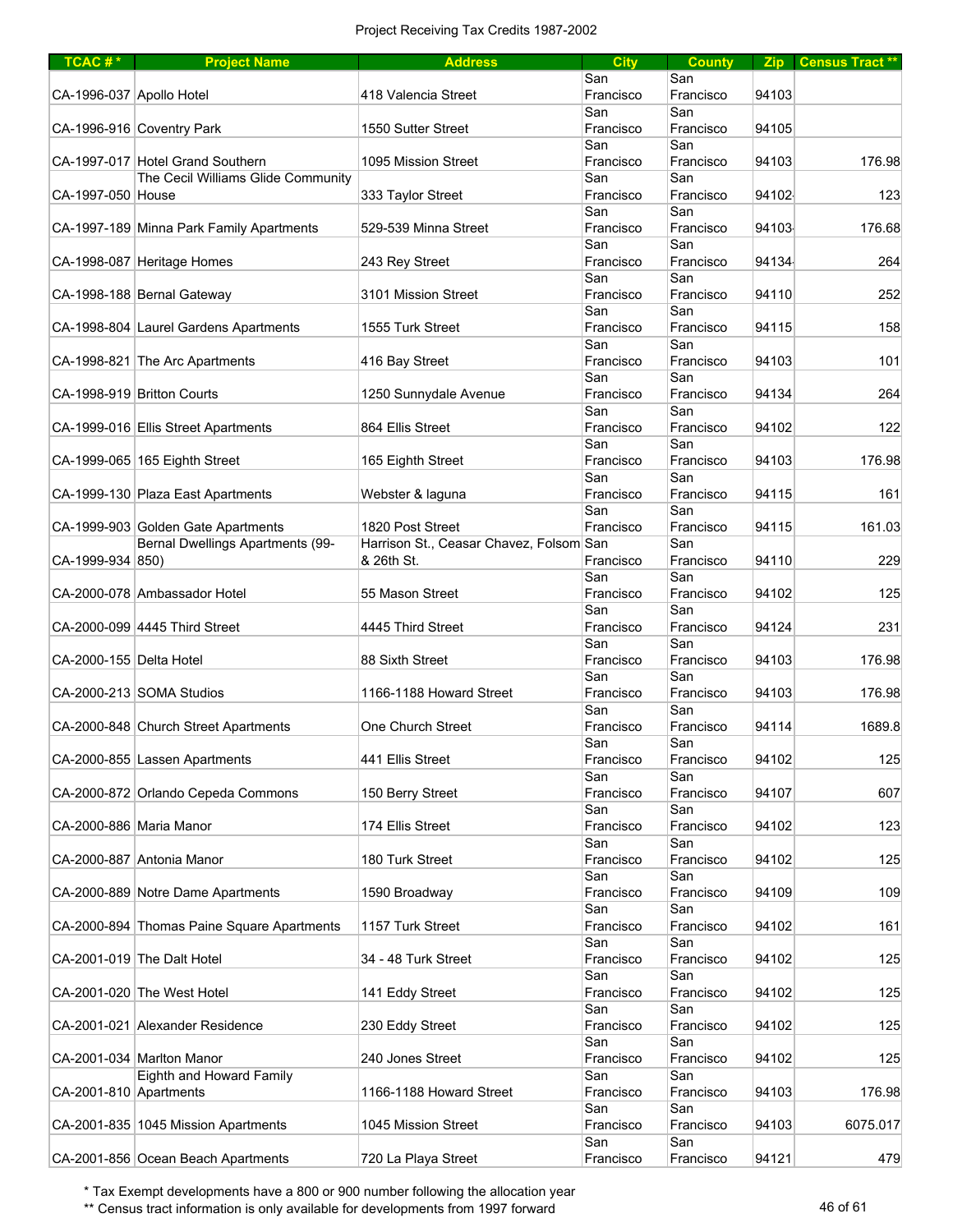| $TCAC #*$                 | <b>Project Name</b>                       | <b>Address</b>                      | <b>City</b>   | <b>County</b>           |       | Zip Census Tract ** |
|---------------------------|-------------------------------------------|-------------------------------------|---------------|-------------------------|-------|---------------------|
|                           |                                           |                                     | San           | San                     |       |                     |
|                           | CA-2001-878 Namiki Apartments             | 1776 Sutter Street                  | Francisco     | Francisco               | 94115 | 136                 |
|                           |                                           |                                     | San           |                         |       |                     |
|                           | CA-2002-079 North Beach Place             | 500 Francisco Street                | Francisco     | San francisco 94133     |       | 101                 |
|                           |                                           |                                     | San           | San                     |       |                     |
|                           | CA-2002-803 Lassen Apartments             | 441 Ellis Street                    | Francisco     | Francisco               | 94102 | 125                 |
|                           |                                           |                                     |               |                         |       |                     |
| CA-1996-171 Lodi Hotel    |                                           | 7 South School Street               | Lodi          | San Joaquin             | 95240 |                     |
|                           |                                           | 850-940 south Union Road & 1175-    |               |                         |       |                     |
|                           | CA-2001-893 Union Court Family Housing    | 1155 Wawona Street                  | Manteca       | San Joaquin             | 95337 | 51.15               |
|                           |                                           |                                     |               |                         |       |                     |
|                           |                                           |                                     |               |                         | 95204 |                     |
|                           | CA-1987-019 Madison Arches Apts.          | 1337 N. Madison Street              | Stockton      | San Joaquin             |       |                     |
|                           |                                           |                                     |               |                         |       |                     |
|                           | CA-1988-133 Bennett Apts.                 | 135 E. Magnolia Street              | Stockton      | San Joaquin             | 95202 |                     |
|                           |                                           |                                     |               |                         |       |                     |
| CA-1988-205 Mayfair Apts. |                                           | 807 N. El Dorado Street             | Stockton      | San Joaquin             | 95202 |                     |
|                           |                                           |                                     |               |                         |       |                     |
|                           | CA-1990-148 Phoenix House                 | 16 North American Street            | Stockton      | San Joaquin             | 95202 |                     |
|                           |                                           |                                     |               |                         |       |                     |
|                           | CA-1991-109 Santa Fe Townhomes            | 639 West Worth Street               | Stockton      | San Joaquin             | 95206 |                     |
|                           |                                           |                                     |               |                         |       |                     |
|                           | CA-1992-192 Main Street Manor/Almond View | 648 East Main Street                | Stockton      | San Joaquin 95202       |       |                     |
|                           |                                           |                                     |               |                         |       |                     |
|                           | CA-1993-104 Delta Plaza Apts.             | 702 N. San Joaquin                  | Stockton      | San Joaquin             | 95202 |                     |
|                           | Filipino Community Building of            |                                     |               |                         |       |                     |
| CA-1993-139 Stockton      |                                           | 443 East Sonora                     | Stockton      | San Joaquin             | 95202 |                     |
|                           |                                           |                                     |               |                         |       |                     |
|                           | CA-1994-216 Cambridge Court               | 6507 Danny Drive                    | Stockton      | San Joaquin             | 95210 |                     |
|                           |                                           |                                     |               |                         |       |                     |
|                           | CA-1995-103 Westgate Townhomes            | 6119 Danny Drive                    | Stockton      | San Joaquin             | 95210 |                     |
|                           |                                           |                                     |               |                         |       |                     |
|                           | CA-1995-142 Charleston Place Apartments   | 1515 E Bianchi                      | Stockton      | San Joaquin             | 95210 |                     |
|                           |                                           |                                     |               |                         |       |                     |
|                           | CA-1996-237 Grant Village Townhomes       | 2040 S. Grant Street                | Stockton      | San Joaquin             | 95206 |                     |
|                           |                                           |                                     |               |                         |       |                     |
|                           | CA-1998-130 Quan Ying Senior Apartments   | 301 South San Joaquin Street        | Stockton      | San Joaquin 95203       |       | 42.02               |
|                           |                                           |                                     |               |                         |       |                     |
|                           | CA-1998-946 Phoenix Apartments            | 819 East Hammer Lane                | Stockton      | San Joaquin             | 95210 |                     |
|                           |                                           |                                     |               |                         |       |                     |
|                           |                                           |                                     |               |                         | 95702 |                     |
|                           | CA-1998-980 Stockton Gardens Apartments   | 1025 Rose Marie Lane                | Stockton      | San Joaquin             | 0000  |                     |
|                           |                                           |                                     |               |                         |       |                     |
|                           | CA-1998-981 Stockton Terrace Apartments   | 246 East Iris Street                | Stockton      | San Joaquin             | 95210 | 33.03               |
|                           |                                           | 9411-9509, 9538-9542, 9573-9577     |               |                         |       |                     |
|                           | CA-1999-178 Kelley Drive Apartments       | Kelley, 3833-3837 Salters           | Stockton      | San Joaquin 95209       |       | 32.07               |
|                           | <b>Diamond Cove Townhomes</b>             |                                     |               |                         |       |                     |
|                           | CA-1999-181 (Carrington Circle)           | 5343 & 5358 Carrington Circle       | Stockton      | San Joaquin             | 95210 | 34.06               |
|                           |                                           |                                     |               |                         |       |                     |
|                           | CA-1999-900 Delta Village Apartments      | 1625 Rosemarie Lane                 | Stockton      | San Joaquin             | 95207 | 31.31               |
|                           |                                           | 402 - 416 So. San Joaquin/310 - 316 |               |                         |       |                     |
|                           | CA-2001-124 Ladan Apartments              | E. Sonora Street                    | Stockton      | San Joaquin             | 95203 | $\mathbf{1}$        |
|                           |                                           |                                     |               |                         |       |                     |
|                           | CA-1995-104 Mountain View Townhomes       | 375 West Mt. Diablo Avenue          | Tracy         | San Joaquin             | 95376 |                     |
|                           |                                           |                                     |               |                         |       |                     |
|                           | CA-1998-990 Stone Pine Meadow             | 227 West Grant Line Road            | Tracy         | San Joaquin             | 95376 | 53.02               |
|                           |                                           |                                     |               |                         |       |                     |
|                           | CA-2001-853 Stone Pine Meadow             | 227 West Grant Line Road            | Tracy         | San Joaquin             | 95376 | 53.02               |
|                           |                                           |                                     |               |                         |       |                     |
|                           |                                           |                                     |               |                         |       | 5203                |
|                           | CA-2002-815 Chesapeake Bay Apartments     | 2941 W. Lowell Avenue               | Tracy         | San Joaquin<br>San Luis | 95376 |                     |
|                           |                                           |                                     | Arroyo        |                         |       |                     |
|                           | CA-1994-054 Cawelti Court                 | 351 South Elm Street                | Grande        | Obispo                  | 93420 |                     |
|                           |                                           |                                     | ARROYO        | San Luis                |       |                     |
|                           | CA-1996-030 Oak Forest Apartments         | 163 South Elm Street                | <b>GRANDE</b> | Obispo                  | 93421 |                     |
|                           |                                           |                                     | Arroyo        | San Luis                |       |                     |
|                           | CA-1997-194 Juniper Street Apartments     | 119 Juniper Street                  | Grande        | Obispo                  | 93421 | 119                 |

\*\* Census tract information is only available for developments from 1997 forward 47 of 61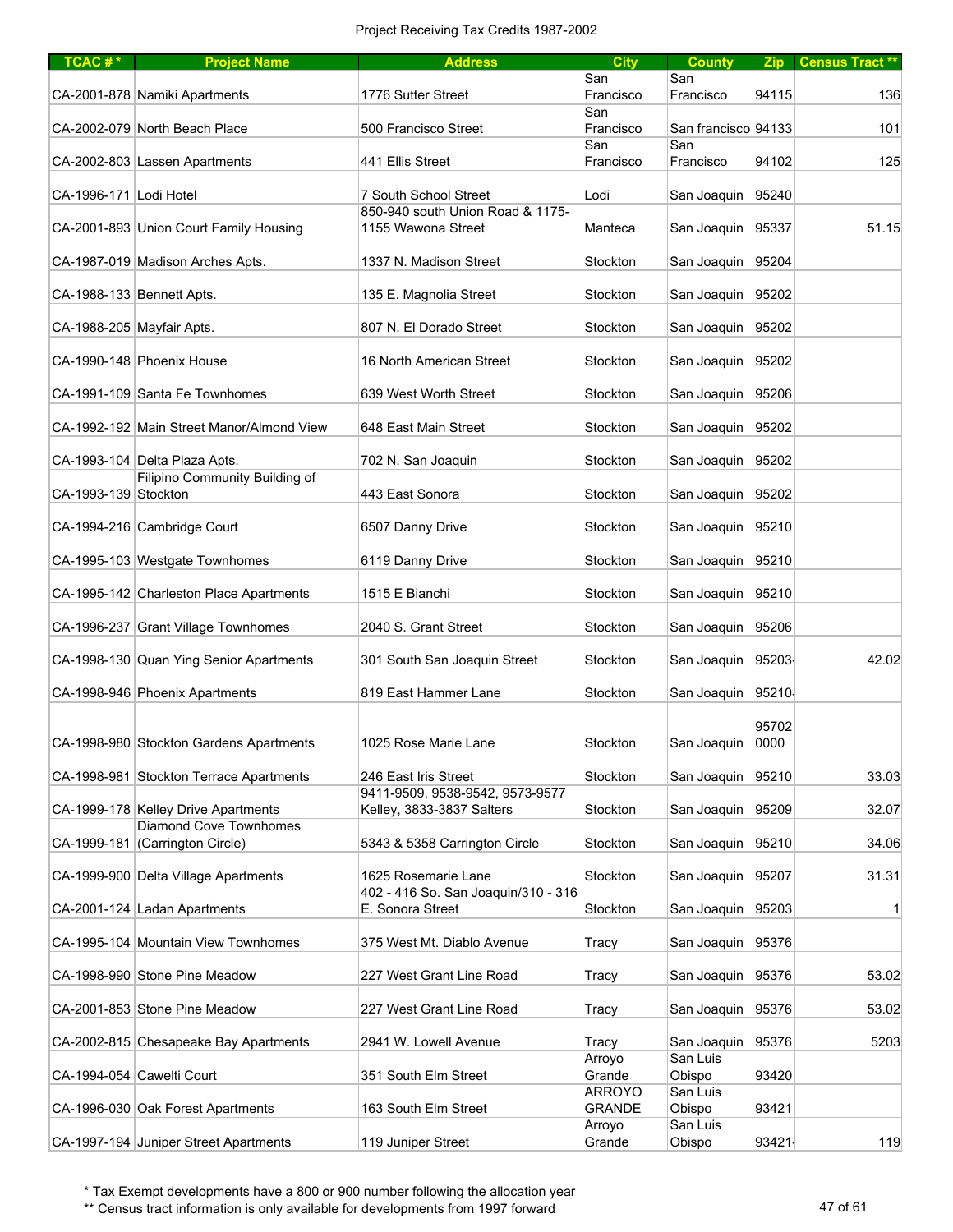| TCAC#*                   | <b>Project Name</b>                       | <b>Address</b>                                 | <b>City</b>        | <b>County</b>      |       | Zip Census Tract ** |
|--------------------------|-------------------------------------------|------------------------------------------------|--------------------|--------------------|-------|---------------------|
|                          |                                           |                                                |                    | San Luis           |       |                     |
|                          | CA-1996-074 Schoolhouse Lane Apartments   | 2835 Schoolhouse Lane                          | Cambria            | Obispo             | 93428 |                     |
|                          |                                           |                                                |                    | San Luis           |       |                     |
|                          | CA-1994-005 Oceanside Gardens Apartments  | 2612 Elm Court                                 | Morro Bay          | Obispo             | 93442 |                     |
|                          |                                           |                                                |                    | San Luis           |       |                     |
|                          | CA-1997-073 Sequoia Street Apartments     | 365 Sequoia Street                             | Morro Bay          | Obispo             | 93442 | 105                 |
|                          |                                           |                                                |                    | San Luis           |       |                     |
|                          | CA-1998-177 Belridge Street Apartments    | 1259-1261 Belridge Street                      | Oceano             | Obispo             | 93445 | 122                 |
|                          |                                           | 4035 Poinsettia Street                         | San Luis           | San Luis           |       |                     |
|                          | CA-1988-098 Poinsettia Street Apts.       |                                                | Obispo             | Obispo             | 93401 |                     |
|                          | CA-1994-117 Laurel Creek Apartments       | 1105 Laurel/1090 & 1092 Orcutt                 | San Luis<br>Obispo | San Luis<br>Obispo | 93401 |                     |
|                          |                                           |                                                | San Luis           | San Luis           |       |                     |
|                          | CA-1994-209 Ironbark Apartments           | 1102 Ironbark                                  | Obispo             | Obispo             | 93401 |                     |
|                          |                                           | 611 And 633 Brizzolara and 750                 | San Luis           | San Luis           |       |                     |
|                          | CA-1998-984 Brizzolara Street Apartments  | Nipomo Streets                                 | Obispo             | Obispo             | 93401 | 111                 |
|                          |                                           |                                                | San Luis           | San Luis           |       |                     |
|                          | CA-1999-170 Pismo-Buchon Apartments       | 1363 Pismo Street                              | Obispo             | Obispo             | 93401 | 111                 |
|                          |                                           |                                                | San Luis           | San Luis           |       |                     |
|                          | CA-2002-805 Carmel Street Apartments      | 433 Pacific Street                             | Obispo             | Obispo             | 93401 | 111                 |
|                          |                                           |                                                |                    | San Luis           |       |                     |
|                          | CA-1999-048 Templeton Place               | 1005-1035 Peterson Ranch Road                  | Templeton          | Obispo             | 93456 | 127.01              |
|                          |                                           |                                                |                    | San Luis           |       |                     |
|                          | CA-2000-875 Villa Paseo Senior Residences | 2800 Ramada Drive                              | Templeton          | Obispo             | 93465 | 103                 |
|                          |                                           |                                                | City of Foster     |                    |       |                     |
|                          | CA-2000-861 Miramar Apartments            | 1288/1298 East Hilldale Blvd.                  | City               | San Mateo          | 94404 | 6082                |
|                          |                                           |                                                |                    |                    |       |                     |
|                          | CA-1999-062 San Pedro Commons             | 197 San Pedro Road                             | Colma              | San Mateo          | 94014 | 6013                |
|                          |                                           |                                                |                    |                    |       |                     |
| CA-1994-083 Vista Grande |                                           | 6730 Mission Street                            | Daly City          | San Mateo          | 94014 |                     |
|                          |                                           |                                                |                    |                    |       |                     |
|                          | CA-1995-041 School House Station          | 7200 Mission Street                            | Daly City          | San Mateo          | 94015 |                     |
|                          |                                           |                                                | East Palo          |                    |       |                     |
|                          | CA-1989-119 The Woodlands                 | 1767 Woodlands Avenue                          | Alto<br>East Palo  | San Mateo          | 94303 |                     |
|                          | CA-1990-134 The Woodlands (89-119)        | 1761 Woodlands Avenue                          | Alto               | San Mateo          | 94303 |                     |
|                          |                                           |                                                | East Palo          |                    |       |                     |
|                          | CA-1995-054 Gloria Way Community Housing  | 2400 Gloria Way                                | Alto               | San Mateo          | 94303 |                     |
|                          |                                           | 940 O'Connor Street & 1944 Clarke              | East Palo          |                    |       |                     |
|                          | CA-1999-883 Gateway 101 Apartments        | Avenue                                         | Alto               | San Mateo          | 94303 | 6119                |
|                          |                                           | 1805 East Bayshore and 1900 Clarke East Palo   |                    |                    |       |                     |
|                          | CA-1999-901 Light Tree Apartments         | Avenue                                         | Alto               | San Mateo          | 94303 | 6119                |
|                          |                                           |                                                | East Palo          |                    |       |                     |
|                          | CA-2000-910 Runnymeade Gardens            | 2301 Cooley Avenue                             | Alto               | San Mateo          | 94303 | 6120.001            |
|                          |                                           | 2361, 2365, 2369 University Ave. and East Palo |                    |                    |       |                     |
|                          | CA-2002-056 Nugent Square                 | 568 Week Street                                | Alto               | San Mateo          | 94303 | 6120                |
|                          |                                           |                                                |                    |                    |       |                     |
|                          | CA-1995-916 Metro Center Senior Homes     | 100 Village Lane                               | <b>Foster City</b> | San Mateo          | 94404 |                     |
|                          |                                           |                                                | Half Moon          |                    |       |                     |
|                          | CA-1995-055 Main Street Affordable        | 1101 Main Street                               | Bay                | San Mateo          | 94019 |                     |
|                          |                                           |                                                | Half Moon          |                    |       |                     |
|                          | CA-1996-131 Coastside Apartments          | 2001 Miramontes Road                           | Bay                | San Mateo          | 94019 |                     |
|                          |                                           |                                                | Half Moon          |                    | 94019 |                     |
| CA-1999-134 Moonridge    |                                           | 2001 Miramontes Point Road                     | Bay<br>Half Moon   | San Mateo          |       | 6137                |
|                          | CA-2000-038 Main Street Apartments        | 1101 Main Street                               | Bay                | San Mateo          | 94019 | 6137                |
|                          |                                           |                                                |                    |                    |       |                     |
|                          | CA-1991-082 Willow Court Phase I          | 1105 and 1141 Willow Road                      | Menlo Park         | San Mateo          | 94025 |                     |
|                          |                                           |                                                |                    |                    |       |                     |
| CA-1988-055 Pacific Oaks |                                           | 750 Oddstad Blvd.                              | Pacifica           | San Mateo          | 94044 |                     |
|                          |                                           |                                                | Redwood            |                    |       |                     |
| CA-1995-038 Mezes Court  |                                           | 950 Main Street                                | City               | San Mateo          | 94063 |                     |
|                          |                                           |                                                | Redwood            |                    |       |                     |
|                          | CA-2001-876 Redwood Oaks                  | 330-340 Redwood Ave.                           | City               | San Mateo          | 94061 | 6109                |
|                          |                                           |                                                |                    |                    |       |                     |
|                          | CA-1992-155 Laureola Oaks                 | 907 East San Carlos Ave                        | San Carlos         | San Mateo          | 94070 |                     |

\*\* Census tract information is only available for developments from 1997 forward 48 of 61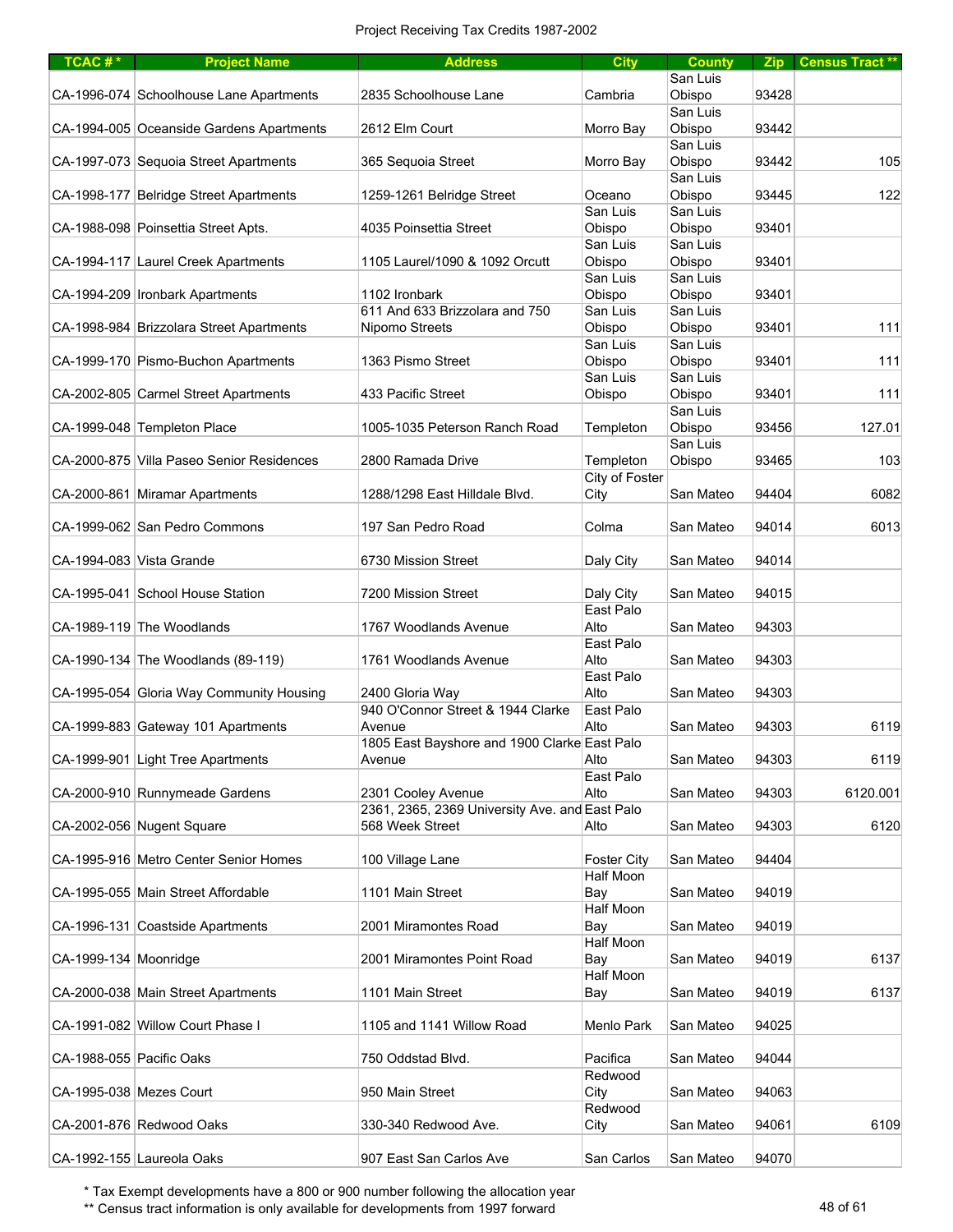| TCAC <sup>#*</sup>        | <b>Project Name</b>                        | <b>Address</b>                   | <b>City</b>             | <b>County</b>    |       | Zip Census Tract** |
|---------------------------|--------------------------------------------|----------------------------------|-------------------------|------------------|-------|--------------------|
|                           | CA-1996-248 St. Mathew Hotel               | 215 Second Street                | San Mateo               | San Mateo        | 94401 |                    |
|                           | CA-1999-163 Santa Inez Apartments Villas   | 240 N. El Camino & E. Santa Inez | San Mateo               | San Mateo        | 92401 | 56.58              |
|                           | CA-1988-062 Magnolia Plaza Apts.           | 630 Baden Avenue                 | South San<br>Francisco  | San Mateo        | 94080 |                    |
| CA-1998-507 Greenridge    |                                            | 1565 El Camino Real #101         | South San<br>Francisco  | San Mateo        | 94080 | 6018               |
|                           |                                            | 6806, 6810, 6822 & 6826 Phelps   |                         | Santa            | 93117 |                    |
|                           | CA-1997-965 Storke Ranch Family Apartments | Road                             | Goleta                  | Barabra          | 0000  |                    |
|                           | CA-1998-063 Central Gardens I              | 590 Central Avenue               | <b>Buellton</b>         | Santa<br>Barbara | 93427 | 19.01              |
| CA-1988-051 Atrium Apts.  |                                            | 4667 Carpinteria Avenue          | Carpinteria             | Santa<br>Barbara | 93013 |                    |
|                           | CA-1996-211 Positano Apartments            | 11 Camino de Vida                | Goleta                  | Santa<br>Barbara | 93116 |                    |
|                           |                                            |                                  |                         | Santa            |       |                    |
|                           | CA-2001-892 El Encanto Apartments          | 7388 Calle Real                  | Goleta                  | Barbara<br>Santa | 93117 | 29.09              |
| CA-2001-053 River View    |                                            | <b>West Main Street</b>          | Guadalupe               | Barbara          | 93434 | 25                 |
|                           | CA-1993-092 Casa Serena Sr. Apts.          | 130 South Fifth Street           | Lompoc                  | Santa<br>Barbara | 93436 |                    |
|                           | CA-1997-244 Janaki Apartments              | 536 North U Street               | Lompoc                  | Santa<br>Barbara | 93436 | 27.06              |
|                           | CA-1997-577 West Creek Villas              | 200 North T Street               | Lompoc                  | Santa<br>Barbara | 93436 | 27.04              |
|                           | CA-1998-565 Kailani Village                | 220 West North Street            | Lompoc                  | Santa<br>Barbara | 93436 | 27.05              |
|                           | CA-2001-883 Valli Hi Apartments            | 800 North G Street               |                         | Santa<br>Barbara | 93436 | 27.06              |
|                           |                                            |                                  | Lompoc                  | Santa            |       |                    |
|                           | CA-1989-069 Los Alamos Senior Apartments   | 660 Bell Street                  | Los Alamos              | Barbara<br>Santa | 93440 |                    |
|                           | CA-1997-567 Mariposa Townhomes             | 218 Parkview South               | Orcutt                  | Barbara          | 93455 | 20.02              |
| CA-1988-046 1313 Castillo |                                            | 1313 Castillo Street             | Santa<br>Barbara        | Santa<br>Barbara | 93101 |                    |
|                           | CA-1988-118 Villa La Cumbre                | 521 N. La Cumbra Rd.             | Santa<br>Barbara        | Santa<br>Barbara | 93012 |                    |
|                           |                                            |                                  | Santa                   | Santa            |       |                    |
|                           | CA-1988-170 657 San Felipe                 | 657 San Felipe Drive             | Barbara                 | <b>Barbara</b>   | 93111 |                    |
|                           | CA-1989-004 Hotel de Riviera               | 125 West Carrillo Street         | Santa<br>Barbara        | Santa<br>Barbara | 93101 |                    |
|                           | CA-1989-028 Canyon Croft                   | 739 East Victoria Street         | Santa<br>Barbara        | Santa<br>Barbara | 93103 |                    |
|                           |                                            |                                  | Santa                   | Santa            |       |                    |
|                           | CA-1992-006 Cottage Gardens Apts.          | 227 West De La Guerra St.        | Barbara<br>Santa        | Barbara<br>Santa | 93101 |                    |
|                           | CA-1994-044 Rancheria Village Apartments   | 424, 428, 430 Rancheria Street   | Barbara                 | Barbara          | 93103 |                    |
|                           | CA-1994-052 El Patio Community Housing     | 4007 Via Lucero                  | Santa<br>Barbara        | Santa<br>Barbara | 93110 |                    |
|                           | El Patio Community Housing Phase           |                                  | Santa                   | Santa            |       |                    |
| CA-1994-130 II            |                                            | 4006 Via Lucero                  | <b>Barbara</b><br>Santa | Barbara<br>Santa | 93110 |                    |
|                           | CA-1997-233 De La Vina Frail Seniors       | 1116-1132 De La Vina Street      | Barbara                 | Barbara          | 93101 | 9                  |
|                           | CA-1999-009 East Canon Perdido             | 518 East Canon Perdido           | Santa<br>Barbara        | Santa<br>Barbara | 93101 | 9                  |
|                           | CA-1999-014 De La Vina Frail Seniors       | 1116-1132 De La Vina Street      | Santa<br>Barbara        | Santa<br>Barbara | 93101 | 9                  |
|                           | CA-1990-020 Meridian Apartments            | 1720 South Depot                 | Santa Maria             | Santa<br>Barbara | 93435 |                    |
|                           |                                            |                                  |                         | Santa            |       |                    |
|                           | CA-1996-020 Los Pinos Court                | 605 East Newlove Drive           | Santa Maria             | Barbara<br>Santa | 93454 |                    |
|                           | CA-1996-239 Turtle Inn aka Rancho Gardens  | 1414 North Broadway              | Santa Maria             | Barbara          | 93454 |                    |

\*\* Census tract information is only available for developments from 1997 forward 49 of 61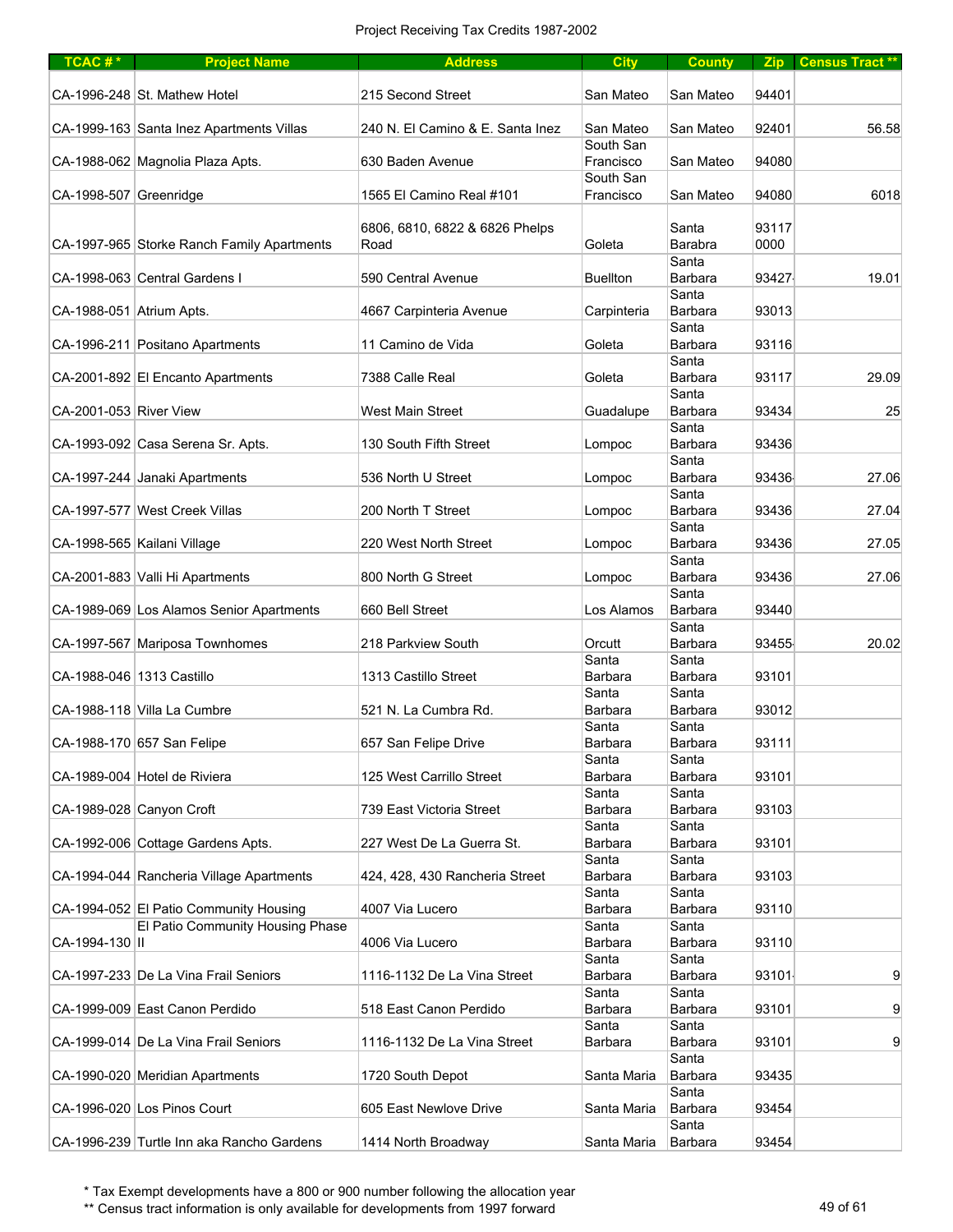| TCAC#*                    | <b>Project Name</b>                                                      | <b>Address</b>                                                 | <b>City</b>             | <b>County</b>           |       | Zip Census Tract ** |
|---------------------------|--------------------------------------------------------------------------|----------------------------------------------------------------|-------------------------|-------------------------|-------|---------------------|
|                           | CA-2000-124 Rancho Gardens (Turtle Inn)                                  | 1414 North Broadway                                            | Santa Maria             | Santa<br>Barbara        | 93454 | 22.05               |
|                           | CA-2001-050 Los Adobes De Maria II                                       | S. Blosser Road                                                | Santa Maria             | Santa<br><b>Barbara</b> | 93458 | 24.03               |
|                           | CA-2001-843 Westgate Apartments III                                      | 1700 South Blosser Road                                        | Santa Maria             | Santa<br>Barbara        | 93454 | 24.02               |
|                           | CA-1991-085 Sharmon Palms                                                | 844-910 Sharmon Palms Lane                                     | Campbell                | Santa Clara             | 95008 |                     |
|                           | CA-1990-031 The Redwoods                                                 | 9005 Kern Avenue                                               | Gilroy                  | Santa Clara             | 95020 |                     |
|                           | CA-1990-032 Wheeler Manor                                                | 651 W. 6th Street                                              | Gilroy                  | Santa Clara             | 95020 |                     |
|                           | CA-1995-116 Gilroy Park Apartments                                       | 260 Farrell Avenue                                             | Gilroy                  | Santa Clara             | 95020 |                     |
|                           | CA-1996-001 Monterra Village                                             | 860-950 Mantelli Drive                                         | Gilroy                  | Santa Clara             | 95020 |                     |
|                           | CA-1996-041 Gilroy Garden Apartments                                     | 9250 Wren Avenue                                               | Gilroy                  | Santa Clara             | 95020 |                     |
|                           | CA-2000-902 Plum Tree Apartments<br>Monticelli Family Apts. & Monticelli | 1055 Montebello Drive                                          | Gilroy                  | Santa Clara             | 95020 | 5125.02             |
| CA-2001-827 Senior Apts.  |                                                                          | 841 - 861 Monticelli Drive<br>Santa Teresa Blvd. @ Hecker Pass | Gilroy                  | Santa Clara             | 95020 | 5125.04             |
|                           | CA-2001-902 Village Green Apartments                                     | Road                                                           | Gilroy                  | Santa Clara             | 95020 | 5125.04             |
| CA-2002-824 Lilly Garden  |                                                                          | 8800 Lilly Avenue                                              | Gilroy                  | Santa Clara             | 95020 | 5125.04             |
| CA-1991-084 Open Doors    |                                                                          | 634 Parr Avenue                                                | Los Gatos               | Santa Clara             | 95030 |                     |
|                           | CA-1997-923 Montevista Apartments                                        | 1001 South Main Street                                         | Milpitas                | Santa Clara             | 95035 |                     |
|                           | CA-2001-801 The Crossings at Montague                                    | 755 East Capitol Ave.                                          | Milpitas                | Santa Clara             | 95025 | 5045.03             |
|                           | CA-1990-014 San Pedro Gardens                                            | 16716 San Luis Drive                                           | Morgan Hill             | Santa Clara             | 95037 |                     |
| CA-1990-030 The Willows   |                                                                          | 50 West Edmundson Avenue                                       | Morgan Hill             | Santa Clara             | 95037 |                     |
|                           | CA-1995-135 Terracina at Morgan Hill                                     | 230 East Dunne Avenue                                          | Morgan Hill             | Santa Clara             | 95037 |                     |
|                           | CA-1996-116 Morgan Hill Ranch                                            | 18555 Butterfield Blvd                                         | Morgan Hill             | Santa Clara             | 95037 |                     |
|                           | CA-1997-919 Cochrane Village Apartments                                  | 18555 Butterfield Blvd.                                        | Morgan Hill             | Santa Clara             | 95037 |                     |
|                           | CA-1998-105 Terracina at Morgan Hill                                     | 230 East Dunne Avenue<br>Ciolino Ave. between Del Monte and    | Morgan Hill             | Santa Clara             | 95037 |                     |
| CA-1999-096 Villa Ciolino |                                                                          | Monterey Road                                                  | Morgan Hill             | Santa Clara             | 95037 |                     |
|                           | CA-1999-804 Village Avante Apartments                                    | 16480 Del Monte Avenue                                         | Morgan Hill             | Santa Clara             | 95037 | 5123.98             |
|                           | CA-2001-922 Murphy Ranch                                                 | 310 E. Dunne Avenue                                            | Morgan Hill<br>Mountain | Santa Clara             | 95037 | 5123.04             |
|                           | CA-1989-009 The Fountains                                                | 2005 San Ramon Avenue                                          | View<br>Mountain        | Santa Clara             | 94043 |                     |
|                           | CA-1993-032 Klein School Site Senior Housing                             | 375 Oaktree Drive                                              | View<br>Mountain        | Santa Clara             | 94040 |                     |
|                           | CA-1997-952 Shorebreeze Apartments                                       | 460 Shorebreeze Blvd                                           | View                    | Santa Clara             | 94043 | 5092.02             |
|                           | CA-1998-957 Latham Park                                                  | 2230 Latham Street                                             | Mountain<br>View        | Santa Clara             | 94040 |                     |
|                           | CA-1998-974 Central Park Apartments                                      | 90 Sierra Vista Avenue                                         | Mountain<br>View        | Santa Clara             | 94043 | 5093.03             |
|                           | CA-1989-057 California Park Apts.                                        | 2301 Park Blvd.                                                | Palo Alto               | Santa Clara             | 94306 |                     |
| CA-1996-064 Alma Place    |                                                                          | 753 Alma Street                                                | Palo Alto               | Santa Clara             | 94301 |                     |
|                           | CA-1998-222 The Sheridan Apartments                                      | 360 Sheridan Avenue                                            | Palo Alto               | Santa Clara             | 94306 | 5115                |

\*\* Census tract information is only available for developments from 1997 forward 50 pm states in the state 50 of 61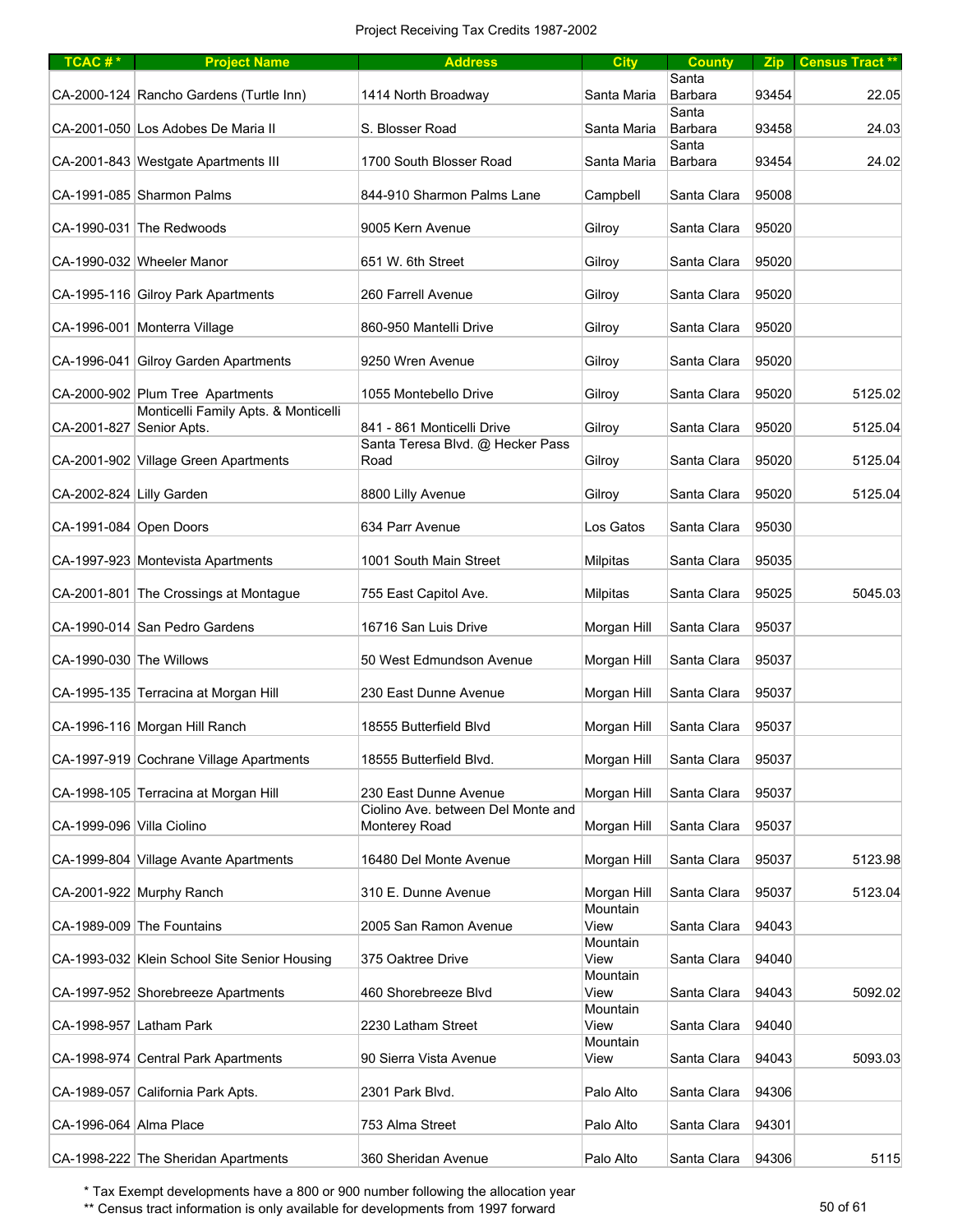| TCAC#*                    | <b>Project Name</b>                            | <b>Address</b>            | <b>City</b> | <b>County</b> |       | Zip   Census Tract ** |
|---------------------------|------------------------------------------------|---------------------------|-------------|---------------|-------|-----------------------|
|                           | CA-1999-806 Palo Alto Gardens                  | 648 San Antonio Road      | Palo Alto   | Santa Clara   | 94306 | 5093.02               |
|                           | CA-1988-124 Vine Street Properties             | 1156-1158 Vine Street     | San Jose    | Santa Clara   | 95110 |                       |
|                           | CA-1988-222 Somerset Park Apartments           | 2747 Somerset Park Circle | San Jose    | Santa Clara   | 95132 |                       |
|                           | CA-1989-015 Guadalupe Apts.                    | 76 Duane Street           | San Jose    | Santa Clara   | 95110 |                       |
|                           | CA-1989-031 DeRose Gardens                     | 1401 Derose Way           | San Jose    | Santa Clara   | 95126 |                       |
|                           | CA-1989-087 Dent Avenue Commons                | 5363 Dent Avenue          | San Jose    | Santa Clara   | 95118 |                       |
|                           | CA-1990-150 Susanne B. Wilson Residence        | 375 South Third Street    | San Jose    | Santa Clara   | 95112 |                       |
|                           | CA-1991-081 Santa Familia                      | 4984 Severance Drive      | San Jose    | Santa Clara   | 95136 |                       |
|                           | CA-1992-071 Hillview Glen Apartments           | 3220 Pearl Ave            | San Jose    | Santa Clara   | 95136 |                       |
|                           | CA-1992-113 Almaden Lake Apartments            | 978 Almaden Lake Dr       | San Jose    | Santa Clara   | 95123 |                       |
| CA-1993-008 Baker Park    |                                                | 4710 Campbell Ave         | San Jose    | Santa Clara   | 95130 |                       |
|                           | CA-1993-054 Morrone Gardens                    | 1107 Luchessi Drive       | San Jose    | Santa Clara   | 95118 |                       |
|                           | CA-1993-113 Avenida Espana Gardens             | 181 Rawls Place           | San Jose    | Santa Clara   | 95139 |                       |
| CA-1993-118 Plaza Maria   |                                                | 115 East Reed Street      | San Jose    | Santa Clara   | 95112 |                       |
|                           | CA-1993-125 Pinmore Gardens                    | 1706 Branham Lane         | San Jose    | Santa Clara   | 95118 |                       |
|                           | CA-1993-156 La Fenetre Apartments              | 705 Northrup Street       | San Jose    | Santa Clara   | 95126 |                       |
| CA-1993-157 Miranda Villa |                                                | 2094 Forest Ave           | San Jose    | Santa Clara   | 95128 |                       |
|                           | CA-1993-159 Catalonia Townhomes                | 2036 Evans Lane           | San Jose    | Santa Clara   | 92125 |                       |
|                           | CA-1994-025 Rincon de los Esteros              | 1780 Old Oakland Rd       | San Jose    | Santa Clara   | 95131 |                       |
|                           | CA-1994-073 Eden Palms Apartments              | 5398 Monterey Road        | San Jose    | Santa Clara   | 95111 |                       |
|                           | CA-1994-146 Huff Avenue Family Housing         | 3021 Huff Avenue          | San Jose    | Santa Clara   | 95128 |                       |
|                           | CA-1994-157 Poco Way Family Housing            | 1900 Poco Way             | San Jose    | Santa Clara   | 95122 |                       |
|                           | CA-1995-078 Ohlone Court Apartments            | 5225 Terner Way           | San Jose    | Santa Clara   | 95136 |                       |
|                           | CA-1995-106 Midtown Family Homes               | 360 Meridian Avenue       | San Jose    | Santa Clara   | 95126 |                       |
|                           | CA-1995-123 Canoas Terrace                     | 300-450 Sands Drive       | San Jose    | Santa Clara   | 95125 |                       |
|                           | CA-1995-903 Plaza del Sol Sr. Apts             | 1380 Blossom Hill Road    | San Jose    | Santa Clara   | 95118 |                       |
| CA-1996-117 Palm Court    |                                                | 1200 Lick Avenue          | San Jose    | Santa Clara   | 95110 |                       |
|                           | CA-1996-118 Midtown Senior Homes               | 355 Race Street           | San Jose    | Santa Clara   | 95126 |                       |
|                           | CA-1996-906 Siena at Renaissance (The Enclave) | 4358 Renaissance Drive    | San Jose    | Santa Clara   | 95134 |                       |
|                           | CA-1996-920 Stonegate Apartments               | 4401 Renaissance Drive    | San Jose    | Santa Clara   | 95134 |                       |
|                           | CA-1996-921 Villa Savannah Apartments          | 4501 Renaissance Drive    | San Jose    | Santa Clara   | 95134 |                       |
|                           | CA-1996-923 The Verandas                       | 1868 N Capitol Ave        | San Jose    | Santa Clara   | 95132 |                       |
| CA-1997-008 Pensione Bird |                                                | 598 Columbia Avenue       | San Jose    | Santa Clara   | 95126 | 5008                  |

\*\* Census tract information is only available for developments from 1997 forward 51 of 61 of 61 of 61 of 61 of 61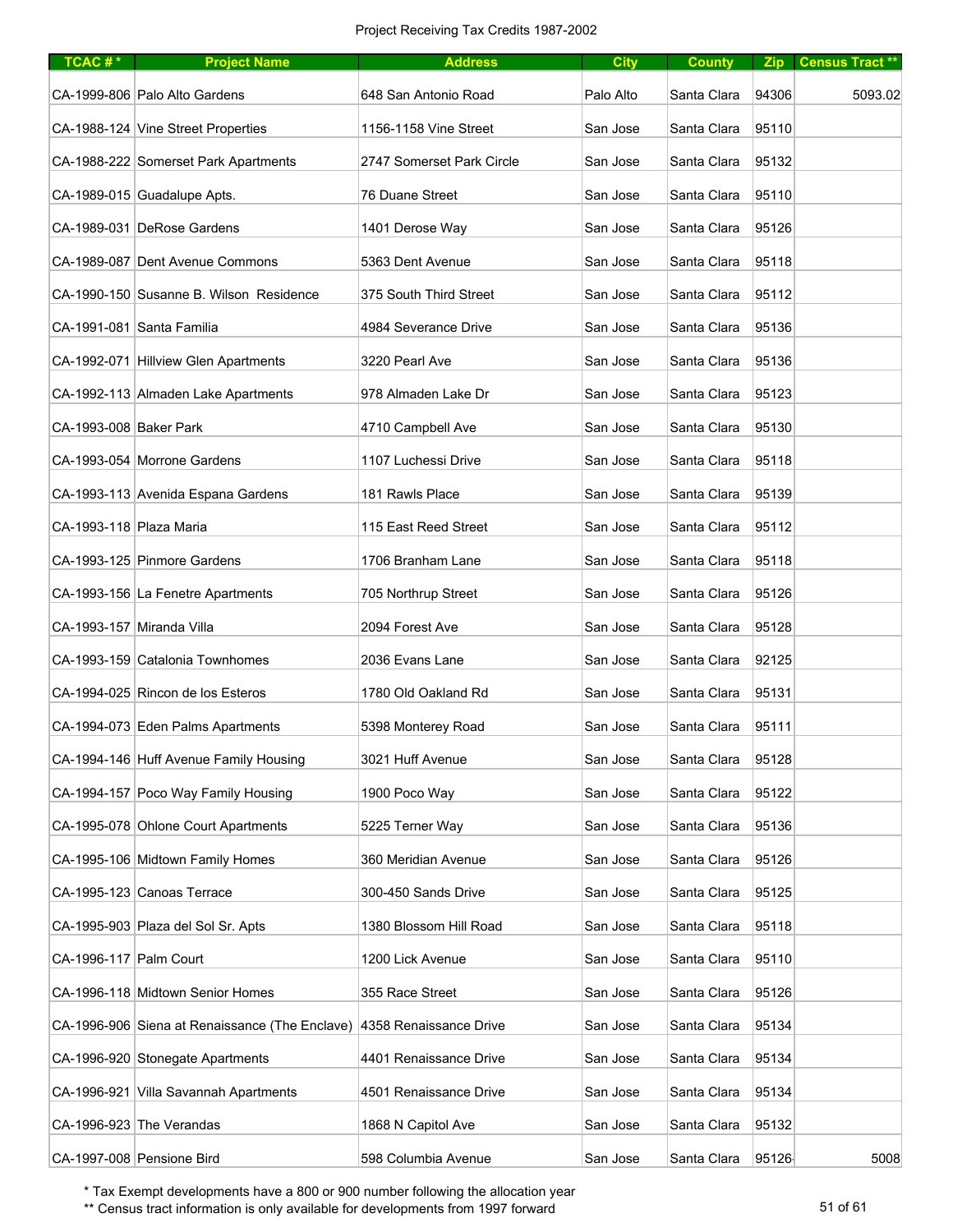| $TCAC #*$              | <b>Project Name</b>                                                  | <b>Address</b>                                           | <b>City</b> | <b>County</b> |               | <b>Zip Census Tract</b> ** |
|------------------------|----------------------------------------------------------------------|----------------------------------------------------------|-------------|---------------|---------------|----------------------------|
|                        | CA-1997-525 Creekview Inn                                            | 965 Lundy Avenue                                         | San Jose    | Santa Clara   | 95133         | 5403.99                    |
|                        | CA-1997-593 Villa Hermosa Sr                                         | 1640 Hermocilla Way                                      | San Jose    | Santa Clara   | 95116         | 5036.02                    |
|                        | CA-1997-942 Parkside Glen Apartments                                 | 862 Hillsdale                                            | San Jose    | Santa Clara   | 95136         | 5031.08                    |
|                        | CA-1998-213 Vista Park Senior Homes                                  | 3955 Vista Park drive                                    | San Jose    | Santa Clara   | 95136         | 5031.09                    |
|                        | CA-1998-825 Almaden Lake Village                                     | 1045 Coleman Road                                        | San Jose    | Santa Clara   | 95123         | 5120.16                    |
|                        | CA-1998-912 101 San Fernando Apartments                              | Various                                                  | San Jose    | Santa Clara   | 95113         | 5009                       |
|                        | CA-1998-917 Blossom River Apartments                                 | 1000 Blossom River Way                                   | San Jose    | Santa Clara   | 95123         | 5120.27                    |
|                        | CA-1999-080 Vista Park Senior Homes, Phase II                        | 3975 Vistapark Drive                                     | San Jose    | Santa Clara   | 95136         | 5031.09                    |
|                        | CA-1999-113 Italian Gardens Family Housing                           | 1500 Almaden Road                                        | San Jose    | Santa Clara   | 95110         | 5031.03                    |
| CA-1999-247 Apartments | Piedmont & Sierra Senior                                             | 1260 Piedmont Road                                       | San Jose    | Santa Clara   | 95132         | 5043.08                    |
|                        | CA-1999-805 Don De Dios Apartments                                   | 987 Fair Avenue                                          | San Jose    | Santa Clara   | 95122         | 5031.06                    |
|                        | CA-1999-841 The Willows Apartments                                   | 849B, 886, 888, 890, 894A, 898A<br>and 898B Paula Street | San Jose    | Santa Clara   | 95126         | 5019                       |
|                        | CA-1999-843 Helzer Courts                                            | 3000 Narvaez Avenue                                      | San Jose    | Santa Clara   | 95136         | 50310.9                    |
| CA-1999-846 Gardens)   | Thornbridge Apartments (The                                          | 5150 Monterey Road                                       | San Jose    | Santa Clara   | 95111         | 5120.18                    |
|                        | CA-1999-858 Ohlone Chynoweth Commons                                 | Pearl and Chynoweth Avenues                              | San Jose    | Santa Clara   | 95136         | 5120.24                    |
|                        | CA-1999-861 Lion Villas Apartments                                   | 2550 South King Road                                     | San Jose    | santa Clara   | 95122         | 5033.05                    |
|                        | CA-1999-862 Miraido Village Apartments                               | 520-560 N. Sixth Street                                  | San Jose    | Santa Clara   | 95112         | 5011                       |
|                        | CA-1999-916 Arbor Terrace                                            | 2760 McKee Road                                          | San Jose    | Santa Clara   | 95127         | 5039                       |
|                        | CA-1999-917 The Verandas                                             | 1868 North Capital Avenue                                | San Jose    | Santa Clara   | 95132         | 5043.1                     |
|                        | CA-2000-094 YouthBuild Family Apartments                             | 899 N. King Road                                         | San Jose    | Santa Clara   | 95131         | 5043.9                     |
|                        | CA-2000-110 Monte Vista Gardens Family Housing 333 S. Capital Avenue |                                                          | San Jose    | Santa Clara   | 95127         | 5988                       |
|                        |                                                                      |                                                          |             |               | 95112         |                            |
|                        | CA-2000-218 Northside Senior Housing                                 | 270 East Empire Street                                   | San Jose    | Santa Clara   | 5207          | 5011                       |
|                        | CA-2000-819 Almaden Plaza<br>Sixth and Martha Family Apartments-     | 2431 Rinconada Drive                                     | San Jose    | Santa Clara   | 95125         | 5031.08                    |
| CA-2000-859 Phase I    |                                                                      | 901 South Sixth Street                                   | San Jose    | Santa Clara   | 95112         | 5031.01                    |
|                        | CA-2000-865 Park Sequoia                                             | 2950 Story Road                                          | San Jose    | Santa Clara   | 95127         | 5035.02                    |
|                        | CA-2000-876 Le Mirador Senior Apartments                             | 1191 Coleman Road                                        | San Jose    | Santa Clara   | 95120<br>0000 | 5119.01                    |
|                        | CA-2000-877 Sienna Senior Apartments                                 | 1498 Almaden Road                                        | San Jose    | Santa Clara   | 95125         | 5031.03                    |
|                        | CA-2000-896 Craig Gardens                                            | 2580 South Bascom Avenue                                 | San Jose    | Santa Clara   | 95124         |                            |
|                        | El Parador Senior Housing (formerly<br>CA-2000-897 Bascom Senior)    | 2555 & 2561 South Bascom Avenue                          | San Jose    | Santa Clara   | 95124         | 5027.02                    |
|                        | CA-2001-061 Tully Gardens                                            | 2030 Monterey Highway                                    | San Jose    | Santa Clara   | 95112         | 5031.01                    |
|                        | CA-2001-167 Gadberry Courts                                          | 2557 Alum Rock Avenue                                    | San Jose    | Santa Clara   | 95127         | 5037.05                    |
|                        | CA-2001-169 Rose Gardens                                             | 3071 Rose Avenue                                         | San Jose    | Santa Clara   | 95127         | 5040                       |

\*\* Census tract information is only available for developments from 1997 forward 52 of 61 of 52 of 61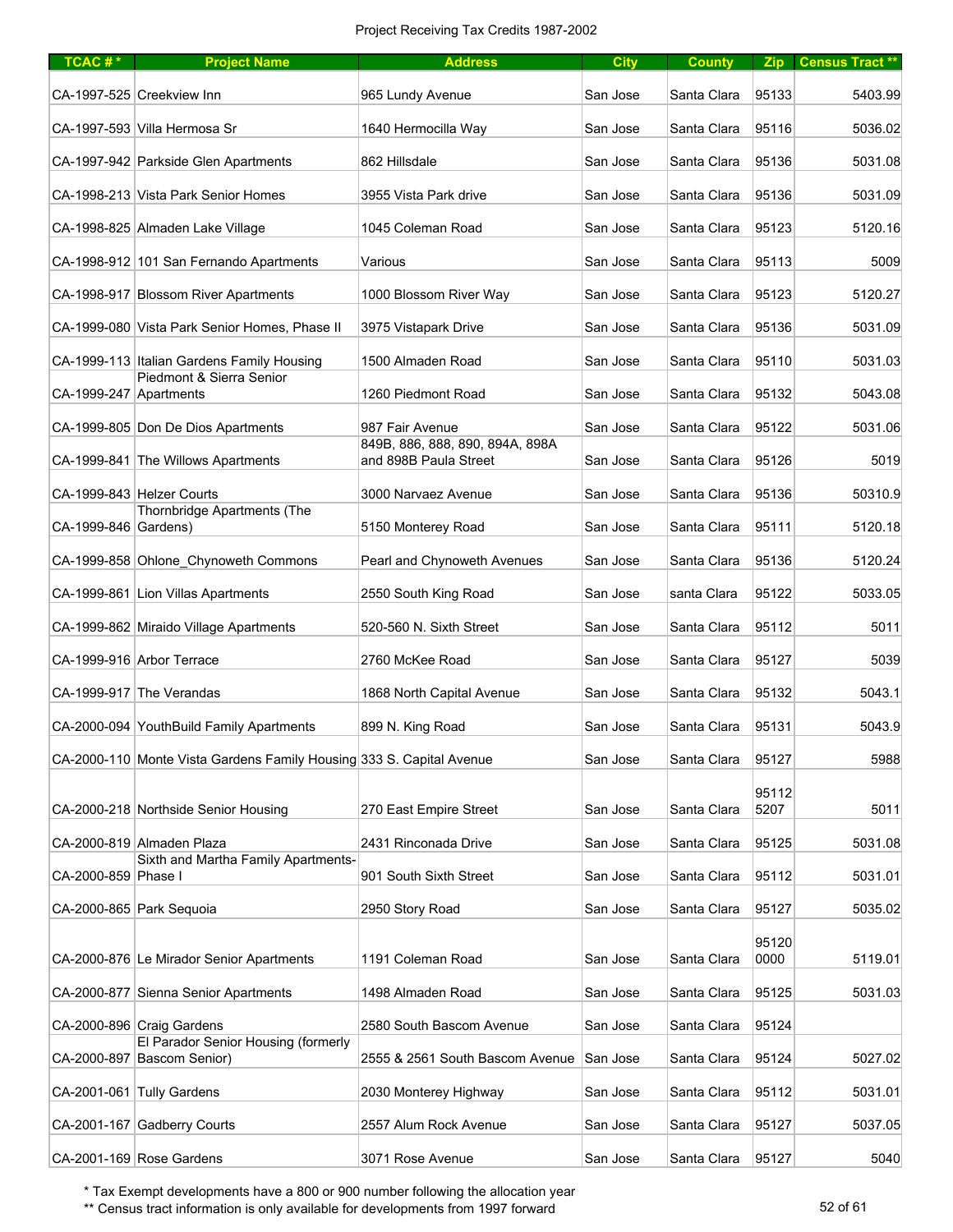| $TCAC #*$              | <b>Project Name</b>                                                       | <b>Address</b>                                                                           | <b>City</b> | <b>County</b> |       | Zip Census Tract** |
|------------------------|---------------------------------------------------------------------------|------------------------------------------------------------------------------------------|-------------|---------------|-------|--------------------|
|                        |                                                                           |                                                                                          |             |               | 95123 |                    |
|                        | CA-2001-807 Helzer Courts Apartments                                      | 2960 MacIntyre Way                                                                       | San Jose    | Santa Clara   | 0000  | 50310.9            |
|                        | CA-2001-813 Lenzen Housing                                                | 758-762 Lenzen                                                                           | San Jose    | Santa Clara   | 95126 | 5006               |
| CA-2001-821 Apartments |                                                                           | Immanuael Lutheran Church Seniors Next to 1710 Moorpark Ave. (address<br>to be assigned) | San Jose    | Santa Clara   | 95128 | 5021.02            |
|                        | CA-2001-860 Villages Parkway Senior Apartments 2875 Villages Parkway      |                                                                                          | San Jose    | Santa Clara   | 95135 | 5033.2             |
| CA-2001-861 Phase 2    | Sixth and Martha Family Apartments-                                       | 985 South Sixth Street                                                                   | San Jose    | Santa Clara   | 95112 | 5031.01            |
|                        | CA-2001-872 El Rancho Verde Apartments                                    | 303 Checkers Drive                                                                       | San Jose    | Santa Clara   | 95133 | 5037.04            |
|                        | CA-2001-874 Willow Glen Senior Apartments                                 | 440 and 460 Willow Glen Way                                                              | San Jose    | Santa Clara   | 95125 | 5031.03            |
|                        | CA-2001-875 Monte Vista Gardens Senior Housing 2605 La Hacienda Court     |                                                                                          | San Jose    | Santa Clara   | 95127 | 5040               |
|                        | CA-2001-888 North White Road Family Apartments 400 - 420 North White Road |                                                                                          | San Jose    | Santa Clara   | 95127 | 5038.02            |
|                        | CA-2001-900 Villa De Guadalupe                                            | 2151 Plaza De Guadalupe                                                                  | San Jose    | Santa Clara   | 95116 | 5037.02            |
|                        | CA-2001-905 Roberts Avenue Senior Housing                                 | 1440 Roberts Avenue                                                                      | San Jose    | Santa Clara   | 95122 | 5031.05            |
|                        |                                                                           |                                                                                          |             |               | 95125 |                    |
|                        | CA-2001-919 Almaden Senior Apartments                                     | 1735 Almaden Road                                                                        | San Jose    | Santa Clara   | 1902  | 5031.03            |
|                        | CA-2001-923 Shiraz Senior Housing                                         | 1275 McLaughlin Avenue                                                                   | San Jose    | Santa Clara   | 95122 | 5040               |
|                        | CA-2002-014 Tully Gardens Phase II                                        | 2010 Monterey Road                                                                       | San Jose    | Santa Clara   | 95112 | 5031.03            |
|                        | CA-2002-801 Betty Anne Gardens                                            | 945 & 955 N. King Road                                                                   | San Jose    | Santa Clara   | 95133 | 5043.09            |
| CA-2002-802 El Paseo   |                                                                           | 4960 Hamilton Ave.                                                                       | San Jose    | Santa Clara   | 95130 | 5066.01            |
|                        | CA-2002-809 Valley Palms Apartments                                       | 2155 - 2245 Lanai Avenue                                                                 | San Jose    | Santa Clara   | 95122 | 5034               |
|                        | CA-2002-816 Villa Monterey                                                | 2898 Villa Monterey                                                                      | San Jose    | Santa Clara   | 95122 | 744.04             |
|                        | CA-2002-837 Story Plaza Apartments                                        | 1178 McLaughlin                                                                          | San Jose    | Santa Clara   | 95122 | 5043.1             |
|                        | CA-2002-851 Sunset Square Apartments                                      | 2080 Alum Rock Avenue                                                                    | San Jose    | Santa Clara   | 95116 | 5037.02            |
|                        | CA-1989-079 Rotary Haciendas Senior Housing                               | 2700 Hacienda Street                                                                     | San Mateo   | Santa Clara   | 94403 |                    |
|                        | CA-1993-120 Bracher Gardens                                               | 2665 South Drive                                                                         | Santa Clara | Santa Clara   | 95050 |                    |
|                        | CA-1995-033 Klamath Gardens                                               | 2051 Klamath Avenue                                                                      | Santa Clara | Santa Clara   | 95051 |                    |
| CA-2000-150 HomeSafe   |                                                                           | 611 El Camino Real                                                                       | Santa Clara | Santa Clara   | 95050 | 5052               |
|                        | CA-2001-036 Riverwood Place                                               | 5090 Lick Mill Blvd.                                                                     | Santa Clara | Santa Clara   | 95054 | 5050.01            |
|                        | CA-2001-833 Riverwood Grove                                               | 2150 Tasman Drive                                                                        | Santa Clara | Santa Clara   | 95054 | 5050.01            |
|                        | CA-2001-836 Agnews Senior Housing                                         | 850 Agnew Road                                                                           | Santa Clara | Santa Clara   | 95054 | 5049.01            |
|                        | CA-2001-837 Agnews Family Housing                                         | 1340 Hope Drive                                                                          | Santa Clara | Santa Clara   | 95054 | 5049.01            |
|                        | CA-1993-033 The Carroll Inn                                               | 174 Carroll Street                                                                       | Sunnyvale   | Santa Clara   | 94086 |                    |
|                        |                                                                           |                                                                                          |             |               | 94089 |                    |
|                        | CA-1997-950 Borregas Court                                                | 101 West Weddell Drive                                                                   | Sunnyvale   | Santa Clara   | 0000  | 5048.03            |
|                        | CA-1998-967 Orchard Gardens Apartments                                    | 245,247,249,259, Weddell Drive                                                           | Sunnyvale   | Santa Clara   | 94089 | 5048.3             |

\*\* Census tract information is only available for developments from 1997 forward 53 of 61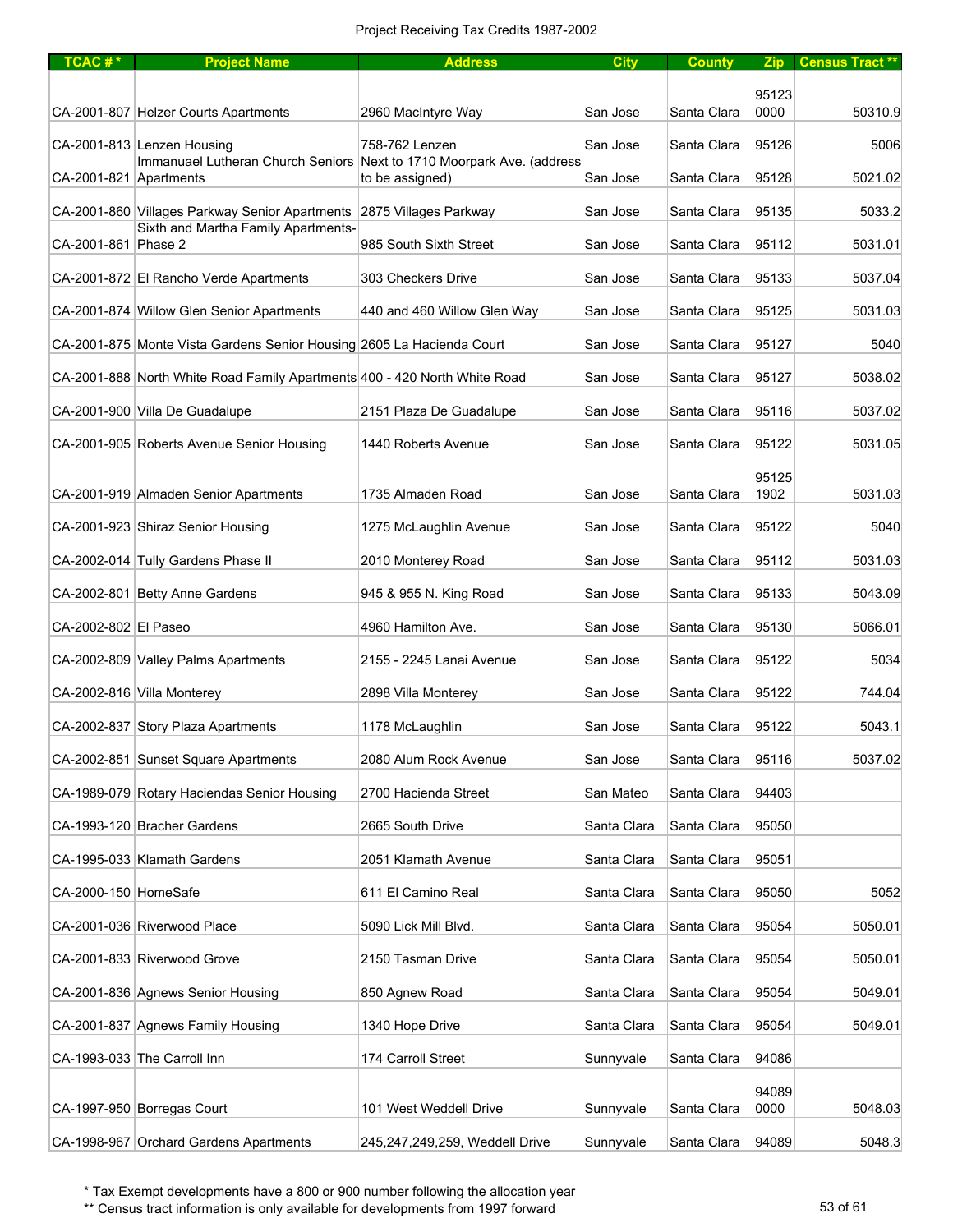| TCAC#*                   | <b>Project Name</b>                                                       | <b>Address</b>                                         | <b>City</b>                              | <b>County</b> |               | Zip Census Tract ** |
|--------------------------|---------------------------------------------------------------------------|--------------------------------------------------------|------------------------------------------|---------------|---------------|---------------------|
|                          | CA-2000-911 Homestead Park Apartments                                     | 1601 Tenaka Place                                      | Sunnyvale                                | Santa Clara   | 94087         | 5083.04             |
|                          | CA-1994-100 Merrill Road Apartments                                       | 3201 Merrill Raod                                      | Aptos(uninco<br>rporated area Santa Cruz |               | 95003         |                     |
|                          | CA-1992-908 Paloma del Mar                                                | 2030 Pajaro Lane                                       | Freedom                                  | Santa Cruz    | 95019         |                     |
|                          | CA-1999-091 Vista Verde Townhomes                                         | 1934-1942 Freedom Blvd.                                | Freedom                                  | Santa Cruz    | 95019         | 1106                |
|                          | CA-1989-147 Neary Lagoon Cooperative                                      | 81 Chestnut Street                                     | Santa Cruz                               | Santa Cruz    | 95060         |                     |
| CA-1991-020 El Centro    |                                                                           | 1110 Pacific Avenue                                    | Santa Cruz                               | Santa Cruz    | 95060         |                     |
| CA-1991-108 La Playa     |                                                                           | 218 Leibrandt Street                                   | Santa Cruz                               | Santa Cruz    | 95060         |                     |
|                          | CA-1995-073 Sycamore Street Commons                                       | 125 Sycamore Street                                    | Santa Cruz                               | Santa Cruz    | 95060         |                     |
| CA-2002-009 Nueva Vista  |                                                                           | 124-126, 131-133, 136 Leibrandt                        | Santa Cruz                               | Santa Cruz    | 95060         | 1010                |
|                          | CA-1996-261 Emerald Hill (99-144)                                         | 101 and 102 Civic Center Drive                         | Scotts Valley Santa Cruz                 |               | 95066<br>0000 |                     |
| CA-1999-144 Emerald Hill |                                                                           | 101 & 102 Civic Center Drive                           | Scotts Valley Santa Cruz                 |               | 95066         | 1209                |
| CA-1991-083 The Farm     |                                                                           | 3120 Cunnison Lane                                     | Soquel                                   | Santa Cruz    | 95073         |                     |
|                          | CA-1988-141 Evergreen Apts.                                               | 50 Hollowview Lane                                     | Watsonville                              | Santa Cruz    | 95076         |                     |
|                          | CA-1991-005 Villa La Posada                                               | 170 Rodriquez Street                                   | Watsonville                              | Santa Cruz    | 95076         |                     |
|                          | CA-1992-151 Tierra Linda Apartments                                       | 490-492 Beck Street                                    | Watsonville                              | Santa Cruz    | 95076         |                     |
|                          | CA-1992-152 Pajaro Court                                                  | 170 Pennsylvania Dr.                                   | Watsonville                              | Santa Cruz    | 95076         |                     |
|                          | CA-1995-037 Jardines del Valle                                            | 76 Murphy Crossing Road                                | Watsonville                              | Santa Cruz    | 95076         |                     |
|                          | CA-1996-075 Pacific Terrace                                               | 131 Landis Avenue                                      | Watsonville                              | Santa Cruz    | 95076         |                     |
|                          | CA-1999-106 San Andreas                                                   | 295 San Andreas Road                                   | Watsonville                              | Santa Cruz    | 95076         | 1223                |
|                          | CA-1999-839 Northgate Apartments                                          | 485 Holohan Road                                       | Watsonville                              | Santa Cruz    | 95076         |                     |
|                          | CA-2000-863 Stone Creek Apartments                                        | 300 Bree Lane                                          | Watsonville                              | Santa Cruz    | 95077         |                     |
|                          | CA-1987-014 Battle Creek Family Apts.                                     | 2425 Shady Lane                                        | Anderson                                 | Shasta        | 96007         |                     |
|                          | CA-1988-024 Anderson Court                                                | 1565 Fair Oaks                                         | Anderson                                 | Shasta        | 96007         |                     |
|                          | CA-1989-050 Battle Creek Senior Apts.                                     | 2600 Red Bud Drive                                     | Anderson                                 | Shasta        | 96007         |                     |
|                          | CA-1992-193 Shady Lane Apartments                                         | 2401 Shady Lane                                        | Anderson                                 | Shasta        | 96007         |                     |
|                          | CA-2002-090 Regency Place Senior Apartments                               | Shady Lane (500 feet southeast of<br>Balls Ferry Road) | Anderson                                 | Shasta        | 96007<br>8814 | 121                 |
|                          | CA-1988-076 Heather Ridge Apts.                                           | 830 Saint Marks Street                                 | Redding                                  | Shasta        | 96003         |                     |
|                          |                                                                           |                                                        |                                          |               | 96002         |                     |
|                          | CA-1999-145 Laurel Glen Apartments                                        | 555 Leila Avenue<br>Hartnell Avenue, South of the      | Redding                                  | Shasta        | 0000          | 109                 |
|                          | CA-1999-233 Shadowbrook Apartments<br><b>Hotel Redding Senior Housing</b> | Intersection with Yana Avenue                          | Redding                                  | Shasta        | 96002         | 12.2                |
|                          | CA-2001-084 Rehabilitation                                                | 1748 Market Street                                     | Redding                                  | Shasta        | 96001         | 101                 |
|                          | CA-1990-058 Valley Ridge Senior Apartments                                | 2100 Morning Star                                      | Shasta Lake Shasta                       |               | 96019         |                     |

\*\* Census tract information is only available for developments from 1997 forward 54 of 61 of 61 of 61 of 61 of 61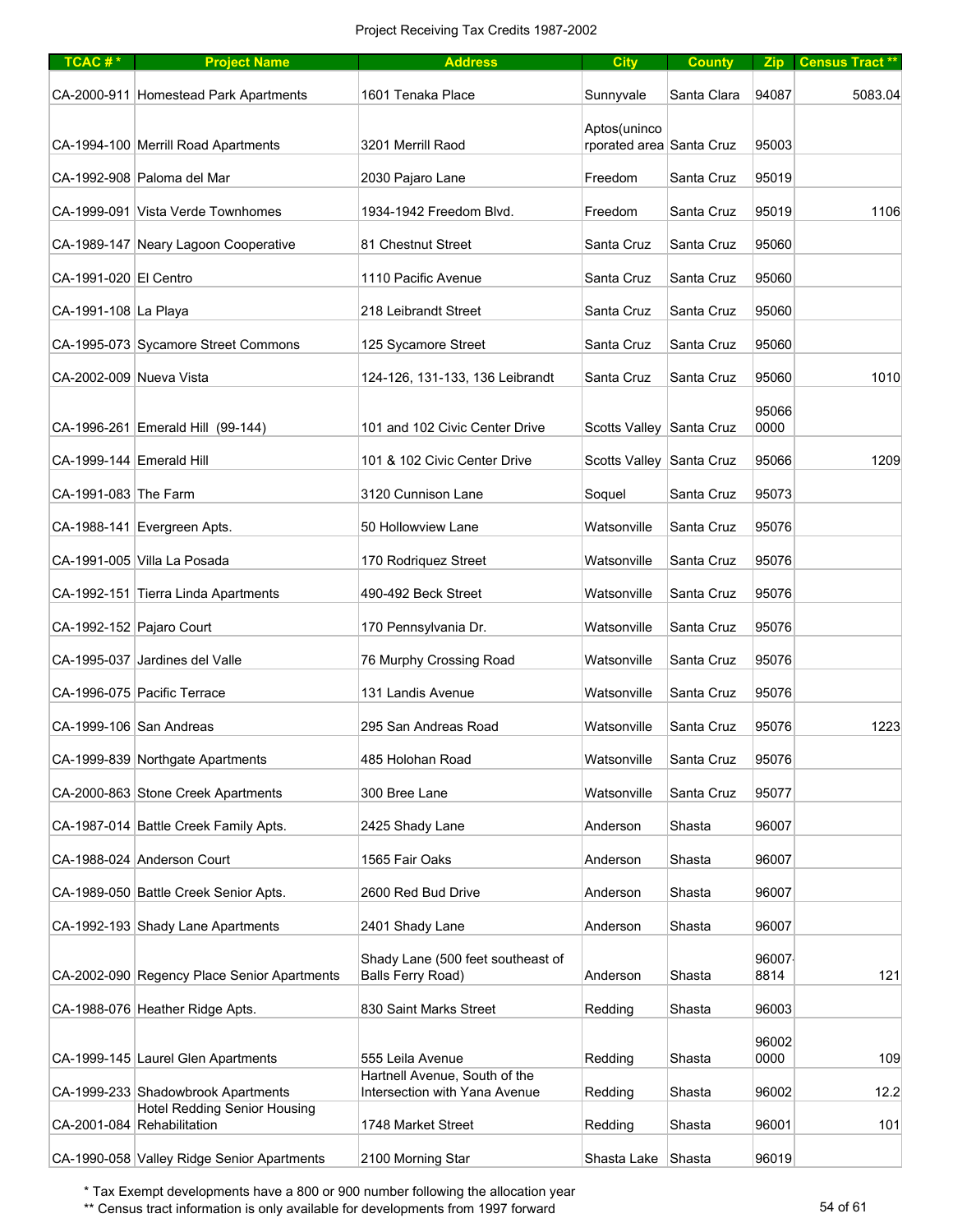| TCAC#*                | <b>Project Name</b>                                               | <b>Address</b>                                     | <b>City</b> | <b>County</b> |       | Zip Census Tract ** |
|-----------------------|-------------------------------------------------------------------|----------------------------------------------------|-------------|---------------|-------|---------------------|
|                       | CA-1997-520 Tara Hills Garden Apts                                | Cascade Boulevard                                  | Shasta Lake | Shasta        | 96019 | 117                 |
|                       | CA-1999-167 Tara Hills Garden Apartments                          | 4555 Riddle Road                                   | Shasta Lake | Shasta        | 96019 | 117                 |
| CA-1998-009 Community | Sierra Valley Senior Citizen                                      | 210 Hill Street                                    | Loyalton    | Sierra        | 96118 | 1                   |
|                       | CA-1994-096 Montague Apartments                                   | 791 E Webb St                                      | Montague    | Siskiyou      | 96064 |                     |
|                       | CA-1989-046 Siskiyou Valley Apts.                                 | 409 Bruce Street                                   | Yreka       | Siskiyou      | 96097 |                     |
|                       | CA-1993-063 Sunset Creek                                          | 840 East Travis Blvd.                              | Fairfield   | Solano        | 94533 |                     |
|                       | CA-1995-099 Kennedy Court                                         | 1401 Union Ave                                     | Fairfield   | Solano        | 94533 |                     |
|                       | CA-1997-092 Fairfield Park Apartments                             | 201 Pennsylvania Avenue                            | Fairfield   | Solano        | 94533 | 2524.02             |
|                       | CA-1997-957 Woodsong Village Apartments                           | 2999 North Texas Street                            | Fairfield   | Solano        | 94533 | 2523.083            |
|                       | CA-1998-930 Sunset Manor Apartments                               | 855 Tabor Avenue                                   | Fairfield   | Solano        | 94533 |                     |
|                       | CA-1999-823 Woodside Court Apartments                             | 555 Alaska Avenue                                  | Fairfield   | Solano        | 94533 | 2526                |
|                       | CA-2001-924 CHOC Gateway Village                                  | 2000-2054 Pennsylvania Avenue                      | Fairfield   | Solano        | 94533 | 2526.04             |
|                       | CA-1987-063 Casa de Suisun                                        | 322 Merganser Dr.                                  | Suisun City | Solano        | 94585 |                     |
|                       | CA-1998-811 Vacaville Gable Apartments                            | 131 Gables Avenue                                  | Vacaville   | Solano        |       | 2532.02             |
|                       | CA-1999-835 Saratoga Senior Apts                                  | 1101 Burton Drive                                  | Vacaville   | Solano        | 95687 | 2529.02             |
|                       | CA-2000-237 Vacaville Hillside Seniors                            | 454 Markham                                        | Vacaville   | Solano        | 95688 | 2532.02             |
|                       | CA-2000-261 Vacaville Meadows                                     | 111 to 191 Meadows & 472, 478,<br>484, 490 Markham | Vacaville   | Solano        | 95688 | 2532.02             |
|                       | CA-2001-915 Lincoln Corner Apartments                             | 130 Scoggins Court                                 | Vacaville   | Solano        | 95688 | 2532.02             |
|                       | CA-2002-827 Saratoga Senior Apartments Phase II 1151 Burton Drive |                                                    | Vacaville   | Solano        | 95687 | 2529.02             |
|                       | CA-1998-110 Solano Vista Senior Apartments                        | Valley Vista Avenue/West of Sonoma<br><b>Blvd</b>  | Vallejo     | Solano        | 94590 | 2518.02             |
|                       | CA-1998-977 Marina Vista I                                        | 201 Maine Street                                   | Vallejo     | Solano        | 94590 | 2509                |
|                       | CA-1998-978 Marina Vista II                                       | 201 Maine Street                                   | Vallejo     | Solano        | 94590 | 2509                |
|                       | CA-1998-979 Marina Heights                                        | 135 Carolina Street                                | Vallejo     | Solano        | 94590 | 2509                |
|                       | CA-1998-995 Friendship Estates Apartments                         | 2700 Tuolmne Street                                | Vallejo     | Solano        | 94589 | 251.09              |
|                       | CA-2001-109 Sereno Village Apartments                             | 750 Sereno Drive                                   | Vallejo     | Solano        | 94589 | 2518.02             |
|                       | CA-2001-847 Marina Towers Annex                                   | 575 Sacramento Street                              | Vallejo     | Solano        | 94590 | 2509                |
|                       | CA-1999-928 Harbor View Village                                   | 1000 Highway 1                                     | Bodega Bay  | Sonoma        | 94923 | 1543                |
|                       | CA-1989-092 Cloverdale Garden Apts.                               | 18 Clark Street                                    | Cloverdale  | Sonoma        | 95425 |                     |
|                       | CA-1989-162 Divine Inspiration Apts.                              | 141 Healdsburg Ave.                                | Cloverdale  | Sonoma        | 95425 |                     |
|                       | CA-1989-131 Fitch Mountain Terrace II                             | 713-731 Heron Drive                                | Healdsburg  | Sonoma        | 95448 |                     |
|                       | CA-1993-090 Riverfield Homes                                      | 25 Adeline Avenue                                  | Healdsburg  | Sonoma        | 95448 |                     |
|                       | CA-1997-555 Oak Grove Apartments                                  | 1578 Grove Street                                  | Healdsburg  | Sonoma        | 95448 | 1539                |
|                       | CA-1998-061 Park Land Senior Apartments                           | 1661 Rosewood Drive                                | Healdsburg  | Sonoma        | 95448 | 1539                |

\*\* Census tract information is only available for developments from 1997 forward 55 of 61 and 55 of 61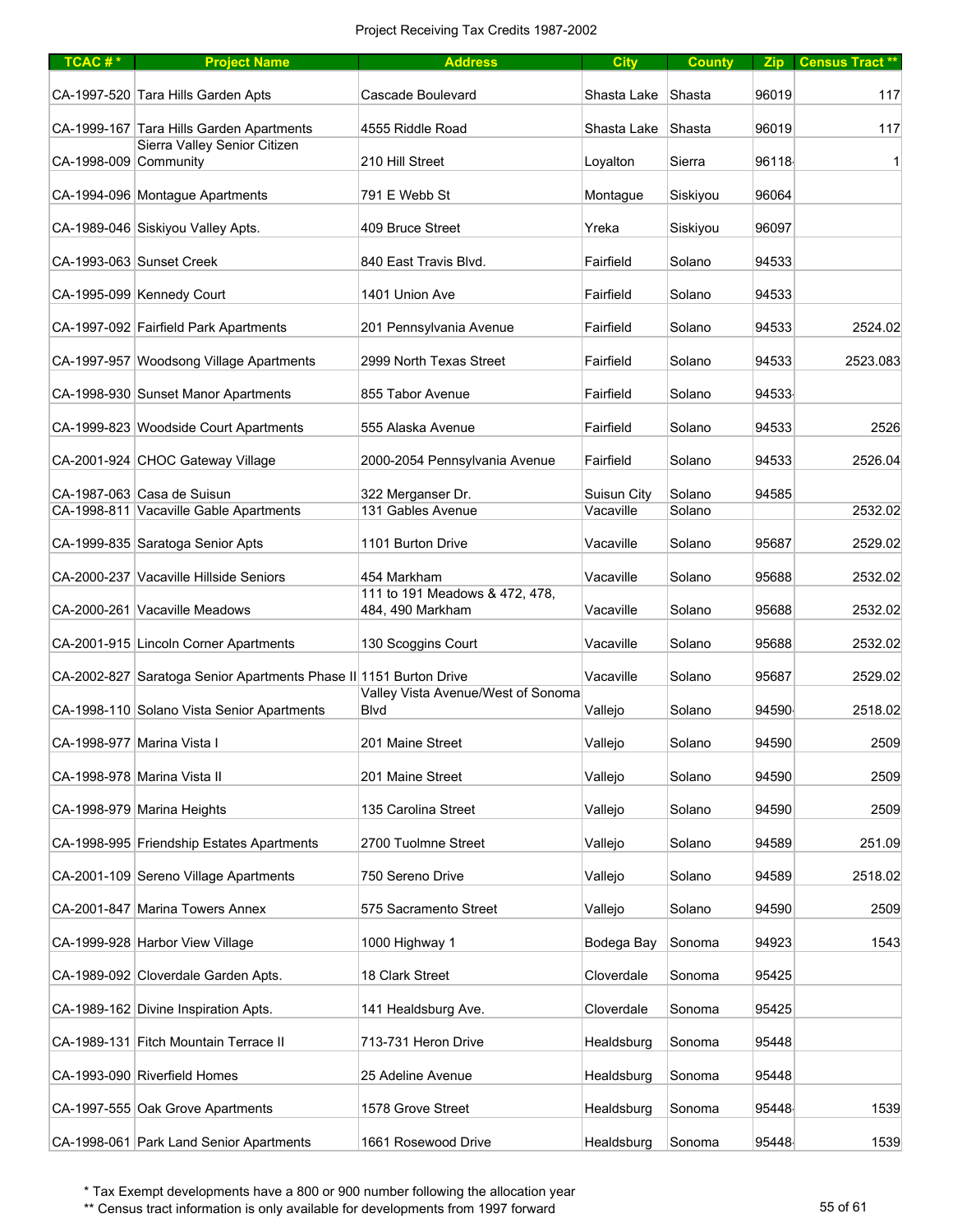| TCAC# $*$              | <b>Project Name</b>                           | <b>Address</b>                                           | <b>City</b>         | <b>County</b> |               | Zip   Census Tract ** |
|------------------------|-----------------------------------------------|----------------------------------------------------------|---------------------|---------------|---------------|-----------------------|
|                        | CA-2002-814 Canyon Run Apartments             | 1689 Canyon Run                                          | Healdsburg          | Sonoma        | 94558         | 1539                  |
|                        | CA-1989-023 Madrone Village                   | 712 Sycamore Lane                                        | Petaluma            | Sonoma        | 94952         |                       |
|                        | CA-1990-086 Caulfield Lane Apartments         | 1405 Caulfield Lane                                      | Petaluma            | Sonoma        | 94954         |                       |
|                        | CA-1991-015 Washington Creek Apartments       | 909 Martin Circle                                        | Petaluma            | Sonoma        | 94952         |                       |
|                        | CA-1992-180 Vallejo Street Senior Apts.       | 575 Vallejo Street                                       | Petaluma            | Sonoma        | 94952         |                       |
|                        | CA-1994-030 Round Walk Village                | 745 McDowell Blvd.                                       | Petaluma            | Sonoma        | 94952         |                       |
|                        | CA-1994-072 Corona Ranch                      | 990 Ely Road                                             | Petaluma            | Sonoma        | 94954         |                       |
|                        | CA-1996-103 Vallejo Street Senior Apartments  | 579 Vallejo Street                                       | Petaluma            | Sonoma        | 94952         |                       |
|                        | CA-1999-129 Old Elm Village                   | 359 West Payran street                                   | Petaluma            | sonoma        | 94952         | 1507                  |
|                        | CA-2000-838 Vintage Chateau Senior Apartments | 333 N. McDowell Blvd.                                    | Petaluma            | Sonoma        | 94954         | 1506.04               |
|                        | CA-1991-088 Tower Apartments                  | 781 East Cotati Avenue                                   | Rohnert Park Sonoma |               | 94503         |                       |
|                        | CA-1992-905 The Altamont Apartments           | 300 Enterprise Drive                                     | Rohnert Park Sonoma |               | 94928         |                       |
|                        | CA-1994-031 The Gardens                       | 120 Santa Alicia Ave                                     | Rohnert Park Sonoma |               | 94928         |                       |
|                        | CA-1996-911 The Edgewood Apartments           | 557 Laguna Drive                                         | Rohnert Park Sonoma |               | 94928         |                       |
|                        | CA-1989-054 Rosenburg Building                | 306 Mendocino Avenue                                     | Santa Rosa          | Sonoma        | 95401         |                       |
|                        | CA-1990-066 Hendley Circle Apartments         | 1415 Hendley Circle                                      | Santa Rosa          | Sonoma        | 95404         |                       |
|                        | CA-1992-033 Grosman Apartments                | 1289 Martha Way                                          | Santa Rosa          | Sonoma        | 95405         |                       |
|                        | CA-1992-034 Gray's Meadow                     | 2324 Meadow Way                                          | Santa Rosa          | Sonoma        | 95404         |                       |
|                        | CA-1993-089 Sonoma Creekside Homes            | 74 Boas Drive                                            | Santa Rosa          | Sonoma        | 95405         |                       |
|                        | CA-1993-172 Downtown Apartments               | 439 Beaver Street                                        | Santa Rosa          | Sonoma        | 95404         |                       |
|                        | CA-1993-181 Lavell Village                    | 165 Lavell Village Circle                                | Santa Rosa          | Sonoma        | 95403         |                       |
|                        | CA-1997-134 Vintage Park Sr Apartments        | 147 Colgan Avenue                                        | Santa Rosa          | Sonoma        | 95404         | 1514                  |
|                        | CA-1997-507 Northpoint Village Apartments     | 2145 Stony Point Road                                    | Santa Rosa          | Sonoma        | 95407<br>0000 | 1533                  |
|                        |                                               |                                                          |                     |               |               |                       |
|                        | CA-1997-963 Panas Place Apartments            | 2496 Stony Point Road                                    | Santa Rosa          | Sonoma        | 95403         |                       |
|                        | CA-1998-933 Del Nido Apartments               | 850 Russell Avenue                                       | Santa Rosa          | Sonoma        | 95403         | 1528                  |
|                        | CA-1999-097 Northpoint II Village Apartments  | 2145 Stony Point Road                                    | Santa Rosa          | Sonoma        | 95407         | 1533                  |
|                        | CA-1999-800 McBride Apartments                | 2350 McBride Lane<br>N Side of Burt Street; E of Santa   | Santa Rosa          | Sonoma        | 95403         | 1528                  |
|                        | CA-1999-856 The Courtyards at Santa Rosa      | Rosa Ave.                                                | Santa Rosa          | Sonoma        | 95407         | 1514                  |
|                        | CA-1999-857 Meadowview Park                   | Stony Point Road and Hearn Avenue Santa Rosa             |                     | Sonoma        | 95407         | 1531                  |
| CA-1999-882 Apartments | Vista Sonoma Senior Living                    | 1401 Townview Avenue                                     | Santa Rosa          | Sonoma        | 95405<br>0000 | 1515.02               |
| CA-1999-886 Apartments | Papago Court / Apple Valley                   | 2820-2838 Papago Court, 2852 &<br>2860 Apple Valley Lane | Santa Rosa          | Sonoma        | 95403         | 1529.02               |
|                        | CA-1999-923 Chelsea Gardens Apartments        | 1220 Mcminn Avenue & 919 Delport<br>Avenue               | Santa Rosa          | Sonoma        | 95407         | 1531                  |

\*\* Census tract information is only available for developments from 1997 forward 56 of 61 of 61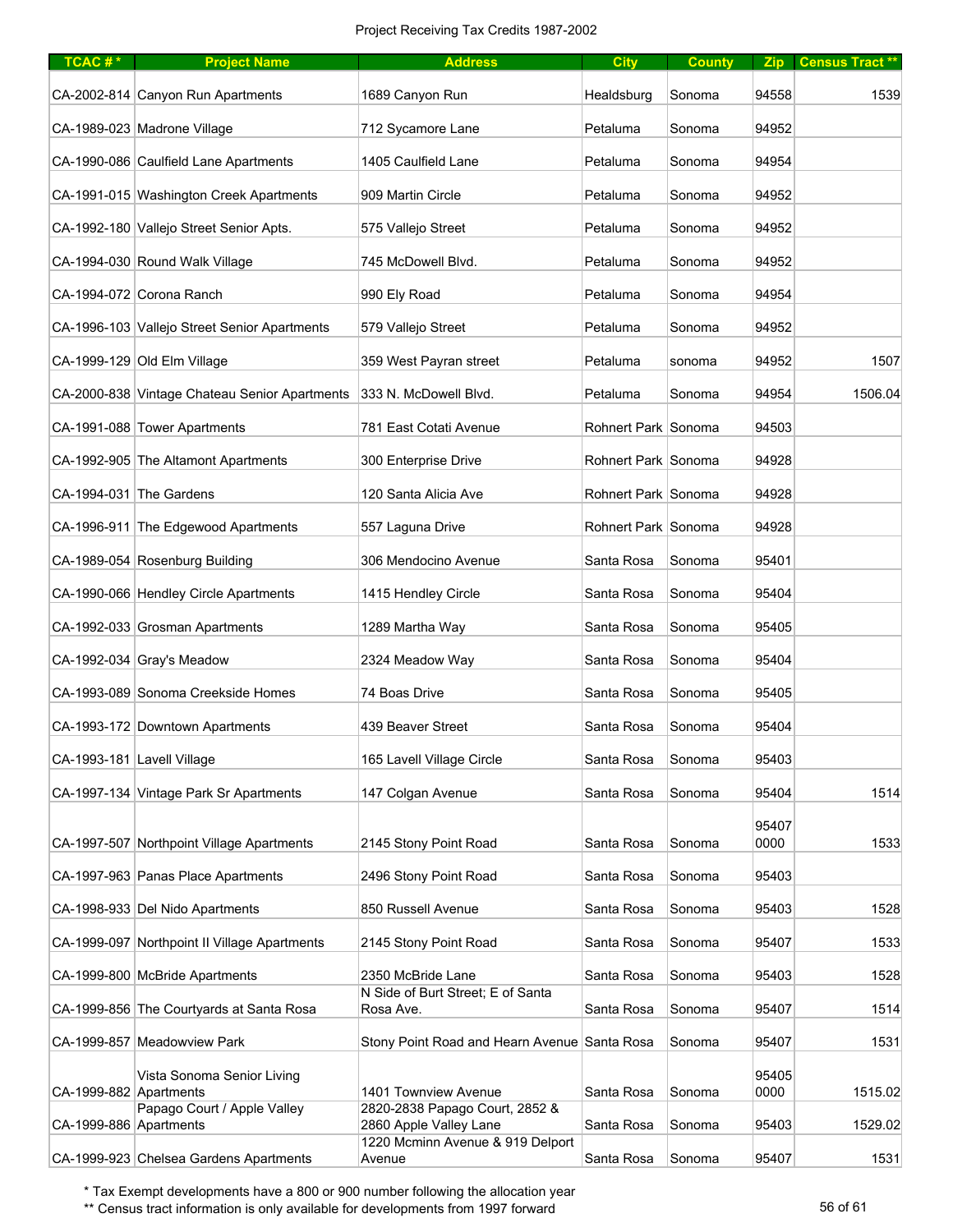| $TCAC #*$               | <b>Project Name</b>                                                   | <b>Address</b>                                                  | <b>City</b> | <b>County</b> |               | Zip Census Tract** |
|-------------------------|-----------------------------------------------------------------------|-----------------------------------------------------------------|-------------|---------------|---------------|--------------------|
|                         | CA-1999-933 West Oaks Apartments                                      | 2578 West Oak Circle                                            | Santa Rosa  | Sonoma        | 95403         | 1530.04            |
| CA-2000-170 Jay's Place |                                                                       | Stony Point Road and W. Hearn<br>Avenue                         | Santa Rosa  | Sonoma        | 95403         | 1533               |
| CA-2000-820 Quail Run   |                                                                       | 1018 Bellevue Avenue                                            | Santa Rosa  | Sonoma        | 95407         | 1514               |
|                         | CA-2000-821 Santa Rosa Garden                                         | 4601 Montegomery Drive                                          | Santa Rosa  | Sonoma        | 95409         | 1517               |
|                         | CA-2000-849 Paulin Creek Apartments                                   | 2808-2841 Apple Valley Lane & 2459<br><b>West Steele Avenue</b> | Santa Rosa  | Sonoma        | 95403         | 1529.02            |
|                         | CA-2001-826 Vintage Zinfandel Senior Apartments 2037 Zinfandel Avenue |                                                                 | Santa Rosa  | Sonoma        | 95403         | 1530.04            |
|                         | CA-2002-838 Carrillo Place                                            | 3257 and 3273 Moorland Avenue                                   | Santa Rosa  | Sonoma        | 95407         | 1532.05            |
|                         | CA-2002-838 Carrillo Place                                            | 3257 and 3273 Moorland Avenue                                   | Santa Rosa  | Sonoma        | 95407         | 1532.05            |
|                         | CA-1993-138 Sea Ranch Apartments                                      | 358 Haversack                                                   | Sea Ranch   | Sonoma        | 95497         |                    |
|                         | CA-1996-044 Bodega Hills Apartments                                   | 121 West Hills Circle                                           | Sebastopol  | Sonoma        | 95472         |                    |
|                         | CA-1999-133 Firehouse Village                                         | 548 Second Street West                                          | Sonoma      | Sonoma        | 95476         | 1502               |
|                         | CA-1992-035 Forest Winds                                              | 6697 Old Redwood Highway                                        | Windsor     | Sonoma        | 95492         |                    |
|                         | CA-1997-086 Windsor Park Apartments                                   | 350 Duncan Drive                                                | Windsor     | Sonoma        | 95492         | 1538               |
|                         | Winter Creek Village (aka Windsor<br>CA-2002-830 Road Apartments)     | 9177 Windsor Road                                               | Windsor     | Sonoma        | 95492         | 1538               |
|                         | CA-2002-058 Whitmore Oaks Apartments                                  | 2617 Blaker Road                                                | Ceres       | Stanislaus    | 95307<br>3299 | 25                 |
|                         | CA-2002-118 Almond Terrace Apartments                                 | 2004 Evans Avenue                                               | Ceres       | Stanislaus    | 95309         | 26.01              |
|                         | CA-1987-073 Live Oak Apartments                                       | 1900 Oakdale Road                                               | Modesto     | Stanislaus    | 95355         |                    |
|                         | CA-1992-207 Sherwood Manor                                            | 733 Maze Blvd                                                   | Modesto     | Stanislaus    | 95351         |                    |
|                         | CA-1995-040 Gateway Village                                           | 800 Paradise Road                                               | Modesto     | Stanislaus    | 95351         |                    |
|                         | CA-1997-916 Ashwood Village Apartments                                | 2800 West Rumble Road                                           | Modesto     | Stanislaus    | 95350         |                    |
| CA-1999-830 Pointe      | Standiford Gardens AKA Emerald                                        | 301 Standiford Road                                             | Modesto     | Stanislaus    | 95350         | 8.01               |
|                         | CA-2000-846 Woodstone Apartments                                      | 4221 Tully Road                                                 | Modesto     | Stanislaus    | 95356         | 5.05               |
|                         | CA-1999-897 Westside Village Apartments                               | 2030 Prince Street                                              | Newman      | Stanislaus    | 95360         | 35                 |
|                         | CA-1991-192 Oakdale Senior Center                                     | 470 East A Street                                               | Oakdale     | Stanislaus    | 95361         |                    |
|                         | CA-1999-874 Cherry Tree Village                                       | 135 W. Minnesota Road                                           | Turlock     | Stanislaus    | 95382         | 39.03              |
|                         | CA-1999-898 Lake Park Apartments                                      | 381 West Hawkeye Avenue                                         | Turlock     | Stanislaus    | 95380<br>1731 | 39.03              |
|                         | CA-1999-899 Parkwood Apartments                                       | 3800 Crowell Road                                               | Turlock     | Stanislaus    | 95382         | 36.02              |
|                         | CA-2000-064 Cherry Tree Village                                       | 135 W. Minnesota Road                                           | Turlock     | Stanislaus    | 95382         | 39.03              |
|                         | CA-1996-144 Western Heights                                           | 128 S. Western Avenue                                           | Waterford   | Stanislaus    | 95386         |                    |
|                         |                                                                       |                                                                 |             |               | 95386         |                    |
|                         | CA-1999-196 Sunrise Vista Apartments                                  | 401 F Street                                                    | Waterford   | Stanislaus    | 0000          | 28                 |
|                         | CA-1987-004 Country Oaks Apts.                                        | 2551 Allen Street                                               | Live Oak    | Sutter        | 95953         |                    |

\*\* Census tract information is only available for developments from 1997 forward 57 of 61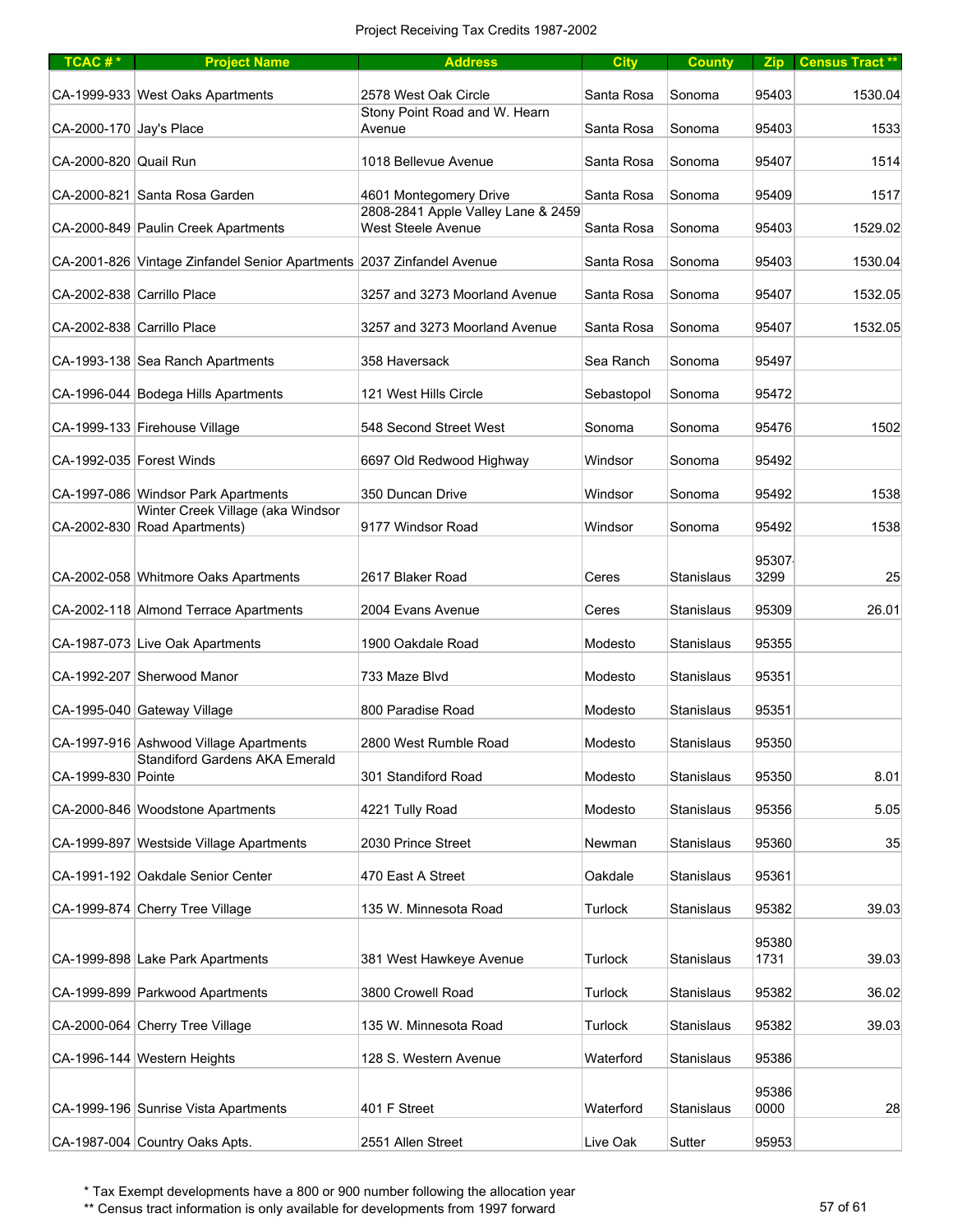| TCAC#*                   | <b>Project Name</b>                          | <b>Address</b>                               | <b>City</b>      | <b>County</b>  |               | Zip Census Tract** |
|--------------------------|----------------------------------------------|----------------------------------------------|------------------|----------------|---------------|--------------------|
|                          |                                              |                                              |                  |                | 95995         |                    |
|                          | CA-1999-150 Odd Fellows Senior Housing       | 9904 Broadway                                | Live Oak         | Sutter         | 0000          | 507                |
|                          | CA-2000-197 Park Terrace Apartments          | 665 Queens Avenue                            | Yuba City        | Sutter         | 95991         | 501                |
|                          | CA-1989-237 Maywood Apts.                    | 2151 Fig Lane                                | Corning          | Tehama         | 96021         |                    |
|                          | CA-1994-127 Corning Garden Apartments        | 250 Divisadero Avenue                        | Corning          | Tehama         | 96021         |                    |
|                          | CA-1992-048 Sherwood Manor Apartments        | 7975 Sherwood Blvd.                          | Los Molinos      | Tehama         | 96055         |                    |
|                          | CA-1990-143 Bayless Garden Apartments        | 1865 Walnut Avenue                           | <b>Red Bluff</b> | Tehama         | 96080         |                    |
|                          | CA-2000-173 Meadow Vista Apartments          | South Jackson Street                         | <b>Red Bluff</b> | Tehama         | 96080         | $\overline{7}$     |
|                          | CA-1988-026 Weaver Creek Apts.               | 3400 Hall's Alley                            | Weaverville      | Trinity        | 96093         |                    |
|                          | CA-1989-017 Weaver Creek Senior Center Apts. | 800 Brown's Ranch Road                       | Weaverville      | <b>Trinity</b> | 96043         |                    |
|                          | CA-1988-027 Garden Estates                   | 1400 South Green                             | Dinuba           | Tulare         | 93618         |                    |
|                          | CA-1991-169 Dinuba Manor                     | 1333 South Greene                            | Dinuba           | Tulare         | 93221         |                    |
|                          | CA-1998-987 College Park Apartments          | 1850 South College Avenue                    | Dinuba           | Tulare         | 93618         | 5                  |
|                          | CA-2000-252 Green Street Townhomes           | N.W. Corner of green and Kamm                | Dinuba           | Tulare         | 93618         | 5                  |
|                          | CA-1987-045 Westwood Manor                   | 211 South Ash                                | Earlimart        | Tulare         | 93219         |                    |
|                          | CA-1990-110 Earlimart Senior Apartments      | 1094 East Washington Avenue                  | Earlimart        | Tulare         | 93219         |                    |
|                          | CA-1988-013 Exeter Apartments                | 855 West Visalia Road                        | Exeter           | Tulare         | 93221         |                    |
|                          | CA-1988-070 Exeter Senior Villa              | 655 Vine                                     | Exeter           | Tulare         | 93221         |                    |
|                          | CA-1992-050 Jacob's Square                   | 301 Jacobs Place                             | Exeter           | Tulare         | 93221         |                    |
|                          | CA-1991-049 Villa Del Rey Apartments         | 244 South Ventura Avenue                     | Farmersville     | Tulare         | 93223         |                    |
|                          | CA-1992-108 Village Grove Apts.              | 675 S. Farmersville Blvd.                    | Farmersville     | Tulare         | 93223         |                    |
|                          | CA-1994-901 Shasta Villa Apartments          | 232 North Shasta Street                      | Farmersville     | Tulare         | 93223         |                    |
|                          | CA-2001-011 Goshen Village                   | Road 72 Between Avenue 308 and<br>Avenue 310 | Goshen           | Tulare         | 93227         | 9                  |
|                          | CA-1990-144 Oakwood II Apartments            | 15756 Paradise Avenue                        | Ivanhoe          | Tulare         | 93235         |                    |
|                          | CA-1989-340 Delta Vista Manor                | 701 North Ash Street                         | Lindsay          | Tulare         | 93247         |                    |
|                          | CA-1994-170 Mt. Whitney Plaza                | 181 East Honolulu Street                     | Lindsay          | Tulare         | 93247         |                    |
|                          | CA-1989-044 Alta Vista Apts.                 | 41730 Avenue 128                             | Orosi            | Tulare         | 93647         |                    |
|                          | CA-1992-128 Sequoia View Apts.               | 41334 Road 127                               | Orosi            | Tulare         | 93647         |                    |
|                          | CA-2000-023 Villa del Guadalupe              | 12554 Avenue 408                             | Orosi            | Tulare         | 93647<br>0000 | $\overline{2}$     |
| CA-1988-022 Pixley Apts. |                                              | 735 East Terra Bella                         | Pixley           | Tulare         | 93256         |                    |
|                          |                                              | Southwest Corner of Ave. 145 and             |                  |                |               |                    |
|                          | CA-2001-033 Poplar Grove                     | Road 190                                     | Poplar           | Tulare         | 93257         | 34                 |
|                          | CA-1989-041 Porterville Hotel                | 14 N. Main Street                            | Porterville      | Tulare         | 93257         |                    |
|                          | CA-1989-230 Glenwood Hotel                   | 147 North Main Street                        | Porterville      | Tulare         | 93257         |                    |

\*\* Census tract information is only available for developments from 1997 forward 58 of 61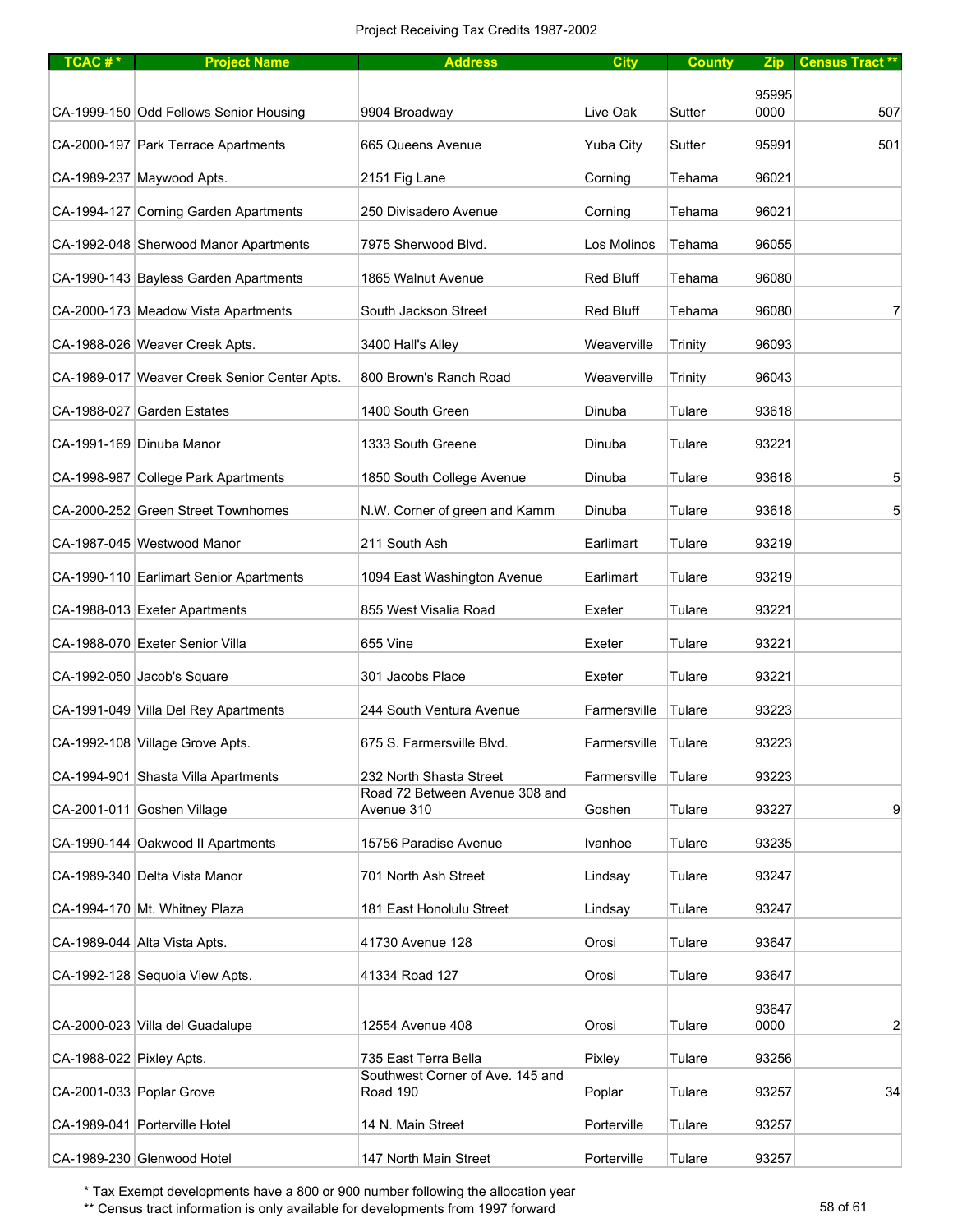| $TCAC #*$               | <b>Project Name</b>                       | <b>Address</b>                | <b>City</b> | <b>County</b> |       | Zip   Census Tract ** |
|-------------------------|-------------------------------------------|-------------------------------|-------------|---------------|-------|-----------------------|
|                         | CA-1994-064 Mountain View                 | 870 N Plano                   | Porterville | Tulare        | 93257 |                       |
|                         | CA-1995-157 Villa Robles Apartments       | 450 West Springville Avenue   | Porterville | Tulare        | 93258 |                       |
|                         | CA-1993-083 Nueva Sierra Vista Apartments | 20930 Guerrero Ave            | Richgrove   | Tulare        | 93261 |                       |
|                         | CA-1988-008 Strathmore Villa Apts.        | 19734 Road 231                | Strathmore  | Tulare        | 93267 |                       |
|                         | CA-1991-059 Sultana Acres                 | 41692 to 41796 Road 105       | Sultana     | Tulare        | 93666 |                       |
|                         | CA-1989-128 Tipton Terrace Apts. (90-115) | 584 North Thompson Road       | Tipton      | Tulare        | 93272 |                       |
| CA-1990-115             |                                           | 584 North Thompson Road       | Tipton      | Tulare        | 93272 |                       |
|                         | CA-1988-084 Parkwood Meadows No. 2        | 1184-1198 Vetter Drive        | Tulare      | Tulare        | 93274 |                       |
|                         | CA-1992-017 Cypress Cove                  | 1501 East Cypress Avenue      | Tulare      | Tulare        | 93274 |                       |
|                         | CA-1996-126 Country Manor                 | 955 North A Street            | Tulare      | Tulare        | 93274 |                       |
|                         | CA-1998-075 Cambridge Court Apartments    | 400 South Blackstone Street   | Tulare      | Tulare        | 93274 | 29.01                 |
|                         | CA-1988-043 Visalia Garden Villas         | 4901-5075 West Crenshaw Drive | Visalia     | Tulare        | 93277 |                       |
|                         | CA-1989-169 Westport Village              | Avocado/Parkwood/Dorothea     | Visalia     | Tulare        | 93277 |                       |
|                         | CA-1993-049 Fairview Village              | Highland, Lark, N Willis      | Visalia     | Tulare        | 93291 |                       |
| CA-1996-016 Willowbrook |                                           | Liberty Ct/Tipto/Thomas Ct.   | Visalia     | Tulare        | 93291 |                       |
|                         | CA-2001-886 Kimball Court                 | 303 W. Kimball Avenue         | Visalia     | Tulare        | 93277 | 20.05                 |
|                         | CA-1989-035 Woodlake Manor                | 200 East Sierra Avenue        | Woodlake    | Tulare        | 95695 |                       |
|                         | CA-1989-056 Woodlake Garden Apts.         | 705 West Sequoia Avenue       | Woodlake    | Tulare        | 93286 |                       |
|                         | CA-1994-208 Valencia House                | 248 Valencia Blvd.            | Woodlake    | Tulare        | 93286 |                       |
|                         | CA-1992-013 Twin Pines Apts.              | 19611 Elder Lane              | Groveland   | Tuolumne      | 95321 |                       |
|                         | CA-1989-055 East Garden Apartments        | 10347 Willow Street           | Jamestown   | Tuolumne      | 95377 |                       |
|                         | CA-1991-150 Jamestown Terrace             | 10330 Preston Lane            | Jamestown   | Tuolumne      | 95327 |                       |
|                         | CA-1996-121 Oak Hills Apartments          | 10260 Preston Lane            | Jamestown   | Tuolumne      | 95327 |                       |
|                         | CA-1988-029 Sonora Terrace                | 200 Greenley Road             | Sonora      | Tuolumne      | 95370 |                       |
|                         | CA-1990-138 Blackberry Oaks Apartments    | 801 Old Bald Mt. Road         | Sonora      | Tuolumne      | 95370 |                       |
|                         | CA-1997-047 Columbia Village              | 11299 Columbia Village Drive  | Sonora      | Tuolumne      | 95370 | 21.98                 |
|                         | CA-1997-547 Forest View Senior Apartments | 19499 Hess Avenue             | Sonora      | Tuolumne      | 95370 | 41                    |
|                         | CA-1992-004 Tuolumne City Senior Apts.    | 18402 Tuolumne Road           | Tuolumne    | Tuolumne      | 95379 |                       |
|                         | CA-1990-175 Mira Vista Village            | 2700 Pondersosa Drive         | Camarillo   | Ventura       | 93010 |                       |
|                         | CA-1994-149 Casa Velasquez                | 2440 Barry St                 | Camarillo   | Ventura       | 93010 |                       |
|                         | CA-1998-903 Park Glenn Apartments         | 200 South Glenn Drive         | Camarillo   | Ventura       | 93010 | 56                    |
|                         | CA-1999-051 Casas de Sueno                | <b>Scattered Sites</b>        | Camarillo   | Ventura       | 93010 | 54.02                 |
|                         | CA-2000-870 Park Glenn Senior Apartments  | 108 South Holly               | Camarillo   | Ventura       | 93010 | 56                    |

\*\* Census tract information is only available for developments from 1997 forward 59 of 61 of 61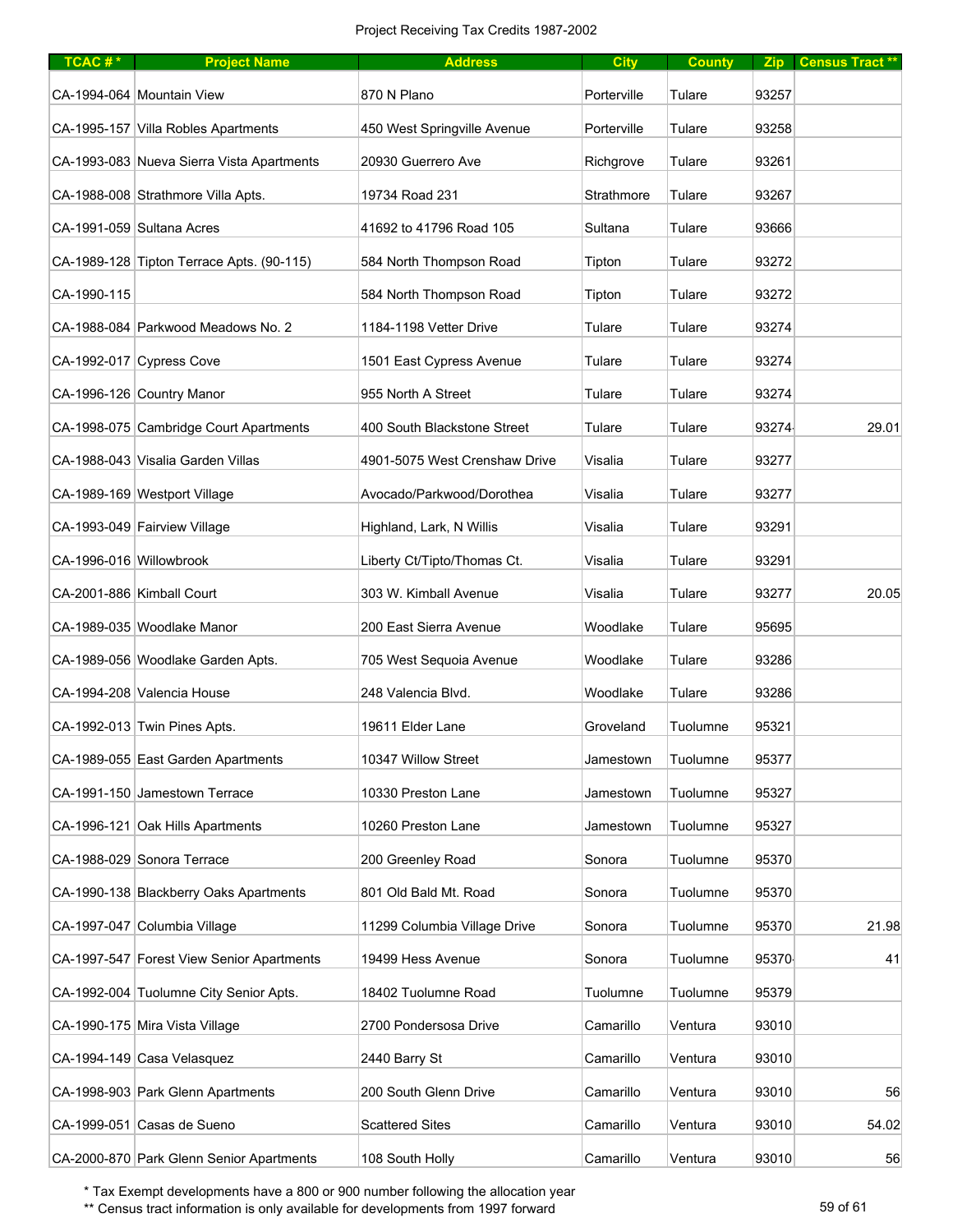| $TCAC #*$                 | <b>Project Name</b>                        | <b>Address</b>                     | <b>City</b>      | <b>County</b> |               | Zip Census Tract ** |
|---------------------------|--------------------------------------------|------------------------------------|------------------|---------------|---------------|---------------------|
|                           | CA-1991-058 Montgomery Oaks                | 508 North Montgomery Street        | Ojai             | Ventura       | 93023         |                     |
| CA-1993-038 Villa Solimar |                                            | 910, 920, 930 Donlon Ave           | Oxnard           | Ventura       | 93030         |                     |
| CA-1995-108 San Juan      | Hobson Way Family Housing/ Casa            | 500 Hobson Way                     | Oxnard           | Ventura       | 93030         |                     |
|                           | CA-1997-231 Vineyard Gardens               | 2800 Vineyard Avenue               | Oxnard           | Ventura       | 93030         | 50.01               |
|                           | CA-1997-915 Pacific Point Apartments       | 1001 W Gonzales Road               | Oxnard           | Ventura       | 93030         |                     |
|                           | CA-1997-932 Heritage Park Apartments       | 820 South E Street                 | Oxnard           | Ventura       | 93030         | 34.02               |
| CA-1998-214   Plaza)      | Park Plaza Apartments (Gateway             | 1719 South Oxnard Boulevard        | Oxnard           | Ventura       | 93030         | 39                  |
|                           | CA-1998-262 Palm Terrace                   | 710 South C Street                 | Oxnard           | Ventura       | 93030         | 34.02               |
|                           | CA-2001-824 Holiday Manor Apartments       | 1924 Camino del Sol                | Oxnard           | Ventura       | 93030         | 31                  |
|                           | CA-1993-053 Colina Vista Apts              | 464 Main St                        | Piru             | Ventura       | 93040         |                     |
|                           | CA-1987-042 Villa Rosa Apartments          | 234 S. Steckel Drive               | Santa Paula      | Ventura       | 93060         |                     |
|                           | CA-1992-183 Santa Paulan Senior Apts.      | 115 N. 4th Street                  | Santa Paula      | Ventura       | 93060         |                     |
| CA-1998-559 Casa Garcia   |                                            | 220 S. Garcia Street               | Santa Paula      | Ventura       | 93060         | 6                   |
|                           | CA-1998-904 Santa Paula Village Apartments | 218 North 8th Street               | Santa Paula      | Ventura       | 93060         | 6                   |
|                           | CA-1993-056 Las Serenas Senior Apartments  | 2090 Yosemite Ave                  | Simi Valley      | Ventura       | 93063<br>6615 |                     |
|                           | CA-1997-126 Season at Simi Valley          | 1606 Rory Lane                     | Simi Valley      | Ventura       | 93063         | 83.04               |
|                           | CA-1997-506 Harmony Terrace                | 941 Sunset Garden Lane             | Simi Valley      | Ventura       | 93065         | 750.4               |
|                           | CA-1998-911 Sorrento Villas                | 415 Country Club Drive             | Simi Valley      | Ventura       | 93065         | 75.04               |
|                           | CA-1988-106 Schillo Gardens                | 2837 Los Robles Road               | Thousand<br>Oaks | Ventura       | 91362         |                     |
|                           | CA-1996-262 Stoll House Apartments         | 3155 Los Robles Road               | Thousand<br>Oaks | Ventura       | 91362         |                     |
|                           | CA-1996-927 Oakcreek Villas                | 367 E Thousand Oaks Blvd           | Thousand<br>Oaks | Ventura       | 93160         |                     |
|                           | CA-1998-970 Villa Garcia (Island Village)  | 1379 - 1417 E. Thousand Oaks Blvd. | Thousand<br>Oaks | Ventura       | 91360         | 71                  |
|                           | CA-2000-098 Esseff Village Apartments      | 1425 Thousand Oaks Blvd.           | Thousand<br>Oaks | Ventura       | 91362         | 71                  |
|                           | CA-1987-030 Bell Way Apts.                 | 152-162 Bell Way                   | Ventura          | Ventura       | 93001         |                     |
|                           | CA-1988-095 Ventura Garden Estates         | 32 South Garden Street             | Ventura          | Ventura       | 93001         |                     |
|                           | CA-1993-109 Cypress Meadows                | 1405 Cypress Point Lane            | Ventura          | Ventura       | 93003         |                     |
|                           | CA-1999-807 Citrus Tree Apartments         | 11155 Citrus Drive                 | Ventura          | Ventura       | 93004         | 12.01               |
| CA-1987-053 Olive Court   |                                            | 1414 Olive Drive                   | Davis            | Yolo          | 95616         |                     |
|                           | CA-1988-203 Sojourner Truth Gardens        | 1220 Fifth Street                  | Davis            | Yolo          | 95616         |                     |
| CA-1990-076 Foxcreek      |                                            | 1515 Valdora Street                | Davis            | Yolo          | 95616         |                     |
|                           | CA-1990-081 Heather Glen                   | 2324 Shasta Drive                  | Davis            | Yolo          | 95616         |                     |
|                           | CA-1990-177 Rosewood Park/Willow Glen      | 616 Ohlone Street                  | Davis            | Yolo          | 95616         |                     |

\*\* Census tract information is only available for developments from 1997 forward 60 of 61 of 61 of 61 of 61 of 61 of 61 of 61 of 61 of 61 of 61 of 61 of 61 of 61 of 61 of 61 of 61 of 61 of 61 of 61 of 61 of 61 of 61 of 61